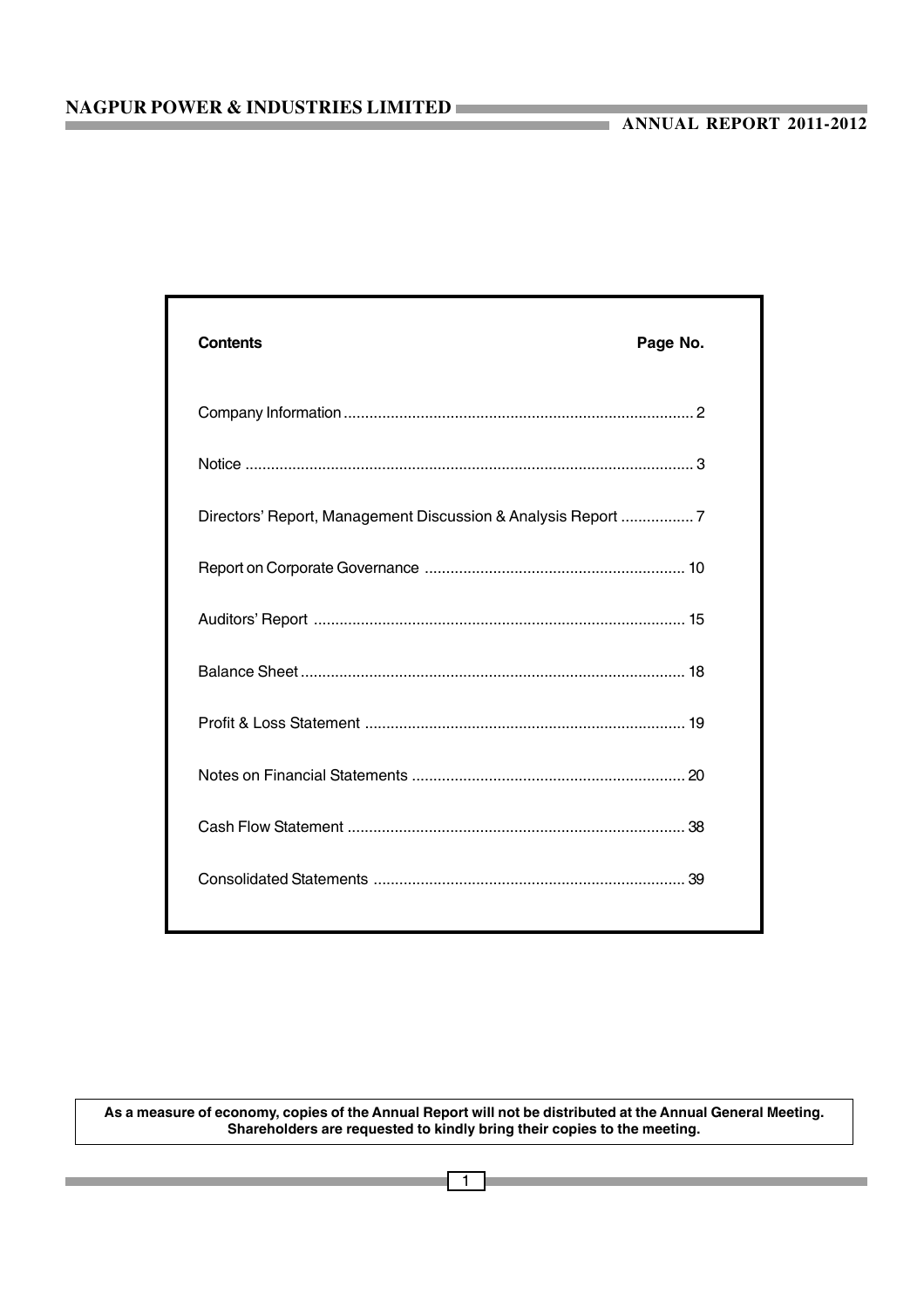### **ANNUAL REPORT 2011-2012**

#### **BOARD OF DIRECTORS**

Mr. Gautam P. Khandelwal **Executive Chairman** Mr. Mohan S. Adige Mr. Girish M. Bakre Mr. Arnold Allen

and in

### **COMPANY SECRETARY**

Ms. Nidhi Salampuria

### **AUDITORS**

M/s. M. V. Ghelani & Co. Chartered Accountants, Mumbai

### **BANKERS**

State Bank of India

### **LISTED AT**

Bombay Stock Exchange Limited

#### **REGISTERED OFFICE**

Nirmal, 20<sup>th</sup> Floor, Nariman Point, Mumbai-400021. Tel.: 022 - 22023055/66 Fax : 022 - 22043162 Email :npil\_investor@khandelwalindia.com

#### **WORKS**

Khandelwal Nagar, Dist. Nagpur – 441402.

#### **REGISTRAR & SHARE TRANSFER AGENTS**

**Sharepro Services (India) Private Limited** 13AB, Samhita Warehosuing Complex, Second Floor, Sakinaka Telephone Exchange Lane, Off. Andheri Kurla Road, Sakinaka, Andheri (East), Mumbai - 400 072. Tel No.: 022-67720334/37 (Director) 022-37720300/400 (Board) Email ID: sharepro@shareproservices.com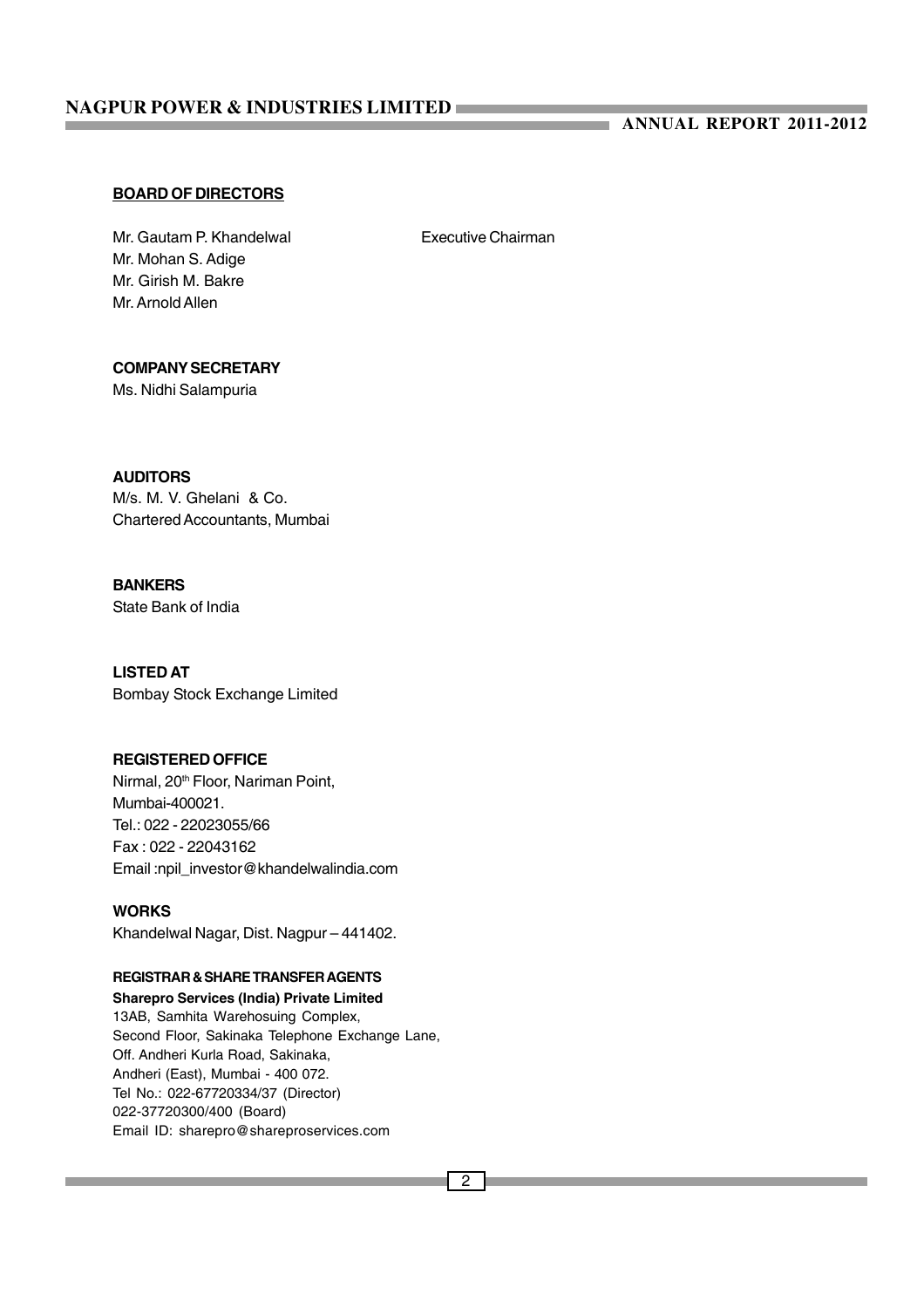### **NOTICE**

NOTICE is hereby given that the Sixteenth Annual General Meeting of the Members of Nagpur Power & Industries Limited will be held on Thursday, August 30, 2012 at 10:00 AM at Orchid & Tulip, MVIRDC World Trade Centre, Centre One, 1st Floor, Cuffe Parade, Mumbai- 400005 to transact the following business:

#### **ORDINARY BUSINESS:**

- 1. To receive, consider and adopt the audited Balance Sheet as at March 31, 2012, and the Profit & Loss statement for the financial year ended on that date together with the Director's Report and Auditor's Report thereon.
- 2. To appoint a Director in place of Mr. Girish Bakre, who retires by rotation and being eligible, offers himself for re- appointment.
- 3. To appoint M/s. M. V. Ghelani & Co., Chartered Accountants, as Statutory Auditors to hold office from the conclusion of this Annual General Meeting until the conclusion of the next Annual General Meeting and to authorize the Board of Directors to fix their remuneration.

#### **SPECIAL BUSINESS:**

4. To consider and, if thought fit, to pass with or without modifications, the following resolution as a Special Resolution:

**"RESOLVED THAT** pursuant to the provisions of Section 314(1) of the Companies Act, 1956, consent of the Company be and is hereby accorded to appoint Mr. Arnold Allen, Director of the Company to hold an office or a place of profit as Financial and Corporate Advisor w.e.f April 1, 2012 for the sum not exceeding Rs. 600,000 per annum and also to ratify the additional amount of Rs. 107,645/-. paid to the said Director during the financial year 2011-2012.

**"RESOLVED FURTHER THAT** the Board of Directors of the company, be and is hereby authorized to determine the tenure of the service.**"**

5. To consider and if thought fit, to pass with or without modification(s) the following resolution as a Special Resolution:

**"RESOLVED THAT** in accordance with the applicable provisions of the Companies Act 1956, schedule XIII, any amendment or modification thereof, consent be and is hereby accorded to modification in the terms of remuneration paid or payable to **Mr. Gautam Khandelwal**, Executive Chairman of the company **with effect from April 01, 2011** as set out in the Explanatory Statement annexed to the Notice convening this meeting, a copy of which is duly initialed by Mr. Girish Bakre, Chairman of Remuneration Commitee for identification is placed before this meeting."

By order of the Board of Directors

Place: Mumbai Nidhi Salampuria Nidhi Salampuria na katika 1999 na katika 1999 na katika 1999 na katika 1999 na katika 1999 na katika 1999 na katika 1999 na katika 1999 na katika 1999 na katika 1999 na katika 1999 na katika Date: May 28, 2012 **Date:** May 28, 2012

#### **NOTES**

- 1. A Member entitled to attend and vote at the meeting is entitled to appoint a proxy to attend and vote instead of himself and the proxy need not be a member of the Company. The proxies to be effective should be deposited at the Registered Office of the Company not less than 48 (forty eight) hours before the commencement of the meeting.
- 2. Explanatory statement pursuant to Sections 173(2) of the Companies Act, 1956, in respect of the special businesses proposed to be transacted at the Meeting is annexed hereto.
- 3. Register of Members and Share Transfer Books of the Company will remain closed from August 24, 2012 to August 30, 2012 (both days inclusive).
- 4. The Company's equity shares are listed at Bombay Stock Exchange Limited, Phiroze Jeejeebhoy Towers, Dalal Street, Mumbai 400001 and the Company has paid the Annual Listing Fees to the Stock Exchange for the year 2012-13.
- 5. Corporate Members intending to send their authorized representatives are requested to send a duly certified copy of the Board Resolution authorizing their representatives to attend and vote at an Annual General Meeting.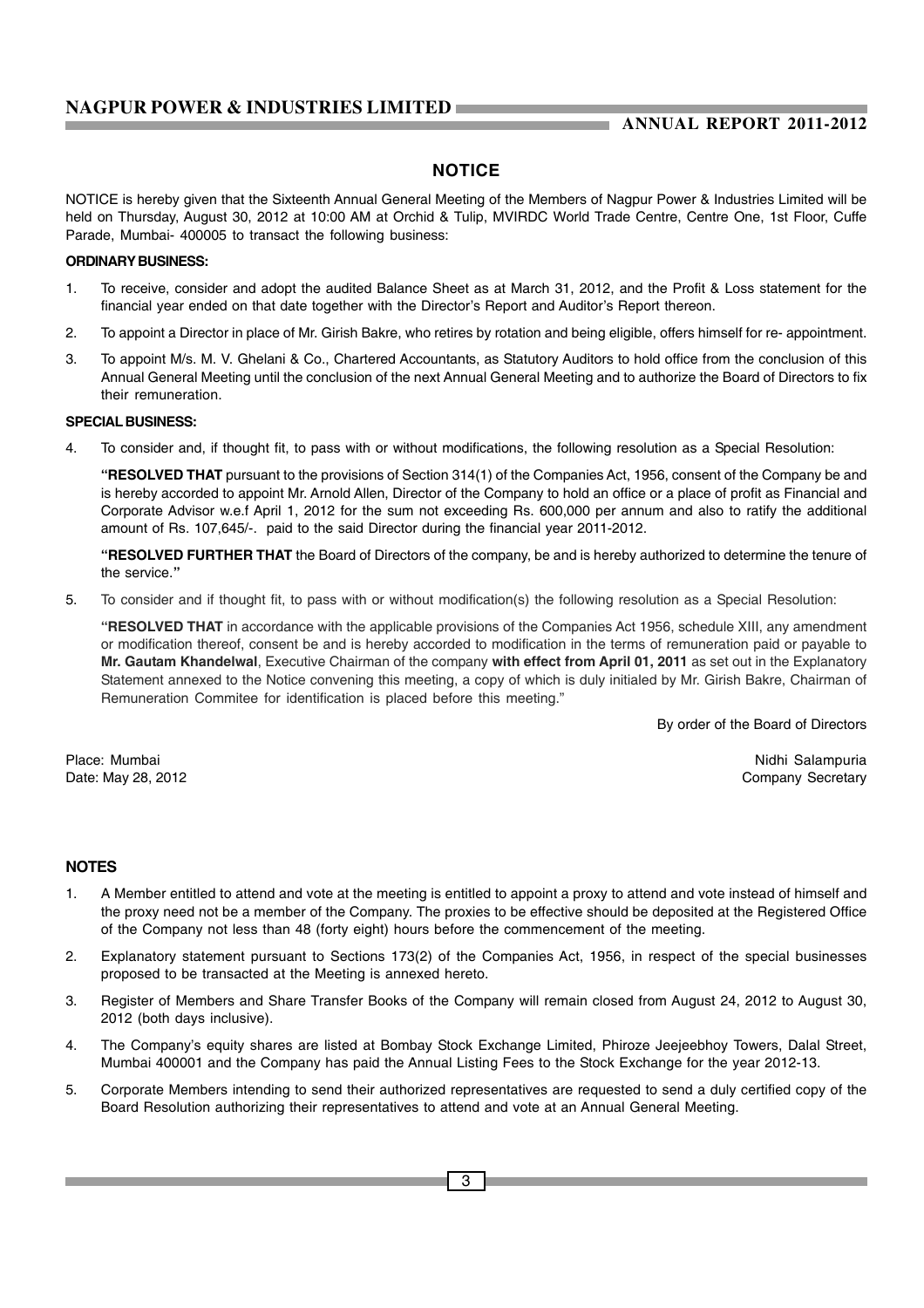### **ANNUAL REPORT 2011-2012**

- 6. Members holding shares in dematerialised form are requested to intimate all changes pertaining to their bank details, National Electronic Clearing Service (NECS), Electronic Clearing Service (ECS), mandates, nominations, power of attorney, change of address, change of name and e-mail address, etc., to their Depository Participant only and not to the Company's Registrar and Transfer Agents, Sharepro Services (India) Private Limited. Changes intimated to the Depository Participant will then be automatically reflected in the Company's record which will help the company and Sharepro Services (India) Private Limited to provide efficient and better services. Members holding shares in physical form are requested to intimate such changes to Sharepro Services (India) Private Limited.
- 7. Members holding shares in physical form are requested to consider converting their holding to dematerialized form to eliminate all risks associated with physical shares and for ease in portfolio management. Members can contact the Company and Sharepro Services (India) Private Limited, for assistance in this regard.
- 8. Consequent upon introduction of Section 109A of the Companies Act, 1956, shareholders are entitled to make nomination in respect of shares held by them in physical form. Shareholders desirous of making nominations are requested to send their request in Form 2B (which will be made available on request) to the Registrar and Transfer Agent, Sharepro Services (India) Private Limited.
- 9. Relevant documents referred to in the accompanying Notice are open for inspection by the members at the Registered Office of the Company on all working days between 10:00 AM to 2:00 PM and up to the date of the Meeting.
- 10. Members requiring any information on accounts are requested to write to the Company at least one week before the meeting so as to enable Management to keep information ready, replies will be provided only at the meeting.
- 11. For the convenience of the Members, attendance slip is enclosed elsewhere in the Annual Report. Members/Proxy Holders/Authorized Representatives are requested to fill in and affix their signatures at the space provided therein and surrender the same at the venue of the AGM. Proxy/Authorized Representatives of a member should state on the attendance slip as 'Proxy or Authorized Representative' as the case may be.
- 12. The Directors' Report, Auditors' Report and Audited Balance Sheet as at 31st March 2011 and the Profit and Loss Account for the financial year ended on that date are enclosed.

By order of the Board of Directors

#### Place: Mumbai Nidhi Salampuria Nidhi Salampuria Date: May 28, 2012 **Date:** May 28, 2012

#### **EXPLANATORY STATEMENT**

#### (Pursuant to Section 173(2) of the Companies Act, 1956)

The following Explanatory statements sets out all material facts relating to the Special Business as mentioned in the accompanying Notice:

#### **Item No. 4**

As per the provisions of Section 314 (1) of the Companies Act, 1956 consent of the Company in general meeting is required to appoint Director of a Company to hold any office or place of profit in the Company.

Mr. Arnold Allen was appointed as Additional Director w.e.f. April 03, 2008 and was confirmed as a Director by approval of members at the annual general meeting held on September 25, 2008.

Mr. Arnold Allen is advising and assisting the management in strategic, financial and corporate matters. Your Directors feel that service of Mr. Arnold Allen will continue to add substantial value to the Company through his contribution to the management of the Company. It is recommended that his appointment shall be continued as Financial and Corporate Advisor of the Company w. e. f. April 1, 2012.

Further the company had taken the approval of Shareholders in annual general meeting held on September 25, 2008 for the payment of remuneration of the said director amounting to Rs. 33,250/- per month. However the payment was made in excess by Rs. 107,645/- during the financial year 2011-12 for which approval of the Shareholder is required by way of ratification for such excess payment made.

Your Directors recommends the resolutions for your approval. Except Mr. Arnold Allen, no other Director of the Company is, in any way, concerned or interested in the said resolution.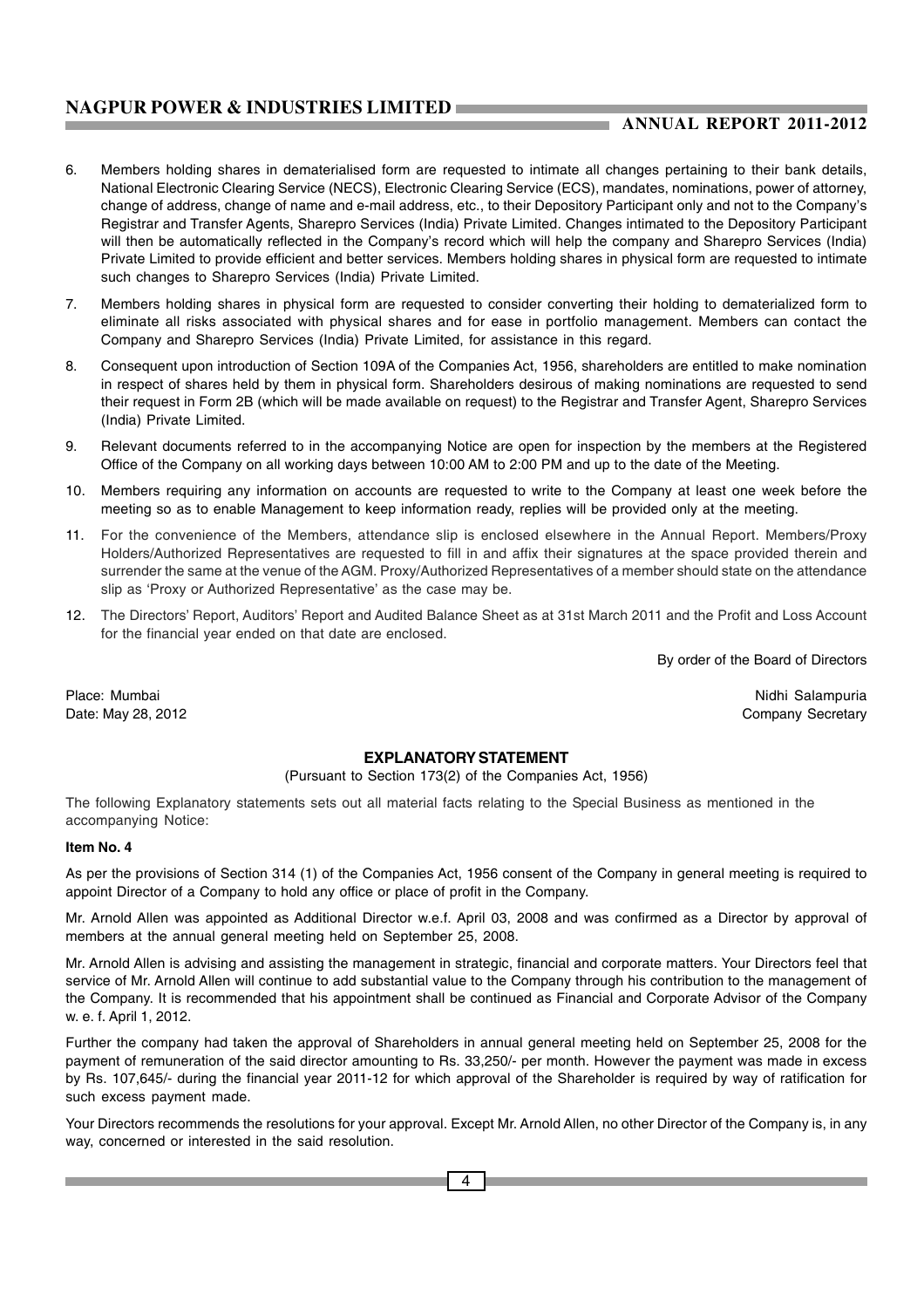### **ANNUAL REPORT 2011-2012**

#### **Item No. 5**

The Remuneration Committee of the Board of Directors of your company at its meeting held on May 28, 2012 approved and recommend subject to the approval of the Members, modification **with effect from April 01, 2011** in the terms of remuneration paid or payable to **Mr. Gautam Khandelwal**, Executive Chairman of the Company. The gist of terms of the agreement entered by the Company with him is given below :

- That Mr. Gautam Khandelwal was appointed as Executive Chairman of the Company for a period of 5 (five) years w.e.f. July 01, 2004 duly approved by the shareholders in their Annual General Meeting held on September 28, 2004 and thereafter he was re-appointed as Executive Chairman for a period of 5 (five) years w.e.f July 1, 2009 at the Annual General Meeting of the Company held on September 25, 2009.
- That the remuneration of Mr. Gautam Khandelwal, Executive Chairman was of basic salary of Rs. 1,25,000/- per month and benefits, perquisites and allowances (including Children education allowances of Rs. 20,000/- per month per child) plus commission not exceeding 3% of net profit of the company in any given year as approved by the share holders in their Annual General Meeting held on September 25, 2009.
- That the remuneration of Mr. Gautam Khandelwal, Executive Chairman be increased from the present basic salary of Rs. 1,25,000/- per month and benefits, perquisites and allowances (including Children education allowances of Rs. 20,000/ - per month per child) plus commission not exceeding 3% of net profit of the company in any given year to Rs. 2,21,767/ - per month w.e.f April 01, 2011 as approved by the remuneration committee of Directors of the company, at their meeting held on May 28, 2012. *Further in case of inadequacy of profits or in case of loss incurred by the company in future the remuneration of Rs. 2,50,000/- per month will be paid as minimum remuneration.*
- That Gratuity payable to Mr. Gautam Khandelwal, Executive Chairman of the Company would not exceed half a month of salary for each completed year of his service to the company subject to maximum of Rs. 10,00,000/- as per Gratuity Act 1972.
- That the other terms and conditions of his appointment as in force shall remain same and shall apply as earlier.

The copy of the agreement entered into by the company with Mr. Gautam Khandelwal, Executive Chairman is available for inspection at the Registered Office of the company during business hours on any working day till the date of the Annual General Meeting.

The above variation in terms of remuneration of Mr. Gautam Khandelwal, Executive Chairman of the company as mentioned in item no. 5 of the Notice will be treated as an abstract under Section 302 of the Companies Act, 1956.

None of the Directors of the Company except Mr. Gautam Khandelwal is concerned or interested in the above said resolution.

The Board recommends this Resolution for your approval.

By order of the Board of Directors

Place: Mumbai Nidhi Salampuria Nidhi Salampuria na katika kwa kutoka wa kutoka wa 1989. Wakati wa kutoka mwaka Date: May 28, 2012 **Date:** May 28, 2012

#### **IMPORTANT COMMUNICATION FOR MEMBERS**

The Ministry of Corporate Affairs (MCA) has taken a "Green initiative in Corporate Governance" (Circular No. 17/2011 dated 21.04.2011 and Circular no. 18/2011 dated 29.04.2011) allowing paperless compliances by Companies through electronic mode. Companies are now permitted to send various notices/ documents to its shareholders through electronic mode to the registered e-mail address of shareholders. From next year onwards, we propose to send all documents like General Meeting Notices (including AGM), Audited Financial Statements, Directors' Report, Auditors' Report etc., in electronic form to shareholders, to their e-mail address provided by them and made available to us by the Depositories. In case they desire to receive the above mentioned documents in physical form or in case of any change in their e-mail id, they are requested to contact the Company or the Company's Registrar and Transfer Agent mentioning their client ID and latest e-mail address.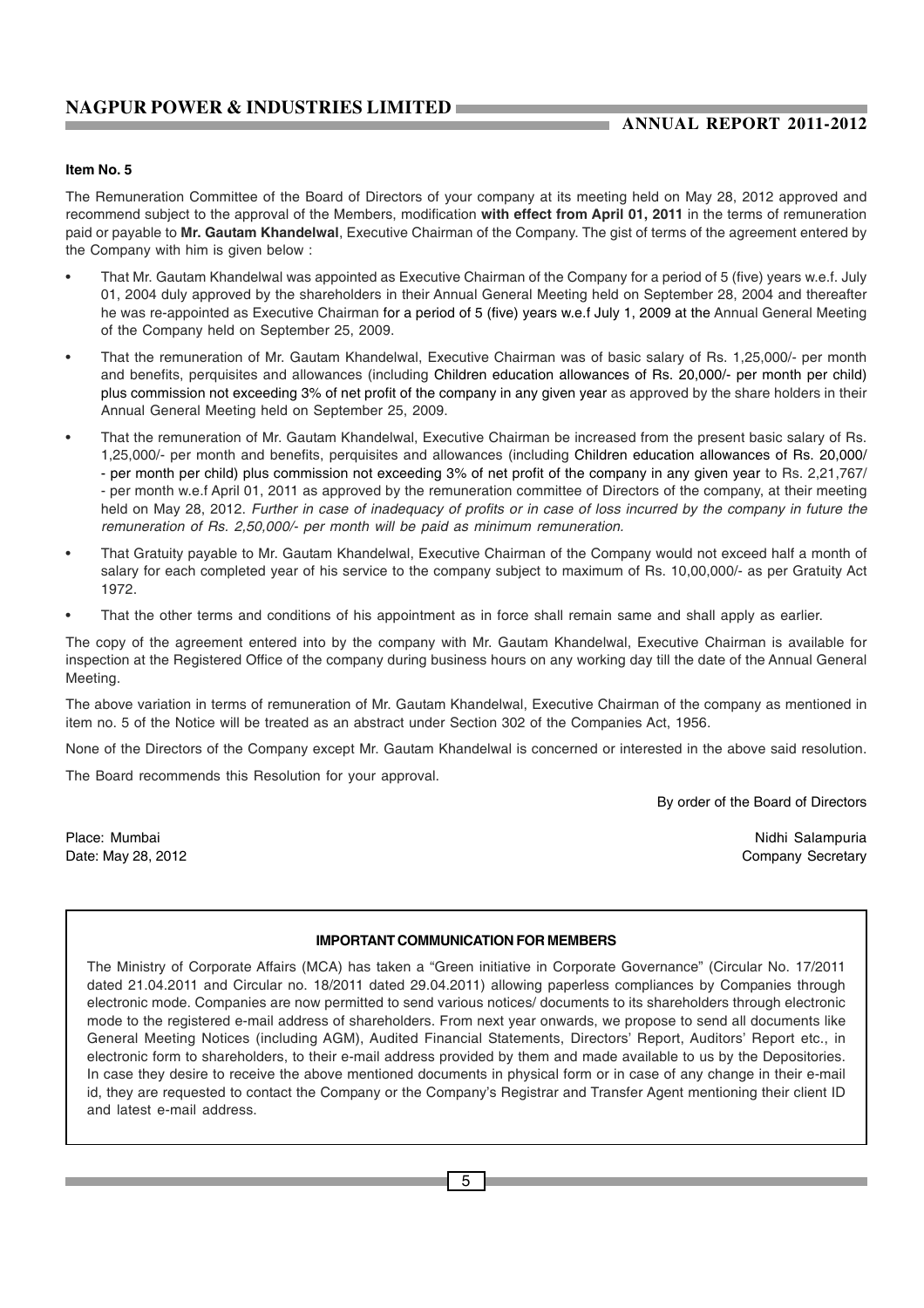**ANNUAL REPORT 2011-2012** 

### **Annexure - I to Notice of Annual General Meeting**

Statement as per Part II, Section II of Schedule XIII of the Companies Act, 1956:

### **I. GENERAL INFORMATION:**

| 1              | Nature of Industry                                                                                                                                                                                                  | Manufacturing of High/ Medium/ Low Carbon Ferro Manganese<br>and Silico Manganese Slag.                                                                                                                                       |
|----------------|---------------------------------------------------------------------------------------------------------------------------------------------------------------------------------------------------------------------|-------------------------------------------------------------------------------------------------------------------------------------------------------------------------------------------------------------------------------|
| 2              | Date or expected date of commencement<br>of commercial production                                                                                                                                                   | Certificate of Commencement of Business dated<br>January 09, 1997                                                                                                                                                             |
| 3              | In case of new companies, expected date of<br>commencement of activities as per project<br>approved by financial institutions appearing in<br>the prospectus                                                        | Not Applicable                                                                                                                                                                                                                |
| 4              | Financial performance based on given indicators                                                                                                                                                                     | As per balance sheet                                                                                                                                                                                                          |
| 5              | Export performance and net foreign<br>exchange Collaborations                                                                                                                                                       | Not Applicable                                                                                                                                                                                                                |
| 6              | Foreign investments or collaborators, if any                                                                                                                                                                        | Nil                                                                                                                                                                                                                           |
| Ш.             | <b>INFORMATION OF APPOINTEE: Mr. Gautam Khandelwal</b>                                                                                                                                                              |                                                                                                                                                                                                                               |
| 1              | Background details                                                                                                                                                                                                  | He holds a B.A. (Economics) from the University of Mumbai and<br>studied Economics from London School of Economics. He is<br>having about 25 years of business experience across various<br>industries.                       |
| 2              | Past remuneration                                                                                                                                                                                                   | Rs. 1,25,000/- per month and benefits, perquisites and (including<br>Children education allowances of Rs. 20,000/- per month per<br>child) plus commission not exceeding 3% of net profit of the<br>company in any given year |
| 3              | Recognition or awards                                                                                                                                                                                               | N.A.                                                                                                                                                                                                                          |
| 4              | Job Profile and his suitability                                                                                                                                                                                     | Total Management of the company with respect to Administration<br>and Technology.                                                                                                                                             |
| 5              | Remuneration proposed                                                                                                                                                                                               | Rs. 2,21,767/- pm w.e.f April 01, 2011<br>Rs. 2,50,000/- per month w.e.f. April 01, 2012                                                                                                                                      |
| 6              | Comparative remuneration profile with respect to<br>industry, size of the company, profile of the position<br>and person (in case of expatriates the relevant<br>details would be w.r.t. the country of his origin) | Not Available                                                                                                                                                                                                                 |
| $\overline{7}$ | Pecuniary relationship directly or indirectly with the<br>company or relationship with the managerial<br>personnel, if any.                                                                                         | Promoter Director associated with the company since 1996<br>and managing the company since July 01, 2004                                                                                                                      |
| Ш.             | <b>OTHER INFORMATION</b>                                                                                                                                                                                            |                                                                                                                                                                                                                               |
| 1              | Reasons of loss or inadequate profits                                                                                                                                                                               | Company has run out of raw material i.e. slag due to which its<br>revenue has been declining since last year.                                                                                                                 |
| 2              | Steps taken or proposed to be taken for<br>improvement                                                                                                                                                              | The Company is looking for new business opportunities<br>and/or ways to develop its existing infrastructure                                                                                                                   |
| 3              | Expected increase in productivity and profits<br>in measurable terms                                                                                                                                                | Not Available                                                                                                                                                                                                                 |
|                |                                                                                                                                                                                                                     |                                                                                                                                                                                                                               |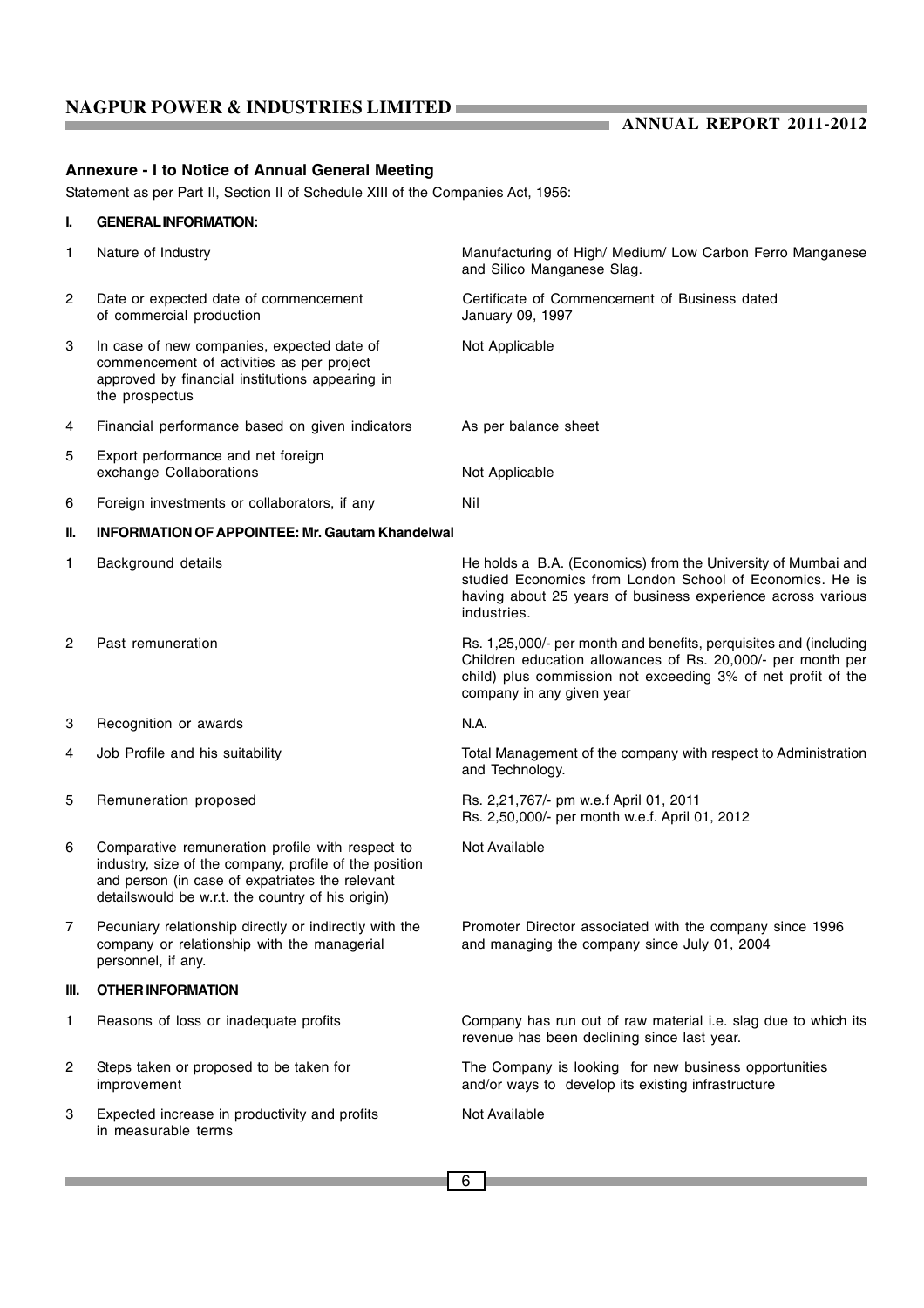### **Directors' Report, Management Discussion and Analysis Report**

To,

The Members,

Your Directors presents the Sixteenth Annual Report together with the Audited Statements of Accounts of the Company for the financial year ended March 31, 2012.

### **Financial Highlights**

The performance of your Company for the year under review is summarized below:

|                                                   |         | (Rs. in Lakhs) |
|---------------------------------------------------|---------|----------------|
| <b>Particulars</b>                                | 2011-12 | 2010-11        |
| Sales & Other Income (Net of Excise Duty)         | 455.60  | 1146.39        |
| Profit/(Loss) before Interest, Depreciation & Tax | 21.00   | 713.68         |
| Less: Interest                                    | 1.29    | 2.64           |
| Profit before Depreciation                        | 19.71   | 711.04         |
| Less: Depreciation                                | 29.84   | 30.83          |
| Profit / (Loss) before Taxation                   | (10.13) | 680.21         |
| Less Provision for Current Tax                    |         | 242.00         |
| - Deferred Tax and adjustments prior year         | 16.81   | (0.76)         |
| Profit/ (Loss) after tax for the year             | (26.94) | 438.97         |

#### **Dividend**

In order to conserve resources and augment funds for future developmental activities, your directors do not recommend any dividend.

#### **Directors**

Mr. Girish Bakre, Director retires by rotation at the ensuing Annual General Meeting and being eligible, has offered himself for re-appointment. The Board recommends to the Members his appointment as a Director.

#### **Management Discussion and Analysis**

In terms of Clause 49 of the Listing Agreement with the Stock Exchange, Mumbai, the Management Discussion and Analysis report of the Company is as follows:

#### **a) Economy review:**

During the year though the global outlook has improved after the financial crisis of 2008, much of the developed world especially the US, Euro zone still continues to witness negative or very low GDP growth. Uncertainties continue to haunt the global economic landscape. Business sentiments, while better than before, still remain muted. However, Indian economy has shown resilience and has managed to register growth in GDP at 6.50 % for the year 2011-12 and expected to grow at reduced rate in the current year.

#### **b) Business and Industrial review and future outlook:**

The Company mainly operates on Metal Recovery Plant and produces Low Ferro Manganese (Slag) through its profitable slag recovery process. There has been decline in volume due to depletion of slag dumps. The Company has entered into a new business via a majority stake in "The Motwane Manufacturing Company Private Limited" its subsidiary company and is looking to develop its business in electrical sector.

#### **c) Risks, Concerns & Threats:**

Depletion of slag dumps poses a major problem for the Company in the years to come. In order to counter this, the Company entered into new business through its subsidiary company "The Motwane Manufacturing Company Private Limited" and is looking to develop it. The Company has Core Management Committee, which meets frequently to take the stock of all the impending and immediate threats to the business and takes necessary steps for positioning of the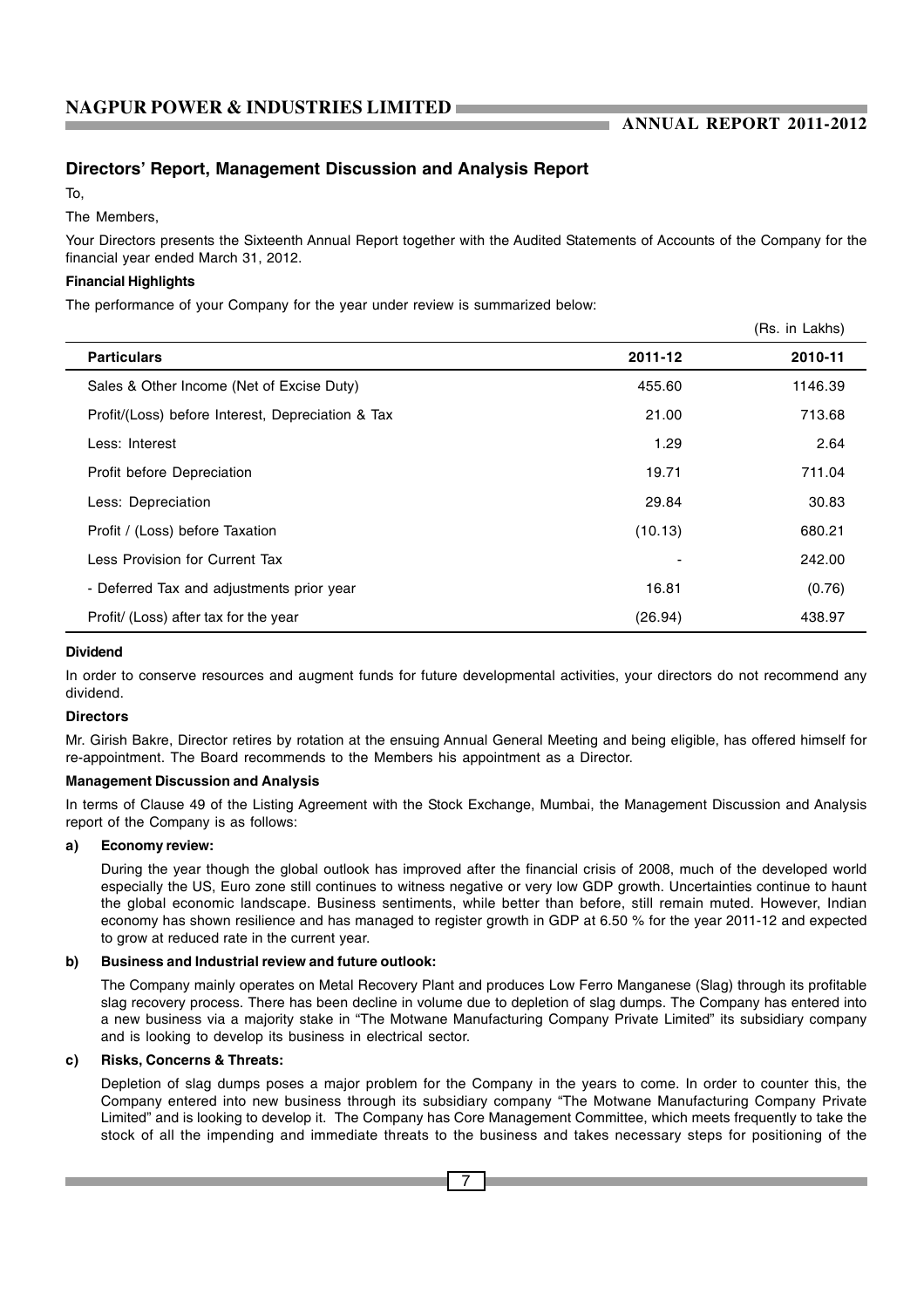Company to meet same in time. Any major threats affecting the Company in general and business environment indirectly affecting the functioning of the Company are discussed with the Board from time to time.

#### **d) Internal Control Systems:**

The Company has adequate internal control systems in place. These systems are continuously monitored, periodically reviewed and wherever necessary are modified as per the requirements for exercising effective controls. The systems are subjected to the supervision of the Audit Committee and the Board.

#### **e) Financial Performance / Overview of Operations:**

During the year under review, the total income of the Company decreased to Rs. 455.61 Lakhs from Rs. 1146.39 Lakhs in the previous year. This decrease is mainly attributable to decline in volume of slag dumps as Company mainly operates on Metal Recovery plant and the profit margins have decreased due to lower realisations of Ferro Mangenese slags in 2011 - 2012.

#### **Subsidiary Company and Consolidated Statements**

The Company has one subsidiary i.e 'The Motwane Manufacturing Company Private Limited' (MMCPL). During the year, revenue of the MMCPL has marginally increased to Rs. 1681 Lakhs from Rs. 1411 Lakhs and the MMCPL has incurred a Net profit of Rs. 9 Lakhs (Last Year – Net Loss Rs. (33) Lacs). Motwane is an R &D based company and has an ambitious plan to develop various high technology test and Measurement products which would have applicability in the domestic and international markets.

The products of the company essentially help test, manage and maintain electrical systems in a better way. In a difficult environment where energy costs are rising and environmental issues are a concern, the need to get more out of the existing grid and better management of electrical systems, place MMCPL in a growing market. The Government has initiated various actions to improve the working of the distribution utilities as well as incentives for better energy utilization. The progress of these initiatives will benefit the company.

MMCPL's R&D efforts have begun to start yielding results and the company has launched the first of its new products in the industrial grade multimeter segment towards the end of the year. The company has also launched products in Diagnostic insulation at par with the best in the world. We anticipate the pace of new launches will be more rapid in the coming year. The company will continue to emphasize its position as a leader in research and development.

The Motwane Brand is known for its quality, reliability, robustness and therefore is well respected in the utility, Industry and Contracting markets. The new products are technologically advanced and will enhance the brand value. In addition, MMCPL has also enhanced its manufacturing capability through capital expenditure in fixed assets, set up a new manufacturing engineering department for taking care of improved quality, processes, and optimization in the productivity for timely customer delivery. These new products across categories will also enable it to cater customers needs better and help expand its customer and distribution footprint, and de-risk the business by having a wider base of customers.

The Ministry of Corporate Affairs, vide General Circular No.2/2011 dated 8th February 2011 has granted general exemption to the Holding Company under Section 212 of the Companies Act, 1956 from attaching to its Annual Report, the accounts of its subsidiaries. On the basis of said Circular, the Company has obtained the approval of the Board of Directors for not attaching the accounts of its subsidiary. However, the accounts of the subsidiary are accounted for in the consolidated accounts of the Company. The Company will make available the Annual Accounts of the subsidiary company and the related detailed information to the Members of the Company as well as Members of subsidiary company who may be interested in obtaining the same at any point of time. The Annual Accounts of the subsidiary company will also be kept open for inspection at the Registered Office of the Company as well as that of the respective subsidiary company. Hard copy of details of accounts of subsidiary shall be made available to the Members on demand.

#### **Auditors**

M/s. M. V. Ghelani& Co., Chartered Accountants, Mumbai, the Statutory Auditors of the Company hold office until the conclusion of ensuing Annual General Meeting and have confirmed their eligibility and willingness to accept office, if reappointed as Statutory Auditors for the Financial Year 2012-13.

The observations made in the Auditor's Report are self-explanatory and do not call for any further comments.

#### **Employees**

Relations between the employees and the management remained cordial during the year under review. The Company has no employees of the specified categories under Section 217(2A) of the Companies Act, 1956 read with the Companies (Particulars of Employees) Rules, 1975 as amended upto date.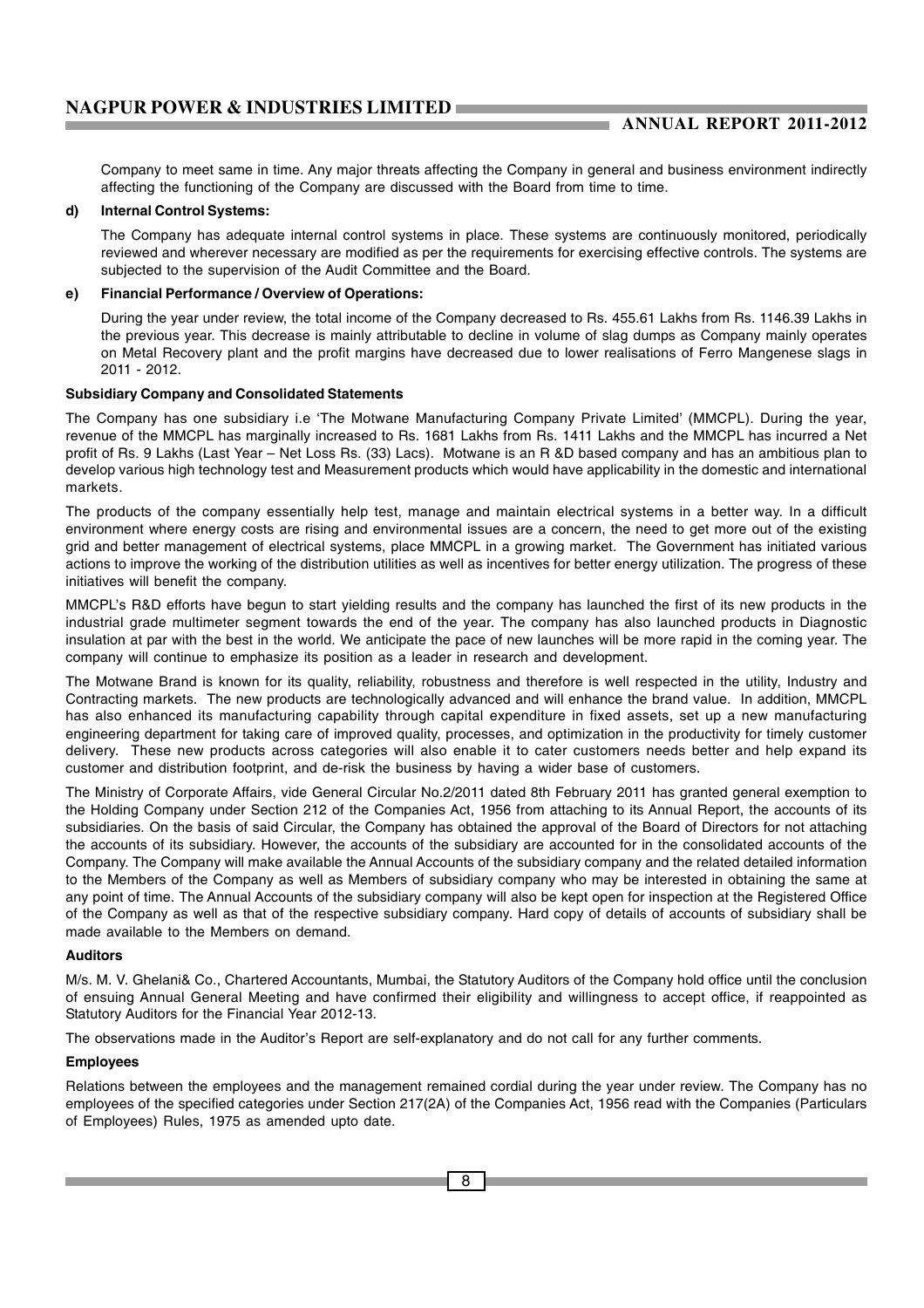### **ANNUAL REPORT 2011-2012**

#### **Conservation of Energy, Technology Absorption, Foreign Exchange Earning and Outgo**

In accordance with the requirements of Section 217(1)(e) of the Companies Act, 1956 read with the Companies (Disclosure of Particulars in the Report of Board of Directors) Rules, 1988, your Directors furnish the required details below:

#### **(A) Conservation of Energy:**

The Company continues to take appropriate measures with regard to conservation of energy:

Total Energy consumption and energy consumption per unit of production is as follows:

| <b>Particulars</b>                  | <b>Financial Year</b><br>2011-12 | <b>Financial Year</b><br>2010-11 |
|-------------------------------------|----------------------------------|----------------------------------|
| Electricity purchased:-             |                                  |                                  |
| Units (KWH)-                        | 215,050                          | 241,200                          |
| Total Amount (Rs in lakhs)-         | 22.75                            | 21.21                            |
| Rate / KWH (Rs.)                    | 10.58                            | 8.79                             |
| Consumption per unit of Production: |                                  |                                  |
| Ferro Manganese Slag (Low MnO)      |                                  |                                  |
| - Units in KWH                      | 51.20                            | 3.98                             |

#### **(B) Technology Absorption:**

a. Research and Development (R & D):

The Company has not undertaken any R&D activity in the current year.

b. Technology Absorption, Adaptation and Innovation:

The Company has not imported any technology during the year.

#### **(C) Foreign Exchange earnings and outgo:**

During the year under review, the foreign Exchange outgo was Rs 11.19 lakhs (Previous year – Rs 8.62 lakhs). The foreign exchange earning was Nil (Previous year – Nil).

#### **Directors' Responsibility Statement**

Pursuant to Section 217 (2AA) of the Companies Act, 1956, the Board of Directors of your Company confirms that:

- i) in the preparation of the annual accounts, the applicable accounting standards have been followed and that there are no material departures;
- ii) the Directors have selected such accounting policies and applied them consistently and made judgments and estimates that are reasonable and prudent so as to give a true and fair view of the state of affairs of the Company at the end of the financial year ended March 31, 2012 and of the profit / loss of the Company for that year;
- iii) the Directors have taken proper and sufficient care to the best of their knowledge and ability, for the maintenance of adequate accounting records in accordance with the provisions of the Companies Act, 1956, for safeguarding the assets of the Company and for preventing and detecting fraud and other irregularities;
- iv) the annual accounts have been prepared on a going concern basis.

#### **Corporate Governance**

Pursuant to Clause 49 of the Listing Agreement, a detailed report on Corporate Governance along with the Certificate of Statutory Auditors on the Compliance is given as an Annexure to this Report.

#### **Acknowledgements**

Your Board of Directors wish to place on record their appreciation for the whole-hearted co-operation received by the Company from Shareholders, various Government departments, Company's Bankers and all the employees during the year under review.

By order of the Board of Directors

Place: Mumbai Nidhi Salampuria Nidhi Salampuria Date: May 28, 2012 **Date:** May 28, 2012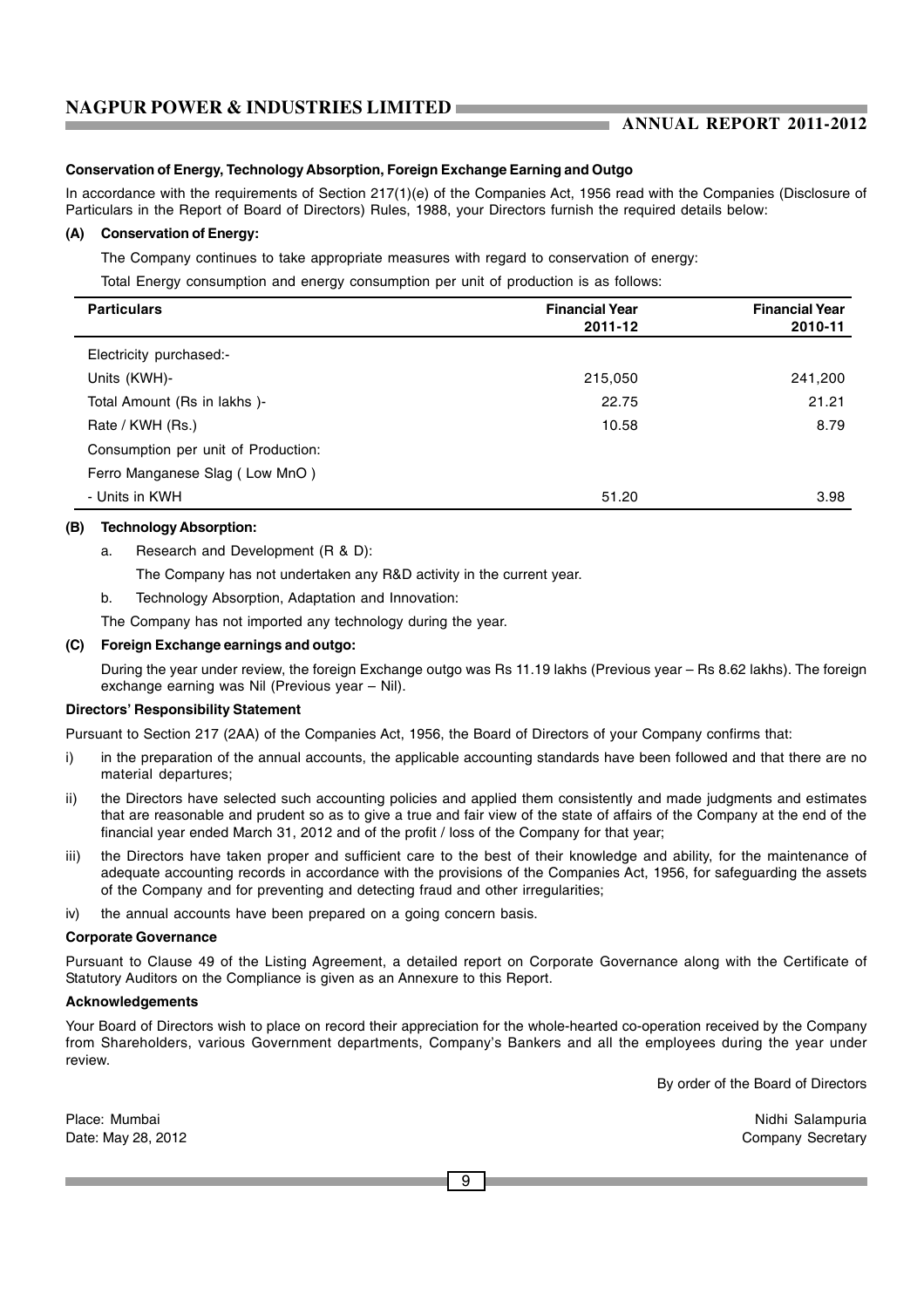### **Report on Corporate Governance**

#### **1. Company's philosophy on the Corporate Governance**

Nagpur Power & Industries Limited believes in adopting the best practices in the area of Corporate Governance and follows the principles of fair representation, full disclosure, accountability and responsibility in all its dealings and communications with the ultimate objective of realizing and enhancing shareholder's values and protecting the rights and interests of all its stakeholders.

#### **2. Board of Directors**

#### **a) Composition**

The Board consists of 4 (Four) Directors and of these, 3 (three) Directors are independent Directors. The Chairman of the Board is an Executive Director.

#### **b) Meetings of the Board**

The meetings of the Board of Directors are held atleast once in quarter, scheduled well in advance and generally held at the Company's registered office in Mumbai. During the Financial Year 2011-12, 4 (four) board meetings were held. The meetings were held on May 27, 2011; July 29, 2011; November 10, 2011 and February 03, 2012.

| Sr. No. | <b>Name of Directors</b> |      | <b>Attendance details</b> |            |
|---------|--------------------------|------|---------------------------|------------|
|         |                          |      | <b>Board Meeting</b>      | Last A.G.M |
|         |                          | Held | <b>Attended</b>           |            |
|         | Mr. Gautam P. Khandelwal | 4    | 4                         | Yes        |
| -2      | Mr. Mohan S. Adige       | 4    | 4                         | Yes        |
| 3       | Mr. Girish M. Bakre      | 4    | 2                         | Yes        |
| 4       | Mr. Arnold Allen         | 4    | ົ                         | No         |

#### **c) Directorship of Directors in other Companies**

The details of the Directors with regard to their outside Directorships, committee positions are as follows:

| Sr.<br>No.     | Name of Director         | Executive/<br>Non-Executive/<br>Independent <sup>1</sup> | No. of outside<br><b>Directorship</b><br><b>Held</b> |                | <b>Outside Committee</b><br>Positions Held <sup>2</sup> |               |
|----------------|--------------------------|----------------------------------------------------------|------------------------------------------------------|----------------|---------------------------------------------------------|---------------|
|                |                          |                                                          | <b>Public</b>                                        | <b>Private</b> | Chairman                                                | <b>Member</b> |
|                | Mr. Gautam P. Khandelwal | Executive                                                | Two                                                  | Six            | One                                                     | Two           |
| $\overline{2}$ | Mr. Mohan S. Adige       | Independent                                              | Eight                                                | Two            | Nil                                                     | Nil           |
| 3              | Mr. Girish M. Bakre      | Independent                                              | Nil                                                  | Four           | Nil                                                     | Nil           |
| 4              | Mr. Arnold Allen         | Independent                                              | One                                                  | Nil            | Nil                                                     | One           |

1. Independent Director means a Director defined as such under Clause 49 of the Listing Agreement.

2. Only two Committees viz. the Audit Committee and the Shareholders / Investor Grievance Committees are considered.

#### **d) Detail of Directors being appointed and re-appointed**

The details of the Directors being appointed and re-appointed at the ensuing Annual General Meeting as required under Clause 49 of the Listing Agreement is as follows:

Mr. Girish M. Bakre aged about 51 years is a Commerce Graduate from Mumbai University and a Chartered Accountant. He has wide experience in Manufacturing Industry, Power Sector, Insurance Sector, Finance Sector both in management and commercial aspects.

#### **e) Code of Conduct**

The Company has laid down code of conduct applicable to all Board Members and Senior Executives of the Company. All Board members and Senior Executives have confirmed compliance of the code of conduct. The Chairman of the Company has given the certificate as annexed to this report as per the requirement of Clause 49 of the Listing Agreement.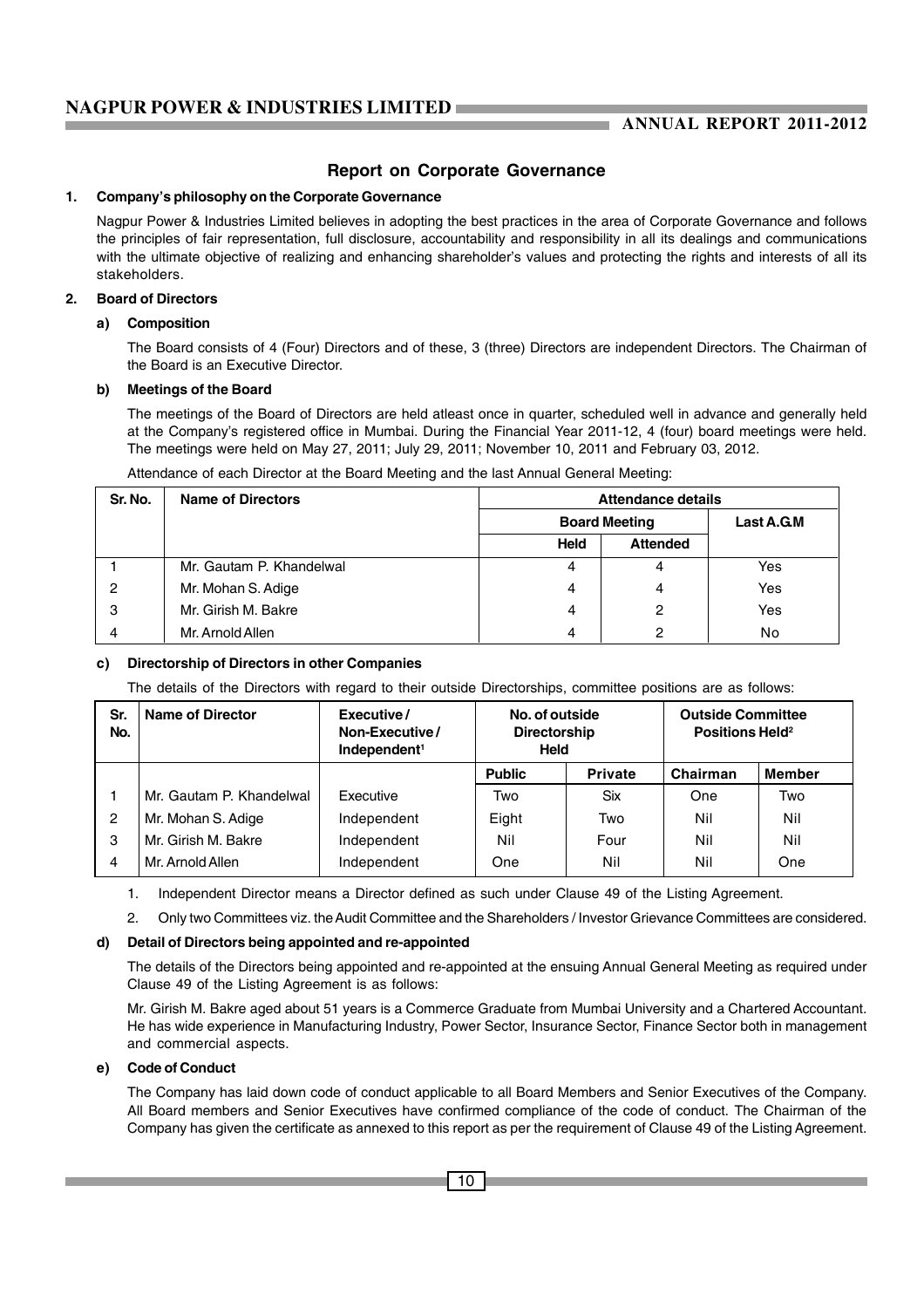#### **3. Audit Committee**

The Audit Committee comprise of Mr. Mohan Adige (Chairman). Mr. Girish Bakre (Member) and Mr. Arnold Allen (Member). The members of the Committee have the relevant experience in the field of finance, banking and accounting. , Company Secretary and Statutory Auditors are invitees to the Audit Committee meeting.

#### **Terms of reference**

- $\triangleright$ All the matters specified under section 292A of the Companies Act, 1956.
- $\triangleright$ Ensuring compliance with matters listed under the listing agreement with the stock exchange.
- $\blacktriangleright$ Financial reporting process and disclosure of financial information.
- $\blacktriangleright$ Reviewing any change in accounting policies and practices.
- $\blacktriangleright$ Compliance with accounting standards and reviewing the adequacy of internal control system.
- $\blacktriangleright$  Reviewing the reports of the statutory auditors and ensuring that adequate follow up and action is taken by the management.

The Committee met 4 (four) times during the year under review. The meetings were held on May 27, 2011; July 29, 2011; November 10, 2011 and February 03, 2012.

|   | Sr. No.   Name of Director |      | No. of Meetings |
|---|----------------------------|------|-----------------|
|   |                            | Held | <b>Attended</b> |
|   | Mr. Mohan Adige - Chairman |      |                 |
| 2 | Mr. Girish Bakre           |      |                 |
| 3 | Mr. Arnold Allen           |      |                 |

#### **4. Remuneration Committee**

The Remuneration Committee comprise of Mr. Girish Bakre, (Chairman), and Mr. Mohan Adige (Member) and Mr. Arnold Allen (Member). During the year under review, no meetings were held.

A monthly remuneration is paid to Executive Director while other independent directors are eligible only for sitting fees. Mr. Mohan S. Adige, Mr. Girish Bakre and Mr. Arnold Allen have waived sitting fees.

Details of remuneration paid to Directors for the year:

| Name of the Director  | Salary & Perquisites (Rs.) Commission (Rs.) |     | Sitting Fees (Rs.) | Total (Rs.) |
|-----------------------|---------------------------------------------|-----|--------------------|-------------|
| Mr. Gautam Khandelwal | $2.661.204/-$                               | Nil | Nil                | 2.661.204/  |

#### **5. Share Transfer and Investor Grievances Committee**

The Committee comprises of Mr. Mohan Adige (Chairman), Mr. Girish Bakre (Member) and Mr. Arnold Allen (Member). During the year, the Committee met from time to time to approve transfers, transmission of shares, issue of duplicate/rematerialized shares and consolidated and splitting of share certificates, to review shareholders correspondence including complaints received from shareholders and its redressal.

#### **6. Annual General Meetings:**

Details of the last three Annual General Meetings held are given below:

| <b>Financial Year</b> | Date, Time and Venue                                                                                                         | <b>Special Resolutions passed</b>                                 |
|-----------------------|------------------------------------------------------------------------------------------------------------------------------|-------------------------------------------------------------------|
| 2008-2009             | September 25, 2009 at 09.00 A.M<br>Sunflower II, World Trade Centre, Centre One,<br>30th Floor, Cuffe Parade, Mumbai-400005. | One special Resolution was passed<br>unanimously by show of hands |
| 2009-2010             | September 17, 2010 at 10.00 A.M<br>Sunflower II, World Trade Centre, Centre One,<br>30th Floor, Cuffe Parade, Mumbai-400005. | No special Resolution was passed                                  |
| 2010-2011             | September 20, 2011 at 10.00 A.M<br>Sunflower II, World Trade Centre, Centre One,<br>30th Floor, Cuffe Parade, Mumbai-400005. | No special Resolution was passed                                  |

Further, during the financial year 2011-12, no special resolutions were passed through postal ballot. No special resolution requiring a Postal Ballot is being proposed at the ensuing AGM.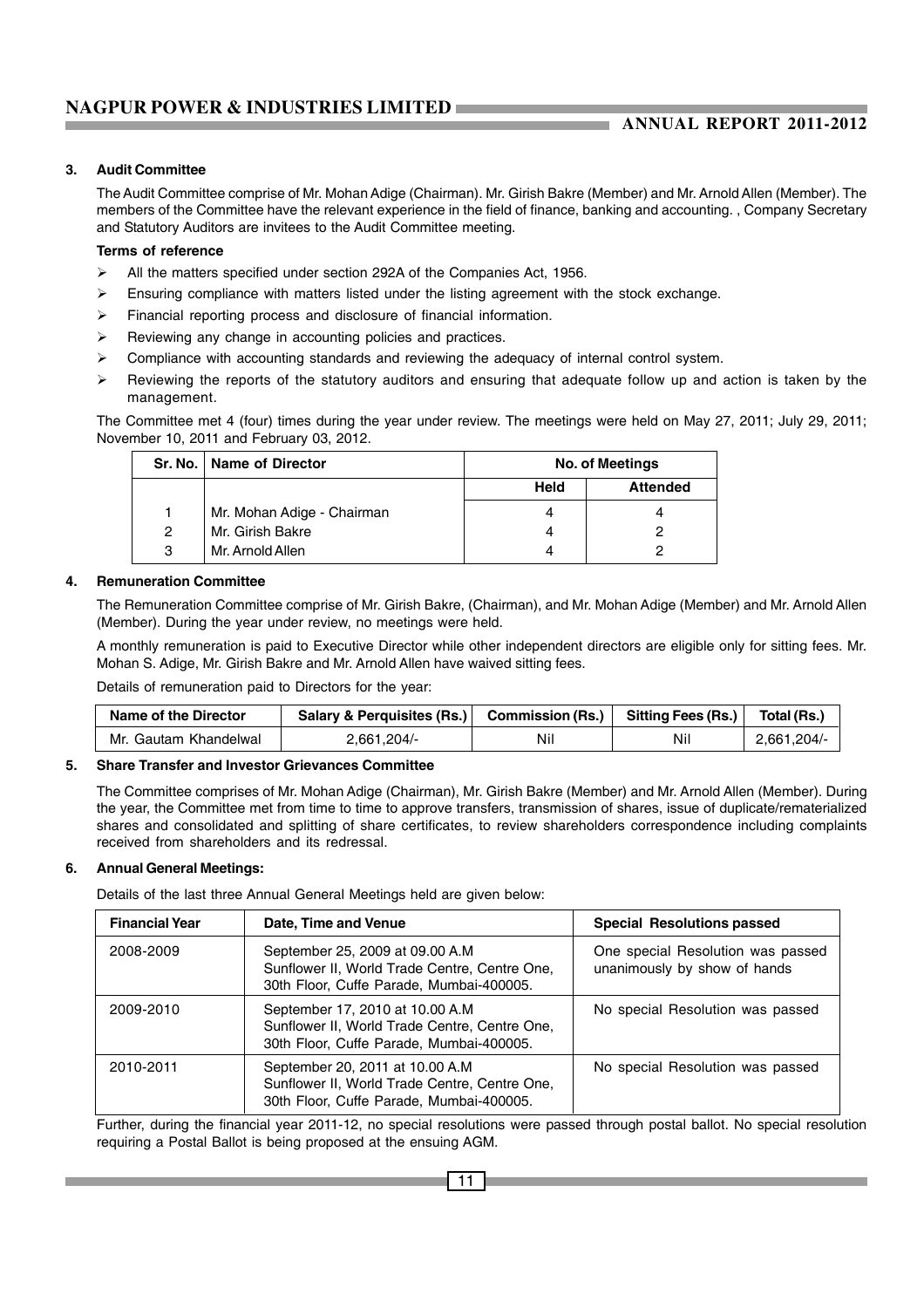#### **7. Disclosures**

- $\bullet$  The disclosures with regard to transactions with related parties are given in the Note 28 of the audited financial statements for the year ended March 31, 2011. The Audit Committee has reviewed these transactions in compliance with Clause 49 of the Listing Agreement.
- $\bullet$  There were no instances of non-compliance, penalties, restrictions imposed on the Company by Stock Exchange, SEBI or any statutory authority on any matter related to capital markets, during the last three years.
- $\bullet$ The Company does not have Whistle Blower Policy, but however no person is denied access to Audit Committee.
- $\bullet$ The Company has complied with mandatory requirement.
- $\bullet$ The Company has adopted Non-mandatory requirement of setting up Remuneration Committee.

#### **8. Means of communication**

- $\bullet$  The quarterly un-audited results were published in Free Press Journal / The Asian Age and Navshakti / Tarun Bharat, in accordance with the requirement of the Listing Agreement.
- $\bullet$  Annual audited financial results were published in The Asian Age and Tarun Bharat. These are not sent individually to the shareholders. No presentations were made to institutional investors or to the analysts.

#### **9. General Shareholders Information**

| (a) Annual General Meeting |                                                 |
|----------------------------|-------------------------------------------------|
| Date                       | August 30, 2012                                 |
| Time                       | 10.00 A.M.                                      |
| Venue                      | Orchid & Tulip, World Trade Centre, Centre One, |
|                            | 1st Floor, Cuffe Parade, Mumbai- 400005         |

#### **(b) Financial Calendar (April 1, 2012 to March 31, 2013):**

|     | First quarter results             | $\blacksquare$    | July, 2012                                                     |
|-----|-----------------------------------|-------------------|----------------------------------------------------------------|
|     | Second quarter results            | ٠<br>$\mathbf{r}$ | October, 2012                                                  |
|     | Third quarter results             | ÷                 | January, 2013                                                  |
|     | Fourth quarter and Annual results | ÷                 | May, 2013                                                      |
|     | Annual General Meeting            | ÷                 | September, 2013                                                |
| (c) | Date of Book closure              | ÷.                | August 24, 2012 to August 30, 2012 (both days inclusive)       |
| (d) | Listing details                   | ÷                 |                                                                |
|     | Stock Exchange                    | ÷                 | Bombay Stock Exchange Limited,                                 |
|     |                                   |                   | Phiroze Jeejeebhoy Towers, Dalal Street, Fort, Mumbai - 400023 |
|     | Scrip Code                        | ٠<br>٠.           | 532362                                                         |
|     | <b>ISIN Number</b>                | ٠<br>$\mathbf{r}$ | INE099E01016 - NSDL & CDSL                                     |
|     |                                   |                   |                                                                |

### **(e) Market Price Data:**

High/Low price and volume of the Company's shares at BSE during each month in Financial Year 2011-12 is as follows:

| Month         | High (Rs.) | Low (Rs.) | Volume (shares) |
|---------------|------------|-----------|-----------------|
| Apr-11        | 53.50      | 44.00     | 130,145         |
| May-11        | 46.90      | 38.65     | 29,191          |
| $Jun-11$      | 47.85      | 40.05     | 373,287         |
| Jul-11        | 47.25      | 40.75     | 13,861          |
| Aug-11        | 43.45      | 31.50     | 9,885           |
| Sep-11        | 35.95      | 31.00     | 21,461          |
| $Oct-11$      | 37.25      | 32.00     | 20,088          |
| <b>Nov-11</b> | 37.50      | 30.00     | 10,808          |
| Dec-11        | 37.00      | 27.15     | 22,678          |
| $Jan-12$      | 38.00      | 27.00     | 30,259          |
| Feb-12        | 43.50      | 26.75     | 177,879         |
| Mar-12        | 40.35      | 27.30     | 1,910,724       |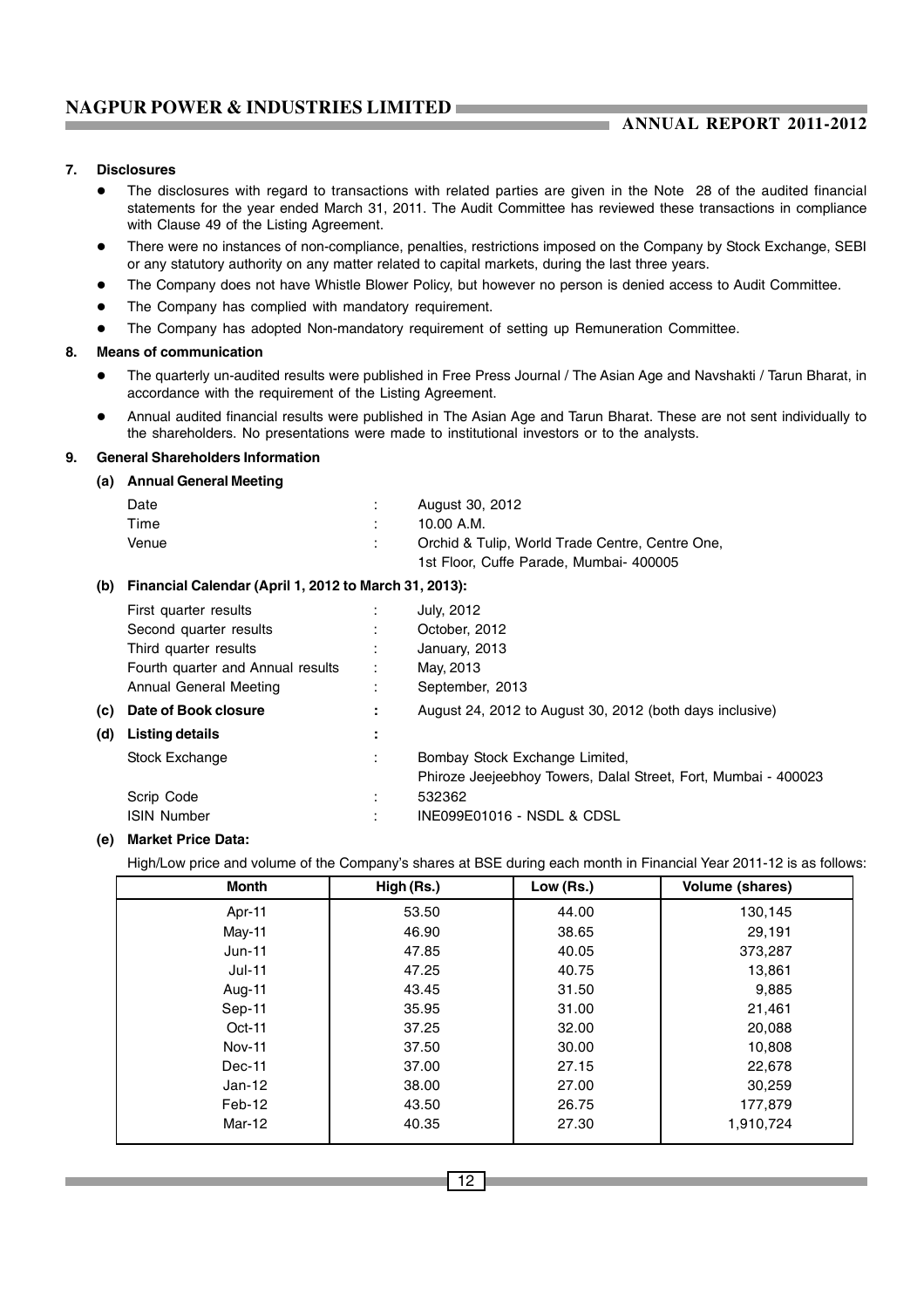#### **(f) Registrar and Transfer Agent: Sharepro Services (India) Pvt. Ltd.** 13AB, Samhita Warehousing Complex, Second Floor, Sakinaka, Telephone Exchange Lane, Off. Andheri Kurla Road, Sakinaka, Andheri (East), Mumbai- 400072 Tel No.: 022-67720334/37(Direct) 022-37720300/400(Board) Email-id: sharepro@shareproservices.com

### **(g) Share Transfer System:**

Share transfer in physical form are registered and returned within a period of 7 to 15 days from the date of receipt in case documents are complete in all respects.

### **(h) Distribution of Shareholding as on March 31, 2012 is as under:**

| No. of shares      | No. of Shareholders | $\%$   | No. of Shares | %      |
|--------------------|---------------------|--------|---------------|--------|
| Upto 500           | 3364                | 75.190 | 798,963       | 6.101  |
| 501-1000           | 461                 | 10.304 | 346.313       | 2.645  |
| 1001-2000          | 382                 | 8.538  | 490,304       | 3.744  |
| 2001-3000          | 115                 | 2.570  | 274,328       | 2.095  |
| 3001-4000          | 32                  | 0.715  | 111,264       | 0.850  |
| 4001-5000          | 37                  | 0.827  | 169,387       | 1.293  |
| 5001-10000         | 34                  | 0.760  | 228,858       | 1.748  |
| 10001<br>and above | 49                  | 1.095  | 10,676,090    | 81.525 |
| Total              | 4474                | 100.00 | 13,095,507    | 100.00 |

### **(i) Shareholding Pattern as on March 31, 2012 is as under:**

| Sr. No. | Category                     | No. of Shares held | % of Shareholding |
|---------|------------------------------|--------------------|-------------------|
|         | Indian Promoters             | 2,099,212          | 16.03             |
| 2       | Foreign Promoters            | 5,641,100          | 43.08             |
| 3       | Mutual Funds/UTI             | 0                  | 0.00              |
| 4       | Financial Institutions/Banks | 11.650             | 0.09              |
| 5       | Insurance Companies          | 1,585,094          | 12.10             |
| 6       | Private Bodies Corporate     | 668,203            | 5.10              |
| 7       | Indian Pubic                 | 3,076,709          | 23.49             |
| 8       | NRI/OCBs                     | 13,539             | 0.11              |
|         | <b>TOTAL</b>                 | 13,095,507         | 100.00            |

### **(j) Dematerialization of shares as on March 31, 2012 is as under:**

| <b>Particulars</b>                     | No. of shares | % to Issued Capital |
|----------------------------------------|---------------|---------------------|
| Dematted                               |               |                     |
| National Securities Depository Limited | 9,469,130     | 72.31               |
| Central Depository Securities Limited  | 2,098,495     | 16.02               |
| Physical                               | 1,527,882     | 11.67               |
| Total                                  | 13,095,507    | 100.00              |

**(k) Outstanding GDR's/ADR's/Warrants or any convertible instruments, conversion date and likely impact on equity:** The Company has not issued any GDRs/ADRs and there are no warrants or any Convertible instruments.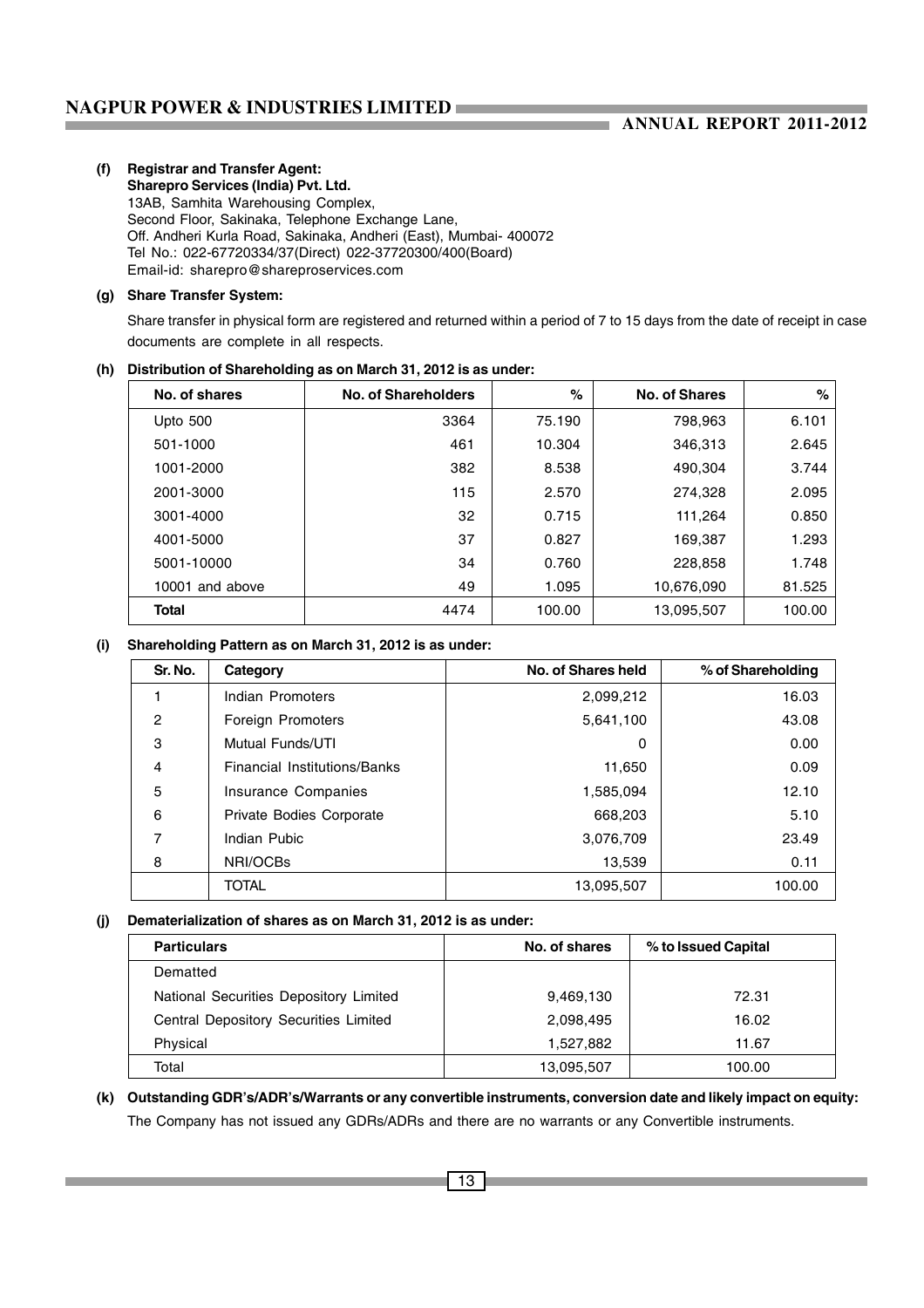### **ANNUAL REPORT 2011-2012**

#### **(l) Plant Location:**

Khandelwal Nagar, Dist. Nagpur-441402, Maharashtra.

- **(m) Name and Designation of Compliance Officer:** Ms.Nidhi Salampuria, Company Secretary
- **(n) Address for correspondence:**
- The Company Secretary

Nagpur Power & Industries Limited

Nirmal, 20th Floor, Nariman Point, Mumbai-400021

Tel # +91-22-22023055/66 , Fax # +91 22-22043162

Email id: npil\_investor@khandelwalindia.com

#### **(o) Auditors Certificate on Corporate governance:**

The Auditors Certificate on Compliance of Clause 49 of the Listing Agreement relating to Corporate Governance is given as an annexure to this report.

#### **Declaration**

As provided under Clause 49 of the Listing Agreement with the Stock Exchanges, the Board of Directors and Senior Management Personnel have confirmed compliance with the Code of Conduct and Ethics in respect of Financial Year 2011-12.

For Nagpur Power & Industries Limited

Date: May 28, 2012 **Date: May 28, 2012** Gautam P. Khandelwal Gautam P. Khandelwal Gautam P. Khandelwal Gautam P. Khandelwal Gautam P. Khandelwal Gautam P. Khandelwal Gautam P. Khandelwal Gautam S. Chairman Gautam Gautam B. Place: Mumbai Chairman

#### **Annexure**

#### **Auditors' Certificate regarding compliance of the conditions of Corporate Governance**

**To,**

#### **The Members of**

#### **Nagpur Power & Industries Limited**

We have examined the compliance of conditions of Corporate Governance by Nagpur Power & Industries Limited, for the year ended March 31, 2012, as stipulated in Clause 49 of the Listing Agreement of the said Company with Stock Exchange, (hereinafter referred to as clause 49).

The compliance of the conditions of Corporate Governance is the responsibility of the management. Our examination has been limited to a review of the procedures and implementation thereof, adopted by the Company for ensuring compliance with the conditions of Corporate Governance as stipulated in the said clause. It is neither an audit nor an expression of opinion on the financial statements of the Company.

In our opinion and to the best of our information and according to the explanations given to us and based on representations made by the Directors and the Management, we certify that the Company has complied in all material respects with the conditions of Corporate Governance as stipulated in clause 49 of the above mentioned Listing Agreement.

We further state that such compliance is neither an assurance as to the future viability of the Company nor of the efficiency or effectiveness with which the management has conducted the affairs of the Company.

> **For M.V.Ghelani & Co.** Chartered Accountants Firm Regn. No. 119077W

Date: May 28, 2012 **M.V.Ghelani** Place: Mumbai Proprietor Membership No. 031105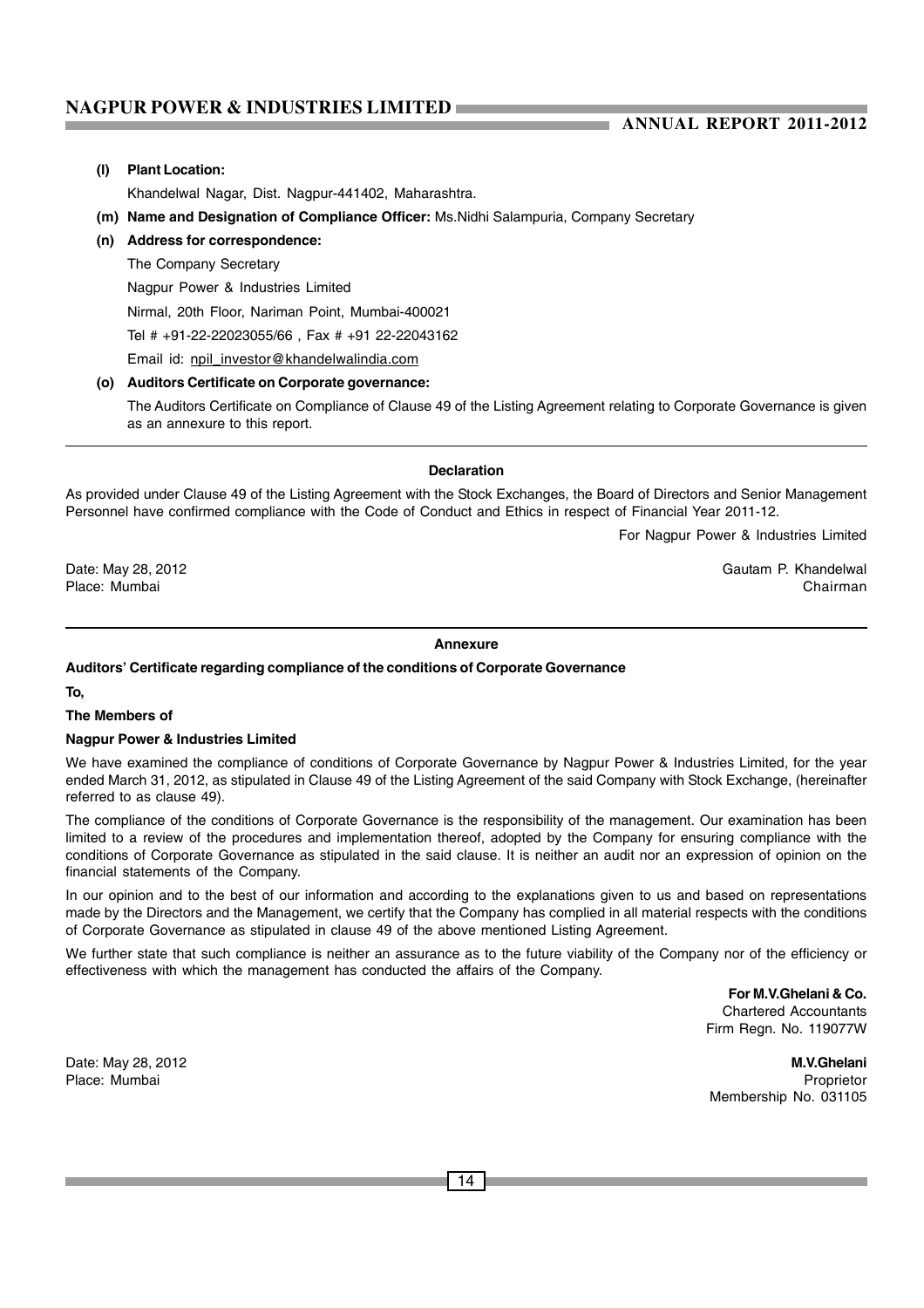### **AUDITOR'S REPORT**

#### TO THE MEMBERS OF NAGPUR POWER & INDUSTRIES LIMITED

- 1. We have audited the attached Balance Sheet of NAGPUR POWER & INDUSTRIES LIMITED as at 31<sup>st</sup> March 2012 and the Profit and Loss statement and the Cash Flow Statement for the year ended on that date, annexed thereto. These financial statements are the responsibility of the Company's Management. Our responsibility is to express an opinion on these financial statements based on our audit.
- 2. We conducted our audit in accordance with the auditing standards generally accepted in India. Those standards require that we plan and perform the audit to obtain reasonable assurance about whether the financial statements are free of material misstatement(s). An audit includes examining, on a test basis, evidence supporting the amounts and disclosures in the financial statements. An audit also includes assessing the accounting principles used and significant estimates made by management, as well as evaluating the overall financial statement presentation. We believe that our audit provides a reasonable basis for our opinion.
- 3. As required by the Companies (Auditor's Report) Order, 2003 issued by the Central Government vide notification No G.S.R. 480(E) dated 12<sup>th</sup> June 2003 in terms of sub-section (4A) of Section 227 of the Companies Act, 1956 and on the basis of such checks of the books and records of the company as we considered appropriate and according to the information and explanations given to us, we give in the Annexure a statement on the matters specified in paragraphs 4 and 5 of the said **Order**
- 4. Further to our comments in the annexure referred to in paragraph 3 above, we report that:
	- (i) We have obtained all the information and explanations, which to the best of our knowledge and belief were necessary for the purposes of our audit;
	- (ii) In our opinion, proper books of account as required by law have been kept by the Company so far as it appears from our examination of those books;
	- (iii) The Balance Sheet, Profit and Loss Statement and Cash Flow Statement dealt with by this report are in agreement with the books of account;
	- (iv) In our opinion, the Balance Sheet, Profit and Loss Statement and Cash Flow Statement dealt with by this report comply with Accounting Standards referred to in sub-section (3C) of section 211 of the Companies Act, 1956;
	- $(v)$  On the basis of written representations received from the directors of the Company, as on 31<sup>st</sup> March, 2012 and taken on record by the Board of Directors, we report that none of the directors is disqualified as on 31<sup>st</sup> March, 2012 from being appointed as a Director in terms of clause (g) of sub-section (1) of section 274 of the Companies Act, 1956;
	- *(vi) Reference is invited to Note 13.1 viz. the Company has not accounted for Stock of balance of accumulated waste over the years at its unit at Khandelwal Nagar, Kanhan, Nagpur as in the opinion of the company its quality, metal content and the realizable value cannot be yet reasonably ascertained.*
	- *(vii) And subject to our comments in Paragraph 4(vi) above the effect whereof on the accounts is not ascertainable,* In our opinion and to the best of our information and according to the explanations given to us, the said accounts together with the accounting policies and other notes thereon, give the information required by the Companies Act, 1956 in the manner so required and give a true and fair view in conformity with the accounting principles generally accepted in India;
		- (a) in case of the balance sheet, of the state of affairs of the Company as at  $31<sup>st</sup>$  March 2012
		- (b) in the case of the Profit and loss statement, of the loss for the year ended on that date;
		- (c) in the case of Cash Flow Statement, of the cash flow for the year ended on that date

For **M.V. GHELANI & CO. CHARTERED ACCOUNTANTS Firm Regn. No. 119077W**

> **(M. V. GHELANI) PROPRIETOR Membership No.: 031105**

Place : Mumbai Date: 28<sup>th</sup> May, 2012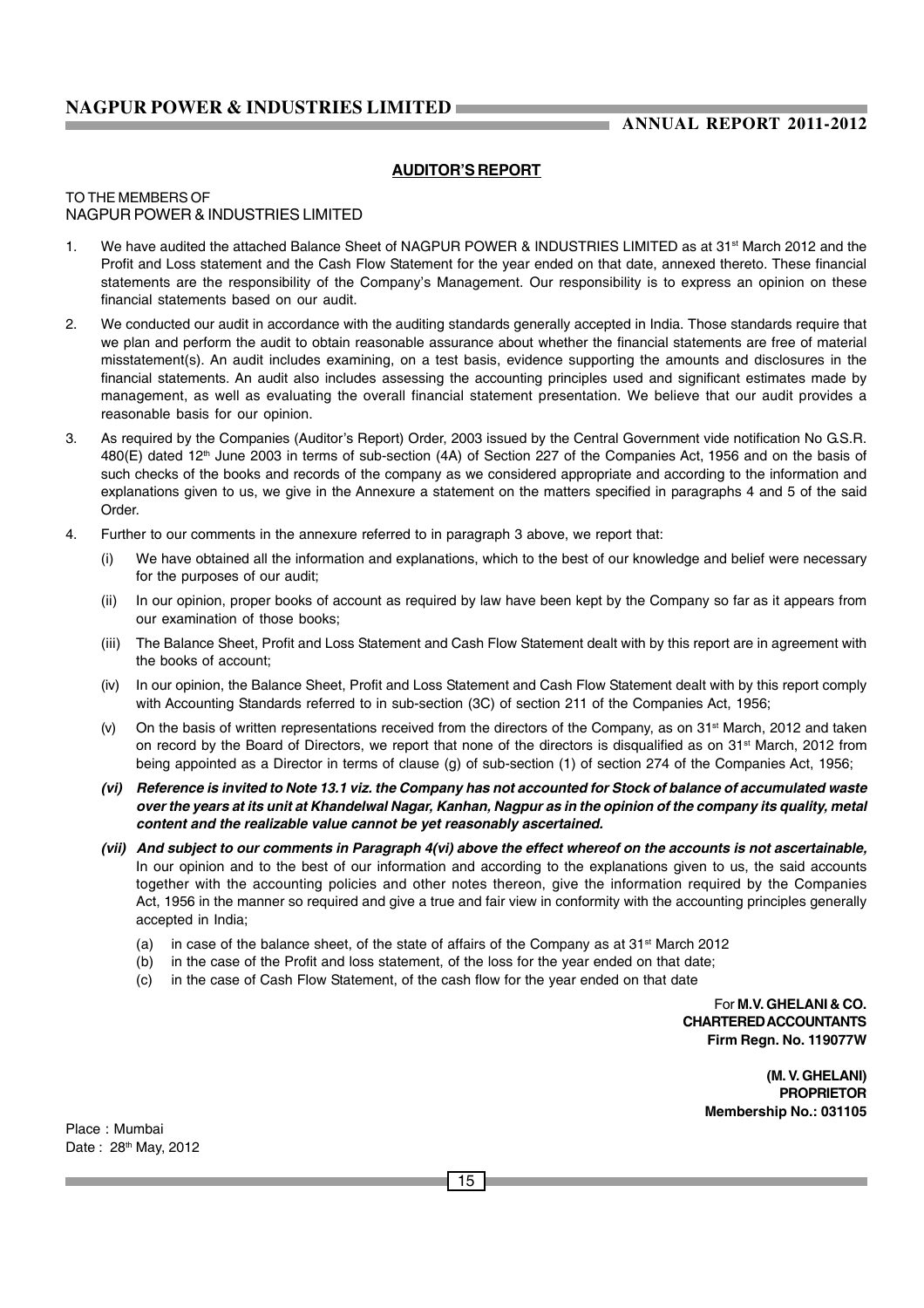#### **ANNEXURE TO THE AUDITOR'S REPORT ON THE ACCOUNTS FOR THE YEAR ENDED 31ST MARCH 2012**

Annexure referred to in paragraph 3 of our report of even date to the members of Nagpur Power & Industries Limited on the financial statements for the year ended 31<sup>st</sup> March 2012.

- 1 (a) The Company has maintained proper records showing full particulars, including quantitative details and situation of fixed assets.
	- (b) As explained to us, the fixed assets have been physically verified by the management during the year in accordance with a phased programme of verification which, in our opinion, is reasonable having regard to the size of the company and nature of its fixed assets. No material discrepancies were noticed on such verification.
	- (c) During the year, the company has disposed off certain assets. It has not affected the going concern status of the company.
- 2 (a) The inventory has been physically verified by the management during the year and in our opinion, the frequency of such verification is reasonable.
	- (b) In our opinion and according to the information and explanations given to us, the procedures of physical verification of inventories followed by the management are reasonable and adequate in relation to the size of the company and the nature of its business.
	- (c) In our opinion and according to the information and explanation given to us, except *in respect of stock of accumulated waste referred to in Note 13.1, the Company is maintaining proper records of inventory.* The discrepancies noticed on verification between the physical stocks and the book records were not material having regard to the size of the operations of the Company and the same have been properly dealt with in books of accounts.
- 3 In respect of loans / advances, secured or unsecured granted or taken by the Company to/ from companies, firm or other parties covered in the register maintained under Section 301 of the Companies Act, 1956:
	- (a) During the year, the Company has not taken loan/advances from any party listed in the register maintained under section 301 of the Companies Act, 1956.

During the year, the Company has granted loan/advance to one party covered in the register maintained under section 301 of the Companies Act, 1956, the maximum amount involved during the year was Rs. 6,68,113 and their outstanding at the year end is Rs. NIL.

- (b) According to the information and explanations given to us, the loan/advance is interest free. In our opinion, other terms and conditions are not prima facie, prejudicial to the interest of the Company.
- (c) According to the information and explanations given to us, there is no overdue amount of loan granted to these Companies listed in the register maintained under section 301 of the companies Act, 1956.
- 4 In our opinion and according to the information and explanations given to us, prima facie there are adequate internal control procedures commensurate with the size of the Company and the nature of its business with regard to purchases of inventory, fixed assets and with regard to the sale of goods. During the course of audit, we have not observed any weakness in internal controls.
- 5 (a) According to the information and explanations provided by the management to us, we are of the opinion that the transactions that need to be entered into the register maintained under Section 301 of the Companies Act, 1956, have been so entered.
	- (b) In our opinion and according to the information and explanations given to us, transactions made in pursuance of any contracts or arrangements entered in the register maintained under Section 301 of the Companies Act, 1956 and exceeding Rs. Five lacs in respect of any party during the year have been made at prices which are reasonable having regard to the prevailing market prices at the relevant time where such market prices are available.
- 6 The Company has not accepted any deposits from the public within the meaning of the directives issued by the Reserve Bank of India and the provisions of sections 58A and 58AA of the Act and the rules framed thereunder.

#### *7 The Company does not have an Internal Audit System commensurate with the size and nature of its business.*

- 8 According to the information and explanations given to us, the maintenance of cost records was not prescribed by the Central Government under section 209(1)(d) of the Act for any of the activities of the Company.
- 9 (a) The Company is generally regular in depositing with appropriate authorities, Provident Fund, ESIC and other undisputed statutory dues including Income Tax, sales Tax, Wealth Tax, Custom Duty, Excise Duty, cess and other material statutory dues applicable to it.
	- (b) According to the information and explanations given to us no undisputed amounts payable in respect of Provident Fund, Employees' State Insurance, Income Tax, sales Tax, Wealth Tax, Custom Duty, Excise Duty, cess and other statutory dues were in arrears, as at 31<sup>st</sup> March, 2012 for a period of more than six months from the date they become payable.
	- (c) According to the information and explanations given to us, the following dues of sales tax, customs duty and excise duty have not been deposited with the appropriate authorities on account of dispute;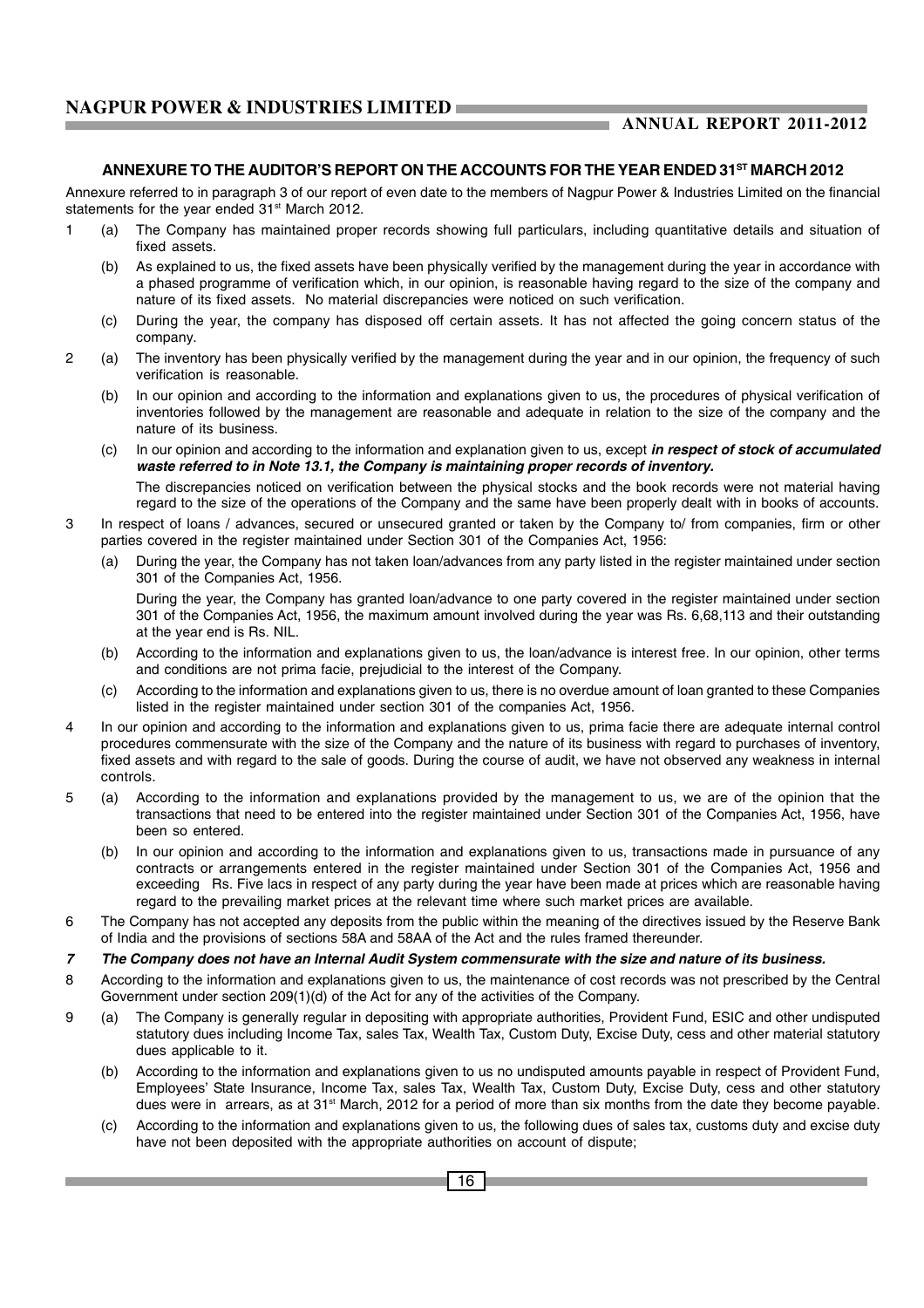### **ANNUAL REPORT 2011-2012**

| Name of the Statute                                                                        | Nature of dues                                 | Amount<br>(Rs. in lacs) | Forum where dispute is pending                                                    |
|--------------------------------------------------------------------------------------------|------------------------------------------------|-------------------------|-----------------------------------------------------------------------------------|
| West Bangal Sales tax Act, 1957<br>- Sales tax Case at Calcutta.                           | Sales tax demand of<br>three Asst. Years       | 2.43                    | Commissioner of<br>Sales Tax (Appeal) Calcutta.                                   |
| Uttar Pradesh Sales Tax Act.<br>1957- Sales tax case at Kanpur.                            | Sales tax demand for<br>the Asst. Year 1980-81 | 3.33                    | Commissioner of<br>Sales Tax (Appeal) Kanpur.                                     |
| <b>B.S.T Act. 1959</b>                                                                     | B.S.T&C.S.T                                    | 195.45                  | JT. Commissioner of<br>sales tax (Appeals), Nagpur                                |
| Central Excise Act, 1944,<br>Customs Act, 1962 & Finance Act,<br>1994 Duty case at Nagpur. | <b>Excise Duty</b>                             | 26.58                   | Commissioner of Customs<br>& Central Exice (Appeals), Nagpur.                     |
| Customs Act, 1962                                                                          | Customs and<br><b>Advalorem Duty</b>           | 117.43                  | Commissioner of Customs (E.P.) and<br>Directorate General of Foreign Trade (DGFT) |
| The Bombay Stamp Act, 1958                                                                 | Stamp duty                                     | 45.83                   | Supreme Court of India                                                            |
| Other statutory dues                                                                       | Entry tax                                      | 4.58                    | Tahsildar                                                                         |
| <b>TOTAL</b>                                                                               |                                                | 395.63                  |                                                                                   |

10 The accumulated losses of the company at the end of the financial year is less than fifty percent of its net worth, it has incurred cash loss of Rs. 2,61,236/- during the financial year covered by our audit. No cash loss has been incurred in the immediately proceeding financial year.

- 11 According to the information and explanations given to us and the records made available to us, the Company has not defaulted in repayment of dues to any financial institution, banks or debenture holders during the year.
- 12 According to the information and explanations given to us and the records made available to us, the Company has not granted any loans and advances on the basis of security by way of pledge of shares, debentures and other securities
- 13 According to the information and explanations given to us and the records made available to us, the Company is not a chit fund or a nidhi / mutual benefit fund / society. Therefore, the provisions of clause 4(xiii) of the Companies (Auditor's Report) Order, 2003 are not applicable to the company.
- 14 In our opinion and according to the information and explanations given to us, the Company is not dealing in or trading in shares, securities, debentures and other investments. Accordingly, the provisions of clause 4(xiv) of the Companies (Auditor's Report) Order, 2003 are not applicable to the company
- 15 According to the information and explanations given to us, the Company has not given any guarantee for loans taken by others from bank or financial institutions.
- 16 According to the information and explanations given to us and the records made available to us, term loan obtained (being car loan) was applied for the purpose for which the loan was obtained.
- 17 According to the information and explanations given to us and the records made available to us, the Company has not used any funds raised on short-term basis for long-term investment and vice versa during the period covered by our audit report.
- 18 The Company has not made any preferential allotment of shares to parties and companies covered in the Register maintained under Section 301 of the Act.
- 19 According to the information and explanations given to us and the records made available to us, the Company has not issued any debentures during the period covered by our audit report.
- 20 According to the information and explanations given to us and the records made available to us, the Company has not raised any money by public issue during the period covered by our audit report.
- 21 To the best of our knowledge and belief and according to the information and explanations given to us, no fraud on or by Company has been noticed or reported during the course of our audit.

For **M. V. GHELANI & CO. CHARTERED ACCOUNTANTS Firm Regn. No. 119077W**

**(M. V. GHELANI)** Place : Mumbai **PROPRIETOR** Date : 28th May, 2012 **Membership No.: 031105**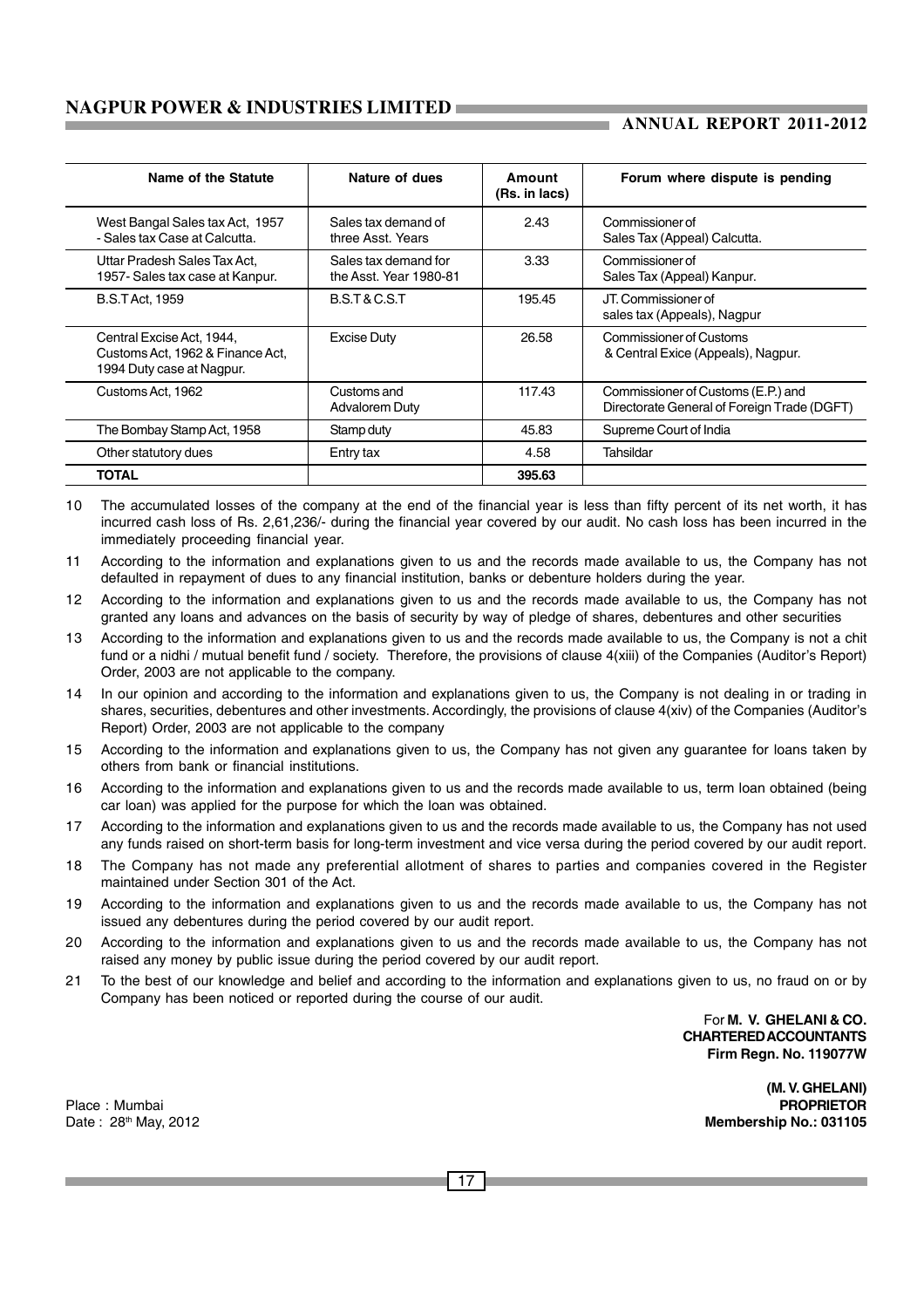### **ANNUAL REPORT 2011-2012**

# **BALANCE SHEET AS AT 31ST MARCH, 2012**

|                                                                                                                                             |                |                                                                | (In Rupees)               |
|---------------------------------------------------------------------------------------------------------------------------------------------|----------------|----------------------------------------------------------------|---------------------------|
| <b>Particulars</b>                                                                                                                          | <b>Note No</b> | As at<br>31st March, 2012                                      | As at<br>31st March, 2011 |
| <b>EQUITY AND LIABILITIES</b>                                                                                                               |                |                                                                |                           |
| (1) Shareholder's funds                                                                                                                     |                |                                                                |                           |
| (a) Share Capital                                                                                                                           | 2              | 130,955,070                                                    | 130,955,070               |
| (b) Reserves And Surplus                                                                                                                    | 3              | 485,350,323                                                    | 488,044,364               |
|                                                                                                                                             |                | 616,305,393                                                    | 618,999,434               |
| (2) Non-current Liabilities                                                                                                                 |                |                                                                |                           |
| (a) Long-term borrowings                                                                                                                    | 4              |                                                                | 32,690                    |
|                                                                                                                                             |                |                                                                | 32,690                    |
| (3) Current Liabilities                                                                                                                     |                |                                                                |                           |
| (a) Short-term borrowings                                                                                                                   | 5              | 1,225,545                                                      |                           |
| (b) Trade Payables                                                                                                                          | 6              | 4,187,427                                                      | 2,812,302                 |
| (c) Other current liabilities                                                                                                               | 7              | 4,796,145                                                      | 5,680,048                 |
| (d) Short-term provisions                                                                                                                   | 8              | 1,821,764                                                      | 20,781,307                |
|                                                                                                                                             |                | 12,030,881                                                     | 29,273,657                |
| <b>Total</b>                                                                                                                                |                | 628,336,275                                                    | 648,305,781               |
| <b>II. ASSETS</b>                                                                                                                           |                |                                                                |                           |
| (1) Non-current assets                                                                                                                      |                |                                                                |                           |
| (a) Fixed assets                                                                                                                            |                |                                                                |                           |
| (i) Tangible assets                                                                                                                         | 9              | 219,815,626                                                    | 223,337,643               |
| (b) Non-current Investments                                                                                                                 | 10             | 105,260,770                                                    | 81,595,401                |
| (c) Long term loans and advances                                                                                                            | 11             | 1,160,236                                                      | 1,251,665                 |
|                                                                                                                                             |                | 326,236,631                                                    | 306,184,709               |
| (2) Current assets                                                                                                                          |                |                                                                |                           |
| (a) Current investments                                                                                                                     | 12             | 287,895,650                                                    | 313,359,959               |
| (b) Inventories<br>(c) Cash and Bank Balances                                                                                               | 13<br>14       | 1,972,760<br>6,586,777                                         | 2,182,891                 |
| (d) Short-term loans and advances                                                                                                           | 15             |                                                                | 9,291,125                 |
|                                                                                                                                             |                | 5,644,457<br>302,099,644                                       | 17,287,097<br>342,121,072 |
| <b>Total</b>                                                                                                                                |                | 628,336,275                                                    | 648,305,781               |
|                                                                                                                                             |                |                                                                |                           |
| <b>Summary of Significant Accounting Policies</b>                                                                                           | 1              |                                                                |                           |
| <b>Other Notes on Financial Statements</b>                                                                                                  | 23 to 39       |                                                                |                           |
| Notes referred to above form an integral part<br>of the Balance Sheet. This is the Balance Sheet<br>referred to in our report of even date. |                |                                                                |                           |
| As per our report of even date attached<br>For M.V.Ghelani & Co.<br><b>Chartered Accountants</b><br>Firm Regn. No. 119077W                  |                | For and on behalf of the Board                                 |                           |
|                                                                                                                                             |                |                                                                |                           |
| M.V.Ghelani<br>Proprietor                                                                                                                   |                | <b>Gautam P. Khandelwal</b><br>Chairman                        | M.S.Adige<br>Director     |
| Mumbai : 28th May, 2012                                                                                                                     |                | Nidhi Salampuria - Company Secretary<br>Mumbai: 28th May, 2012 |                           |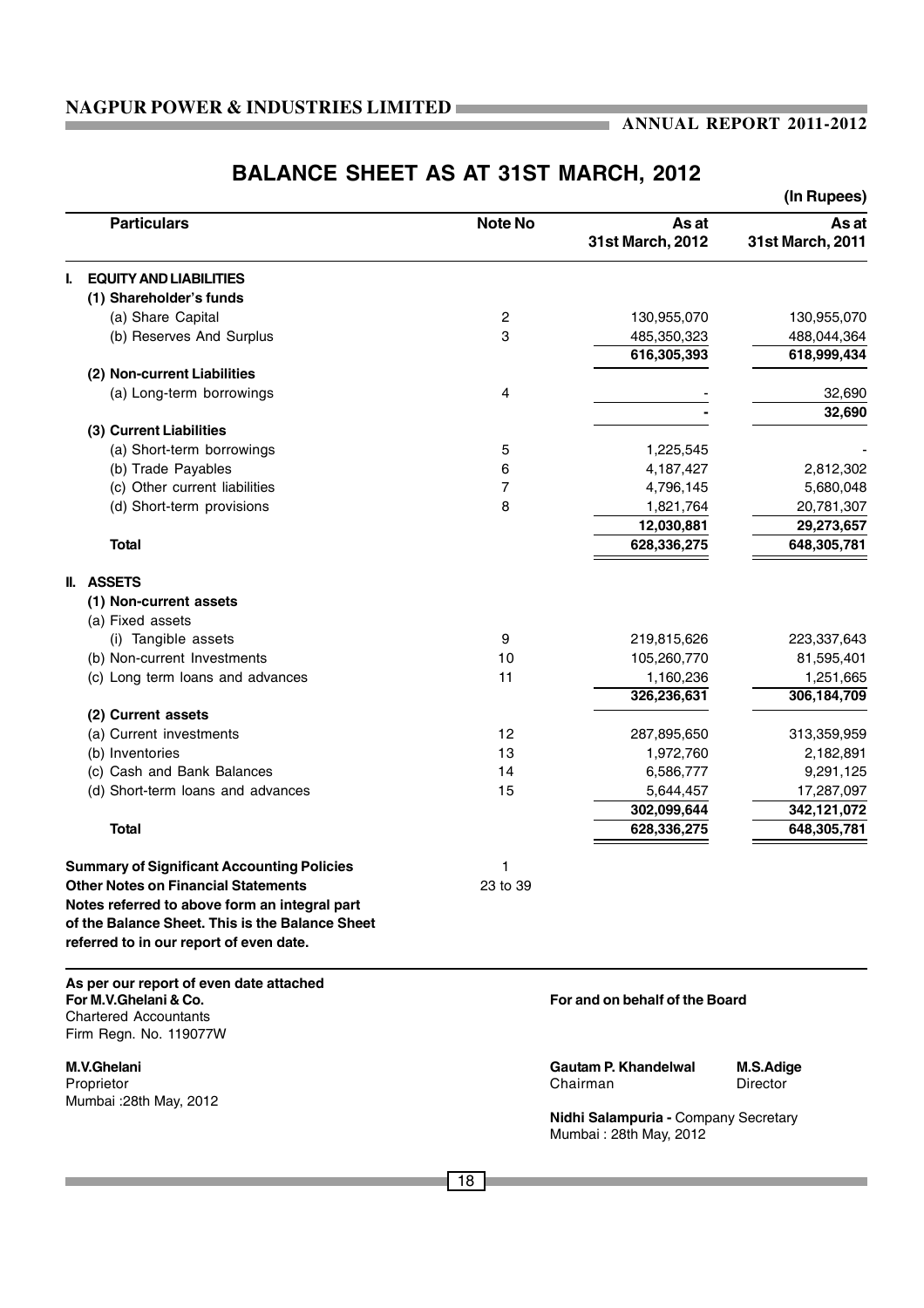ı.

# **Profit and Loss statement for the year ended 31st March, 2012**

|             |                                                                                                                            |                |                                       | (In Rupees)                           |
|-------------|----------------------------------------------------------------------------------------------------------------------------|----------------|---------------------------------------|---------------------------------------|
|             | <b>Particulars</b>                                                                                                         | <b>Note No</b> | <b>Year Ended</b><br>31st March, 2012 | <b>Year Ended</b><br>31st March, 2011 |
| ı           | <b>Revenue from operations</b>                                                                                             | 16             | 18,296,071                            | 108,884,240                           |
| Ш           | <b>Other Income</b>                                                                                                        | 17             | 27,264,489                            | 5,754,810                             |
| Ш           | Total Revenue (I +II)                                                                                                      |                | 45,560,560                            | 114,639,050                           |
| IV          | <b>Expenses:</b>                                                                                                           |                |                                       |                                       |
|             | Cost of materials consumed                                                                                                 | 18             | 2,407,839                             | 21,688,101                            |
|             | Changes in inventories of finished goods,                                                                                  |                |                                       |                                       |
|             | work-in-progress and Stock-in-Trade                                                                                        | 19             | (2, 186, 346)                         | (21, 561, 703)                        |
|             | Employee benefits expense                                                                                                  | 20             | 11,675,983                            | 13,392,529                            |
|             | Finance costs                                                                                                              | 21             | 129,403                               | 263,973                               |
|             | Depreciation and amortization expense                                                                                      | 9              | 2,983,804                             | 3,082,792                             |
|             | Other expenses                                                                                                             | 22             | 31,563,096                            | 29,752,493                            |
|             | <b>Total Expenses</b>                                                                                                      |                | 46,573,779                            | 46,618,186                            |
| $\mathbf v$ | Profit before tax (III - IV)                                                                                               |                | (1,013,219)                           | 68,020,865                            |
| M           | Tax expense:                                                                                                               |                |                                       |                                       |
|             | (a) Current tax                                                                                                            |                |                                       | 24,200,000                            |
|             | (b) Deferred tax                                                                                                           |                |                                       |                                       |
|             | (c) Short/(excess) provision for earlier years                                                                             |                | 1,680,821                             | (75, 965)                             |
| VII         | Profit(Loss) for the year (V-VI)                                                                                           |                | (2,694,040)                           | 43,896,830                            |
| VIII        | Earnings per equity share:                                                                                                 |                |                                       |                                       |
|             | (a) Basic                                                                                                                  |                | (0.21)                                | 3.35                                  |
|             | (b) Diluted                                                                                                                |                | (0.21)                                | 3.35                                  |
|             | <b>Summary of Significant Accounting Policies</b>                                                                          | 1              |                                       |                                       |
|             | <b>Other Notes on Financial Statements</b>                                                                                 | 23 to 39       |                                       |                                       |
|             | Notes referred to above form an integral part of the                                                                       |                |                                       |                                       |
|             | <b>Profit &amp; Loss Account. This is the Profit &amp; Loss Account</b>                                                    |                |                                       |                                       |
|             | referred to in our report of even date.                                                                                    |                |                                       |                                       |
|             | As per our report of even date attached<br>For M.V.Ghelani & Co.<br><b>Chartered Accountants</b><br>Firm Regn. No. 119077W |                | For and on behalf of the Board        |                                       |
|             | M.V.Ghelani                                                                                                                |                | <b>Gautam P. Khandelwal</b>           | M.S.Adige                             |

Mumbai :28th May, 2012

Proprietor Chairman Director

**Nidhi Salampuria -** Company Secretary Mumbai : 28th May, 2012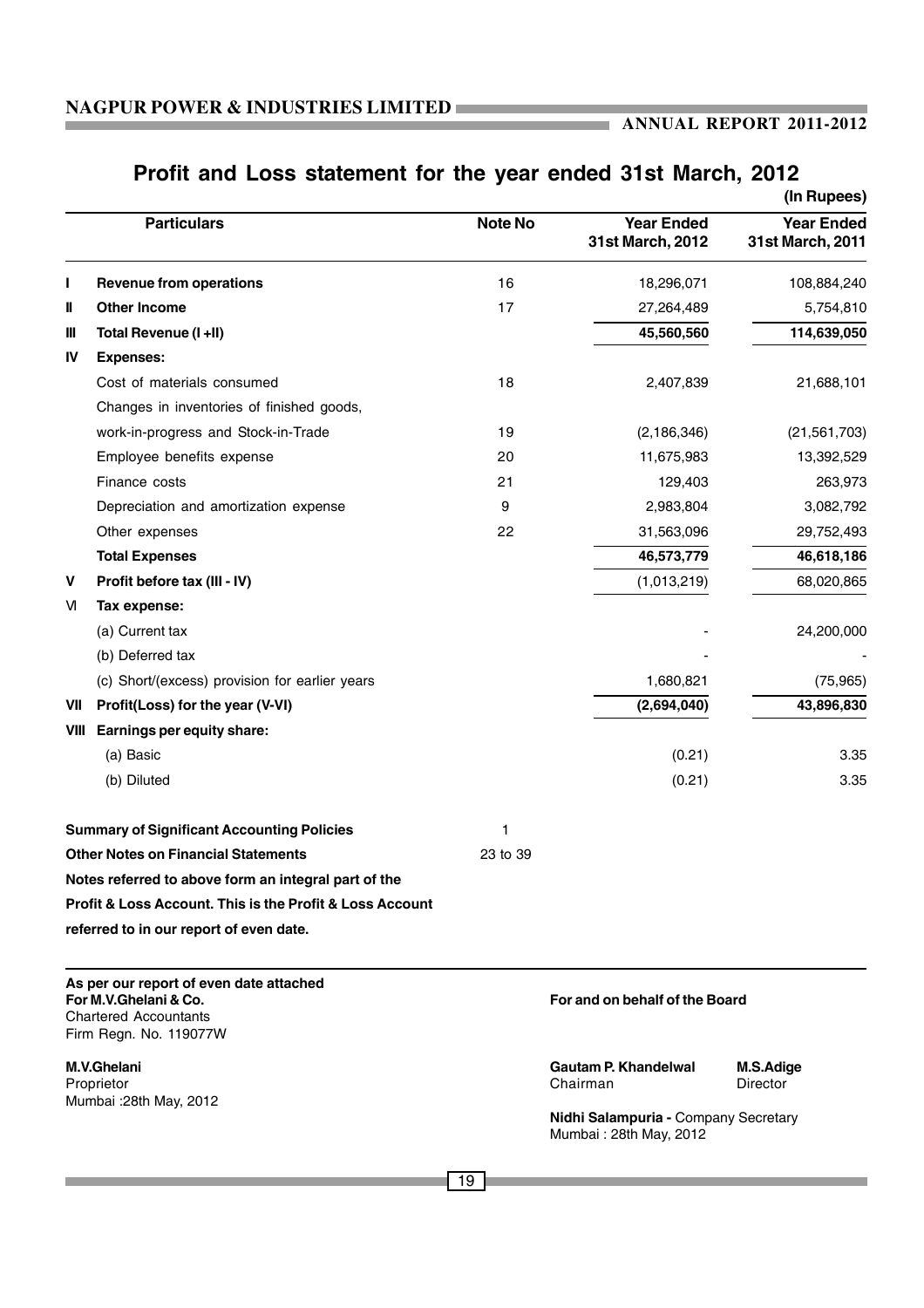### **Notes on Financial Statements for the Year ended 31st March 2012**

### **Note 1 : SIGNIFICANT ACCOUNTING POLICIES**

1.1 Basis for preparation of Financial Statements:

The financial statements are prepared under the historical cost convention on the accrual basis of accounting and in accordance with the accounting principles generally accepted in India and the provisions of the Companies Act, 1956 as adopted consistently by the Company.

1.2 Use of Estimates

The preparation of financial statements requires estimates and assumptions to be made that affect the reported amount of assets and liabilities on the date of the financial statements and the reported amount of revenues and expenses during the reporting period. Difference between the actual results and estimate are recognised in the period in which the results are known/materialized.

1.3 Fixed Assets and Depreciation:

Fixed assets are stated at Cost less impairment losses, accumulated depreciation except freehold land, which is stated at cost. Consequent to the recognition of impairment loss depreciation for the year on assets impaired has been provided on the basis of revised balance useful life of those assets and on the straight-line method. Depreciation is provided on Straight Line Method and at the rates and in the manner prescribed in Schedule XIV to the Companies Act, 1956 on all other assets except office equipments, furnaces and pollution control equipment. The depreciation on furnaces and pollution control equipments has been provided on Written Down Value Method and at the rates and in the manner prescribed in Schedule XIV to the Companies Act, 1956 and the office equipments are depreciated at 6.33% on Straight Line Method

1.4 Investments:

Investments are classified into non current investments and current investments. Non current investments are stated at cost. Current investments are stated at lower of cost or market values on overall basis. When disposing of a part of the holding of an individual investment, the carrying amount of cost allocated to the part that is disposed is determined on the basis of the average carrying amount of the total holding of the investment.

1.5 Inventories:

Inventories of raw materials are stated at lower of cost or net realizable value. Work in process is stated at cost. Stores, spares & tools are stated at cost except the obsolete/non usable stores, which are written off for obsolescence. Finished goods and by-products/waste products are stated at lower of cost or net realisable value and by-products / waste products where cost cannot be determined are stated at net realisable value. The reusable waste, which is not ascertainable, is not accounted.

1.6 Sundry Debtors and Loans and Advances:

Sundry Debtors and Loans and Advances are stated after making adequate provisions for doubtful balances.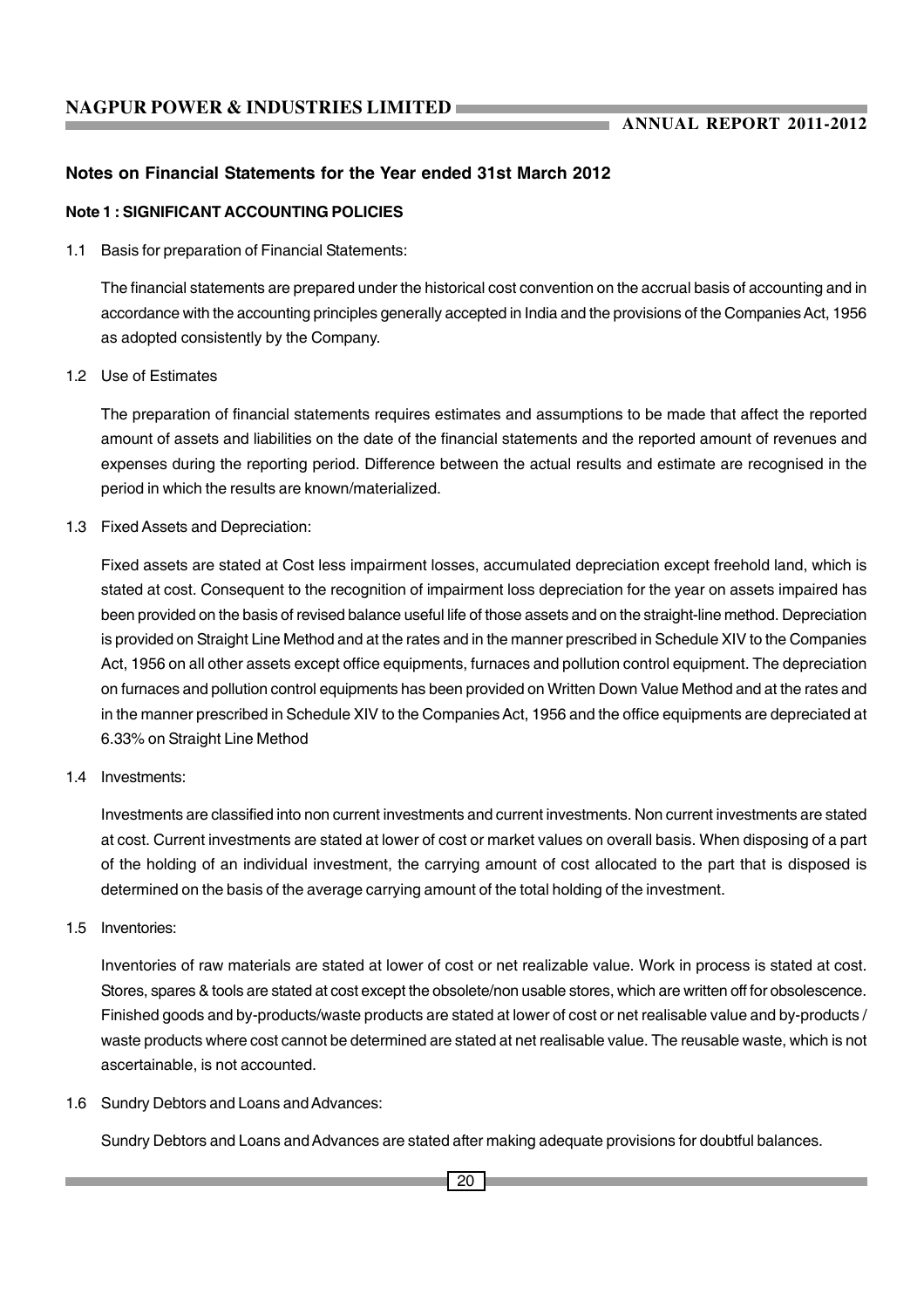### 1.7 Revenue Recognition:

Revenue is recognised when no significant uncertainty as to determination or realisation exists.

- 1.8 Retirement and other employee benefit:
	- i) The Company contributes towards Provident Fund & Family Pension Fund which are defined contribution schemes. Liability in respect thereof is determined on the basis of contribution as required under the statute/ rules.
	- ii) The Company contributes to defined benefit schemes for Gratuity. Which is administered through duly constituted and approved independent trust. The liability for Gratuity and leave encashment is determined on the basis of actuarial valuations made at the year end.
- 1.9 Foreign Exchange Transactions:

Transactions denominated in foreign currency are accounted at the exchange rates prevailing on the date of the transaction. Gains and losses resulting from the settlement of such transactions and from the translation of monetary assets and liabilities denominated in foreign currencies are recognized in the Profit and Loss Account. Exchange differences relating to fixed assets are adjusted in the cost of the asset. Premium in respect of forward contracts is accounted over the period of the contract.

### 1.10 Taxation:

Income tax expense comprises of current tax, deferred tax charge or credit and fringe benefit tax. The deferred tax charge or credit is recognised using current tax rates. Where there is an unabsorbed depreciation or carry forward loss, deferred tax assets are recognised only if there is virtual certainty of realisation of such assets. Other deferred tax assets are recognised only to the extent there is reasonable certainty of realisation in future. Deferred tax assets/ liabilities are reviewed as at each Balance Sheet date based on developments during the year and available case laws, to reassess realisation/liabilities.

### 1.11 Contingent Liability:

Contingent liabilities are usually not provided for unless it is probable that the future out come may be materially detrimental to the Company.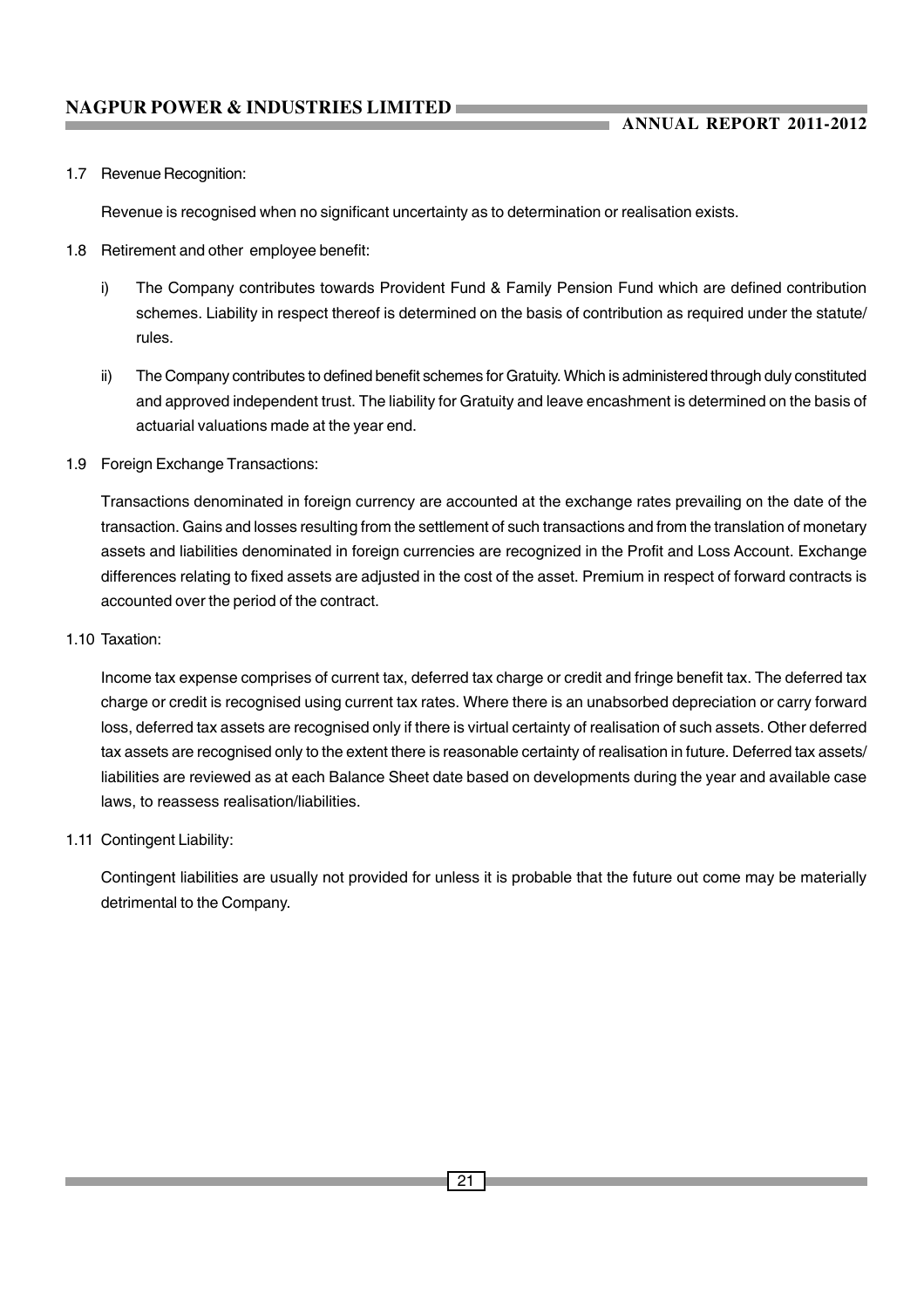ı.

|                                                  |                                                                                                                              | As at<br>31st March, 2012<br><b>Rupees</b> | As at<br>31st March, 2011<br><b>Rupees</b> |
|--------------------------------------------------|------------------------------------------------------------------------------------------------------------------------------|--------------------------------------------|--------------------------------------------|
| <b>SHARE CAPITAL</b><br>$\overline{2}$           |                                                                                                                              |                                            |                                            |
| <b>Authorised share capital</b>                  |                                                                                                                              |                                            |                                            |
| 2,00,00,000                                      | Equity Shares of Rs.10 each                                                                                                  | 200,000,000                                | 200,000,000                                |
| (Previous Year 2,00,00,000 Shares of Rs.10 each) |                                                                                                                              |                                            |                                            |
| 50,00,000                                        | Unclassified Shares of Rs.10 each                                                                                            | 50,000,000                                 | 50,000,000                                 |
| (Previous Year 50,00,000 Shares of Rs.10 each)   |                                                                                                                              |                                            |                                            |
| <b>Total</b>                                     |                                                                                                                              | 250,000,000                                | 250,000,000                                |
| <b>Issued, Subscribed &amp; Paid-up</b>          |                                                                                                                              |                                            |                                            |
| 1.30.95.507                                      | Equity Shares of Rs.10 each fully paid up.                                                                                   | 130,955,070                                | 130,955,070                                |
| (Previous Year 1,30,95,507 Shares of Rs.10 each) |                                                                                                                              |                                            |                                            |
| <b>Total</b>                                     |                                                                                                                              | 130,955,070                                | 130,955,070                                |
| 2.1                                              | The reconciliation of the number of shares outstanding is set out below:                                                     |                                            |                                            |
| <b>Particulars</b>                               |                                                                                                                              | As at 31/03/2012                           | As at 31/03/2011                           |
| Equity shares at the beginning of the year       |                                                                                                                              | 13,095,507                                 | 13,095,507                                 |
| Add: Shares issued during the year               |                                                                                                                              |                                            |                                            |
|                                                  | Less: Shares cancelled/bought back during the year                                                                           |                                            |                                            |
| Equity shares at the end of the year             |                                                                                                                              | 13,095,507                                 | 13,095,507                                 |
|                                                  | 2.2 The Equity Shares of the Company have voting rights and are subject to the restriction as prescribed under the Companies |                                            |                                            |

### **Notes on financial statements for the year ended 31st March 2012**

**2.3** The company has no holding Company. The subsidiary company does not hold any shares in the company.

# **2.4 List of share holders holding more than 5% shares**

Act, 1956.

| As at 31/03/2012<br>Name of the shareholder  |               |          | As at 31/03/2011 |          |
|----------------------------------------------|---------------|----------|------------------|----------|
|                                              | No. of Shares | $%$ held | No. of Shares    | $%$ held |
| Khandelwals Limited                          | 56.41.100     | 43.08    | 56.41.100        | 43.08    |
| ii) Life Insurance Corporation of India Ltd. | 15.85.094     | 12.10    | 17.19.297        | 13.13    |

**2.5** Disclosures pursuant to Note no. 6(A)(h,i,j,k,l) of Part I of Schedule VI to the Companies Act, 1956 is NIL.

| 3 | <b>RESERVES AND SURPLUS</b>                        |           |                  |                  |
|---|----------------------------------------------------|-----------|------------------|------------------|
|   | <b>Particulars</b>                                 |           | As at 31/03/2012 | As at 31/03/2011 |
|   | <b>General Reserve</b><br>(a)                      |           |                  |                  |
|   | Balance as per last Balance Sheet                  |           | 488.044.364      | 444,147,534      |
|   | Add: Transfer from Profit & Loss Account           |           |                  | 43,896,830       |
|   | <b>Closing Balance</b>                             | Total (a) | 488,044,364      | 488.044.364      |
|   | <b>Surplus i.e. Profit and Loss Account</b><br>(b) |           |                  |                  |
|   | Balance as per last Balance Sheet                  |           |                  |                  |
|   | Add: Profit/(Loss) for the year                    |           | (2,694,040)      | 43,896,830       |
|   | Less: Transfer to General reserve                  |           |                  | (43,896,830)     |
|   | <b>Closing Balance</b>                             | Total (b) | (2,694,040)      |                  |
|   | Net Reserve and Surplus (a)+/-(b)                  |           | 485,350,323      | 488,044,364      |
|   |                                                    |           |                  |                  |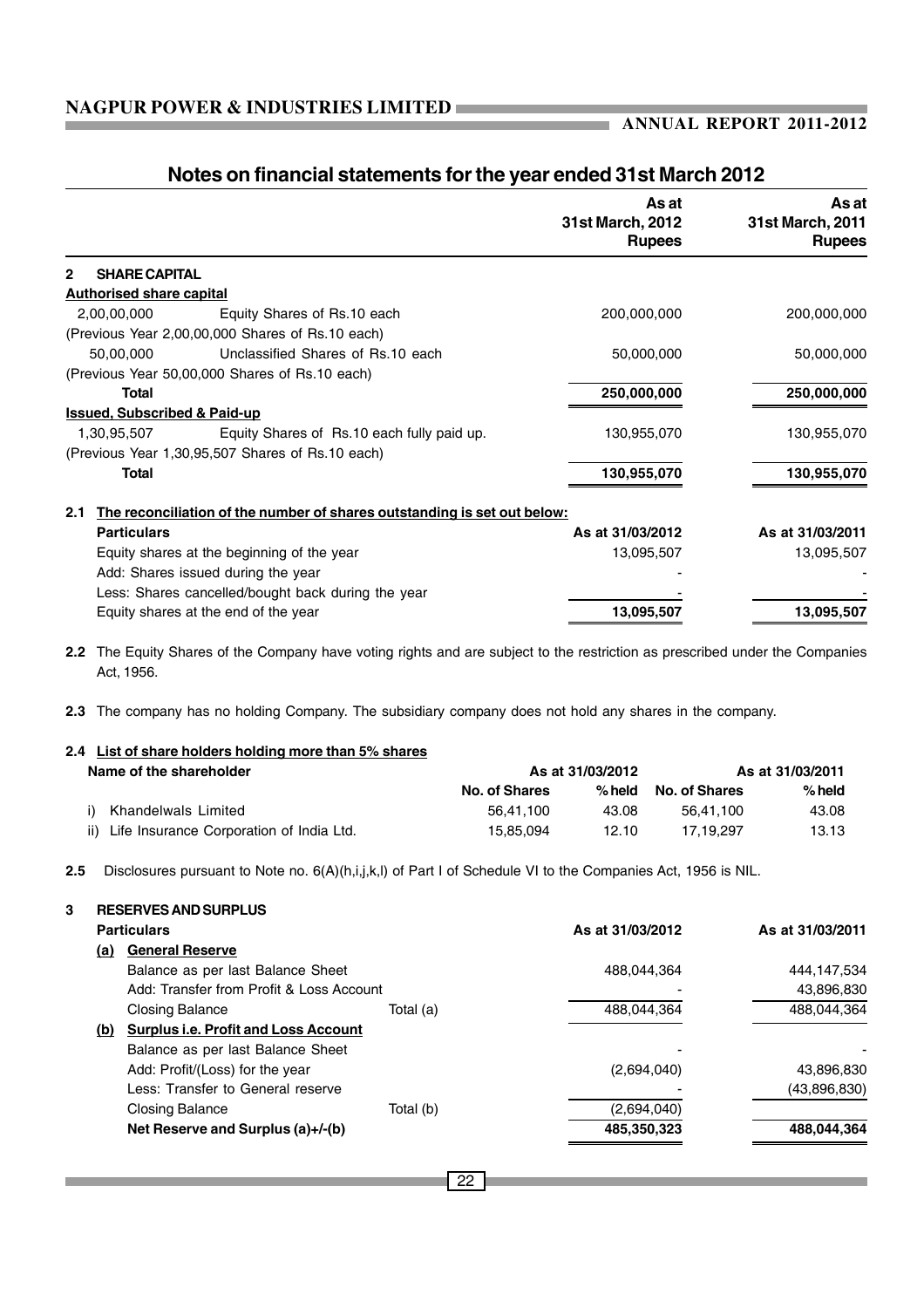|     |                                                                               |                    | As at<br>31st March, 2012<br><b>Rupees</b> |                    | As at<br>31st March, 2011<br><b>Rupees</b> |
|-----|-------------------------------------------------------------------------------|--------------------|--------------------------------------------|--------------------|--------------------------------------------|
| 4   | <b>LONG TERM BORROWING</b>                                                    |                    |                                            |                    |                                            |
|     | <b>Secured Loan</b>                                                           | <b>Non Current</b> | <b>Current</b>                             | <b>Non Current</b> | Current                                    |
|     | <b>Term Loan</b>                                                              |                    |                                            |                    |                                            |
|     | <b>From Bank</b>                                                              |                    |                                            |                    |                                            |
|     | Axis Bank- Car Loan                                                           |                    | 32,690                                     | 32,690             | 121,605                                    |
|     | - Fixed interest @ 11.76% p.a.                                                |                    |                                            |                    |                                            |
|     | - Secured by hypothecation of motor car                                       |                    |                                            |                    |                                            |
|     | purchased under the loan                                                      |                    |                                            |                    |                                            |
|     | - Repayment in 48 equated monthly                                             |                    |                                            |                    |                                            |
|     | instalments (EMI) of Rs.11,111 each till                                      |                    |                                            |                    |                                            |
|     | June, 2012, of which three EMI totalling to                                   |                    |                                            |                    |                                            |
|     | Rs.32,690 are current maturities.                                             |                    |                                            |                    |                                            |
|     | (Refer note 7)                                                                |                    |                                            |                    |                                            |
|     | <b>Total</b>                                                                  | $\blacksquare$     | 32,690                                     | 32,690             | 121,605                                    |
| 4.1 | There has been no default in repayment of principal and interest on the loan. |                    |                                            |                    |                                            |
| 5   | <b>SHORT TERM BORROWINGS</b>                                                  |                    |                                            |                    |                                            |
|     | Loan repayable on Demand                                                      |                    |                                            |                    |                                            |
|     | <b>Secured</b>                                                                |                    |                                            |                    |                                            |
|     | <b>From banks</b>                                                             |                    |                                            |                    |                                            |
|     | <b>State Bank of India</b>                                                    |                    |                                            |                    |                                            |

## **Notes on financial statements for the year ended 31st March 2012**

|   | <b>Secured</b>                                                                    |           |                |  |
|---|-----------------------------------------------------------------------------------|-----------|----------------|--|
|   | From banks                                                                        |           |                |  |
|   | <b>State Bank of India</b>                                                        |           |                |  |
|   | <b>Working Capital Advances</b>                                                   | 1,225,545 |                |  |
|   | Interest $@$ 10.00% p.a.                                                          |           |                |  |
|   | Secured against term deposit receipt of the bank                                  |           |                |  |
|   | <b>Total</b>                                                                      | 1,225,545 | $\blacksquare$ |  |
|   | 5.1 There has been no default in repayment of principal and interest on the loan. |           |                |  |
|   |                                                                                   |           |                |  |
|   |                                                                                   |           |                |  |
| 6 | <b>TRADE PAYABLES</b>                                                             |           |                |  |

| <b>Total</b>                                  | 4.187.427      | 2,812,302 |
|-----------------------------------------------|----------------|-----------|
| (b)<br>To Others                              | 4,187,427      | 2,812,302 |
| To Micro, Small and Medium Enterprises<br>(a) | $\blacksquare$ | -         |

6.1 In the absence of information with the company, the names of Micro, Small and Medium Enterprises to whom the company owes any sum together with interest outstanding for more than 30 days have not been given. The Auditors have relied upon this management representation.

6.2 The balances of Trade Payables are subject to confirmation.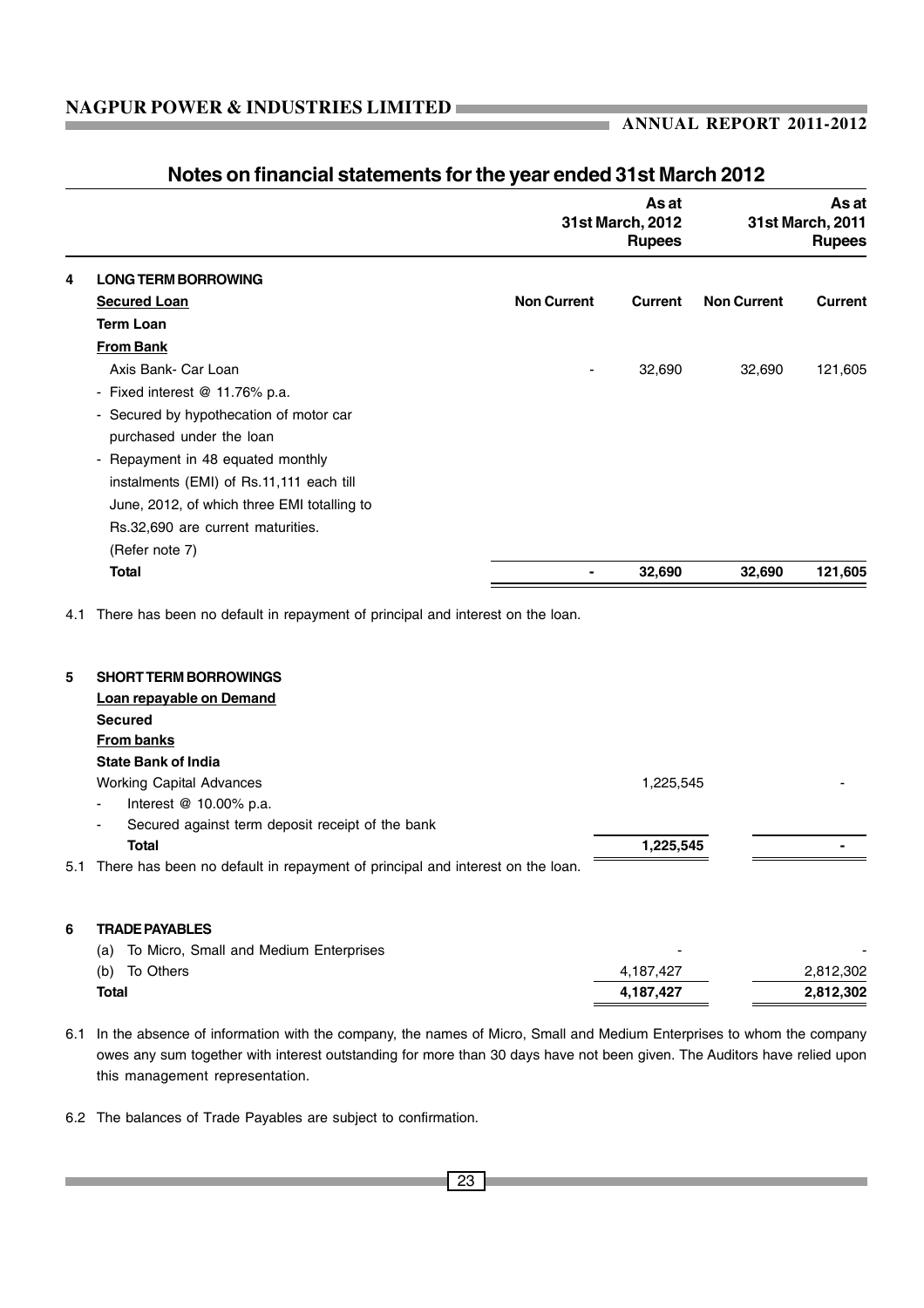|      |                                                                      | As at<br>31st March, 2012<br><b>Rupees</b> | As at<br>31st March, 2011<br><b>Rupees</b> |
|------|----------------------------------------------------------------------|--------------------------------------------|--------------------------------------------|
| 7    | <b>OTHER CURRENT LIABILITIES</b>                                     |                                            |                                            |
| (a)  | Current maturities of long-term debt                                 |                                            |                                            |
|      | Axis Bank- Car Loan (Refer Note no. 4)                               | 32,690                                     | 121,605                                    |
| (b)  | <b>Other Payables</b>                                                |                                            |                                            |
|      | - Statutory dues                                                     | 536,436                                    | 677,995                                    |
|      | - Security deposits                                                  | 261,435                                    | 261,435                                    |
|      | - Advances from customers                                            | 3,441,489                                  | 3,268,318                                  |
|      | - Other liability for expenses                                       | 524,095                                    | 1,350,695                                  |
|      | Total                                                                | 4,796,145                                  | 5,680,048                                  |
| 7.1  | The balances of Advances from customers are subject to confirmation. |                                            |                                            |
| 8    | <b>SHORT-TERM PROVISIONS</b>                                         |                                            |                                            |
| (a)  | Provision for employee benefits                                      |                                            |                                            |
| (i)  | Provision for Gratuity/ Leave encashment/ Bonus                      | 880,862                                    | 1,190,289                                  |
| (ii) | Others                                                               | 104,867                                    | 472,066                                    |
| (b)  | Provision for Income Tax (Net of Advance Tax)                        | 836,035                                    | 19,118,952                                 |
|      | Total                                                                | 1,821,764                                  | 20,781,307                                 |

### **Notes on financial statements for the year ended 31st March 2012**

8.1 The Company contributes to defined benefit schemes for Gratuity which is administered through duly constituted and approved independent trust. The liability for Gratuity and leave encashment is determined on the basis of actuarial valuations made at the year end.

8.2 Others include provision for salaries, wages, recurring deposit account of employee and commision payable to managing director/ chairman (Current Year: Rs.Nil, Previous Year: Rs.3,96,179/-).

### **Notes on Financial Statements for the Year ended 31st March 2012**

### **Notes 9: FIXED ASSETS**

| <b>Fixed Assets</b>           |             |                  | <b>GROSS BLOCK</b> |             |            |           | <b>DEPRECIATION / AMMORTISATION</b> |            |            | <b>IMPAIRMENT</b> |            | <b>Net Block</b> |
|-------------------------------|-------------|------------------|--------------------|-------------|------------|-----------|-------------------------------------|------------|------------|-------------------|------------|------------------|
|                               | Opening     | <b>Additions</b> | Disposals          | Closing     | Opening    | for the   | Deductions/                         | Closing    | Opening    | Reversed          | Closing    | as on            |
|                               | as on       |                  |                    | as on       | as on      | vear      | Adjustments                         | as on      | as on      | during the        | as on      | 31.03.2012       |
|                               | 01.04.2011  |                  |                    | 31.03.2012  | 01.04.2011 |           |                                     | 31.03.2012 | 01.04.2011 | vear              | 31.03.2012 |                  |
| 1. Tangible Assets            |             |                  |                    |             |            |           |                                     |            |            |                   |            |                  |
| (A) OWN ASSETS                |             |                  |                    |             |            |           |                                     |            |            |                   |            |                  |
| <b>Freehold Land</b>          | 181,251,700 |                  |                    | 181,251,700 |            |           |                                     |            |            |                   |            | 181,251,700      |
| <b>Buildings</b>              | 35,552,115  |                  |                    | 35.552.115  | 11.178.700 | 910.253   |                                     | 12,088,953 |            |                   |            | 23,463,162       |
| <b>Plant and Equipment</b>    | 25,496,511  |                  |                    | 25.496.511  | 14,055,564 | 1.211.084 |                                     | 15.266.648 |            |                   |            | 10,229,863       |
| <b>Furniture and Fixtures</b> | .556,785    |                  |                    | 1,556,785   | 482.706    | 42,693    |                                     | 525,399    | 604.815    |                   | 604.815    | 426,571          |
| Vehicles                      | 4,143,969   |                  | 1.307.011          | 2.836.958   | 1,955,577  | 387,306   | 731.049                             | 1.611.834  |            |                   |            | 1,225,124        |
| <b>Office Equipment</b>       | .757.737    | 37.750           |                    | 1,795,487   | 842,202    | 85,235    |                                     | 927.436    |            |                   |            | 868.051          |
| Computers                     | 2,837,081   |                  |                    | 2.837.081   | 2,501,340  | 91.790    |                                     | 2,593,130  |            |                   |            | 243.952          |
| Railway Siding                | 5,377,766   |                  |                    | 5.377.766   | 3,015,119  | 255,444   |                                     | 3,270,563  |            |                   |            | 2,107,203        |
| (B) LEASED ASSETS             |             |                  |                    |             |            |           |                                     |            |            |                   |            |                  |
| $Total(A+B)$                  | 257.973.664 | 37.750           | 1.307.011          | 256.704.403 | 34.031.208 | 2.983.804 | 731.049                             | 36.283.963 | 604.815    |                   | 604.815    | 219,815,626      |
| 2. Intangible Assets          |             |                  |                    |             |            |           |                                     |            |            |                   |            |                  |
| Grand Total (1+2)             | 257,973,664 | 37,750           | 1,307,011          | 256,704,403 | 34,031,208 | 2,983,804 | 731,049                             | 36,283,963 | 604,815    |                   | 604,815    | 219,815,626      |
| <b>Previous Year</b>          | 258,275,539 | 101,474          | 403,347            | 257,973,665 | 31,331,596 | 3,082,792 | 383,180                             | 34,031,207 | 604,185    |                   | 604,815    | 223,337,643      |

**Note :**

b) The Depreciation for the year, has been provided on Gross Block net of accumulated depreciation and Impairment losses. Refer note no. 1.2

c) In accordance with the Accounting Standard on "Impairment of Assets" AS-28, the Company has recognised impairment losses as at 1st April, 2004 on certain assets of the company at Nagpur by a<br>corresponding adjustment to subsequent period, the balance amount of such assets is Rs.6,04,815/-. No Impairment is recognized during the current year.

a) Vehicles include certain vehicles Gross Block Rs. 9,744 (Previous Year Rs.19,38,454) which are transferred to the company pursuant to the Scheme of Arrangement and yet in the process of registration in company's name.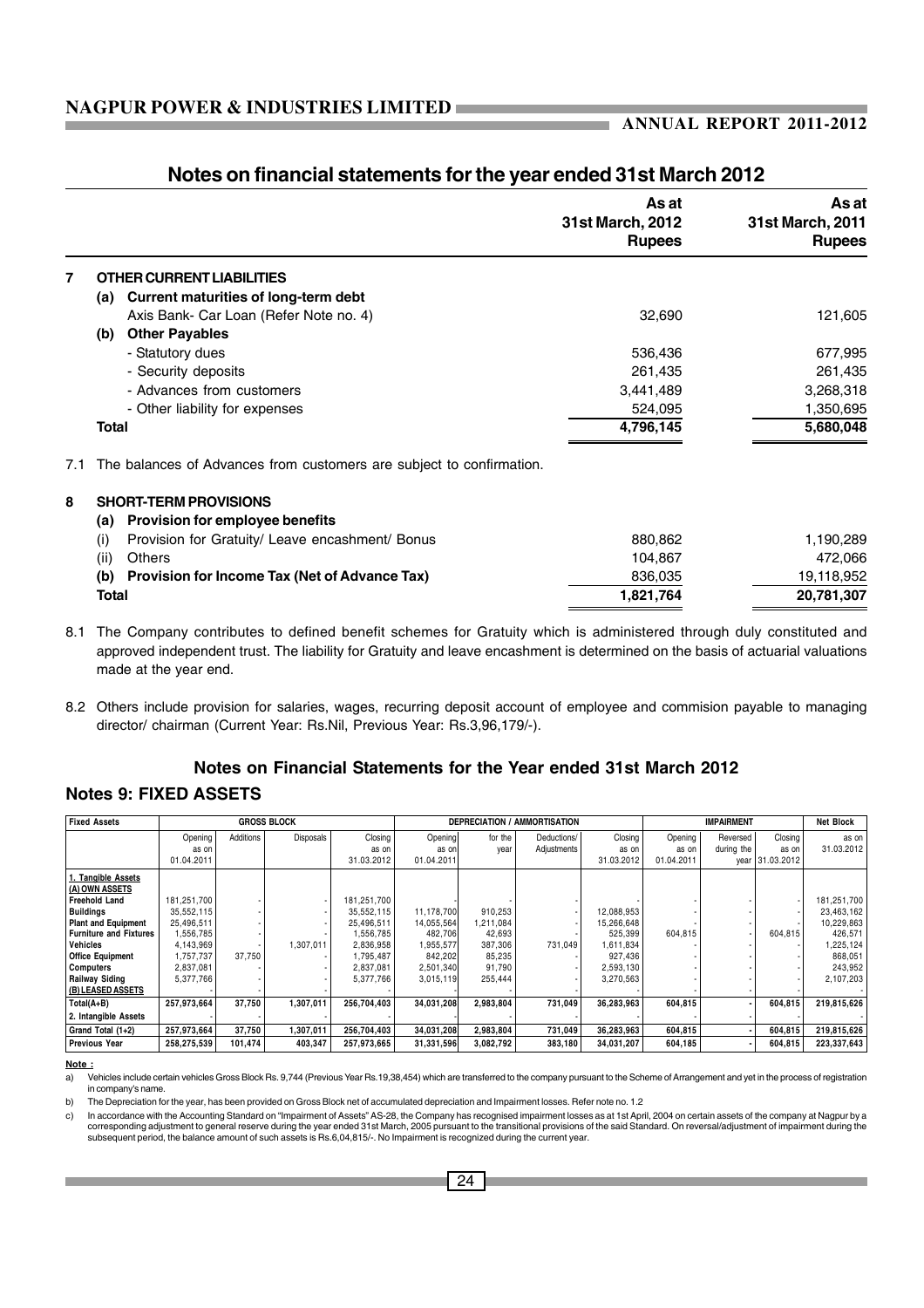|    |                |                                                                        | As at<br>31st March, 2012<br><b>Rupees</b> | As at<br>31st March, 2011<br><b>Rupees</b> |
|----|----------------|------------------------------------------------------------------------|--------------------------------------------|--------------------------------------------|
| 10 |                | <b>NON-CURRENT INVESTMENTS</b>                                         |                                            |                                            |
|    |                | (At Cost Less permanent diminution in value (if any))                  |                                            |                                            |
|    |                | <b>INVESTMENTS IN EQUITY INSTRUMENTS</b>                               |                                            |                                            |
|    |                | <b>AT COST - TRADE</b>                                                 |                                            |                                            |
|    | (i)            | <b>Unquoted</b>                                                        |                                            |                                            |
|    |                | In fully paid up Equity Shares in Subsidiary                           |                                            |                                            |
|    |                | Motwane Manufacturing Company Pvt.Ltd.                                 | 74,892,580                                 | 52,748,830                                 |
|    |                | 1,18,758 Equity Shares (Previous Year: 89,233) of Rs. 100 each         |                                            |                                            |
|    | Sub Total (i)  |                                                                        | 74,892,580                                 | 52,748,830                                 |
|    |                | <b>AT COST - OTHER</b>                                                 |                                            |                                            |
|    | Quoted<br>(ii) |                                                                        |                                            |                                            |
|    |                | In Fully Paid-up Equity Shares                                         |                                            |                                            |
|    |                | <b>ABB Limited</b>                                                     | 105,773                                    | 105,773                                    |
|    |                | [200 Equity Shares (Previous Year: 200) of Rs. 2 each]                 |                                            |                                            |
|    |                | <b>ACC Limited</b>                                                     | 505,458                                    | 505,458                                    |
|    |                | [700 Equity Shares (Previous Year: 700) of Rs. 10 each]                |                                            |                                            |
|    |                | <b>Aditya Birla Nuvo Lim</b>                                           | 1,010,198                                  | 1,010,198                                  |
|    |                | [1300 Equity Shares (Previous Year: 1300) of Rs. 10 each]              |                                            |                                            |
|    |                | Axis Bank Ltd.                                                         | 537,199                                    | 537,199                                    |
|    |                | [1300 Equity Shares (Previous Year : 1300) of Rs. 10 each]             |                                            |                                            |
|    |                | <b>Bank of Baroda</b>                                                  | 465,781                                    | 465,781                                    |
|    |                | [500 Equity Shares (Previous Year :500) of Rs. 10 each]                |                                            |                                            |
|    |                | <b>Bharti Airtel Ltd.</b>                                              | 230,765                                    | 230,765                                    |
|    |                | [700 Equity Shares (Previous Year: 700) of Rs. 5 each]                 |                                            |                                            |
|    |                | <b>Biocon Limited</b>                                                  | 758,503                                    | 758,503                                    |
|    |                | [2500 Equity Shares (Previous Year: 2500) of Rs.5 each]                |                                            |                                            |
|    |                | <b>Coal India Limited</b>                                              | 110,250                                    | 110,250                                    |
|    |                | [450 Equity Shares (Previous Year : 450) of Rs.10 each]                |                                            |                                            |
|    |                | <b>Crompton Greaves Ltd.</b>                                           | 1,116,612                                  | 841,615                                    |
|    |                | [5375 Equity Shares (Previous Year: 3875) of Rs. 2 each]               |                                            |                                            |
|    |                | Globus Sipirit Ltd.                                                    | 2,500,000                                  | 2,500,000                                  |
|    |                | [25000 Equity Shares (Previous Year: 25000) of Rs. 10 each]            |                                            |                                            |
|    |                | <b>Grasim Industries Ltd.</b>                                          | 206,121                                    | 206,121                                    |
|    |                | [200 Equity Shares (Previous Year : 200) of Rs. 10 each]               |                                            |                                            |
|    |                | <b>HDFC Ltd.</b>                                                       | 640,576                                    | 640,576                                    |
|    |                | [2000 Equity Shares(Previous Year : 2000) of Rs.2 each]                |                                            |                                            |
|    |                | <b>HDFC Bank Ltd.</b>                                                  | 280,152                                    | 280,152                                    |
|    |                | [1500 Equity Shares (Previous Year: 300 of Rs. 10 each) of Rs. 2 each] |                                            |                                            |
|    |                | <b>Hindalco Industries</b>                                             | 266,200                                    | 266,200                                    |
|    |                | [5500 Equity Shares (Previous Year: 5500) of Re. 1 each]               |                                            |                                            |

# **Notes on financial statements for the year ended 31st March 2012**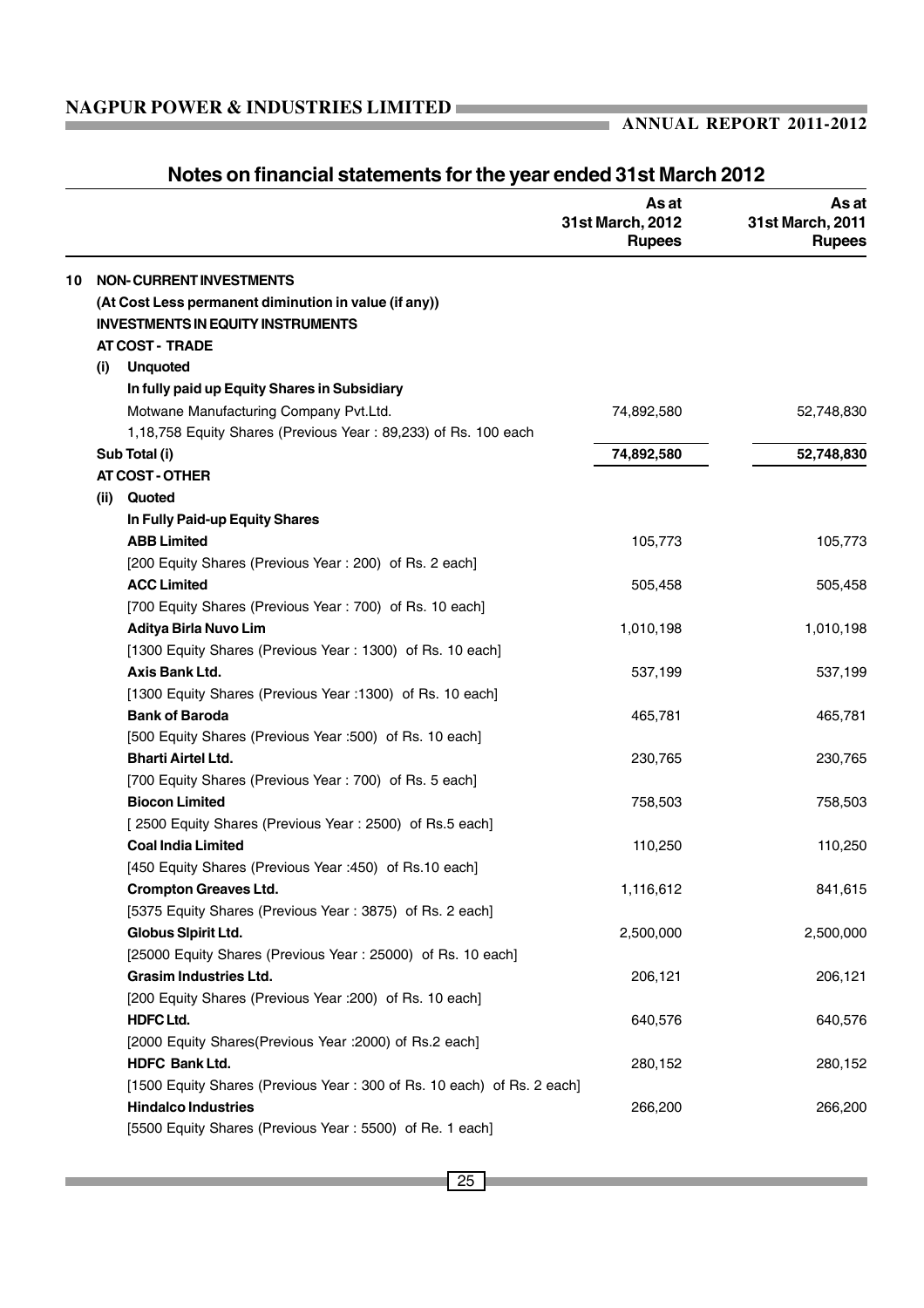### **ANNUAL REPORT 2011-2012**

a a

|                                                            | As at<br>31st March, 2012<br><b>Rupees</b> | As at<br>31st March, 2011<br><b>Rupees</b> |
|------------------------------------------------------------|--------------------------------------------|--------------------------------------------|
| <b>Hindustan Const</b>                                     | 485,412                                    | 485,412                                    |
| [7000 Equity Shares (Previous Year: 7000) of Rs. 1 each]   |                                            |                                            |
| Indian Hotel Co. Ltd.                                      | 1,258,919                                  | 1,258,919                                  |
| [21940 Equity Shares (Previous Year: 21940) of Re. 1 each] |                                            |                                            |
| <b>ITC Limited</b>                                         | 644,435                                    | 644,435                                    |
| [5000 Equity Shares (Previous Year: 5000) of Re. 1 each]   |                                            |                                            |
| Josts Engg.                                                | 14,704                                     | 14,704                                     |
| [50 Equity Shares (Previous Year: 50) of Rs. 10 each]      |                                            |                                            |
| Kotak Mahindra Bank Ltd.                                   | 697,928                                    | 697,928                                    |
| [3600 Equity Shares(PreviousYear : 3600) of Rs.5 each]     |                                            |                                            |
| Larsen & Toubro Ltd.                                       | 2,177,445                                  | 2,177,445                                  |
| [1800 Equity Shares (Previous Year: 1800) of Rs. 2 each]   |                                            |                                            |
| Mahindra & Mahindra Ltd.                                   | 1,634,782                                  | 1,158,118                                  |
| [6300 Equity Shares (Previous Year: 5600) of Rs. 5 each]   |                                            |                                            |
| Mahindra & Mahindra Financial Services Ltd.                | 471,562                                    | 46,600                                     |
| [833 Equity Shares (Previous Year: 233) of Rs. 10 each]    |                                            |                                            |
| Mahindra Lifespace Developers Ltd.                         | 188,471                                    |                                            |
| [600 Equity Shares (Previous Year: Nil) of Rs.10 each]     |                                            |                                            |
| <b>Marico Limited</b>                                      | 193,447                                    | 193,447                                    |
| [3500 Equity Shares (Previous Year: 3500) of Re. 1 each]   |                                            |                                            |
| <b>MOIL Limited</b>                                        | 7,125                                      | 7,125                                      |
| [19 Equity Shares (Previous Year: 19) of Rs. 10 each]      |                                            |                                            |
| <b>NTPC Limited</b>                                        | 300,045                                    | 300,045                                    |
| [1700 Equity Shares (Previous Year: 1700) of Rs. 10 each]  |                                            |                                            |
| Petronet LNG Ltd.                                          | 281,512                                    | 281,512                                    |
| [7000 Equity Shares (Previous Year: 7000) of Rs. 10 each]  |                                            |                                            |
| <b>Pidilite Industries Ltd.</b>                            | 191,884                                    | 191,884                                    |
| [4000 Equity Shares (Previous Year: 4000) of Re. 1 each]   |                                            |                                            |
| Power Grid Corp. Ltd.                                      | 1,064,200                                  | 907,675                                    |
| [11273 Equity Shares (Previous Year: 9773) of Rs. 10 each] |                                            |                                            |
| <b>Reliance Communications Ltd.</b>                        | 307,543                                    | 307,543                                    |
| [850 Equity Shares (Previous Year: 850) of Rs. 5 each]     |                                            |                                            |
| Reliance Ind. Ltd.                                         | 1,259,977                                  | 1,259,977                                  |
| [1600 Equity Shares (Previous Year: 1600) of Rs. 10 each]  |                                            |                                            |
| Sandur Mang.                                               | 203,160                                    | 203,160                                    |
| [275 Equity Shares (Previous Year: 275) of Rs. 10 each]    |                                            |                                            |
| <b>Satyam Computer</b>                                     | 497,046                                    | 497,046                                    |
| [7200 Equity Shares (Previous Year: 7200) of Rs. 2 each]   |                                            |                                            |
| <b>State Bank of India</b>                                 | 2,317,517                                  | 2,317,517                                  |
| [1500 Equity Shares (Previous Year: 1500) of Rs. 10 each]  |                                            |                                            |

## **Notes on financial statements for the year ended 31st March 2012**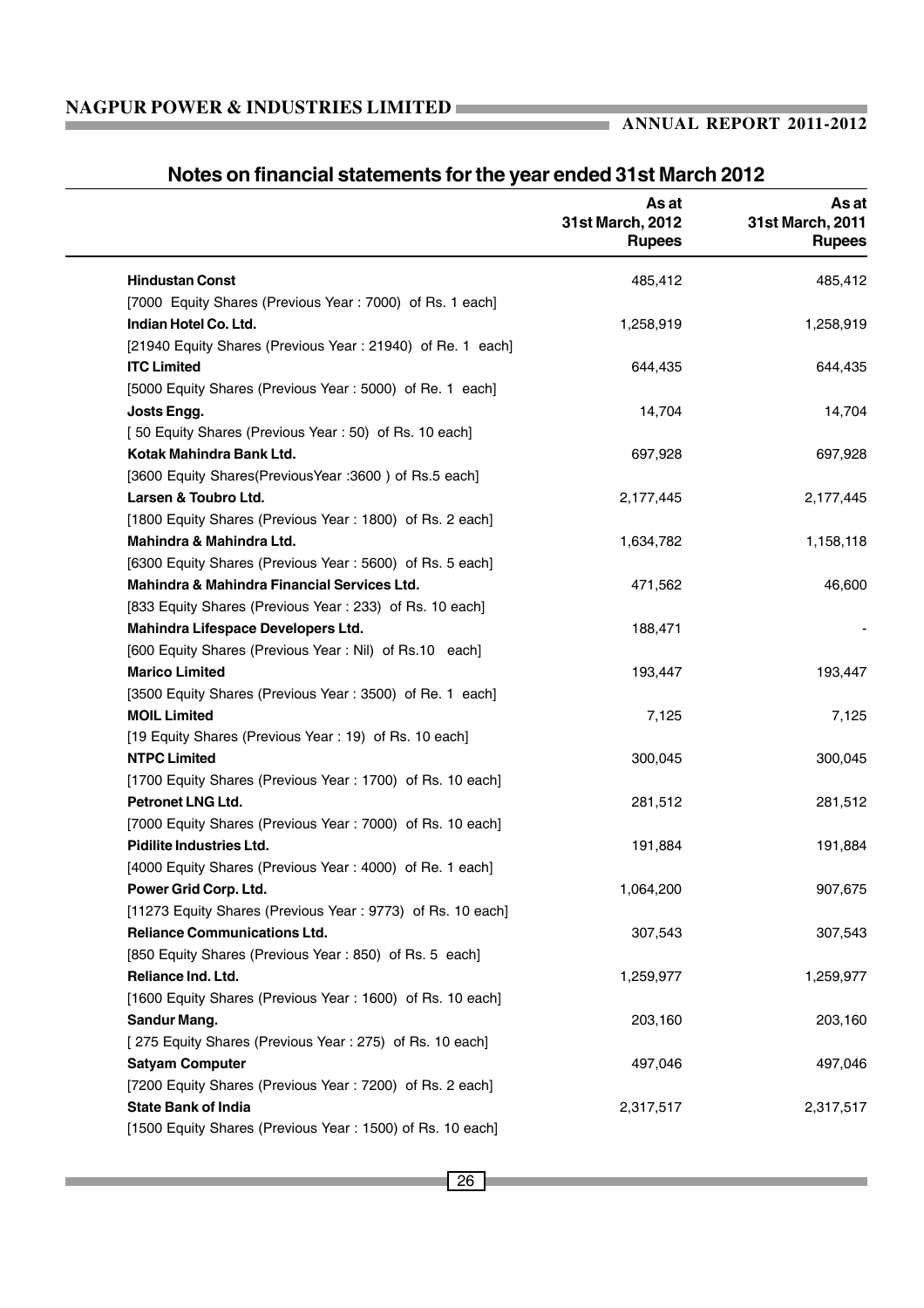### **ANNUAL REPORT 2011-2012**

m.

### **SCHEDULES FORMING PART OF THE BALANCE SHEET**

|                   |                                                                          | As at<br>31st March, 2011<br><b>Rupees</b> | As at<br>31st March, 2010<br><b>Rupees</b> |
|-------------------|--------------------------------------------------------------------------|--------------------------------------------|--------------------------------------------|
|                   | <b>Tata Chemicals Ltd.</b>                                               | 1,233,650                                  | 1,233,650                                  |
|                   | [4250 Equity Shares (Previous Year: 4250) of Rs. 10 each]                |                                            |                                            |
|                   | <b>Tata Consultancy Service Ltd.</b>                                     | 697,480                                    | 697,480                                    |
|                   | [2200 Equity Shares (Previous Year: 2200) of Re. 1 each]                 |                                            |                                            |
|                   | <b>Tata Motors Limited</b>                                               | 1,299,957                                  | 1,299,957                                  |
|                   | [16500 Equity Shares (Previous Year: 3300 of Rs. 10 each) of Rs. 2 each] |                                            |                                            |
|                   | Tata Power Co. Ltd.                                                      | 169,076                                    | 169,076                                    |
|                   | [2000 Equity Shares (Previous Year: 200 of Rs. 10 each) of Rs. 1each]    |                                            |                                            |
|                   | <b>Tata Steel Ltd.</b>                                                   | 1,079,153                                  | 1,079,153                                  |
|                   | [3750 Equity Shares (Previous Year: 3750) of Rs. 10 each]                |                                            |                                            |
|                   | <b>Tornt Power</b>                                                       | 930,878                                    | 930,878                                    |
|                   | [3000 Equity Shares (Previous Year: 3000) of Rs. 10 each]                |                                            |                                            |
|                   | <b>Unitech</b>                                                           | 327,045                                    | 327,045                                    |
|                   | [4800 Equity Shares (Previous Year: 4800) of Rs. 2 each]                 |                                            |                                            |
|                   | United Phosphorous Ltd.                                                  | 415,780                                    | 415,780                                    |
|                   | [3500 Equity Shares (Previous Year: 3500) of Rs. 2 each]                 |                                            |                                            |
|                   | Yes Bank Ltd.                                                            | 1,284,470                                  | 1,284,470                                  |
|                   | [4500 Equity Shares (Previous Year: 4500) of Rs. 10 each]                |                                            |                                            |
|                   | <b>Ultratech Cement</b>                                                  |                                            |                                            |
|                   | [114 Equity Shares (Previous Year: 114) of Rs. 10 each]                  |                                            |                                            |
|                   | Sub Total (ii)                                                           | 30,368,190                                 | 28,846,571                                 |
|                   | Total (i+ii)                                                             | 105,260,770                                | 81,595,401                                 |
| 10.1              | Aggregate amount of quoted investents                                    | 30,368,190                                 | 28,846,571                                 |
| 10.2 <sub>1</sub> | Market value of quoted investents                                        | 46,781,948                                 | 49,545,574                                 |
| 10.3              | Aggregate amount of unquoted investments                                 | 74,892,580                                 | 52,748,830                                 |
| 10.4              | Aggregate provision for diminution in value of investments               |                                            |                                            |
| 11                | <b>LONG TERM LOANS AND ADVANCES</b>                                      |                                            |                                            |
|                   | <b>Particulars</b>                                                       | As at 31/03/2012                           | (In Rupess)<br>As at 31/03/2011            |

| <b>Security Deposit</b>                                   |           |           |
|-----------------------------------------------------------|-----------|-----------|
| Unsecured, considered good                                | 975.795   | 1.251.665 |
| Unsecured, considered doubtful (Net of Provision)<br>(ii) | 184.441   | -         |
| Total                                                     | 1.160.236 | 1.251.665 |

11.1 Provision for doubtful deposit: Current Year: Rs. 91,430/-(Previous Year:Rs. Nil)

11.2 The balances of Security Deposits are subject to confirmation.

11.3 In the opinion of the board loans and advances have a value on realisation in the ordinary course of business at least equal to the sums stated.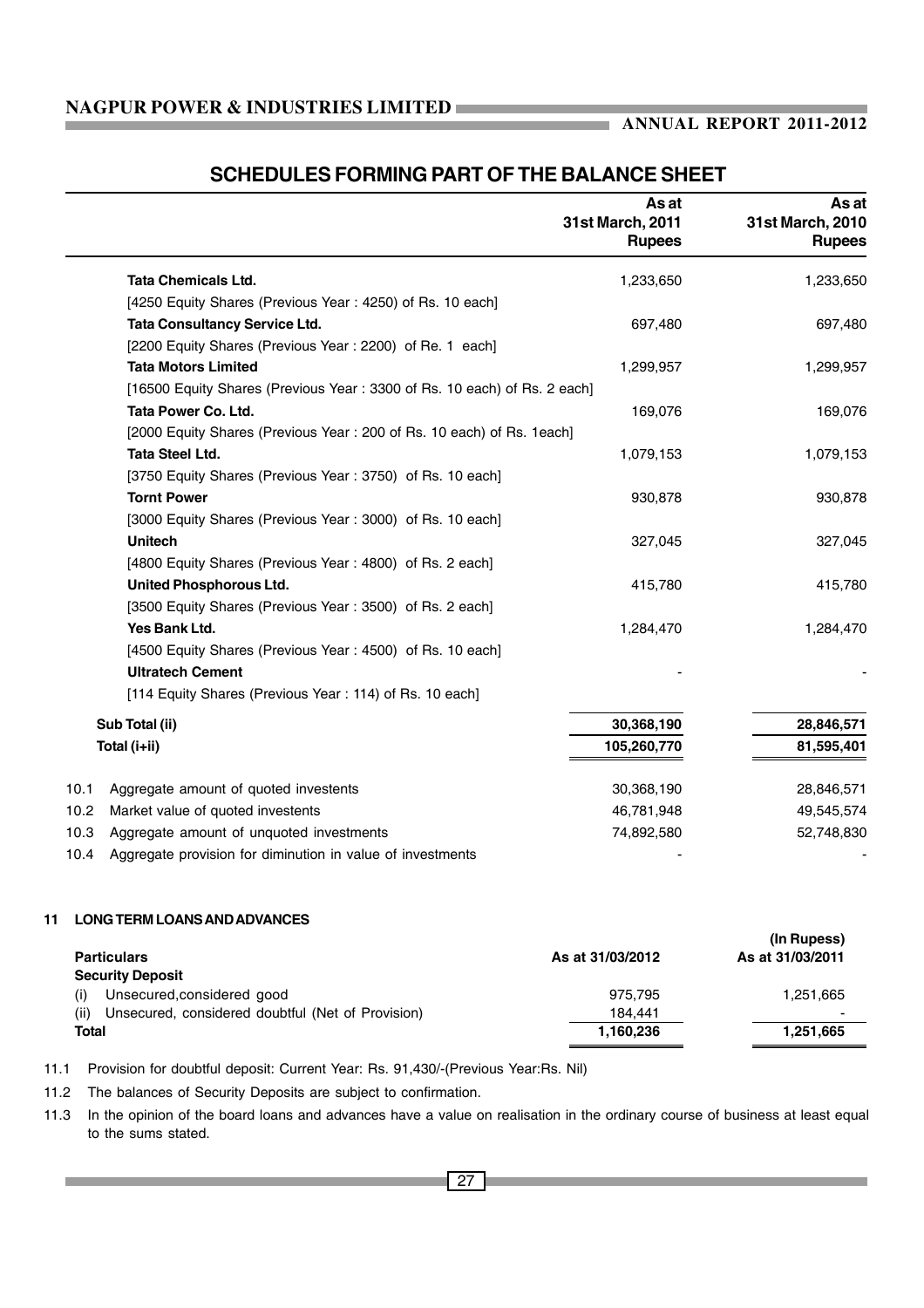|    |                                                          | As at<br>31st March, 2012<br><b>Rupees</b> | As at<br>31st March, 2011<br><b>Rupees</b> |
|----|----------------------------------------------------------|--------------------------------------------|--------------------------------------------|
| 12 | <b>CURRENT INVESTMENTS</b>                               |                                            |                                            |
|    | (At Lower of Cost or Market Value)                       |                                            |                                            |
|    | (A) INVESTMENTS IN EQUITY INSTRUMENTS                    |                                            |                                            |
|    | Quoted                                                   |                                            |                                            |
|    | In Fully Paid-up Equity Shares                           |                                            |                                            |
|    | AIA Engineering Ltd.                                     |                                            | 199,835                                    |
|    | (Previous Year : 491 equity shares of Rs. 2 each)        |                                            |                                            |
|    | <b>Astral Poly Technik Ltd.</b>                          | 510,250                                    |                                            |
|    | [2839 Equity Shares (Previous Year: Nil) of Rs. 5 each]  |                                            |                                            |
|    | <b>Balkrishna Industries Ltd.</b>                        | 795,779                                    | 516,574                                    |
|    | [5234 Equity Shares (Previous Year: 3829) of Rs. 2 each] |                                            |                                            |
|    | <b>Blue Star Limited</b>                                 |                                            | 110,945                                    |
|    | (Previous Year : 276 equity shares of Rs. 2 each)        |                                            |                                            |
|    | Dhanuka Agritech Ld.                                     | 454,832                                    | 243,593                                    |
|    | [4596 Equity Shares (Previous Year: 3207) of Rs. 2 each] |                                            |                                            |
|    | <b>Exide Industries</b>                                  |                                            | 100,033                                    |
|    | (Previous Year : 644 equity shares of Rs. 1 each)        |                                            |                                            |
|    | <b>Greenply Industries Ltd.</b>                          | 989,756                                    | 826,530                                    |
|    | [5220 Equity Shares (Previous Year: 4389) of Rs. 5 each] |                                            |                                            |
|    | <b>Hindustan Media Ventures Ltd.</b>                     | 534,412                                    |                                            |
|    | [4149 Equity Shares (Previous Year: Nil) of Rs. 10 each] |                                            |                                            |
|    | <b>ICRA Limited</b>                                      |                                            | 203,730                                    |
|    | (Previous Year : 165 equity shares of Rs. 10 each)       |                                            |                                            |
|    | India Bulls Infast. & Power Ltd.                         | 27,420                                     |                                            |
|    | [5495 Equity Shares (Previous Year :Nil) of Rs. 10 each] |                                            |                                            |
|    | India Bulls Real Estate Ltd.                             | 243,973                                    | 352,631                                    |
|    | [1863 Equity Shares (Previous Year: 2271) of Rs. 2 each] |                                            |                                            |
|    | Jagran Prakashan Ltd.                                    | 365,503                                    | 427,803                                    |
|    | [3282 Equity Shares (Previous Year: 3505) of Rs. 2 each] |                                            |                                            |
|    | Lumax Auto Tech Ltd.                                     | 296,483                                    |                                            |
|    | [1974 Equity Shares (Previous Year: Nil) of Rs. 10 each] |                                            |                                            |
|    | Monnet Ispat & Energy Ltd.                               |                                            | 551,268                                    |
|    | (Previous Year: 1249 equity shares of Rs. 10 each)       |                                            |                                            |
|    | Phonix Mills Ltd.                                        |                                            | 259,465                                    |
|    | (Previous Year: 1147 equity shares of Rs. 2 each)        |                                            |                                            |
|    | Redington India Ltd.                                     | 506,488                                    | 482,542                                    |
|    | [6342 Equity Shares (Previous Year: 6043) of Rs. 2 each] |                                            |                                            |
|    | Setco Automotive Ltd.                                    | 520,812                                    |                                            |
|    | [3385 Equity Shares (Previous Year: Nil) of Rs. 2 each]  |                                            |                                            |
|    | Shriram Trans Fin. Co. Ltd.                              | 182,213                                    | 99,940                                     |
|    | [364 Equity Shares (Previous Year: 127) of Rs. 10 each]  |                                            |                                            |
|    | <b>Supreme Industries Ltd.</b>                           | 492,545                                    |                                            |
|    | [2496 Equity Shares (Previous Year: Nil) of Rs. 2 each]  |                                            |                                            |
|    | Voltamp Transformer Ltd.                                 |                                            | 253,401                                    |
|    | (Previous Year: 351 equity shares of Rs. 10 each)        |                                            |                                            |
|    | Total (A)                                                | 5,920,467                                  | 4,628,291                                  |

# **Notes on financial statements for the year ended 31st March 2012**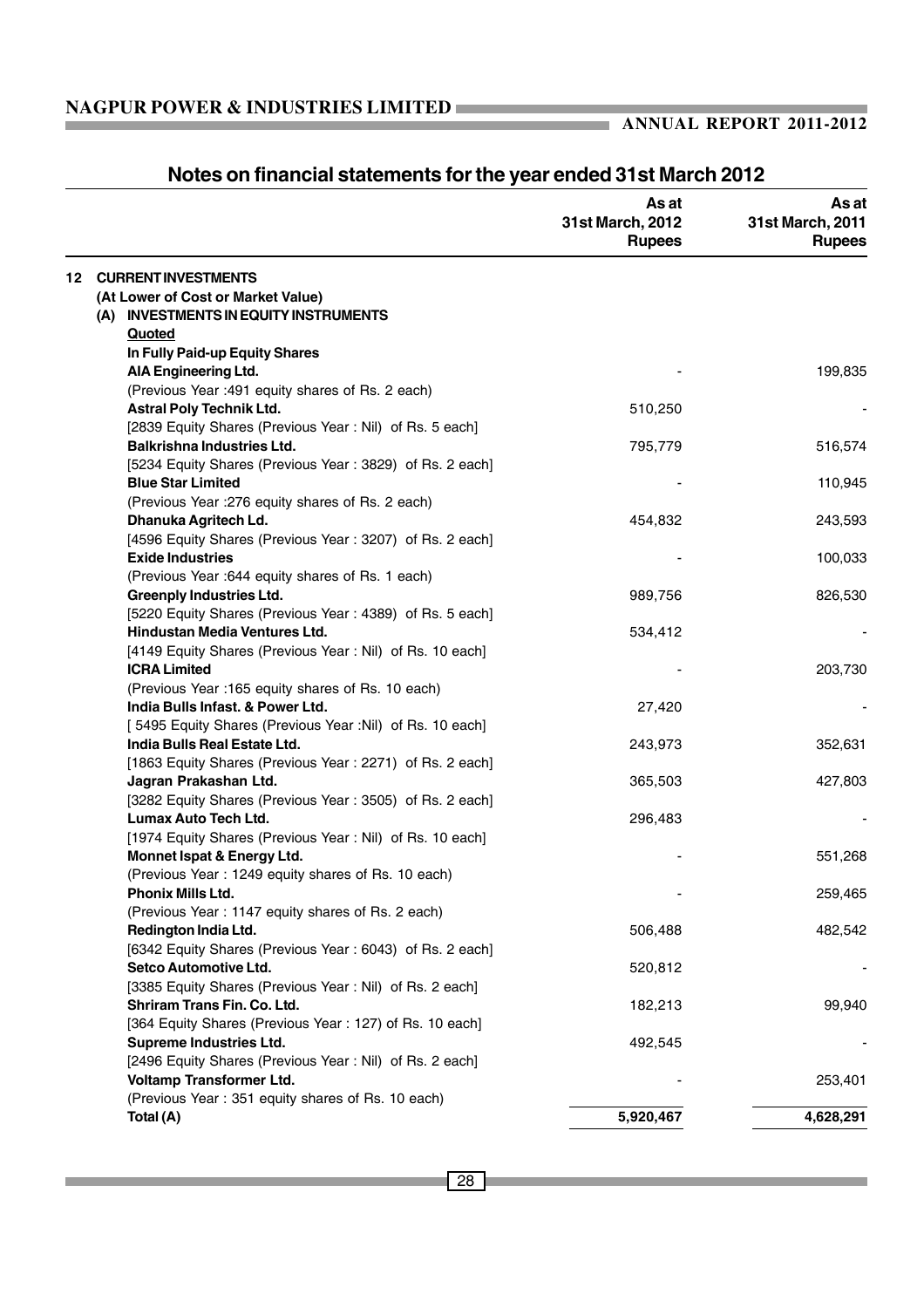# **Notes on financial statements for the year ended 31st March 2012**

|      |                                                                                                   | As at<br>31st March, 2012<br><b>Rupees</b> | As at<br>31st March, 2011<br><b>Rupees</b> |
|------|---------------------------------------------------------------------------------------------------|--------------------------------------------|--------------------------------------------|
|      | (B) INVESTMENTS IN MUTUAL FUNDS INSTRUMENTS                                                       |                                            |                                            |
|      | <b>Unquoted</b>                                                                                   |                                            |                                            |
|      | In units of SBI Mutual Fund                                                                       | 187,799,718                                | 251,143,768                                |
|      | Units of SBI Premier Liquid Fund-Institutional Growth                                             |                                            |                                            |
|      | [(Switch out due to face Value change From SBI Magnum Institutional                               |                                            |                                            |
|      | Income Fund Saving Growth ) 1,44,603.94 Units of Rs. 100/- each                                   |                                            |                                            |
|      | (Previous Year: 1,94,60,056.79 of Rs. 10/- each) 52,95,688.52 Units of                            |                                            |                                            |
|      | Rs. 10 each redeemed during the year]                                                             |                                            |                                            |
|      | In Units of SBI SHF Ultra Short Term Fund                                                         |                                            | 52,500,000                                 |
|      | [Current year :Nil (Previous year: 44,68,299.971 Units)                                           |                                            |                                            |
|      | 44,68,299.971 Units redeemed during the year]                                                     |                                            |                                            |
|      | In Units of HDFC Mututal Fund                                                                     | 1,758,105                                  | 2,670,540                                  |
|      | Units of HDFC Cash Mgmt. Treasury Advantage-<br>Wholesale Plan Growth                             |                                            |                                            |
|      | [78,127.20 Units (Previous Year: 1,31,847.27)]                                                    |                                            |                                            |
|      | 124632.93 Units redeemed during the year]                                                         |                                            |                                            |
|      | In Units of ICICI Prud. Banking Psu Debt                                                          | 2,417,360                                  | 2,417,360                                  |
|      | <b>Fund Premium Plus Growth</b>                                                                   |                                            |                                            |
|      | [2,32,288.78 Units (Previous Year : 2,32,288.78]                                                  |                                            |                                            |
|      | ICICI Prud. FMP Series 62-1 Year Plan C Cummulative                                               | 10,000,000                                 |                                            |
|      | [10,00,000 Units (Previous Year: Nil)                                                             |                                            |                                            |
|      | <b>ICICI Prudential Institutional Income Plan Growth</b>                                          | 10,000,000                                 |                                            |
|      | [2,82,934.26 Units (Previous Year: Nil)                                                           |                                            |                                            |
|      | Axis Constant Maturity 10 Year Fund - Growth Plan                                                 | 10,000,000                                 |                                            |
|      | [9,94,203.79 Units (Previous Year: Nil)                                                           |                                            |                                            |
|      | <b>BNP Paribas Bond Fund - Inst. Growth</b>                                                       | 10,000,000                                 |                                            |
|      | [9,03,505.60 Units (Previous Year: Nil)                                                           |                                            |                                            |
|      | Kotak Bond (Short Term) - Growth                                                                  | 5,000,000                                  |                                            |
|      | [2,61,506.28 Units (Previous Year: Nil)                                                           |                                            |                                            |
|      | Kotak Bond (Regular) - Growth                                                                     | 10,000,000                                 |                                            |
|      | [3,29,914.32 Units (Previous Year: Nil)                                                           |                                            |                                            |
|      | Kotak FMP Series 76 - Growth                                                                      | 10,000,000                                 |                                            |
|      | [10,00,000 Units (Previous Year: Nil)                                                             |                                            |                                            |
|      | Canara Robeco - Income Growth Fund                                                                | 10,000,000                                 |                                            |
|      | [4,69,969.63 Units (Previous Year: Nil)<br>Templeton India Short Term Income Retail Plan - Growth | 5,000,000                                  |                                            |
|      | [2,468.55 Units (Previous Year: Nil)                                                              |                                            |                                            |
|      | Templeton India Income Opportunities Fund - Growth                                                | 5,000,000                                  |                                            |
|      | [4,38,865.97 Units (Previous Year: Nil)                                                           |                                            |                                            |
|      | Templeton India Income Builder Account-Plan B - Growth                                            | 5,000,000                                  |                                            |
|      | [1,48,220.61 Units (Previous Year: Nil)                                                           |                                            |                                            |
|      | Total (B)                                                                                         | 281,975,183                                | 308,731,668                                |
|      | Total (A+B)                                                                                       | 287,895,650                                | 313,359,959                                |
|      |                                                                                                   |                                            |                                            |
| 12.1 | Aggregate amount of quoted investents                                                             | 5,920,467                                  | 4,628,291                                  |
| 12.2 | Market value of quoted investents                                                                 | 6,671,857                                  | 4,527,273                                  |
| 12.3 | Aggregate amount of unquoted investments                                                          | 281,975,183                                | 308,731,668                                |
| 12.4 | Aggregate provision for diminution in value of investments                                        |                                            |                                            |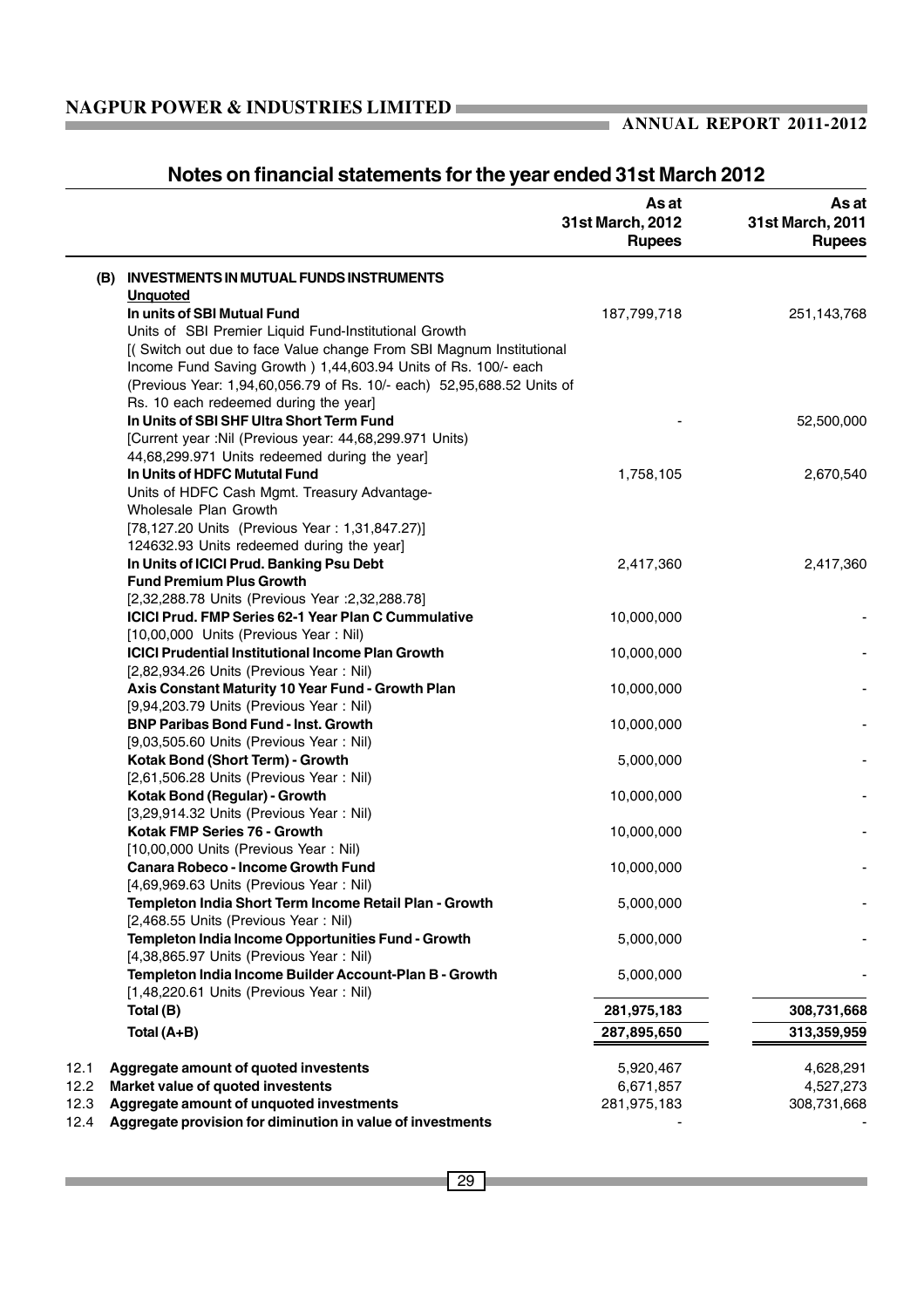|    |                                                | As at<br>31st March, 2012<br><b>Rupees</b> | As at<br>31st March, 2011<br><b>Rupees</b> |
|----|------------------------------------------------|--------------------------------------------|--------------------------------------------|
| 13 | <b>INVENTORIES</b>                             |                                            |                                            |
|    | <b>Inventories</b>                             |                                            |                                            |
|    | (As taken, valued and certified by management) |                                            |                                            |
|    | <b>Raw Materials</b><br>(a)                    | 189,456                                    | 347,295                                    |
|    | Finished goods<br>(b)                          | 5.393                                      | 8,540                                      |
|    | Stores and spares<br>(c)                       | 1,132,046                                  | 1,120,684                                  |
|    | By Products / Waste Products<br>(d)            | 645,865                                    | 706,372                                    |
|    | <b>Total</b>                                   | 1,972,760                                  | 2,182,891                                  |

### **Notes on financial statements for the year ended 31st March 2012**

*13.1 Company's Ferro Alloys unit generated waste during the process of manufacture, which has accumulated over the years in and around the main plant. The waste is reusable for extracting metal content therein. Company has set up a Metal Recovery Plant for the purpose. During the year, company has accounted for stock of unextracted metal contents valuing Rs 2,250,000 (Previous Year Rs. 21,600,000/-) out of this accumulated waste based on the finding & valuation report of the Consultant Metallurgist obtained during the year. The technical consultants have advised the Company that the balance of this accumulated waste in terms of its quality, metal content and realizable value cannot be yet reasonably ascertained. Company has therefore not been in a position to account for stock of such balance accumulated waste.*

| 14 |     | <b>CASH AND BANK BALANCES</b>                                            |           |            |  |  |  |
|----|-----|--------------------------------------------------------------------------|-----------|------------|--|--|--|
|    | (a) | <b>Balances with Bank</b>                                                | 1,022,869 | 3,917,763  |  |  |  |
|    | (b) | Cash on hand                                                             | 345,893   | 155,347    |  |  |  |
|    | (c) | <b>Other Bank Balances</b>                                               | 5,218,015 | 5,218,015  |  |  |  |
|    |     | Term Deposit with State Bank Of India                                    |           |            |  |  |  |
|    |     | (Less than 12 months maturity)                                           |           |            |  |  |  |
|    |     | (Held by State Bank of India as security against demand                  |           |            |  |  |  |
|    |     | loan for working capital)                                                |           |            |  |  |  |
|    |     | Total                                                                    | 6,586,777 | 9,291,125  |  |  |  |
| 15 |     | <b>SHORT-TERM LOANS AND ADVANCES</b>                                     |           |            |  |  |  |
|    | (a) | Loans and advances to related parties                                    | 125,000   | 3,894      |  |  |  |
|    |     | (Unsecured, considered good)                                             |           |            |  |  |  |
|    | (b) | <b>Others</b>                                                            |           |            |  |  |  |
|    |     | (Unsecured, considered good)                                             |           |            |  |  |  |
|    |     | (i) Advance payment of tax/taxes                                         | 403,310   | 403,920    |  |  |  |
|    |     | (ii) Others advances                                                     | 3,771,436 | 3,083,549  |  |  |  |
|    |     | (iii) Advance recoverable in cash or in kind or for value to be received | 1,344,711 | 947,484    |  |  |  |
|    |     | (iv) Shares Application Money Paid                                       |           | 12,848,250 |  |  |  |
|    |     | (Unsecured, considered doubtful)*                                        |           |            |  |  |  |
|    |     | <b>Total</b>                                                             | 5,644,457 | 17,287,097 |  |  |  |
|    |     |                                                                          |           |            |  |  |  |

15.1 \* Net of Advances considered doubtful Rs. 5,63,000 (Previous Year Rs. 5,63,000)

15.2 The balances of Loans & Advances are subject to confirmation.

15.3 In the opinion of the board the Loans and Advances have a value on realisation in the ordinary course of business at least equal to the sums stated.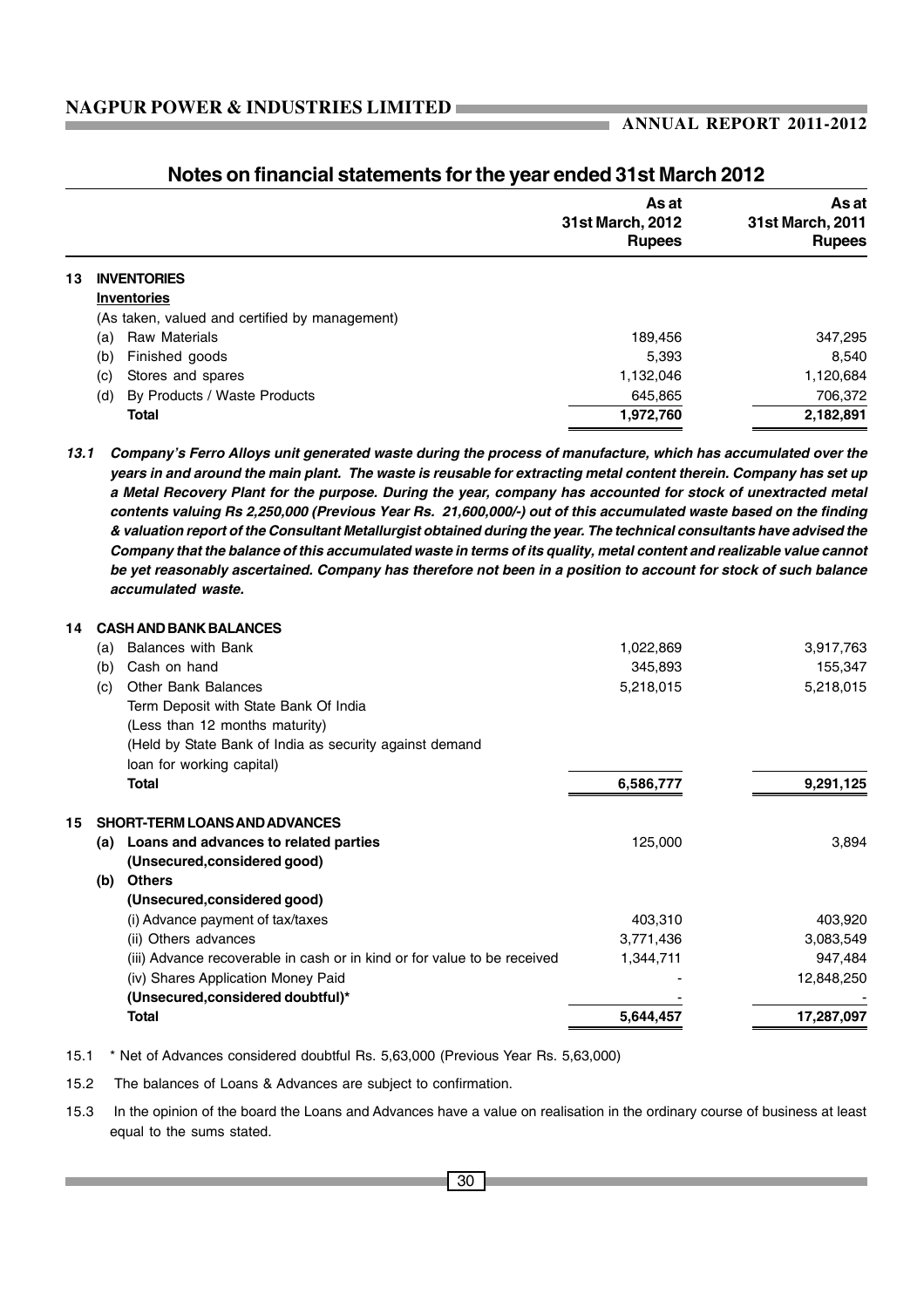|    |                                                                                   |             |         | For the year ended<br>31st March, 2012<br><b>Rupees</b> |         | For the year ended<br>31st March, 2011<br><b>Rupees</b> |
|----|-----------------------------------------------------------------------------------|-------------|---------|---------------------------------------------------------|---------|---------------------------------------------------------|
| 16 | <b>REVANUE FROM OPERATION</b>                                                     |             |         |                                                         |         |                                                         |
|    | Sale of products                                                                  |             |         | 20,195,683                                              |         | 120,066,593                                             |
|    | Less: Excise duty                                                                 |             |         | (1,899,612)                                             |         | (11, 182, 353)                                          |
|    | <b>Total</b>                                                                      |             |         | 18,296,071                                              |         | 108,884,240                                             |
| 17 | <b>OTHER INCOME</b>                                                               |             |         |                                                         |         |                                                         |
|    | Interest income                                                                   |             |         | 480,942                                                 |         | 398,152                                                 |
|    | Dividend Income                                                                   |             |         | 700,732                                                 |         | 479,458                                                 |
|    | Net gain / loss on sale of investments                                            |             |         | 25,488,488                                              |         | 3,168,017                                               |
|    | Other non-operating income                                                        |             |         | 594,327                                                 |         | 1,709,184                                               |
|    | <b>Total</b>                                                                      |             |         | 27,264,489                                              |         | 5,754,810                                               |
| 18 | <b>COST OF MATERIALS CONSUMED</b>                                                 |             |         |                                                         |         |                                                         |
|    | Slag RM                                                                           |             |         | 2,404,000                                               |         | 21,520,000                                              |
|    | Dolomite                                                                          |             |         | 3,839                                                   |         | 168,101                                                 |
|    | <b>Total</b>                                                                      |             |         | 2,407,839                                               |         | 21,688,101                                              |
| 19 | CHANGES IN INVENTORIES OF FINISHED GOODS,<br>STOCK-IN-PROGRESS AND STOCK-IN-TRADE |             |         |                                                         |         |                                                         |
|    | (a) Opening stocks:                                                               |             |         |                                                         |         |                                                         |
|    | Work in process                                                                   |             |         |                                                         |         |                                                         |
|    | <b>Finished Goods</b>                                                             |             |         | 8,540                                                   |         | 8,540                                                   |
|    | By Product/WastProduct                                                            |             |         | 706,372                                                 |         | 744,669                                                 |
|    |                                                                                   | Total (a)   |         | 714,912                                                 |         | 753,209                                                 |
|    | Stock ascertained and accounted during the year<br>(b)<br>(c) Closing stocks:     |             |         | 2,250,000                                               |         | 21,600,000                                              |
|    | Work in process                                                                   |             |         |                                                         |         |                                                         |
|    | <b>Finished Goods</b>                                                             |             | 5,393   |                                                         | 8,540   |                                                         |
|    | By Product/Wast Product                                                           |             | 645,865 | 651,258                                                 | 706,372 | 714,912                                                 |
|    | Total (b+c)<br>(d)                                                                |             |         | 2,901,258                                               |         | 22,314,912                                              |
|    | <b>Change in inventories</b><br>(e)                                               | Total (a-d) |         | (2, 186, 346)                                           |         | (21, 561, 703)                                          |
| 20 | <b>EMPLOYEE BENEFITS EXPENSE</b>                                                  |             |         |                                                         |         |                                                         |
|    | Salaries and Wages*<br>(a)                                                        |             |         | 10,329,034                                              |         | 11,883,336                                              |
|    | Contribution to Provident and other funds*<br>(b)                                 |             |         | 1,134,518                                               |         | 1,316,968                                               |
|    | <b>Staff Welfare Expenses</b><br>(c)                                              |             |         | 212,431                                                 |         | 192,225                                                 |
|    | <b>Total</b>                                                                      |             |         | 11,675,983                                              |         | 13,392,529                                              |

### **Notes on financial statement for the year ended 31st March 2012**

20.1 \*This includes directors remuneration. The members have approved the appointment of Mr. Gautam Khandelwal, Executive Director for a period of 5 years w.e.f. July 1, 2009 at AGM held on September 25, 2009. In terms thereof, where in any financial year the company has no profits or its profits are inadequate, the company will pay remuneration within the limits specified in Section 309 read with Schedule XIII of the Companies Act, 1956.

The company has incurred losses during the current year. In terms of Section II of part II of Schedule XIII, considering the effective capital of the company and other criteria mentioned therein, the maximum remuneration payable to directors is Rs.2,50,000/- p.m. i.e. Rs.30 lacs p.a. subject to approval of the members of the company. The board of directors have approved and paid sums aggregating to Rs.26,61,204/- to Mr. Gautam Khandelwal, Executive Director subject to obtaining the consent of the members in terms of Section II of part II of Schedule XIII of the Companies Act, 1956.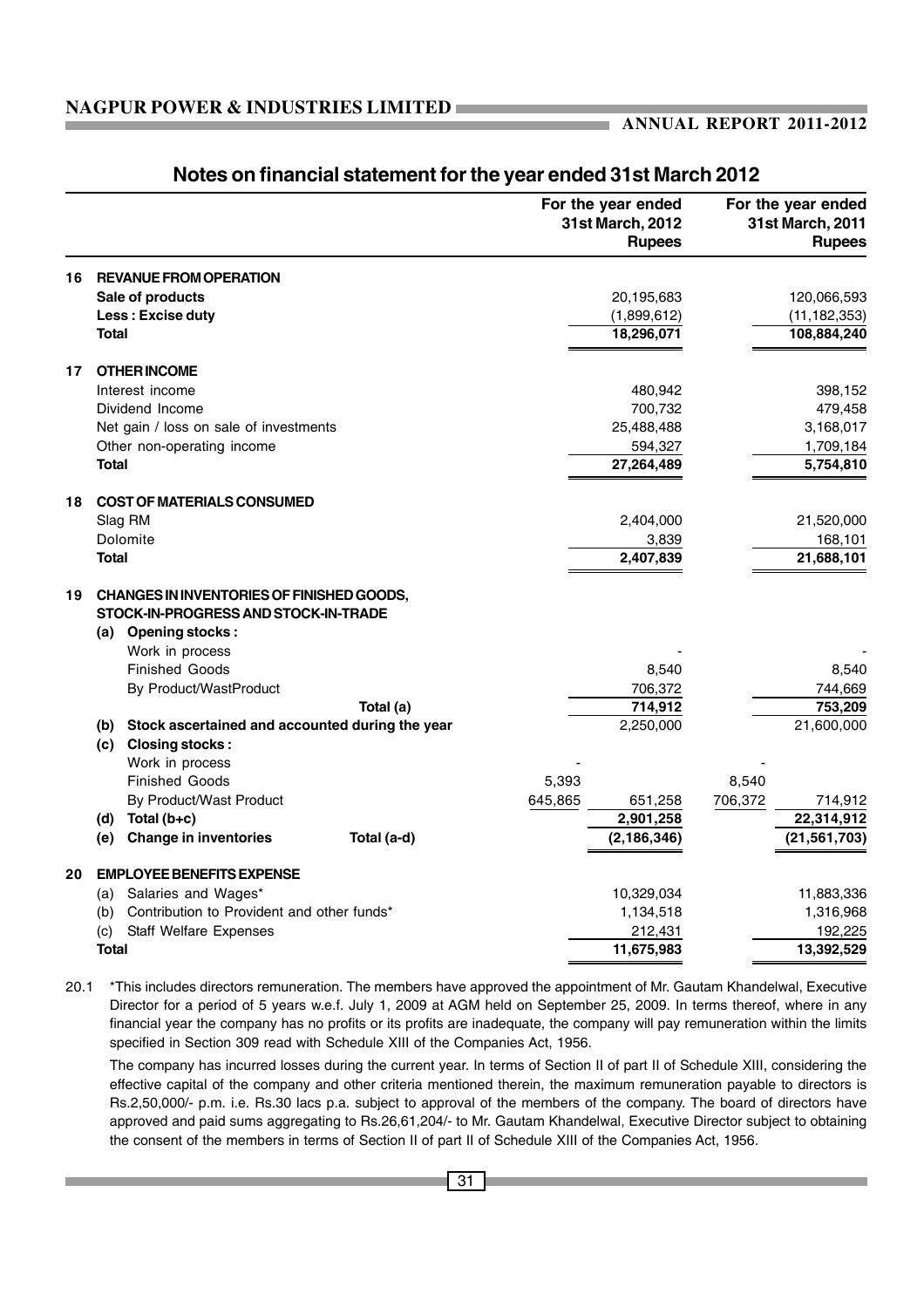|    |                                            | For the year ended<br>31st March, 2012<br><b>Rupees</b> | For the year ended<br>31st March, 2011<br><b>Rupees</b> |
|----|--------------------------------------------|---------------------------------------------------------|---------------------------------------------------------|
| 21 | <b>FINANCIAL COST</b>                      |                                                         |                                                         |
|    | <b>Interest Expenses</b>                   | 129,403                                                 | 263,973                                                 |
|    | <b>Total</b>                               | 129,403                                                 | 263,973                                                 |
| 22 | <b>OTHER EXPENSE</b>                       |                                                         |                                                         |
|    | Power and Fuel                             | 2,275,533                                               | 2,121,287                                               |
|    | Rent                                       | 235,977                                                 | 230,822                                                 |
|    | Repais to buildings                        | 1,124,123                                               | 794,567                                                 |
|    | Repairs to Machinery                       | 136,856                                                 | 208,308                                                 |
|    | Repairs to Others                          | 850,546                                                 | 1,104,209                                               |
|    | Insurance                                  | 74,339                                                  | 133,106                                                 |
|    | Rates and taxes, excluding taxes on income | 1,997,353                                               | 2,610,531                                               |
|    | Light and Water                            | 328,539                                                 | 326,962                                                 |
|    | Fright and Handling                        | 9,654,579                                               | 7,569,976                                               |
|    | Conveyance                                 | 114,827                                                 | 86,754                                                  |
|    | <b>Travelling Expenses</b>                 | 3,869,423                                               | 2,701,355                                               |
|    | [Includes Director's Rs.36,56,005          |                                                         |                                                         |
|    | (previous year Rs.23,98,376) ]             |                                                         |                                                         |
|    | Payments to the auditor                    | 292,336                                                 | 209,594                                                 |
|    | Postage Telegram & Telephone               | 893,344                                                 | 796,941                                                 |
|    | Printing & Stationery                      | 197,465                                                 | 165,235                                                 |
|    | Legal & Consulatancy Charges*              | 4,266,501                                               | 2,551,315                                               |
|    | <b>Security Expenses</b>                   | 524,314                                                 | 558,146                                                 |
|    | Service charges                            | 764,192                                                 | 694,848                                                 |
|    | Donation                                   |                                                         | 2,000,000                                               |
|    | Upkeep of Heavy Vehicles                   | 441,328                                                 | 932,543                                                 |
|    | Upkeep of Motor Car                        | 1,021,808                                               | 1,077,959                                               |
|    | Service charges of Surface Vehicles        | 223,360                                                 |                                                         |
|    | Provision for Doubtful Debts               | 91,430                                                  | 563,000                                                 |
|    | Loss on sale of Fixed Assets               | 315,962                                                 |                                                         |
|    | <b>Entertainment Expenses</b>              | 403,377                                                 | 219,630                                                 |
|    | <b>Plantation Expenses</b>                 | 348,672                                                 | 863,454                                                 |
|    | Miscellaneous Expenditures                 | 1,116,913                                               | 1,231,951                                               |
|    | <b>TOTAL</b>                               | 31,563,096                                              | 29,752,493                                              |

### **Notes on financial statement for the year ended 31st March 2012**

22.1 \*Pursuant to the provisions of section 314(1) of the Companies Act, 1956, the appointment of Mr. Arnold Allen, Director of the Company to hold an office or a place of profit as Financial and Corporate Advisor w.e.f April 3, 2008 for the sum of Rs. 33,250 p.m. was approved by the members at the annual general meeting held on September 25, 2008.

During the year the Board of Directors have approved and paid sums aggregating to Rs.5,06,645/- i.e. in excess of the sum of Rs.3,99,000/- for the year approved by the members, subject to obtaining the consent of the members for this additional sum.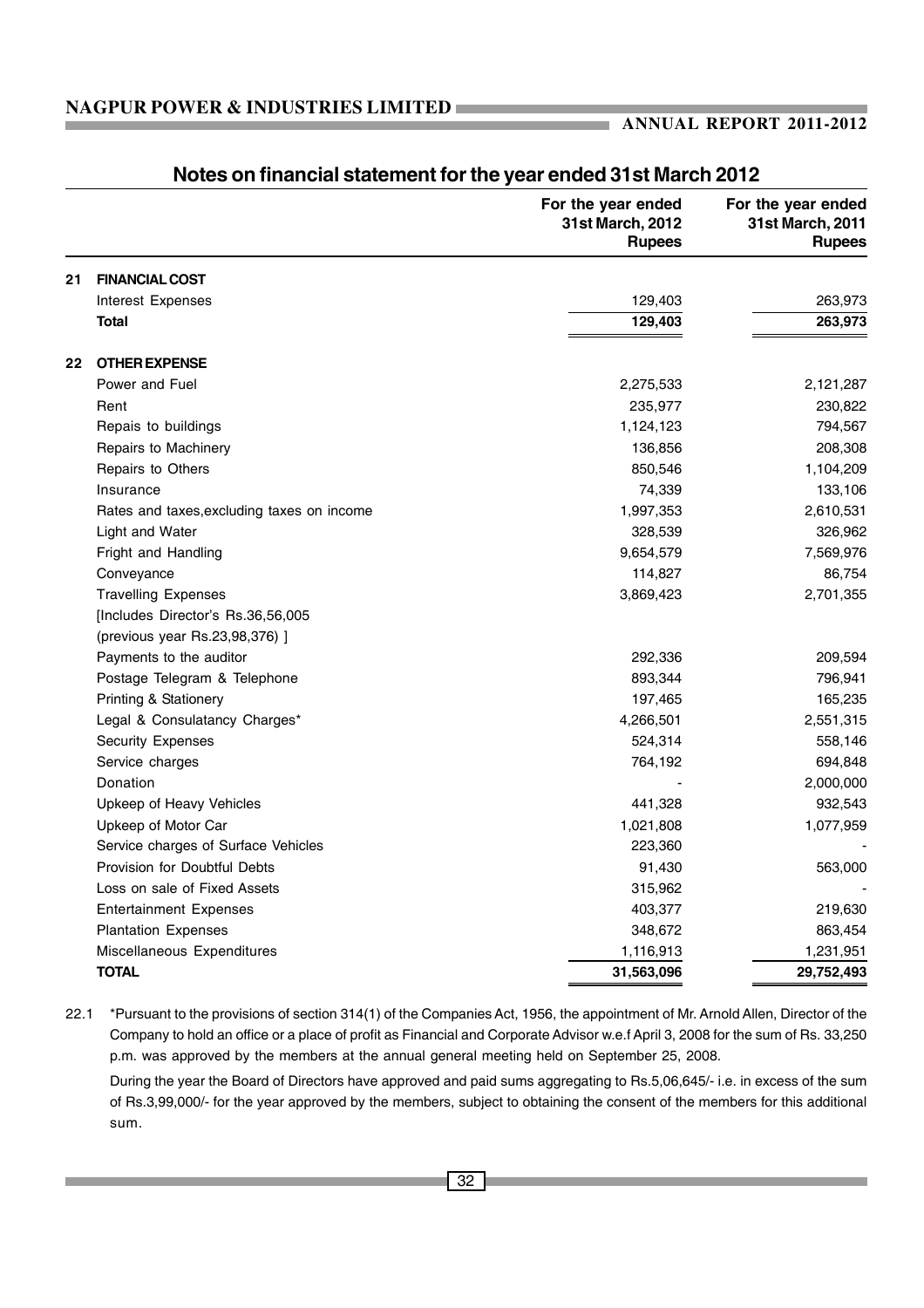### **ANNUAL REPORT 2011-2012**

### **ADDITIONAL INFORMATION**

### **23 DEFINED BENEFIT PLANS:**

As per Actuarial valuation as on 31<sup>st</sup> March, 2012 and recognised in the financial statements in respect of Employee Benefit schemes:

|    |                                                                                            | Gratuity     |
|----|--------------------------------------------------------------------------------------------|--------------|
|    |                                                                                            | (in Rupees)  |
|    | 23.1 Components of Employer Expenses:                                                      |              |
| a) | Interest Cost from 01.04.11 to 31.03.12                                                    | 4,30,290     |
| b) | Service Cost from 01.04.11 to 31.03.12                                                     | 2,28,339     |
| c) | Actual return on Plan Assets                                                               | 2,80,496     |
| d) | Curtailment Cost / Credit                                                                  |              |
| e) | Settlement Cost / Credit                                                                   |              |
| f) | Past Service Cost                                                                          |              |
| g) | Actuarial (Gain) / Loss                                                                    |              |
| h) | (Gain) / Loss recognised upto 31.03.12                                                     | (1, 15, 207) |
| i) | Net loss provided as expense in P&L Account                                                | 2,62,926     |
|    | 23.2 Net Asset / (Liability) recognised in Balance Sheet as at 31 <sup>st</sup> March 2012 |              |
| a) | Present value of Obligation as at 31.03.12                                                 | 47,96,961    |
| b) | Fair value of Plan Assets as at 31.03.12                                                   | 45,34,035    |
| c) | Un-funded liability recognised in the Balance sheet                                        | 2,62,926     |
|    | 23.3 Changes in benefit obligation during the year ended 31 <sup>st</sup> March 2012       |              |
| a) | Actuarial value of Projected Benefit Obligations (PBO) as at 31.03.11                      | 53,78,631    |
| b) | Service Cost from 01.04.2011 to 31.03.2012                                                 | 2,28,339     |
| C) | Interest Cost from 01.04.2011 to 31.03.2012                                                | 4,30,290     |
| d) | Curtailment Cost / (Credit)                                                                |              |
| e) | Settlement Cost / (Credit)                                                                 |              |
| f) | Plan Amendments                                                                            |              |
| g) | Acquisitions                                                                               |              |
| h) | Actuarial (Gain) / Loss on obligations                                                     | (1, 15, 207) |
| I) | Benefits Paid from 01.04.2011 to 31.03.2012                                                | 11,25,092    |
| j) | PBO as at 31,03.12                                                                         | 47,96,961    |
|    | 23.4 Change in the fair value of Plan Assets                                               |              |
| a) | Fair value of plan Assets as at 01.04.11                                                   | 49,33,944    |
| b) | Actual return on plan Assets                                                               | 2,95,596     |
| c) | Actuarial Gain / (Loss)                                                                    | 1,15,207     |
| d) | Actual Company Contribution                                                                | 4,44,687     |
| e) | <b>Benefit Paid</b>                                                                        | 11,25,092    |
| f) | Plan Assets as at 31.03.12                                                                 | 45,34,035    |
|    | 23.5 Actuarial Assumptions:                                                                |              |
| a) | Rate of Discounting (p.a.)                                                                 | 8.00%        |
| b) | Rate of Increase in Compensation level (p.a.)                                              | 5.00%        |
| c) | Rate of Return on Plan Assets (p.a.)                                                       | 6.00%        |
|    |                                                                                            |              |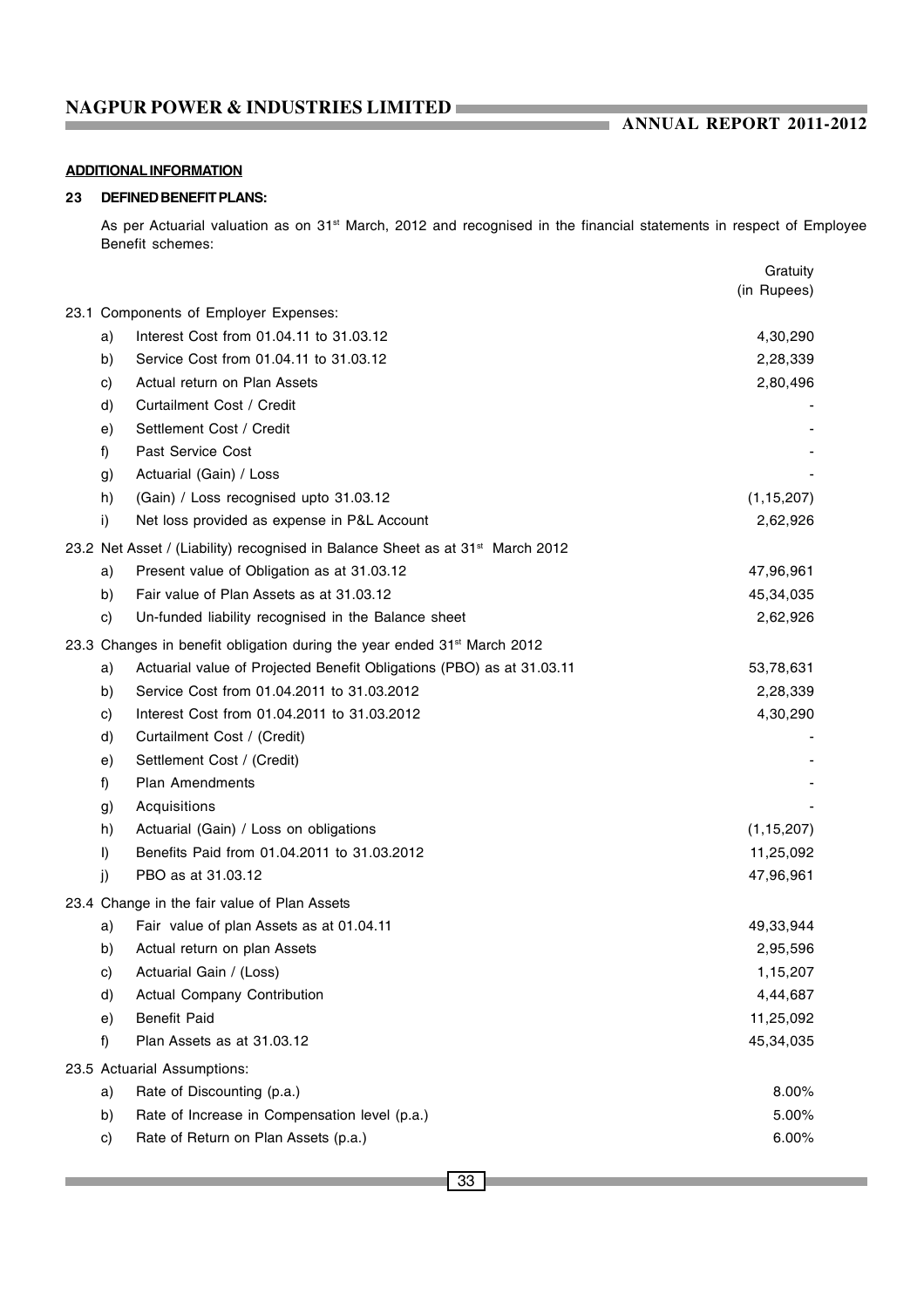The company has relied on the valuation certificate issued by consulting Actuary for calculating the actuarial value of Gratuity liability of the employees of the company in terms of AS 15 (revised) issued by the Institute of Chartered Accountants of India.

### **24 CONTINGENT LIABILITIES AND COMMITMENTS:**

|      | <b>Particulars</b>       |                                                           | As at 31-03-2012<br><b>Rupees</b> | As at 31-03-2011<br><b>Rupees</b> |  |
|------|--------------------------|-----------------------------------------------------------|-----------------------------------|-----------------------------------|--|
| (i)  |                          | <b>Contingent Liability</b>                               |                                   |                                   |  |
|      | a)                       | Claims made against the Company not                       |                                   |                                   |  |
|      |                          | acknowledged as debts :                                   |                                   |                                   |  |
|      | ٠                        | Sales Tax Demand not provided for pending outcome         |                                   |                                   |  |
|      |                          | of appeal (Documents related to claim of                  |                                   |                                   |  |
|      |                          | Rs. 51,500 are currently not available with the company)  | 2,01,73,539                       | 2,01,73,539                       |  |
|      | $\overline{\phantom{a}}$ | Excise Duty Demand not provided for                       |                                   |                                   |  |
|      |                          | pending outcome of appeal                                 | 26,57,798                         | 26,57,798                         |  |
|      | $\blacksquare$           | Customs duty Demand not provided for pending outcome      |                                   |                                   |  |
|      |                          | of appeal                                                 | 1,17,42,500                       | 58,18,808                         |  |
|      | $\blacksquare$           | Other Matters (Documents related to claim of              |                                   |                                   |  |
|      |                          | Rs.1,51,943 are currently not available with the company) | 1,10,02,385                       | 63,69,783                         |  |
|      | b)                       | <b>Guarantees</b>                                         |                                   |                                   |  |
|      | C)                       | Other money for which the company is contingently liable  |                                   |                                   |  |
| (ii) |                          | <b>Commitments</b>                                        |                                   |                                   |  |
|      |                          | <b>Total Contingent Liabilities and Commitments</b>       | 4,55,76,222                       | 3,50,19,928                       |  |

Note:

Future cash outflow on (a) to (d) above is determinable only on the completion of negotiations/on receipt of judgments/ decisions pending with respective firms/authorities.

- **25** The declaration filed under the Urban Land (Ceiling and Regulation) Act, 1976 in respect of the Company's holdings in excess of the ceiling prescribed under the said Act and the application for exemption filed under Section 20 of the said Act, to retain these lands are under consideration of the concerned authorities.
- **26** The Company has only one reportable segment of activity namely manufacture of "High/ Medium/ Low Carbon Ferro Manganese and Silico Manganese Slag."
- **27** Deferred tax assets of Rs. 5,78,378/- has not been provided on prudent basis.

#### **28 Related Party disclosures as required under Accounting Standard – AS-18 issued by the Institute of Chartered Accountants of India, are given below:**

(a) Name and Nature of Relationship of the Related Parties where Control Exists:

| Name of the Related Party |                                                                                     | Nature of Relationship                                                                                        |
|---------------------------|-------------------------------------------------------------------------------------|---------------------------------------------------------------------------------------------------------------|
| a)                        | Magnachem Pharmaceuticals Private Ltd.<br>(up to $13th$ May, 2011, since dissolved) | Enterprise that directly, or indirectly through one or<br>more intermediaries, control, or are controlled by, |
| b)                        | Informed Technologies India Limited                                                 | or are under common control with, the reporting enterprise.                                                   |
| C)                        | Zeppelin Investments Private Ltd.                                                   |                                                                                                               |
| d)                        | Khandelwal Remedies Private Ltd.                                                    |                                                                                                               |
| e)                        | Meteor Metals & Ores Ltd.                                                           |                                                                                                               |
| f)                        | Khandelwals Ltd.                                                                    |                                                                                                               |
| g)                        | Motwane Manufacturing Company Pvt. Ltd                                              | Subsidiary Company                                                                                            |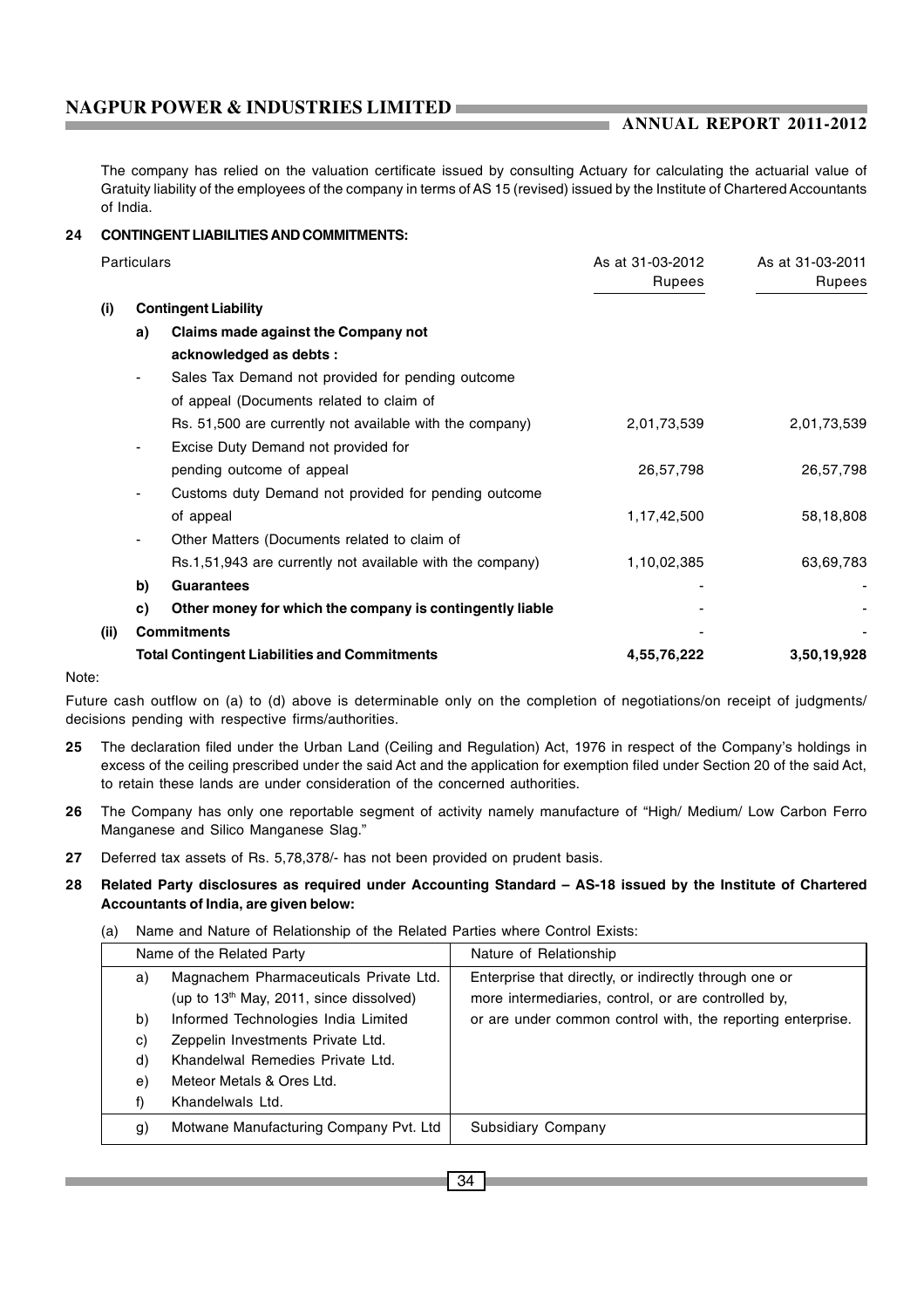### **ANNUAL REPORT 2011-2012**

(b) **Name of the Related Parties having transaction with the Company during the year and the details of transactions carried out with them:**

a.

#### 1 **Enterprises owned or significantly influenced by any management personnel or their relatives**

| a) | Informed Technologies India Limited      | Rs.17,58,745 /Rs.17,58,745 |
|----|------------------------------------------|----------------------------|
|    | Advance Received/Advance Repaid          | (Rs.5,81,918/Rs.5,81,918)  |
|    | Key Management Personnel                 | Remuneration (in Rupees)   |
| a) | Mr. Gautam P. Khandelwal                 | Rs.26,61,204/-             |
| b) | Mr. S. B. Kanbargi                       | Rs.6,96,504/-              |
| C) | Mr. S.M. Hede (1.4.2011 to 31.07.2011)   | Rs.8,53,600/-              |
| d) | Mr Ripul Gouri (1.08.2011 to 31.12.2011) | Rs.5,89,964/-              |
| e) | Mr. Arnold Allen - Professional fees     | Rs.5,06,645/-              |

#### **(c) Balances Outstanding as at 31st March, 2012**

|                | <b>Particulars</b>                     | Maximum<br>outstanding<br><b>Balance</b> | <b>Receivables</b> | Payables   |
|----------------|----------------------------------------|------------------------------------------|--------------------|------------|
|                |                                        | (Rs.)                                    | (Rs.)              | (Rs.)      |
| $\mathbf{1}$   | Related parties where control exists   |                                          |                    |            |
| a)             | Informed Technologies India Limited    | 6,68,113                                 | Nil                | <b>NIL</b> |
|                |                                        | (93, 510)                                | (Nil)              | Nil)       |
| $\overline{2}$ | <b>Key Management Personnel</b>        |                                          |                    |            |
|                | Mr. Gautam Khandelwal                  | 7,85,484                                 | Nil                | Nil        |
|                |                                        | (7, 84, 914)                             | (3894)             | Nil)       |
| 3              | Relatives of Key Management Personnel* | *See Note                                |                    |            |

*Figures in brackets are related to previous year*

\* The company does not have an exhaustive list of business or professions in which relatives of directors of the company have substantial interest. As such, payments made to any such persons, if any have not been identified. This management representation has been relied upon by the Auditors.

(d) No amounts have been written off/provided for or written back during the year in respect of debts due from or to related parties.

#### **29 Earnings Per Share:**

| <b>Particulars</b>                       |       | For the year ended<br>31 <sup>st</sup> Mar, 2012 | For the year ended<br>31 <sup>st</sup> Mar, 2011 |
|------------------------------------------|-------|--------------------------------------------------|--------------------------------------------------|
| Profit (Loss) for the year (Rs.)         | (A)   | (26, 94, 040)                                    | 4,38,96,830                                      |
| Number of Equity Shares Outstanding      | (B)   | 1,30,95,507                                      | 1,30,95,507                                      |
| Earnings per share of Rs 10 each         | (A/B) | (0.21)                                           | 3.35                                             |
| <b>Auditor's Remuneration</b>            |       |                                                  |                                                  |
| (Including service tax)                  |       | For the year ended                               | For the year ended                               |
|                                          |       | 31 <sup>st</sup> Mar, 2012                       | 31 <sup>st</sup> Mar, 2011                       |
|                                          |       | <b>Rupees</b>                                    | Rupees                                           |
| <b>Audit Fees</b>                        |       | 1,29,214                                         | 110,300                                          |
| For taxation matters including tax audit |       | 64,607                                           | 55,150                                           |
| For other services                       |       | 81,661                                           | 30,908                                           |
| For Reimbursement of Expenses            |       | 16,854                                           | 13,236                                           |
| Total                                    |       | 2,92,336                                         | 2,09,594                                         |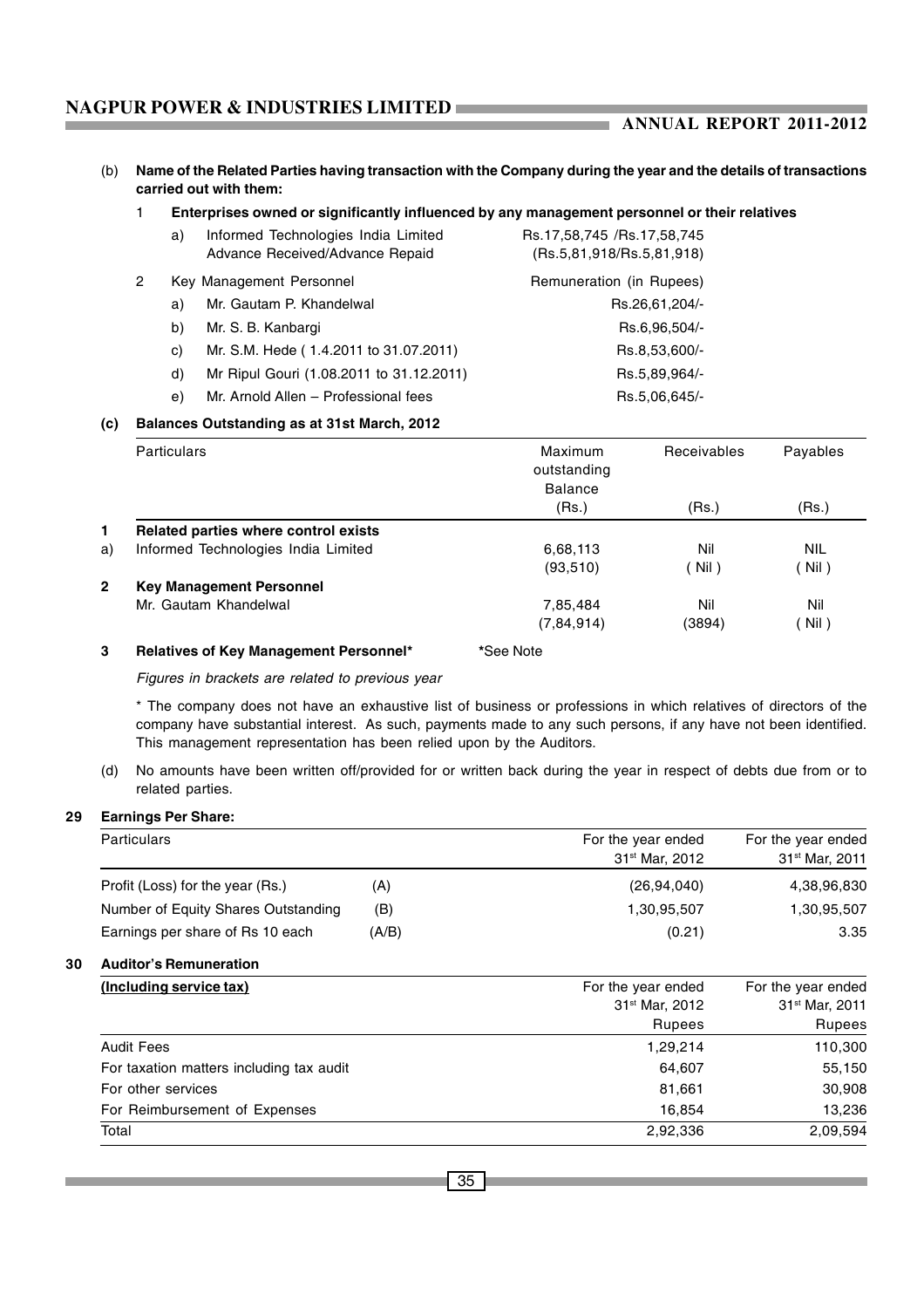### **ANNUAL REPORT 2011-2012**

| 31 | Sales:                           |                  | For the year ended<br>31st March, 2012 |                  |                                        |  |
|----|----------------------------------|------------------|----------------------------------------|------------------|----------------------------------------|--|
|    |                                  | Quantity<br>(MT) | Value<br>(Rupees)                      | Quantity<br>(MT) | 31st March, 2011<br>Value<br>(Rupees)  |  |
|    | Ferro Manganese                  | 16               | 5,24,477                               |                  |                                        |  |
|    | Silico Manganese                 |                  |                                        |                  |                                        |  |
|    | Ferro Manganese Slag (Low MnO)   | 4317             | 1,94,70,270                            |                  | 19,568 11,97,48,549                    |  |
|    | Manganese Ore                    |                  |                                        |                  |                                        |  |
|    | Others                           |                  | 2,00,936                               |                  | 3,18,044                               |  |
|    | Total                            |                  | 2,01,95,683                            |                  | 12,00,66,593                           |  |
| 32 | <b>Opening Stock</b>             |                  | For the year ended                     |                  | For the year ended                     |  |
|    |                                  |                  | 31st March, 2012                       |                  | 31st March, 2011                       |  |
|    |                                  | Quantity         | Value                                  | Quantity         | Value                                  |  |
|    |                                  | (MT)             | (Rupees)                               | (MT)             | (Rupees)                               |  |
|    | Ferro Manganese                  | 0.07             | 3,246                                  | 0.07             | 3,246                                  |  |
|    | Silico Manganese                 | 0.24             | 5,294                                  | 0.24             | 5,294                                  |  |
|    | Ferro Manganese Slag (High MnO)  | 261              | 1,27,624                               | 261              | 1,27,624<br>6,16,726                   |  |
|    | Ferro Manganese Slag (Low MnO)   | 299              | 5,78,430                               | 617              |                                        |  |
|    | Silico Manganese Slag            | 3                | 318                                    | 3                | 319                                    |  |
|    | Total                            |                  | 7,14,912                               |                  | 7,53,209                               |  |
| 33 | <b>Closing Stock</b>             |                  | For the year ended<br>31st March, 2012 |                  | For the year ended<br>31st March, 2011 |  |
|    |                                  | Quantity<br>(MT) | Value<br>(Rupees)                      | Quantity<br>(MT) | Value<br>(Rupees)                      |  |
|    | Ferro Manganese                  |                  |                                        | 0.07             | 3,246                                  |  |
|    | Silico Manganese                 | 0.24             | 5393                                   | 0.24             | 5,294                                  |  |
|    | Ferro Manganese Slag (High MnO)  | 261              | 1,30,007                               | 261              | 1,27,624                               |  |
|    | Ferro Manganese Slag (Low MnO)   | 181              | 5,15,533                               | 299              | 5,78,430                               |  |
|    | Silico Manganese Slag            | 3                | 325                                    | 3                | 318                                    |  |
|    | Total                            |                  | 6,51,258                               |                  | 7,14,912                               |  |
| 34 | <b>Cost of Material Consumed</b> |                  | For the year ended<br>31st March, 2012 |                  | For the year ended<br>31st March, 2011 |  |
|    |                                  | Quantity         | Value                                  | Quantity         | Value                                  |  |
|    |                                  | (MT)             | (Rupees)                               | (MT)             | (Rupees)                               |  |
|    | Coke/Manganese Ore/Dolomite      | 15               | 3839                                   | 663              | 1,68,101                               |  |
|    | Slag RM                          | 4654             | 2,404,000                              | 21,594           | 2,15,20,000                            |  |
|    | Total                            |                  | 2,407,839                              |                  | 2,16,88101                             |  |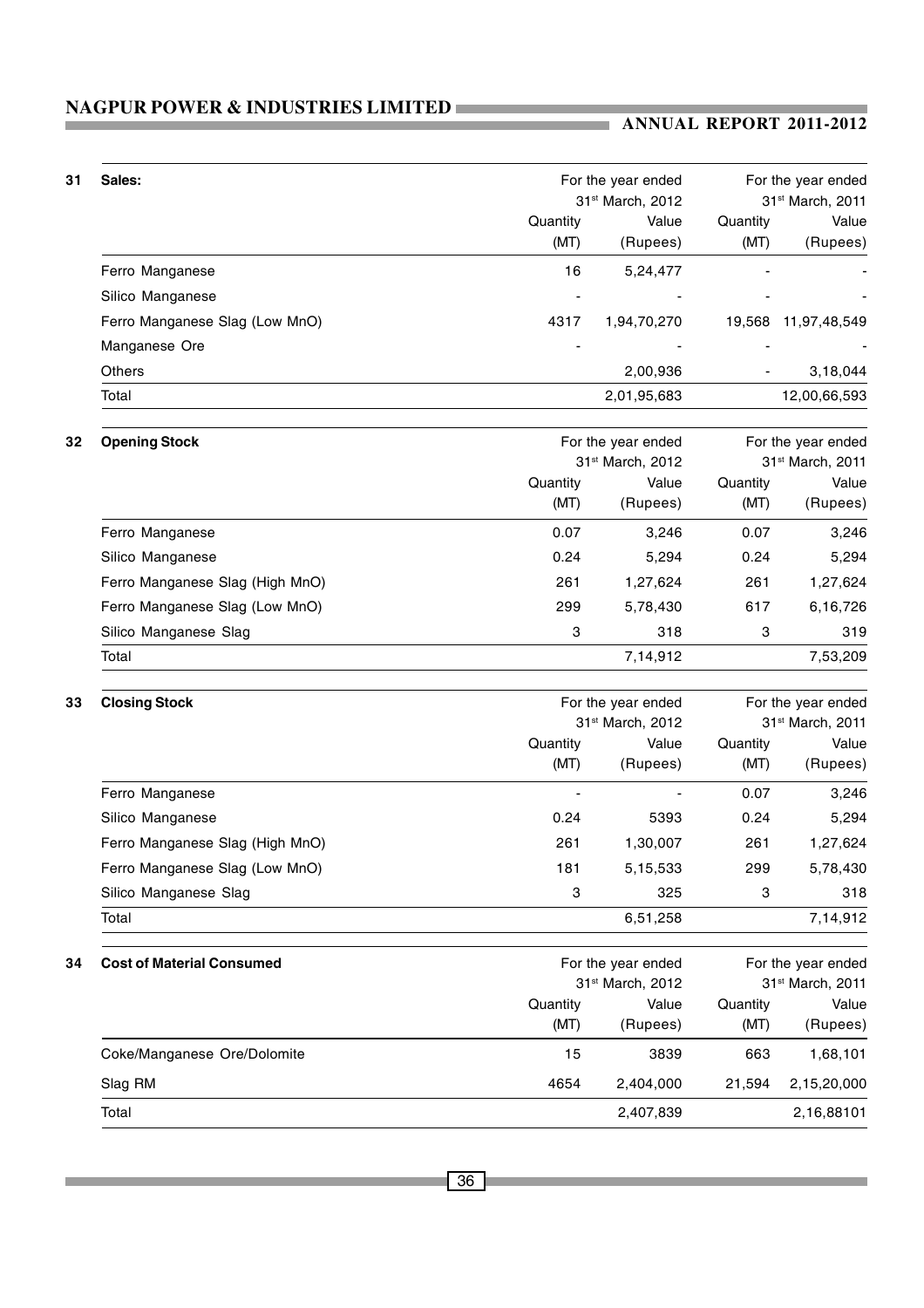|                                               |           | For the year ended                                                  |                 | For the year ended                                                  |
|-----------------------------------------------|-----------|---------------------------------------------------------------------|-----------------|---------------------------------------------------------------------|
|                                               |           | 31 <sup>st</sup> March, 2012                                        |                 | 31 <sup>st</sup> March, 2011                                        |
|                                               | Rupees    | $\%$                                                                | <b>Rupees</b>   | %                                                                   |
| Raw Materials:                                |           |                                                                     |                 |                                                                     |
| Indigenous                                    | 24,07,839 |                                                                     | 100 2,16,88,101 | 100                                                                 |
| Imported                                      |           |                                                                     |                 |                                                                     |
| Total                                         | 24,07,839 |                                                                     | 100 2,16,88,101 | 100                                                                 |
| Value of all Imports Calculated on CIF Basis: |           | For the year ended<br>31 <sup>st</sup> March, 2012                  |                 | For the year ended<br>31 <sup>st</sup> March, 2011                  |
|                                               |           |                                                                     | Nil             | Nil                                                                 |
| <b>Expenditure in Foreign Currency:</b>       |           | For the year ended<br>31 <sup>st</sup> March, 2012<br><b>Rupees</b> |                 | For the year ended<br>31 <sup>st</sup> March, 2011<br><b>Rupees</b> |
| Professional and Consultation fees            |           | 4,65,690                                                            |                 | 3,53,331                                                            |
| Traveling                                     |           | 6,53,915                                                            |                 | 5,08,619                                                            |
| Total                                         |           | 11,19,605                                                           |                 | 8,61,950                                                            |
| <b>Earnings in Foreign Exchange:</b>          |           | For the year ended<br>31 <sup>st</sup> March, 2012                  |                 | For the year ended<br>31st March, 2011                              |
| F.O.B. Value of Goods exported                |           |                                                                     | Nil             | Nil                                                                 |

#### **35 Value of all Imported and Indigenous Raw Materials, Stores, Spare Parts and Components Consumed:**

39 Previous year figures have been regrouped / reclassified / rearranged wherever necessary to make them comparable with the current year figures.

Signature to the Notes 1 to 39 forms an integratal part of the accounts. **For M.V.Ghelani & Co. For and on behalf of the Board** Chartered Accountants Firm Registration No. 119077W **M.V.Ghelani Gautam P.Khandelwal M.S.Adige Nidhi Salampuria** Proprietor **Chairman** Director Company Secretary

Mumbai :28th May, 2012 Mumbai :28th May, 2012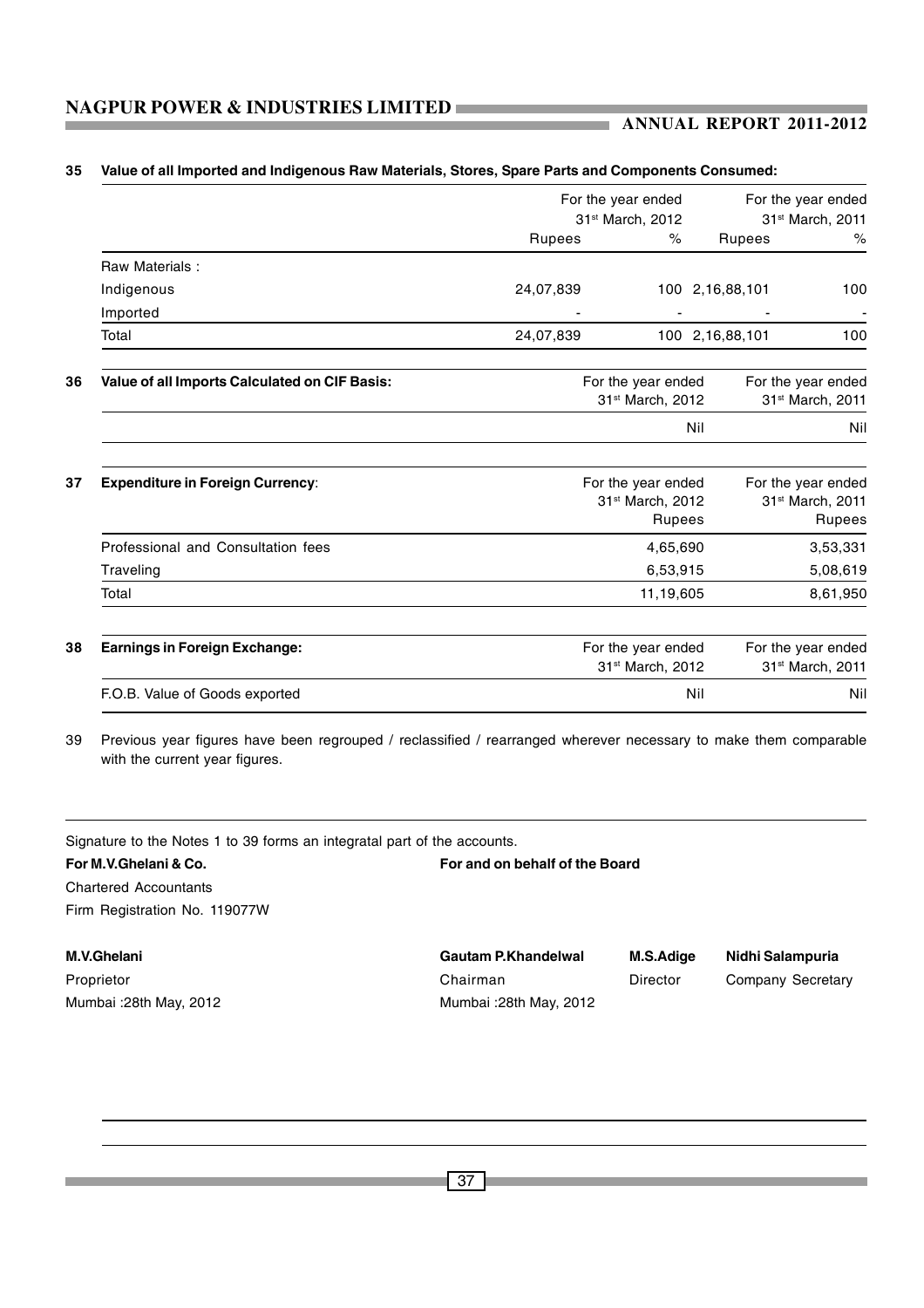#### **ANNUAL REPORT 2011-2012** ı.

### **CASH FLOW STATEMENT FOR THE YEAR ENDED 31st MARCH 2012**

|                                                                          |                              | <b>Amount in Rupees</b>              |                          |                           |  |  |
|--------------------------------------------------------------------------|------------------------------|--------------------------------------|--------------------------|---------------------------|--|--|
| <b>PARTICULARS</b>                                                       |                              | FOR THE YEAR ENDED                   | FOR THE YEAR ENDED       |                           |  |  |
|                                                                          |                              | ON 31st MARCH 2012                   |                          | <b>ON 31st MARCH 2011</b> |  |  |
| CASH FLOWS FROM OPERATING ACTIVITIES:                                    |                              |                                      |                          |                           |  |  |
| Net Profit (loss) before tax paid, prior period items & extra ord. Items | (1,013,219)                  |                                      | 68,020,865               |                           |  |  |
| Adjustment for:                                                          |                              |                                      |                          |                           |  |  |
| Depreciation - Current Year                                              | 2,983,804                    |                                      | 3,082,792                |                           |  |  |
| Loss/(Profit) on sale of Fixed Assets                                    | 315,962                      |                                      | (19, 833)                |                           |  |  |
| Interest Expenses                                                        | 129,403                      |                                      | 263,973                  |                           |  |  |
| Profit on sale of Investment<br>Dividend Received                        | (25, 488, 488)               |                                      | (3,098,344)              |                           |  |  |
| Interest Income                                                          | (700, 732)<br>(480, 942)     |                                      | (479, 458)               |                           |  |  |
|                                                                          | (23, 240, 993)               |                                      | (398, 152)<br>(649, 022) |                           |  |  |
|                                                                          |                              |                                      |                          |                           |  |  |
| Operating profit before working capital change                           | (24, 254, 212)               |                                      | 67,371,843               |                           |  |  |
| Adjustment for:                                                          |                              |                                      |                          |                           |  |  |
| Inventories                                                              | 210,131                      |                                      | 278,350                  |                           |  |  |
| Long/Short Term Loans & Advances and other current assets                | 11,734,069                   |                                      | 22,136,322               |                           |  |  |
| Trade Payables, Other Current Liabilities and Provisions                 | (860, 227)                   |                                      | (43,892,950)             |                           |  |  |
| Cash generated from Operations                                           | (13,170,240)                 |                                      | 45,893,565               |                           |  |  |
| Cash Flow before prior period adjustments & extraordinary items          | (13, 170, 240)               |                                      | 45,893,575               |                           |  |  |
| Prior Perid adjustments                                                  |                              |                                      |                          |                           |  |  |
| Income tax paid                                                          | (19,200,000)                 |                                      | (42,500,000)             |                           |  |  |
| "А"<br>Net cash flow from Operating Activities                           |                              | (32, 370, 240)                       |                          | 3,393,575                 |  |  |
|                                                                          |                              |                                      |                          |                           |  |  |
| <b>CASH FLOW FROM INVESTING ACTIVITIES</b>                               |                              |                                      |                          |                           |  |  |
| <b>Purchase of Fixed Assets</b>                                          | (37,750)                     |                                      | (101, 474)               |                           |  |  |
| Proceeds from sale of Fixed Assets                                       | 260,000                      |                                      | 40,000                   |                           |  |  |
| Proceeds from Investment in Mutual Fund / Shares (incl. gain)            | 27,287,428                   |                                      | (3,458,279)              |                           |  |  |
| Dividend Received                                                        | 700,732                      |                                      | 479,458                  |                           |  |  |
| Interest Income                                                          | 480,942                      |                                      | 398,152                  |                           |  |  |
| "В"<br>Net cash from Investing Activities                                |                              | 28,691,352                           |                          | (2,642,142)               |  |  |
| <b>CASH FLOW FROM FINANCING ACTIVITIES</b>                               |                              |                                      |                          |                           |  |  |
| Repayments of Long/Short term Loans (Net)                                | 1,103,940                    |                                      | (2,722,320)              |                           |  |  |
| Interest expense                                                         | (129, 403)                   |                                      | (263, 973)               |                           |  |  |
| "С"<br>Net Cash provided by / (used in) Financing Activities             |                              | 974,538                              |                          | (2,986,293)               |  |  |
|                                                                          |                              |                                      |                          |                           |  |  |
| <b>NET INCREASE IN CASH AND CASH EQUIVALENTS (A+B+C)</b>                 |                              | (2,704,350)                          |                          | (2,234,860)               |  |  |
| Cash and Cash Equivalent at the beginning of the period                  |                              | 9,291,125                            |                          | 11,525,986                |  |  |
| Cash and Cash Equivalent at the end of the period                        |                              | 6,586,777                            |                          | 9,291,125                 |  |  |
|                                                                          |                              |                                      |                          |                           |  |  |
| As per our report of even date attached                                  |                              |                                      |                          |                           |  |  |
| For M.V.Ghelani & Co.<br><b>Chartered Accountants</b>                    |                              | For and on behalf of the Board       |                          |                           |  |  |
| Firm Regn. No. 119077W                                                   |                              |                                      |                          |                           |  |  |
|                                                                          |                              |                                      |                          |                           |  |  |
| M.V.Ghelani                                                              |                              | Gautam P. Khandelwal                 | M.S.Adige                |                           |  |  |
| Proprietor<br>Mumbai :28th May, 2012                                     | Chairman                     |                                      | Director                 |                           |  |  |
|                                                                          |                              | Nidhi Salampuria - Company Secretary |                          |                           |  |  |
|                                                                          |                              | Mumbai: 28th May, 2012               |                          |                           |  |  |
|                                                                          | <b>AUDITOR'S CERTIFICATE</b> |                                      |                          |                           |  |  |
| To.<br>The Board of Directors                                            |                              |                                      |                          |                           |  |  |
| Nagpur Power and Industries Limited                                      |                              |                                      |                          |                           |  |  |
| "Nirmal", 20th Floor, Nariman Point,                                     |                              |                                      |                          |                           |  |  |
| Mumbai - 400 021.                                                        |                              |                                      |                          |                           |  |  |

We have examined the attached Cash Flow Statement of Nagpur Power & Industries Limited for the year ended 31st March, 2012. The statement has been prepared by the company in accordance with the requirements of Clause 32 of listing agreement with Stock Exchange and is based on<br>and is derived from and is in agreement with the corresponding Profit & Loss Accoun even date to the members of the Company.

For **M.V.Ghelani & Co.** Chartered Accountants Firm Regn.No,119077W **M.V.Ghelani** Proprietor Mumbai, 28th May,2012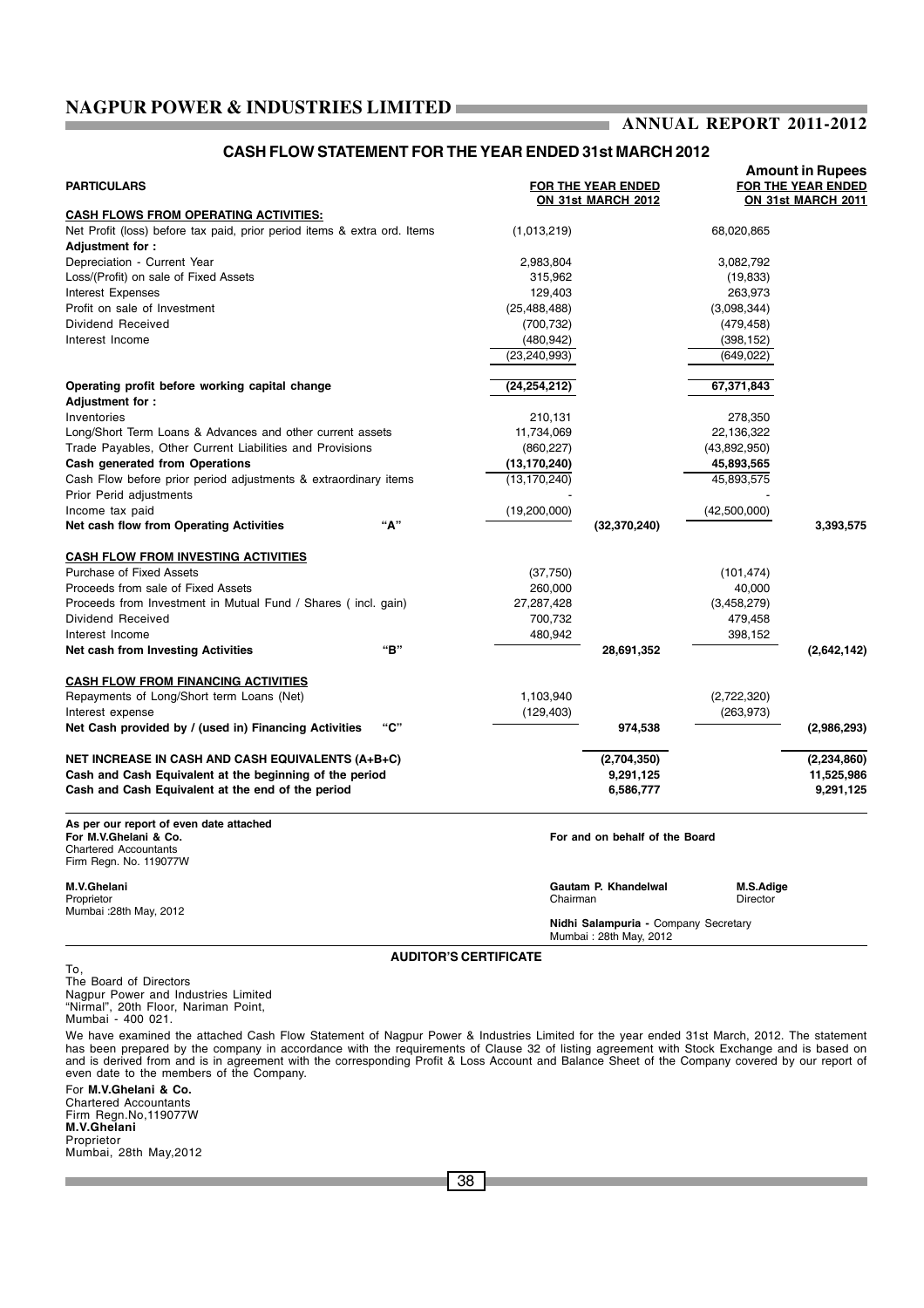### **AUDITOR'S REPORT**

TO THE BOARD OF DIRECTORS OF NAGPUR POWER & INDUSTIRES LIMITED

#### **REPORT OF THE AUDITORS ON THE CONSOLIDATED FINANCIAL STATEMENTS**

- 1) We have audited the attached Consolidated Balance Sheet of Nagpur Power & Industries Limited ("the Company") and its subsidiary The Motwane Manufacturing Company Pvt. Ltd. (collectively referred to as "the Group"), as at 31st March, 2012 and also the Consolidated Profit and Loss account for the year ended on that date, annexed thereto. These financial statements are the responsibility of Company's management and have been prepared by the management on the basis of separate financial statements and other financial information regarding components. Our responsibility is to express an opinion on these financial statements based on our audit.
- 2) We conducted our audit in accordance with generally accepted auditing standards in India. Those Standards require that we plan and perform the audit to obtain reasonable assurance whether the financial statements are prepared, in all material respects, in accordance with an identified financial reporting framework and are free of material misstatements. An audit includes examining, on a test basis, evidence supporting the amounts and disclosures in financial statements. An audit also includes assessing the accounting principles used and significant estimates made by management, as well as evaluating the overall financial statements presentation. We believe that our audit provides a reasonable basis for our opinion.
- 3) We did not audit the financial statements of the subsidiary company, namely, The Motwane Manufacturing Company Pvt. Ltd. whose financial statements reflect total assets of Rs. 1732.26 lacs as at 31<sup>st</sup> March 2012 and total revenues of Rs. 1681.44 lacs for the year ended on that date as considered in the Consolidated Financial Statements. These financial statements and other information have been audited by other auditor whose report has been furnished to us, and our opinion is based solely on the report of other auditor.
- 4) We report that the Consolidated Financial Statements have been prepared by the Company's management in accordance with the requirements of the Accounting Standard (AS) -21 "Consolidated Financial Statements" and Accounting Standard (AS) 23 "Accounting for investments in Associates in the Consolidated Financial Statement", issued by the Institute of Chartered Accountants of India.
- *5) Reference is invited to Note 16.1 viz. the Company has not accounted for Stock of balance of accumulated waste over the years at its unit at Khandelwal Nagar, Kanhan, Nagpur as in the opinion of the company its quality, metal content and the realizable value cannot be yet reasonably ascertained.*
- *6) And subject to our comments in Paragraph 5 above the effect whereof on the accounts is not ascertainable,* Based on our audit as aforesaid, and on consideration of report of other auditors on the individual audited financial statements and on the other financial information of the components, and to the best of the information and according to the explanations given to us, we are of the opinion that the attached Consolidated Financial Statements give a true and fair view in conformity with accounting principles generally accepted in India:
	- a) In the case of the Consolidated Balance Sheet, of the consolidated state of affairs of the Group as at 31<sup>st</sup> March, 2012;
	- b) In the case of the Consolidated Profit and Loss Account, of the consolidated loss of the Group for the year ended on that date; and
	- c) In the case of the Consolidated Cash Flow Statement, of the cash flows of the Group for the year ended on that date.

For **M.V. GHELANI & CO. CHARTERED ACCOUNTANTS Firm Regn. No. 119077W**

> **(M. V. GHELANI) PROPRIETOR Membership No. 031105**

Place : Mumbai Dated: 28<sup>th</sup> May, 2012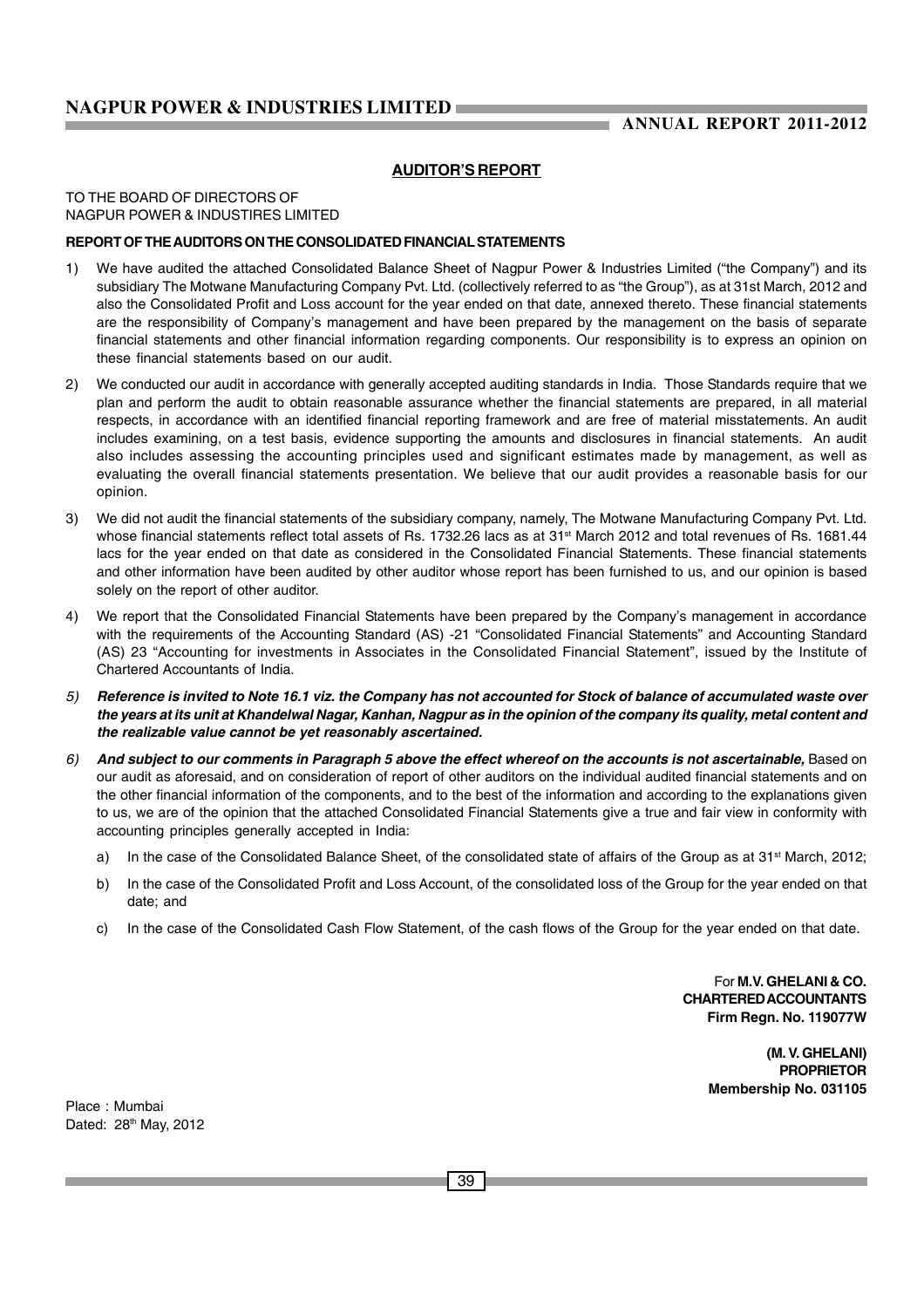|                                                                     |                |                           | (In Rupees)               |
|---------------------------------------------------------------------|----------------|---------------------------|---------------------------|
| <b>Particulars</b>                                                  | <b>Note No</b> | As at<br>31st March, 2012 | As at<br>31st March, 2011 |
| <b>EQUITY AND LIABILITIES</b><br>L                                  |                |                           |                           |
| (1) Shareholder's funds                                             |                |                           |                           |
| (a) Share Capital                                                   | 3              | 130,955,070               | 130,955,070               |
| (b) Reserves And Surplus                                            | $\overline{4}$ | 524,953,226               | 507,597,479               |
|                                                                     |                | 655,908,296               | 638,552,549               |
| <b>MINORITY INTEREST</b>                                            |                | 33,584,789                | 36,507,987                |
| (2) Non-current Liabilities                                         |                |                           |                           |
| (a) Long-term borrowings                                            | 5              | 6,563,713                 | 5,200,098                 |
| (b) Other Long Term Liabilities                                     | 6              | 985,000                   | 645,000                   |
| (c) Long-Term Provision                                             | $\overline{7}$ | 5,076,431                 | 3,666,732                 |
|                                                                     |                | 46,209,933                | 46,019,817                |
| (3) Current Liabilities                                             |                |                           |                           |
| (a) Short-term borrowings                                           | 8              | 44,330,606                | 41,195,781                |
| (b) Trade Payables                                                  | 9              | 17,886,816                | 15,257,509                |
| (c) Other current liabilities                                       | 10             | 18,110,972                | 19,018,823                |
| (d) Short-term provisions                                           | 11             | 5,734,485                 | 24,103,381                |
|                                                                     |                | 86,062,879                | 99,575,494                |
| <b>Total</b>                                                        |                | 788,181,109               | 784,147,860               |
| II. ASSETS                                                          |                |                           |                           |
| (1) Non-current assets                                              |                |                           |                           |
| (a) Fixed assets                                                    |                |                           |                           |
| (i) Tangible assets                                                 | 12             | 261,929,939               | 248,947,703               |
| (ii) Intangible Assets                                              |                | 83,838,591                | 62,050,345                |
| (b) Non-current Investments                                         | 13             | 30,368,190                | 28,999,271                |
| (c) Long term loans and advances                                    | 14             | 6,925,250                 | 7,051,959                 |
|                                                                     |                | 383,061,969               | 347,049,278               |
| (2) Current assets<br>(a) Current investments                       | 15             | 287,895,650               |                           |
| (b) Inventories                                                     | 16             | 45,885,696                | 313,359,959               |
| (c) Trade Receivables                                               | 17             | 39,159,345                | 43,588,645                |
| (d) Cash and Bank Balances                                          | 18             | 18,816,750                | 37,161,991<br>32,781,697  |
| (e) Short-term loans and advances                                   | 19             | 13,361,698                | 10,206,290                |
|                                                                     |                | 405,119,139               | 437,098,582               |
| <b>Total</b>                                                        |                | 788,181,109               | 784,147,860               |
| <b>Summary of Significant Accounting Policies</b>                   | 1 & 2          |                           |                           |
| <b>Other Notes on Financial Statements</b>                          | 28 to 33       |                           |                           |
| Notes referred to above form an integral part of the Balance Sheet. |                |                           |                           |
| This is the Balance Sheet referred to in our report of even date.   |                |                           |                           |

# **Consolidated Balance Sheet as at 31st March, 2012**

**As per our report of even date attached** Chartered Accountants Firm Regn. No. 119077W

Proprietor Chairman Director Mumbai :28th May, 2012

### For and on behalf of the Board

**M.V.Ghelani Gautam P. Khandelwal M.S.Adige**

**Nidhi Salampuria -** Company Secretary Mumbai : 28th May, 2012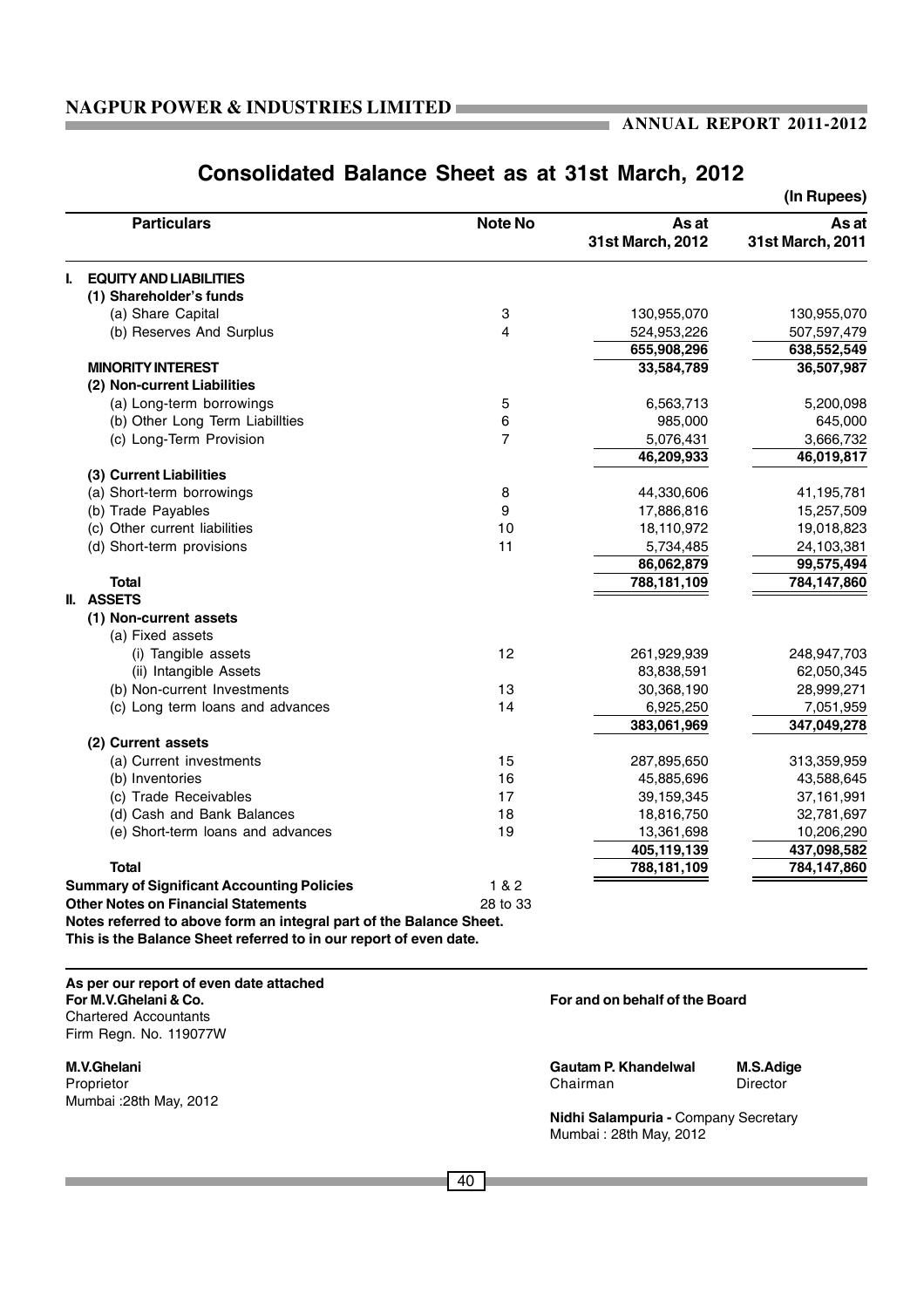m.

# **Consolidated Profit and Loss statement for the year ended 31st March, 2012**

|              |                                                                                                  |                |                                                                | (In Rupees)                           |
|--------------|--------------------------------------------------------------------------------------------------|----------------|----------------------------------------------------------------|---------------------------------------|
|              | <b>Particulars</b>                                                                               | <b>Note No</b> | <b>Year Ended</b><br>31st March, 2012                          | <b>Year Ended</b><br>31st March, 2011 |
| Ш            | <b>Revenue from operations</b>                                                                   | 20             | 184,815,350                                                    | 249,423,791                           |
| Ш            | <b>Other Income</b>                                                                              | 21             | 28,889,071                                                     | 6,279,022                             |
| Ш            | Total Revenue (I +II)                                                                            |                | 213,704,421                                                    | 255,702,813                           |
| IV           | <b>Expenses:</b>                                                                                 |                |                                                                |                                       |
|              | Cost of materials consumed                                                                       | 22             | 31,863,475                                                     | 44,002,880                            |
|              | Purchases of Stock-in-Trade                                                                      | 23             | 25,542,271                                                     | 33,068,573                            |
|              | Changes in inventories of finished goods,                                                        |                |                                                                |                                       |
|              | work-in-progress and Stock-in-Trade                                                              | 24             | (2,642,284)                                                    | (29,612,883)                          |
|              | Employee benefits expense                                                                        | 25             | 62,073,807                                                     | 56,512,128                            |
|              | Finance costs                                                                                    | 26             | 8,934,811                                                      | 7,761,372                             |
|              | Depreciation and amortization expense                                                            | 12             | 17,193,588                                                     | 14,499,034                            |
|              | Other expenses                                                                                   | 27             | 70,440,048                                                     | 64,816,000                            |
|              | <b>Total Expenses</b>                                                                            |                | 213,405,716                                                    | 191,047,107                           |
| $\mathbf{V}$ | Profit before tax (III - IV)                                                                     |                | 298,705                                                        | 64,655,706                            |
| VI           | Tax expense:                                                                                     |                |                                                                |                                       |
|              | (a) Current tax                                                                                  |                |                                                                | 24,200,000                            |
|              | (b) Deferred tax                                                                                 |                |                                                                |                                       |
|              | (c) Short/(excess) provision for earlier years                                                   |                | 2,067,381                                                      | (175, 838)                            |
|              | (d) Current Tax (MAT)                                                                            |                | 160,000                                                        |                                       |
|              | Less: Mat Credit Entitlement                                                                     |                | (160,000)                                                      |                                       |
| VII          | Profit(Loss) for the year (before adjustment                                                     |                |                                                                |                                       |
|              | for Minority Interest) (V-VI)                                                                    |                | (1,768,676)                                                    | 40,631,544                            |
|              | Less: Share of Profit /(loss) transferred to Minority                                            |                | (404, 552)                                                     | (1,619,176)                           |
|              | Add: Share of Pre Acquisition Profit transferred to                                              |                | 337,725                                                        |                                       |
|              | goodwill on consolidation.                                                                       |                |                                                                |                                       |
|              | Profit(Loss) for the year                                                                        |                |                                                                |                                       |
|              | (after adjustment for Minority Interest)                                                         |                | (1,835,503)                                                    | 42,250,720                            |
|              | VIII Earnings per equity share:                                                                  |                |                                                                |                                       |
|              | (a) Basic                                                                                        |                | (0.14)                                                         | 3.23                                  |
|              | (b) Diluted                                                                                      |                | (0.14)                                                         | 3.23                                  |
|              | <b>Summary of Significant Accounting Policies</b>                                                | 1&82           |                                                                |                                       |
|              | <b>Other Notes on Financial Statements</b>                                                       | 28 to 33       |                                                                |                                       |
|              | Notes referred to above form an integral part of the                                             |                |                                                                |                                       |
|              | Profit & Loss Statement. This is the Profit & Loss Statement                                     |                |                                                                |                                       |
|              | referred to in our report of even date.                                                          |                |                                                                |                                       |
|              | As per our report of even date attached<br>For M.V.Ghelani & Co.<br><b>Chartered Accountants</b> |                | For and on behalf of the Board                                 |                                       |
|              | Firm Regn. No. 119077W                                                                           |                |                                                                |                                       |
|              | <b>M.V.Ghelani</b>                                                                               |                | <b>Gautam P. Khandelwal</b>                                    | M.S.Adige                             |
|              | Proprietor                                                                                       |                | Chairman                                                       | <b>Director</b>                       |
|              | Mumbai : 28th May, 2012                                                                          |                |                                                                |                                       |
|              |                                                                                                  |                | Nidhi Salampuria - Company Secretary<br>Mumbai: 28th May, 2012 |                                       |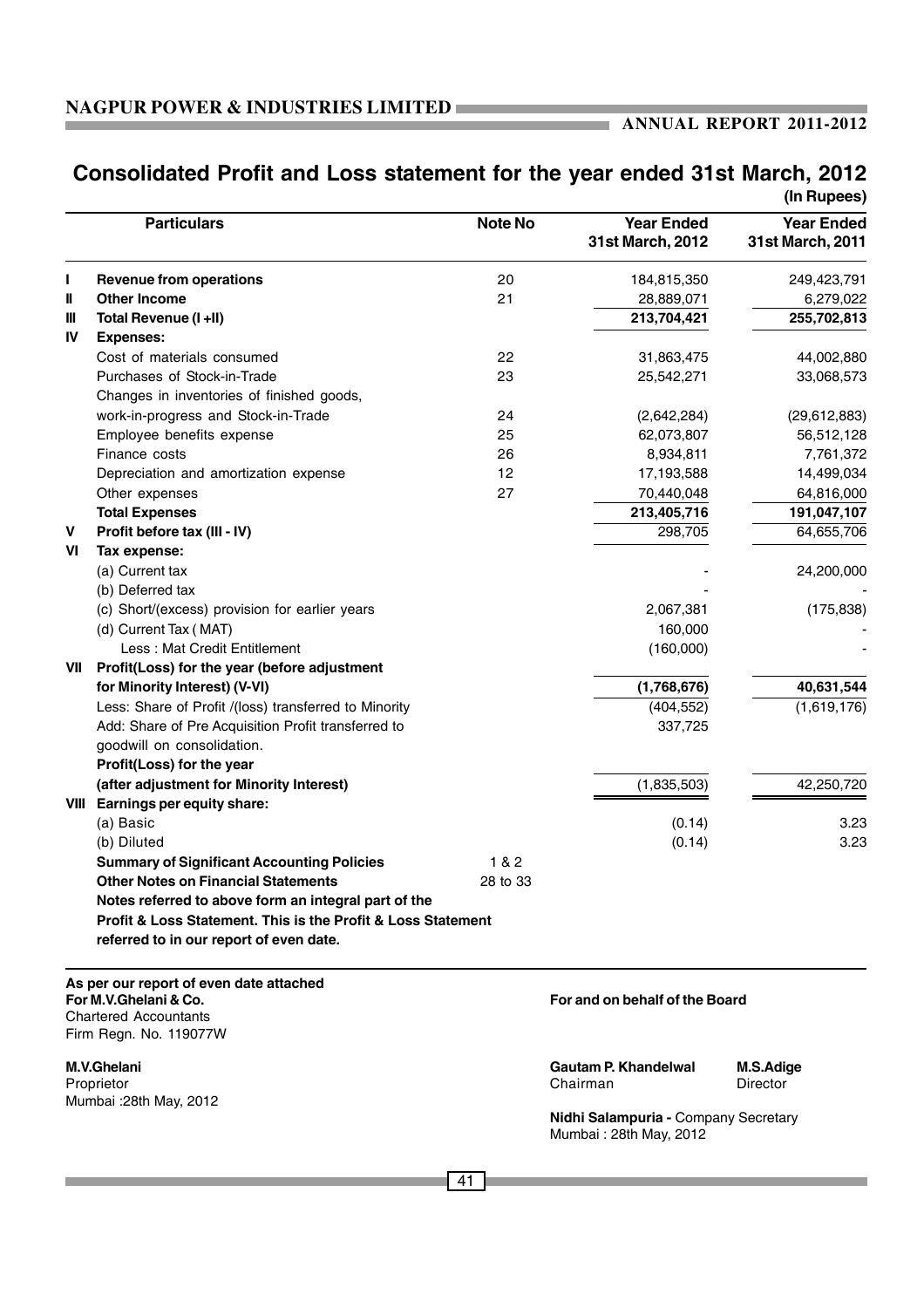### **Notes on Consolidated financial statements for the year ended 31st March 2012**

### **1 Basis of Consolidation:**

- (a) The Consolidated Financial Statements relate to Nagpur Power &. Industries Ltd ('the Company') and its subsidiary. The Company and its Subsidiary together constitute 'the Group'. The Consolidated Financial Statements have been prepared on the following basis.
	- i) The financial statements of the company and its subsidiary company has been combined on a line-by-line basis by adding together the book value of like items of assets, liabilities, income and expenses, after eliminating intra group balances, intra group transactions and unrealized profits or losses as per Accounting Standard 21 'Consolidated Financial Statements' as notified by the Companies (Accounting Standards) Rules, 2006.
	- ii) The financial statements of Subsidiary used in the consolidation are drawn up to the same reporting date as that of the Company.
	- iii) The excess of cost to the Company, of its investments in the subsidiary over the company's portion of equity as at the date of making the investment is in the financial statements as Goodwill.
	- iv) The amount of the reserves and surplus comprises the amount of the reserve as per the balance sheet of parent company and its share in post acquisition increase in reserve of the subsidiary.
	- v) Goodwill arising out of consolidation is not amortised. However, the same is tested for impairment at each Balance Sheet date.
	- vi) The Minority Interest in the net assets of subsidiary consists of :
		- the amount of equity attributable to the minorities at the dates on which Investment in Subsidiary is made and
		- the minorities' share of movements in equity since the date the parent-subsidiary relationship came into existence.
		- The Subsidiary company which is included in consolidation and the Parent Company's holdings therein is as under:

| <b>Percentage of Holding</b> |
|------------------------------|
| 56.28%                       |
|                              |

### **2. Significant Accounting Policies**

### 2.1 **Basis of Preparation of financial statements**

The financial statements are prepared under the historical cost convention on the accrual basis of accounting and in accordance with the accounting principles generally accepted in India and the provisions of the Companies Act, 1956 as adopted consistently by the Company.

### 2.2 **Use of estimates:-**

The preparation of financial statements requires estimates and assumptions to be made that affect the reported amount of assets and liabilities on the date of the financial statements and the reported amount of revenues and expenses during the reporting period. Difference between the actual results and estimate are recognized in the period in which the results are known/materialized.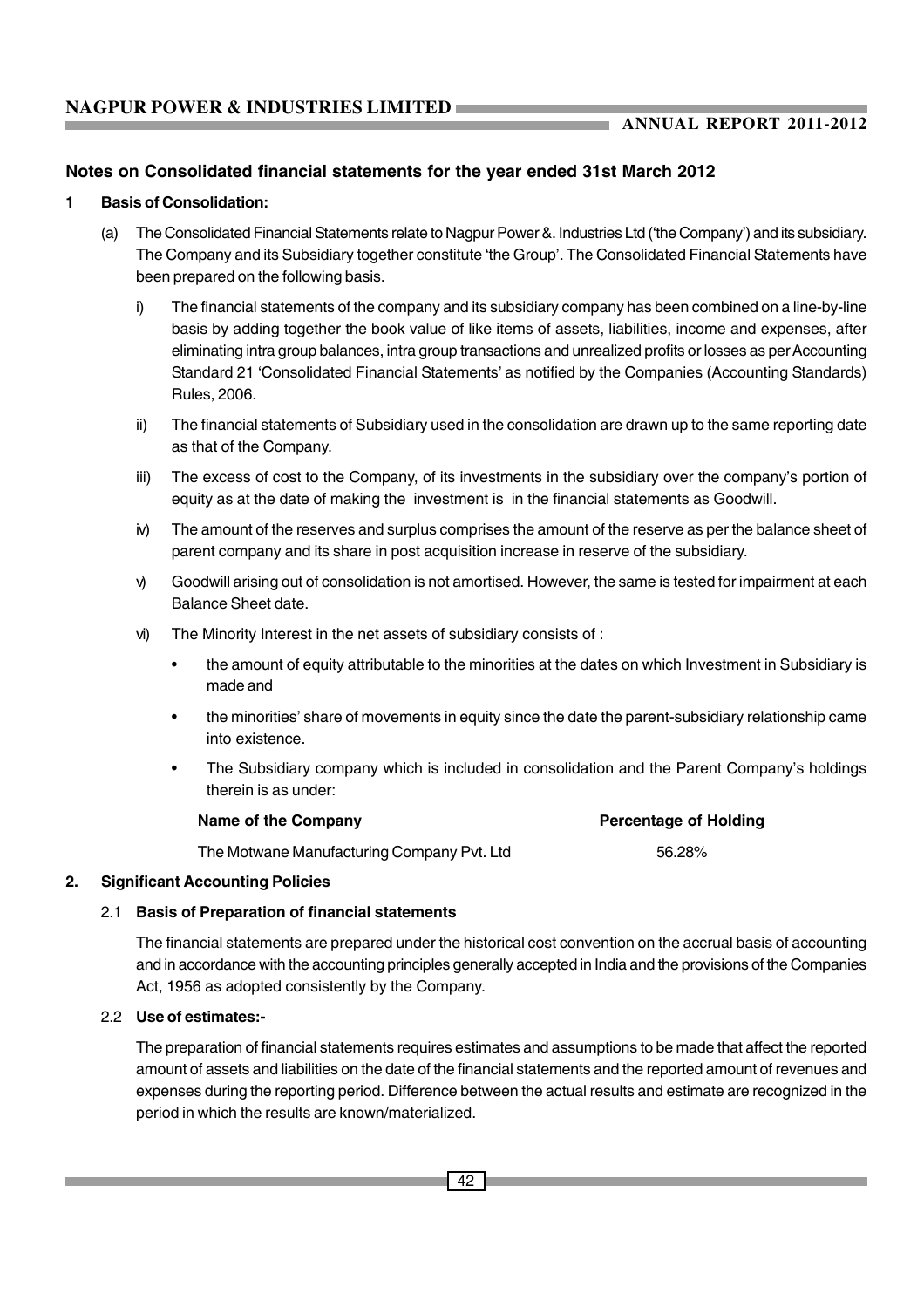### 2.3 **Fixed Assets and Depreciation:**

### **Holding Company :**

Fixed assets are stated at Cost less impairment losses, accumulated depreciation except freehold land, which is stated at cost. Consequent to the recognition of impairment loss depreciation for the year on assets impaired has been provided on the basis of revised balance useful life of those assets and on the straight-line method. The holding Company has the practice of providing Depreciation on Straight Line Method and at the rates and in the manner prescribed in Schedule XIV to the Companies Act, 1956 on all other assets except office equipments, furnaces and pollution control equipment. The depreciation on furnaces and pollution control equipments has been provided on Written Down Value Method and at the rates and in the manner prescribed in Schedule XIV to the Companies Act, 1956 and the office equipments are depreciated at 6.33% on Straight Line Method.

### **Subsidiary Company :**

The subsidiary company provides depreciation as under :

- Fixed Assets (Tangible) are stated at their original cost.
	- (Net of Cenvat/Vat Credit wherever availed).
- Depreciation is provided on Tangible Assets and on Computer Software under Intangible

Assets on WDV basis at rate prescribed in Schedule XIV to the Company's Act.

- (iii) Intangible Assets:
	- (a) Technical Know-How is amortized over a period of five years from the year of commercial production.
	- (b) Research & Development are amortized over a period of five years.

Of total depreciation Rs 1,71,93,589 depreciation Rs.29,83,805 related to Holding company and Rs. 1,42,09,784 related to the subsidiary company.

### 2.4 **Investment:**

Investments are classified into non-current and current investments. Non-current investments are stated at cost. Current investments are stated at lower of cost or market values on overall basis. When disposing of a part of the holding of an individual investment, the carrying amount of cost allocated to the part that is disposed is determined on the basis of the average carrying amount of the total holding of the investment.

#### 2.5 **Inventories:**

Inventories of raw materials are stated at lower of cost or net realizable value. Work in process is stated at cost. Stores, Spares & tools are stated at cost except the obsolete/non usable stores, which are written off for obsolescence. Finished goods, trading goods and by-products/waste products are stated at lower of cost or net realization value and by-products / waste products where cost cannot be determined are stated at net realization value. The reusable waste, which is not ascertainable, is not accounted.

### 2.6 **Trade Receivables and Loans and Advances:**

Trade Receivables and Loans and Advances are stated after making adequate provision for doubtful balances.

### 2.7 **Revenue Recognition:**

Revenue is recognized when no significant uncertainty as to determination or realization exists.

### 2.8 **Retirement and other employee benefit:**

### **Holding Company :**

The Company contributes towards Provident Fund & Family Pension Fund which are defined contribution schemes. Liability in respect thereof is determined on the basis of contribution as required under the statute/ rules.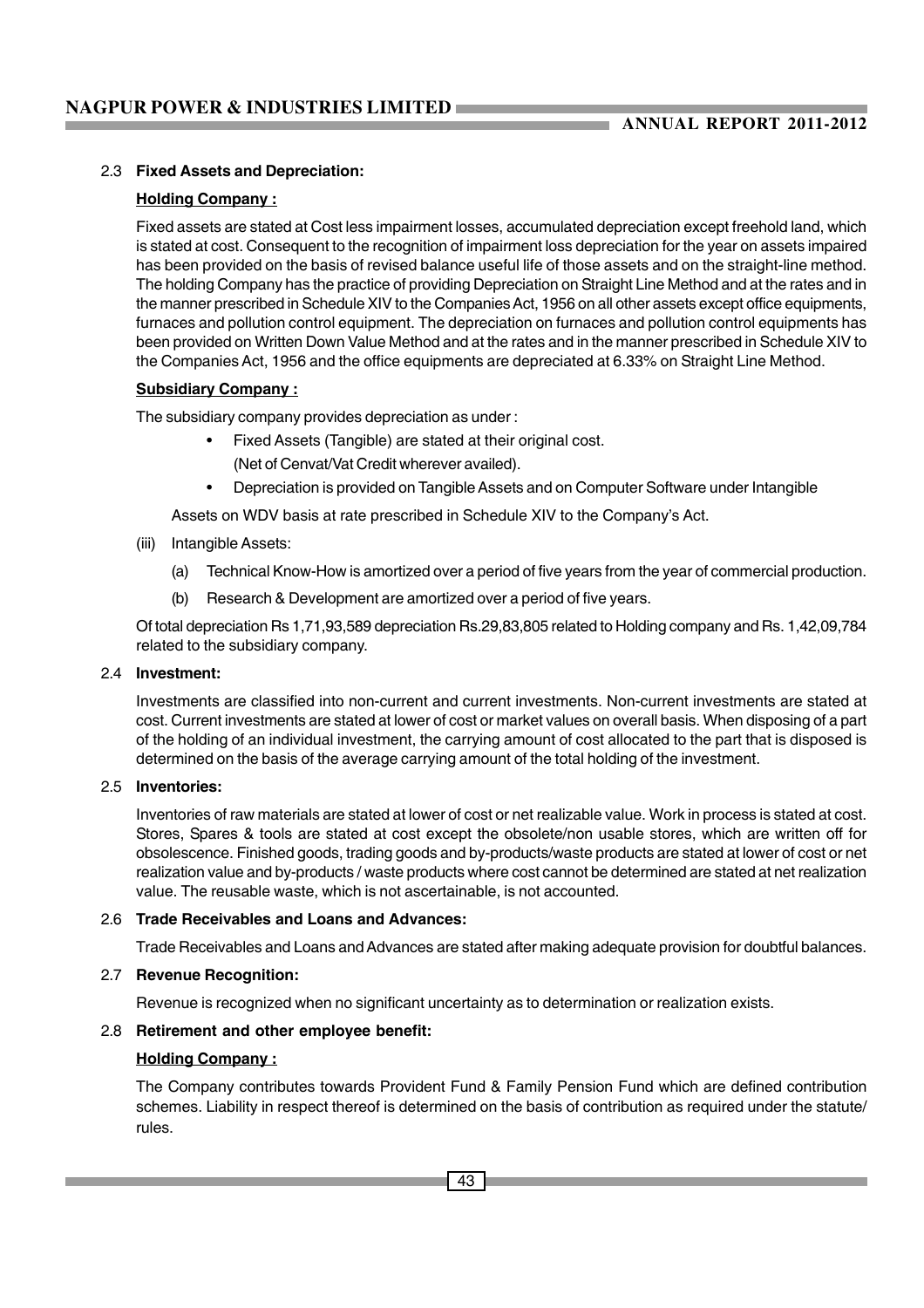The Company contributes to defined benefit schemes for Gratuity, which is administered through duly constituted and approved independent trust. The liability for Gratuity and leave encashment is determined on the basis of actuarial valuations made at the year end.

### **Subsidiary Company :**

The company has established an irrevocable trust to administer gratuity. The Trust has taken a policy under the Group Gratuity Cum Life Insurance Scheme from the LIC of India covering all the eligible employees. The company makes payment of annual premium and contribution to the Trust as demanded by LIC of India. The annual premium contribution is debited to P & L Account. It is informed that the annual premium contribution calculation is done by LIC after considering AS-15 guidelines.

Provident Fund/ESIC remittances to the Government are charged against revenue each year on accrual basis.

Leave Encashment was accounted for on Cash basis up to 31.3.2007. From the financial year 2007-08 the company has started accounting for the same on accrual basis which considers the sum that would have been payable to the eligible employees as on the last day of the financial year.

Provision for Bonus is made on accrual basis.

Of total provision of Rs 1,08,10,916 provision of Rs.18,21,764 is related to Holding company and Rs. 89,89,152 is related to the subsidiary company.

### 2.9 **Foreign Exchange Transactions:**

Transactions denominated in foreign currency are accounted at the exchange rates prevailing on the date of the transaction. Gains and losses resulting from the settlement of such transactions and from the translation of monetary assets and liabilities denominated in foreign currencies are recognized in the Profit and Loss Account. Exchange differences relating to fixed assets are adjusted in the cost of the asset. Premium in respect of forward contracts is accounted over the period of the contract.

### 2.10 **Taxation:**

### **Holding Company :**

Income tax expense comprises of current tax, deferred tax charge or credit and fringe benefit tax. The deferred tax charge or credit is recognised using current tax rates. Where there is an unabsorbed depreciation or carry forward loss, deferred tax assets are recognised only if there is virtual certainty of realisation of such assets. Other deferred tax assets are recognised only to the extent there is reasonable certainty of realisation in future. Deferred tax assets/liabilities are reviewed as at each Balance Sheet date based on developments during the year and available case laws, to reassess realisation/liabilities.

### **Subsidiary Company :**

Provision for Current Tax Liability, if any is computed on the basis of "Total Income / MAT" as returnable under the Income Tax Act, 1961.

The company has not provided for deferred tax assets/liability as per Accounting Standard on Accounting for Taxes on Income (AS-22).

Of total provision Rs. 1,60,000 provision of Rs. NIL is related to Holding company and Rs. 1,60,000 is related to the subsidiary company.

### 2.11 **Contingent Liability:**

Contingent liabilities are usually not provided for unless it is probable that the future out come may be materially detrimental to the Company.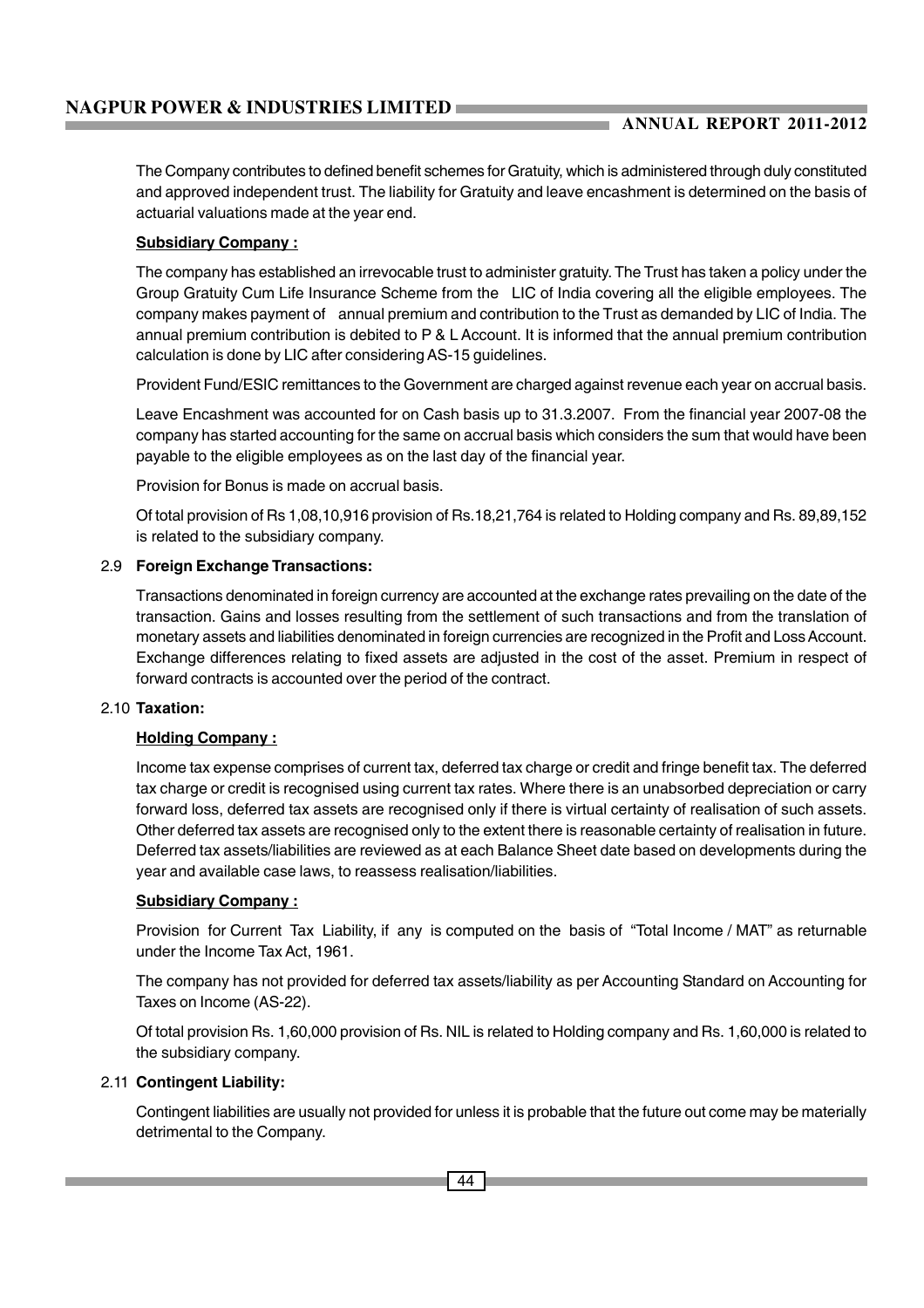| <b>Particulars</b>                                                              | As at<br>31st March, 2012<br><b>Rupees</b> | As at<br>31st March, 2011<br><b>Rupees</b> |
|---------------------------------------------------------------------------------|--------------------------------------------|--------------------------------------------|
| <b>SHARE CAPITAL</b><br>3                                                       |                                            |                                            |
| <b>Authorised share capital</b>                                                 |                                            |                                            |
| 2,00,00,000<br>Equity Shares of Rs.10 each                                      | 200,000,000                                | 200,000,000                                |
| (Previous Year 2,00,00,000 Shares of Rs.10 each)                                |                                            |                                            |
| 50,00,000<br>Unclassified Shares of Rs.10 each                                  | 50,000,000                                 | 50,000,000                                 |
| (Previous Year 50,00,000 Shares of Rs.10 each)                                  |                                            |                                            |
| <b>Total</b>                                                                    | 250,000,000                                | 250,000,000                                |
| <b>Issued, Subscribed &amp; Paid-up</b>                                         |                                            |                                            |
| 1,30,95,507<br>Equity Shares of Rs.10 each fully paid up.                       | 130,955,070                                | 130,955,070                                |
| (Previous Year 1,30,95,507 Shares of Rs.10 each)                                |                                            |                                            |
| <b>Total</b>                                                                    | 130,955,070                                | 130,955,070                                |
| The reconciliation of the number of shares outstanding is set out below:<br>3.1 |                                            |                                            |
| <b>Particulars</b>                                                              | As at 31/03/2012                           | As at 31/03/2011                           |
| Equity shares at the beginning of the year                                      | 13,095,507                                 | 13,095,507                                 |
| Add: Shares issued during the year                                              |                                            |                                            |
| Less: Shares cancelled/bought back during the year                              |                                            |                                            |
| Equity shares at the end of the year                                            | 13,095,507                                 | 13,095,507                                 |

### **Notes on Consolidated financial statements for the year ended 31st March 2012**

**Contract Contract** 

**3.2** The Equity Shares of the Company have voting rights and are subject to the restriction as prescribed under the Companies Act, 1956.

**3.3** The company has no holding Company. The subsidiary company does not hold any shares in the company.

| 3.4 List of share holders holding more than 5% shares<br>Name of the shareholder | As at 31/03/2012 |        | As at 31/03/2011 |        |
|----------------------------------------------------------------------------------|------------------|--------|------------------|--------|
|                                                                                  | No. of Shares    | % held | No. of Shares    | % held |
| Khandelwals Limited                                                              | 56.41.100        | 43.08  | 56.41.100        | 43.08  |
| Life Insurance Corporation of India Ltd.<br>ii)                                  | 15.85.094        | 12.10  | 17.19.297        | 13.13  |

**3.5** Disclosures pursuant to Note no. 6(A)(h,i,j,k,l) of Part I of Schedule VI to the Companies Act, 1956 is NIL.

|     | <b>Particulars</b>                          |           | As at 31/03/2012 | As at 31/03/2011 |
|-----|---------------------------------------------|-----------|------------------|------------------|
| (a) | <b>General Reserve</b>                      |           |                  |                  |
|     | Balance as per last Balance Sheet           |           | 489,447,497      | 447,196,777      |
|     | Add: Transfer from Profit & Loss Account    |           |                  | 42,250,720       |
|     | <b>Closing Balance</b>                      | Total (a) | 489,447,497      | 489,447,497      |
| (b) | <b>Share Premium Account</b>                | Total (b) | 37,341,232       | 18,149,982       |
| (c) | <b>Surplus i.e. Profit and Loss Account</b> |           |                  |                  |
|     | Balance as per last Balance Sheet           |           |                  |                  |
|     | Add: Profit/(Loss) for the year             |           | (1,835,503)      | 42,250,720       |
|     | Less: Transfer to General reserve           |           |                  | (42, 250, 720)   |
|     | <b>Closing Balance</b>                      | Total (c) | (1,835,503)      |                  |
|     | Net Reserve and Surplus (a)+(b) /-(c)       |           | 524,953,226      | 507,597,479      |
|     |                                             |           |                  |                  |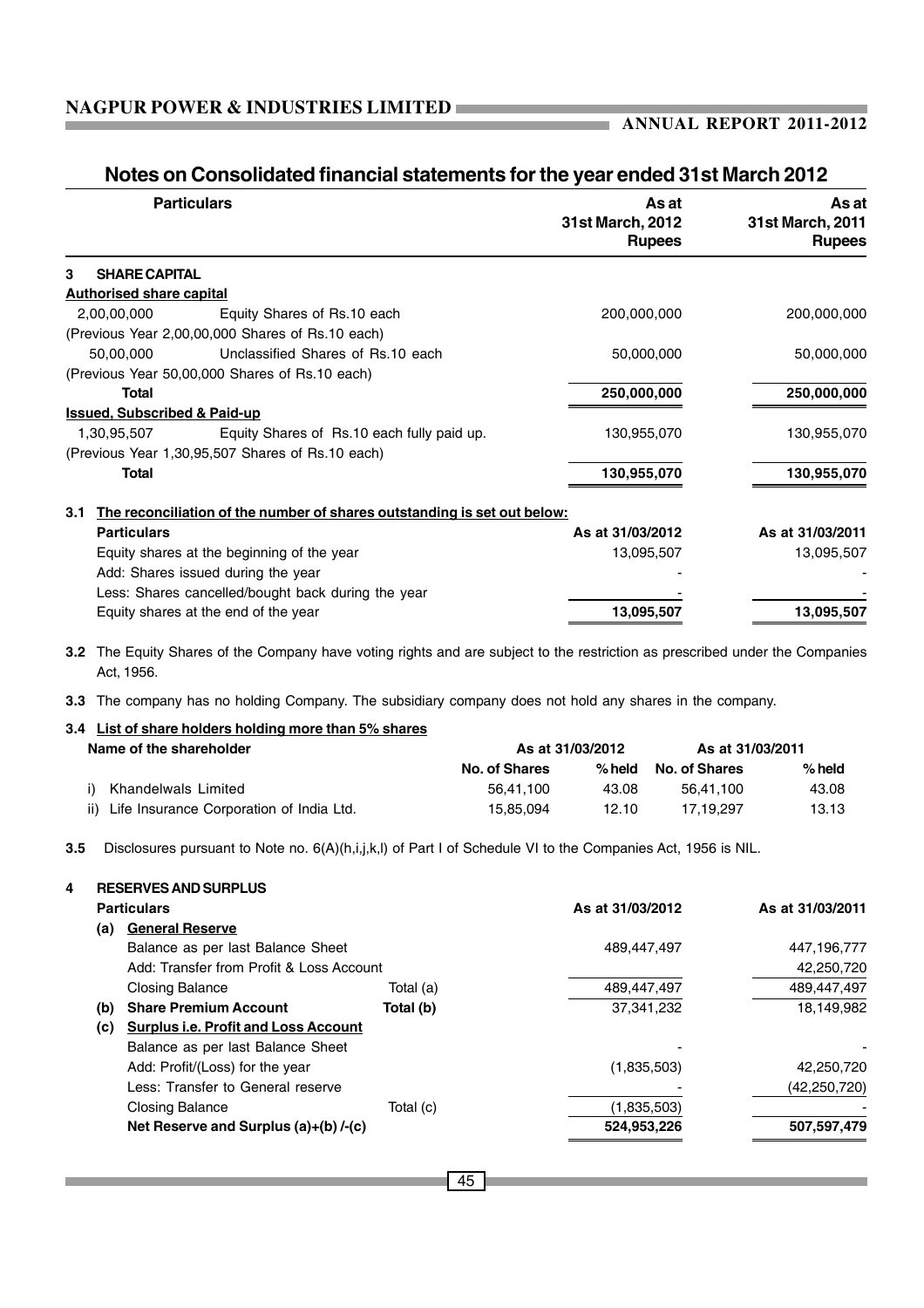|   | <b>Particulars</b>                                                  |                    | As at<br>31st March, 2012<br><b>Rupees</b> |                    | As at<br>31st March, 2011<br><b>Rupees</b> |
|---|---------------------------------------------------------------------|--------------------|--------------------------------------------|--------------------|--------------------------------------------|
| 5 | <b>LONG TERM BORROWING</b>                                          |                    |                                            |                    |                                            |
|   | <b>Particulars</b>                                                  |                    | As at 31/03/2012                           |                    | As at 31/03/2011                           |
| L | <b>Secured Loan</b>                                                 | <b>Non Current</b> | Current                                    | <b>Non Current</b> | <b>Current</b>                             |
|   | <b>Term Loan</b>                                                    |                    |                                            |                    |                                            |
|   | <b>Secured Loan</b>                                                 |                    |                                            |                    |                                            |
|   | <b>From banks</b>                                                   |                    |                                            |                    |                                            |
|   | a) Axis Bank- Car Loan                                              |                    | 32,690                                     | 32,690             | 121,605                                    |
|   | - Secured by hypothecation of motor car purchased<br>under the loan |                    |                                            |                    |                                            |
|   | i) Repayable in 48 equated monthly instalments (EMI) of             |                    |                                            |                    |                                            |
|   | Rs.11,111 each till June, 2012, of which three EMI                  |                    |                                            |                    |                                            |
|   | totalling to Rs.32,690 are current maturities.                      |                    |                                            |                    |                                            |
|   | b) Kotak Mahindra Prime Ltd - Car Loans                             | 907,808            | 390,323                                    | 86,530             | 748,103                                    |
|   | - Secured by hypothecation of motor cars purchased                  |                    |                                            |                    |                                            |
|   | under the loan                                                      |                    |                                            |                    |                                            |
|   | i) Repayable in 48 equated monthly intallments (EMI) of             |                    |                                            |                    |                                            |
|   | Rs.22,280 each till July, 2012, of which four EMI                   |                    |                                            |                    |                                            |
|   | totaling to Rs.86,530 are current maturities.                       |                    |                                            |                    |                                            |
|   | ii) Repayable in 48 equated monthly installments (EMI)              |                    |                                            |                    |                                            |
|   | of Rs.36,350 each till August 2015, of which twelve EMI             |                    |                                            |                    |                                            |
|   | totaling to Rs.3,03,793 are current maturities.                     |                    |                                            |                    |                                            |
|   | c)Dena Bank*                                                        |                    | 4,543,905 2,632,968                        | 3,968,878          | 3,390,180                                  |
|   | - Secured against equitable mortgage of land at Nashik              |                    |                                            |                    |                                            |
|   | and hypothecation of plant & machinery of the subsidiary company    |                    |                                            |                    |                                            |
|   | i) Term Loan-II, Repayable in 60 equated monthly                    |                    |                                            |                    |                                            |
|   | installments (EMI) of Rs.60,000 each till Feb. 2013, of which       |                    |                                            |                    |                                            |
|   | eleven EMI totaling to Rs.6,82,624 are current maturities.          |                    |                                            |                    |                                            |
|   | ii) Term Loan-III, Repayable in 60 equated monthly                  |                    |                                            |                    |                                            |
|   | installments (EMI) of Rs.1,55,200 each till Sept. 2015, of which    |                    |                                            |                    |                                            |
|   | twelve EMI totaling to Rs.19,50,344 are current maturities.         |                    |                                            |                    |                                            |
|   | (Refer note 10)                                                     |                    |                                            |                    |                                            |
|   | Total (I)                                                           |                    | 5,451,713 3,055,981                        | 4,088,098          | 4,259,888                                  |
|   | <b>Unsecured Loan</b>                                               |                    |                                            |                    |                                            |
|   | Loans & addvances from related party                                |                    |                                            |                    |                                            |
|   | <b>From Director</b>                                                | 1,112,000          |                                            | 1,112,000          |                                            |
|   | Total (II)                                                          |                    |                                            | 1,112,000          |                                            |
|   | Total (I+II)                                                        |                    | 6,563,713 3,055,981                        | 5,200,098          | 4,259,888                                  |

### **Notes on Consolidated financial statements for the year ended 31st March 2012**

m.

5.1 There has been no default in repayment of principal and interest on the loan.

×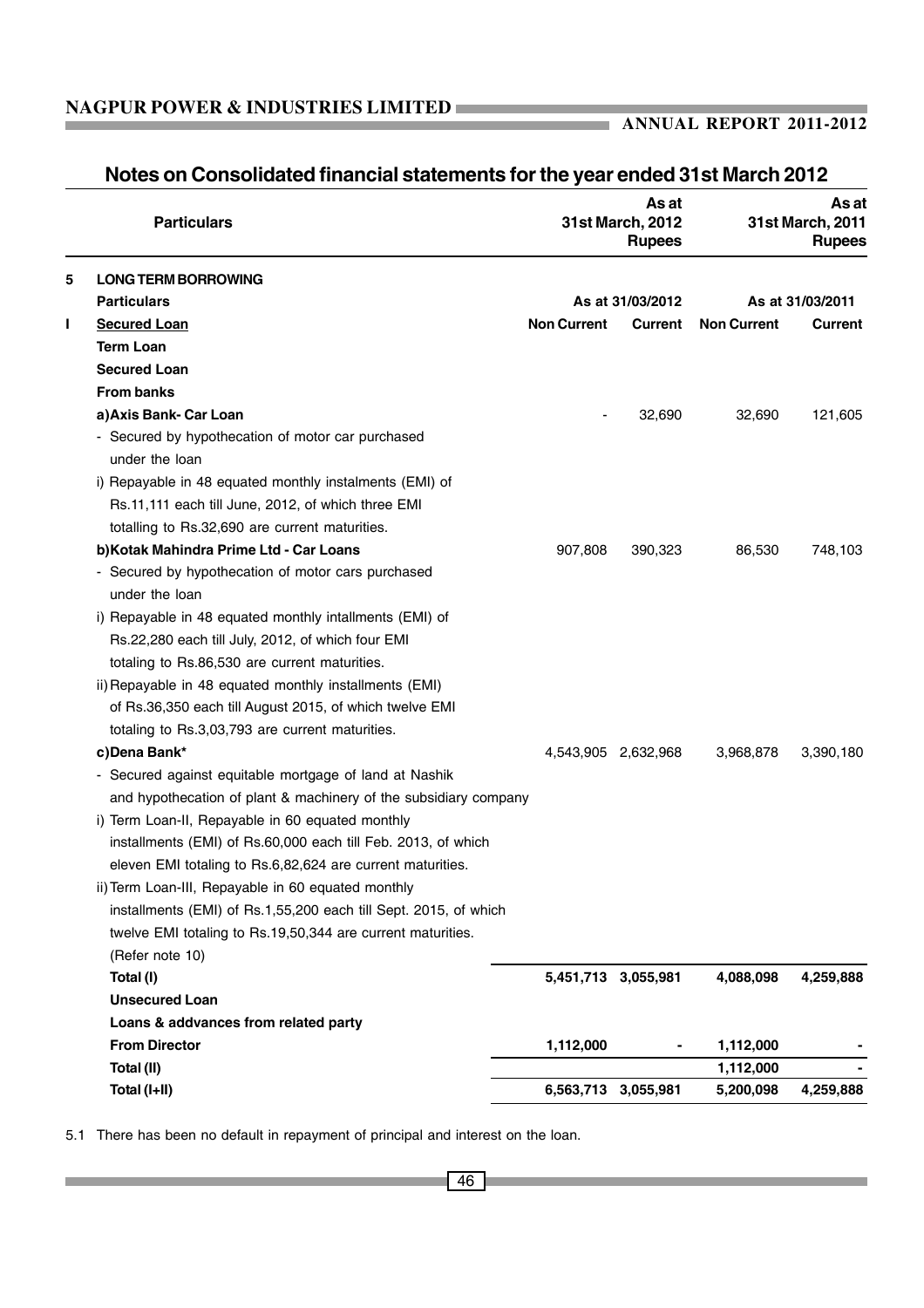a.

|     | <b>Particulars</b>                                                                                                                                                                                                                                                                   | As at<br>31st March, 2012<br><b>Rupees</b> | As at<br>31st March, 2011<br><b>Rupees</b> |
|-----|--------------------------------------------------------------------------------------------------------------------------------------------------------------------------------------------------------------------------------------------------------------------------------------|--------------------------------------------|--------------------------------------------|
| 6   | <b>OTHER CURRENT LIABILITIES</b>                                                                                                                                                                                                                                                     |                                            |                                            |
|     | <b>Other Payables</b><br>Trade/Security Deposit Received from Dealers                                                                                                                                                                                                                | 985,000                                    | 645,000                                    |
|     | Total                                                                                                                                                                                                                                                                                | 985,000                                    | 645,000                                    |
| 7   | <b>LONG-TERM PROVISIONS</b>                                                                                                                                                                                                                                                          |                                            |                                            |
|     | Provision for employee benefits                                                                                                                                                                                                                                                      |                                            |                                            |
|     | Provision for Leave encashment                                                                                                                                                                                                                                                       | 5,076,431                                  | 3,666,732                                  |
|     | Total                                                                                                                                                                                                                                                                                | 5,076,431                                  | 3,666,732                                  |
| 8   | <b>SHORT TERM BORROWINGS</b>                                                                                                                                                                                                                                                         |                                            |                                            |
|     | Loan repayable on Demand                                                                                                                                                                                                                                                             |                                            |                                            |
|     | <b>Secured</b>                                                                                                                                                                                                                                                                       |                                            |                                            |
|     | <b>From banks</b>                                                                                                                                                                                                                                                                    |                                            |                                            |
|     | <b>State Bank of India</b><br><b>Working Capital Advances</b>                                                                                                                                                                                                                        | 1,225,545                                  |                                            |
|     | - Secured against term deposit receipt of the bank                                                                                                                                                                                                                                   |                                            |                                            |
|     | Dena Bank*                                                                                                                                                                                                                                                                           |                                            |                                            |
|     | Cash Credit Limit                                                                                                                                                                                                                                                                    | 43,105,061                                 | 41,195,781                                 |
|     | - Secured against equitable mortgage of land at Nashik,                                                                                                                                                                                                                              |                                            |                                            |
|     | hypothecation of plant & machinery, stocks and book debts/                                                                                                                                                                                                                           |                                            |                                            |
|     | receivables and other current assets of the subsidiary company                                                                                                                                                                                                                       |                                            |                                            |
|     | <b>Total</b>                                                                                                                                                                                                                                                                         | 44,330,606                                 | 41,195,781                                 |
|     | 8.1 There has been no default in repayment of principal and interest on the loan.<br>Deposit of title deeed for creation of equitable mortgage situated on Plot no.1,4 Nashik Road, survey No.116A/1+116A/<br>2+117D in the name of The Motwane Mfg.Co.Pvt.Ltd.                      |                                            |                                            |
| 9   | <b>TRADE PAYABLES</b>                                                                                                                                                                                                                                                                |                                            |                                            |
|     | To Micro, Small and Medium Enterprises<br>(a)                                                                                                                                                                                                                                        |                                            |                                            |
|     | (b) To Others                                                                                                                                                                                                                                                                        | 17,886,816                                 | 15,257,509                                 |
|     | <b>Total</b>                                                                                                                                                                                                                                                                         | 17,886,816                                 | 15,257,509                                 |
| 9.1 | -In the absence of information with the company, the names of Micro, Small and Medium Enterprises to whom the company<br>owes any sum together with interest outstanding for more than 30 days have not been given. The Auditors have relied upon<br>this management representation. |                                            |                                            |
| 9.2 | The balance of Trade Payable are subject to cofirmation.                                                                                                                                                                                                                             |                                            |                                            |
|     |                                                                                                                                                                                                                                                                                      |                                            |                                            |
| 10  | OTHER CURRENT LIABILITIES                                                                                                                                                                                                                                                            |                                            |                                            |
|     | (a) Current maturities of long-term debt                                                                                                                                                                                                                                             |                                            |                                            |
|     | (Refer Note no. 5)<br>Axis Bank- Car Loan                                                                                                                                                                                                                                            | 32,690                                     | 121,605                                    |
|     | Kotak Mahindra Prime Ltd- Car Loan                                                                                                                                                                                                                                                   | 390,323                                    | 748,103                                    |
|     | Dena Bank                                                                                                                                                                                                                                                                            | 2,632,968                                  | 3,390,180                                  |
|     | (b) Other Payables                                                                                                                                                                                                                                                                   |                                            |                                            |
|     | - Statutory dues                                                                                                                                                                                                                                                                     | 2,160,318                                  | 1,833,349                                  |
|     | - Security deposits                                                                                                                                                                                                                                                                  | 261,435                                    | 261,435                                    |

### **Notes on Consolidated financial statements for the year ended 31st March 2012**

10.1 The balances of Advance from customers are subject to confirmation.

- Advances from customers and the state of the state of the state  $3,852,108$  3,703,773 - Other liability for expenses  $\frac{8,781,130}{18,110,972}$   $\frac{8,960,378}{19,018,823}$ **Total 18,110,972 19,018,823**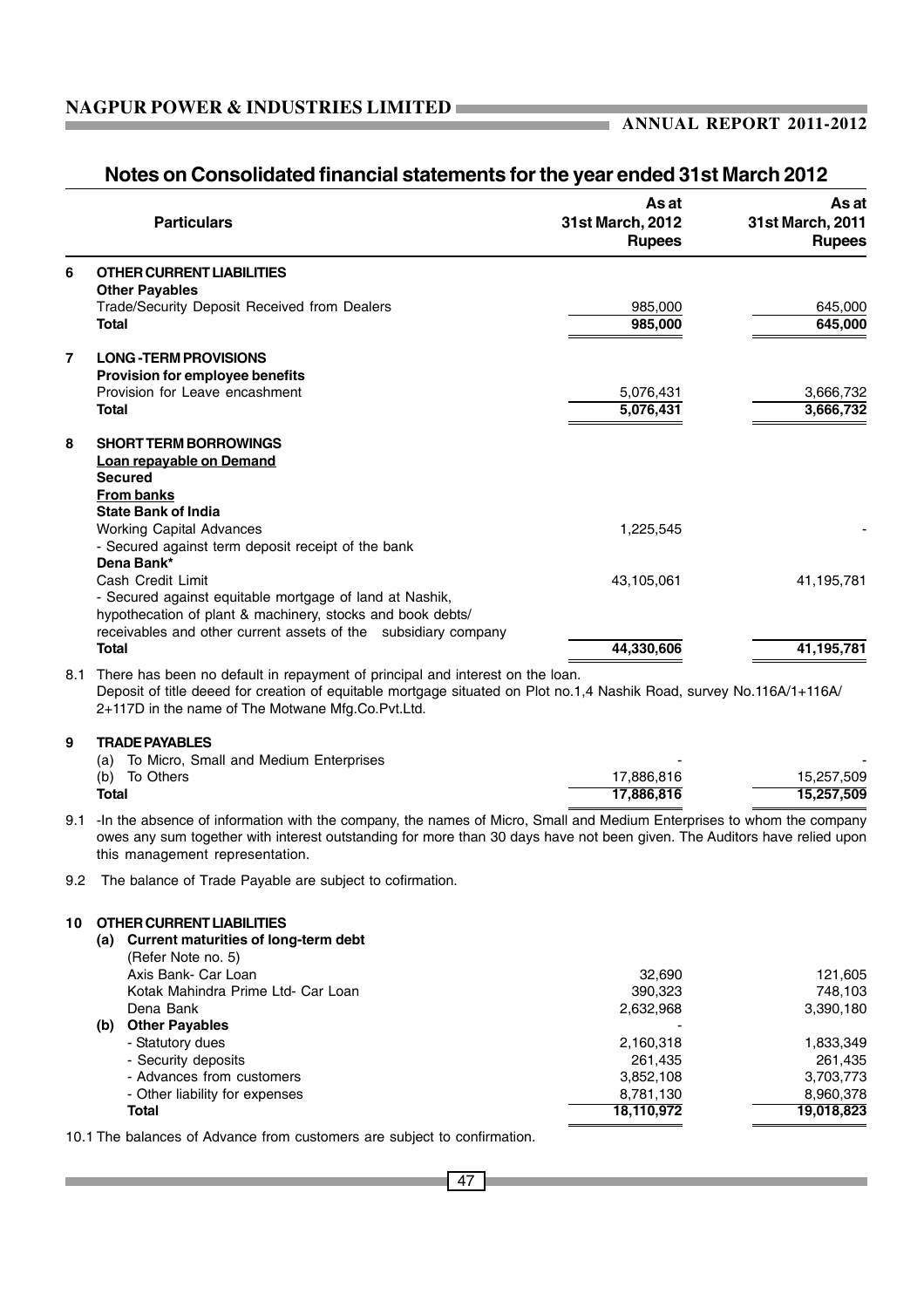### **Notes on Consolidated financial statements for the year ended 31st March 2012**

|    | <b>Particulars</b>                                                                                      | As at<br><b>31st March, 2012</b><br><b>Rupees</b> | As at<br>31st March, 2011<br><b>Rupees</b> |
|----|---------------------------------------------------------------------------------------------------------|---------------------------------------------------|--------------------------------------------|
| 11 | <b>SHORT-TERM PROVISIONS</b>                                                                            |                                                   |                                            |
|    | <b>Provision for employee benefits</b><br>(a)<br>Provision for Gratuity, Leave encashment/ Bonus<br>(i) | 1,920,193                                         | 2,587,962                                  |
|    | (ii) Others                                                                                             | 1.727.024                                         | 1.324.284                                  |
|    | (b) Provision for Income Tax (Net of Advance Tax)                                                       | 836.035                                           | 19,118,952                                 |
|    | (c) Provision for Expenses                                                                              | 1,251,233                                         | 1,072,183                                  |
|    | <b>Total</b>                                                                                            | 5,734,485                                         | 24,103,381                                 |

11.1 The Company contributes to defined benefit schemes for Gratuity, which is administered through duly constituted and approved independent trust. The liability for Gratuity and leave encashment is determined on the basis of actuarial valuations made at the year end.

# **SCHEDULES FORMING PART OF THE CONSOLIDATED BALANCE SHEET**

### **Notes 12: FIXED ASSETS**

| <b>Fixed Assets</b>       |                                | <b>GROSS BLOCK</b>    |                      |                                |                                | <b>DEPRECIATION</b> |            |                                |                                | <b>IMPAIRMENT</b>      |                                     | <b>Net Block</b>    |
|---------------------------|--------------------------------|-----------------------|----------------------|--------------------------------|--------------------------------|---------------------|------------|--------------------------------|--------------------------------|------------------------|-------------------------------------|---------------------|
|                           | Opening<br>as on<br>01.04.2011 | Additions             | Deductions/<br>W/off | Closing<br>as on<br>31.03.2012 | Opening<br>as on<br>01.04.2011 | for the<br>year     | Deletions  | Closing<br>as on<br>31.03.2012 | Opening<br>as on<br>01.04.2011 | Reversed<br>during the | Closing<br>as on<br>year 31.03.2012 | as on<br>31.03.2012 |
| (A) TANGIBLE ASSETS       |                                |                       |                      |                                |                                |                     |            |                                |                                |                        |                                     |                     |
| Freehold Land             | 181,377,220                    | 5.469.040             |                      | 186.846.260                    |                                |                     |            |                                |                                |                        |                                     | 186,846,260         |
| Buildings                 | 37,120,063                     | 3,143,093             |                      | 40,263,156                     | 11,953,935                     | 1,046,719           |            | 13,000,654                     |                                |                        |                                     | 27,262,502          |
| Plant and Equipment       | 65,811,568                     | 5,331,771             |                      | 71,143,339                     | 36,914,737                     | 5,212,785           |            | 42,127,522                     |                                |                        |                                     | 29,015,817          |
| Furniture and Fixtures    | 8,624,117                      | 5,701,945             |                      | 14,326,062                     | 4,035,861                      | 1,019,402           |            | 5,055,263                      | 604,815                        |                        | 604,815                             | 8,665,983           |
| (see note 'c')            |                                |                       |                      |                                |                                |                     |            |                                |                                |                        |                                     |                     |
| Vehicles                  | 10.437.937                     | 1.623.783             | 2,009,933            | 10.051.787                     | 6,119,726                      | 1,146,835           | 1.377.896  | 5,888,665                      |                                |                        |                                     | 4,163,122           |
| Office Equipment          | 3,227,007                      | 378,571               |                      | 3,605,578                      | 1,881,217                      | 166,876             |            | 2,048,093                      |                                |                        |                                     | 1,557,486           |
| Computers                 | 2,837,081                      |                       |                      | 2,837,081                      | 2,501,340                      | 91,790              |            | 2,593,130                      |                                |                        |                                     | 243,952             |
| Railway Siding            | 5,377,766                      |                       |                      | 5,377,766                      | 3,015,119                      | 255,444             |            | 3,270,563                      |                                |                        |                                     | 2,107,203           |
| Electrical Installation   | 1,189,143                      | 1,138,866             |                      | 2,328,009                      | 685,165                        | 109,549             |            | 794,714                        |                                |                        |                                     | 1,533,295           |
| R & D Equipments          | 1,841,750                      |                       |                      | 1,874,627                      | 1,184,036                      | 156,272             |            | 1,340,308                      |                                |                        |                                     | 534,319             |
| Total (A)                 | 317,843,652 22,787,069         |                       | 2,009,933            | 338,653,665                    | 68,291,136                     | 9,205,671           | 1,377,896  | 76,118,911                     | 604,815                        |                        | 604,815                             | 261,929,939         |
| (B) INTANGIBLE ASSETS     |                                |                       |                      |                                |                                |                     |            |                                |                                |                        |                                     |                     |
| Goodwill on consolidation | 41,981,871   19,528,975        |                       |                      | 61,510,846                     |                                |                     |            |                                |                                |                        |                                     | 61,510,846          |
| Software (SAP)            | 2,034,925                      | 208,115               |                      | 2,243,040                      | 1,183,184                      | 365,704             |            | 1,548,888                      |                                |                        |                                     | 694,152             |
| Technical Know-how        | 4,056,430                      |                       |                      | 4,056,430                      |                                | 413,659             |            | 413,659                        |                                |                        |                                     | 3,642,771           |
| Research & Development    | 32,097,198   10,039,071        |                       | 8,850,497            | 33,285,772                     | 16,936,894                     | 7,208,553           | 8,850,497  | 15,294,950                     |                                |                        |                                     | 17,990,822          |
| Total (B)                 |                                | 80,170,424 29,776,161 | 8,850,497            | 101,096,088                    | 18,120,078                     | 7,987,916           | 8,850,497  | 17,257,497                     |                                |                        |                                     | 83,838,591          |
| Current year (A+B)        | 398,014,076 52,563,230         |                       | 10,860,430           | 439,749,753                    | 86,411,214                     | 17,193,587          | 10,228,393 | 93,376,408                     | 604,815                        |                        | 604,815                             | 345,768,531         |
| Previous year             | 385,614,012   14,180,917       |                       | 1,780,852            | 398,014,077                    | 73,431,254                     | 14,499,035          | 1,519,074  | 86.411.214                     | 604,815                        |                        | 604,815                             | 310,998,049         |

#### **NOTE:**

a) Vehicles include certain vehicles Gross Block Rs. 9,744 (Previous Year Rs.19,38,454) which are transferred to the company pursuant to the Scheme of Arrangement and yet in the process of registration in company's name.

b) As regards the accounting for fixed assets & depreciation please refer to note 2.3

c) In accordance with the Accounting Standard AS-28 on "Impairment of Assets", the Company has recognised impairment losses as at 1st April, 2004 on certain assets of the company at Nagpur by a corresponding adjustment to general reserve during the year ended 31st March, 2005 pursuant to the transitional provisions of the said Standard. On reversal/adjustment of impairment during the<br>subsequent period, the balanc

d) Freehold land at S.No.252/6 at village parthardi, Nashik purchased during the year is held in the name of Director.

<sup>11.2</sup> Referance note 10 (a)(ii), others include provision for salary, wages, recurring deposit account of employees and commision payable to managing director/ chairman (Current Year: Rs.Nil, Previous Year: Rs.3,96,179/-).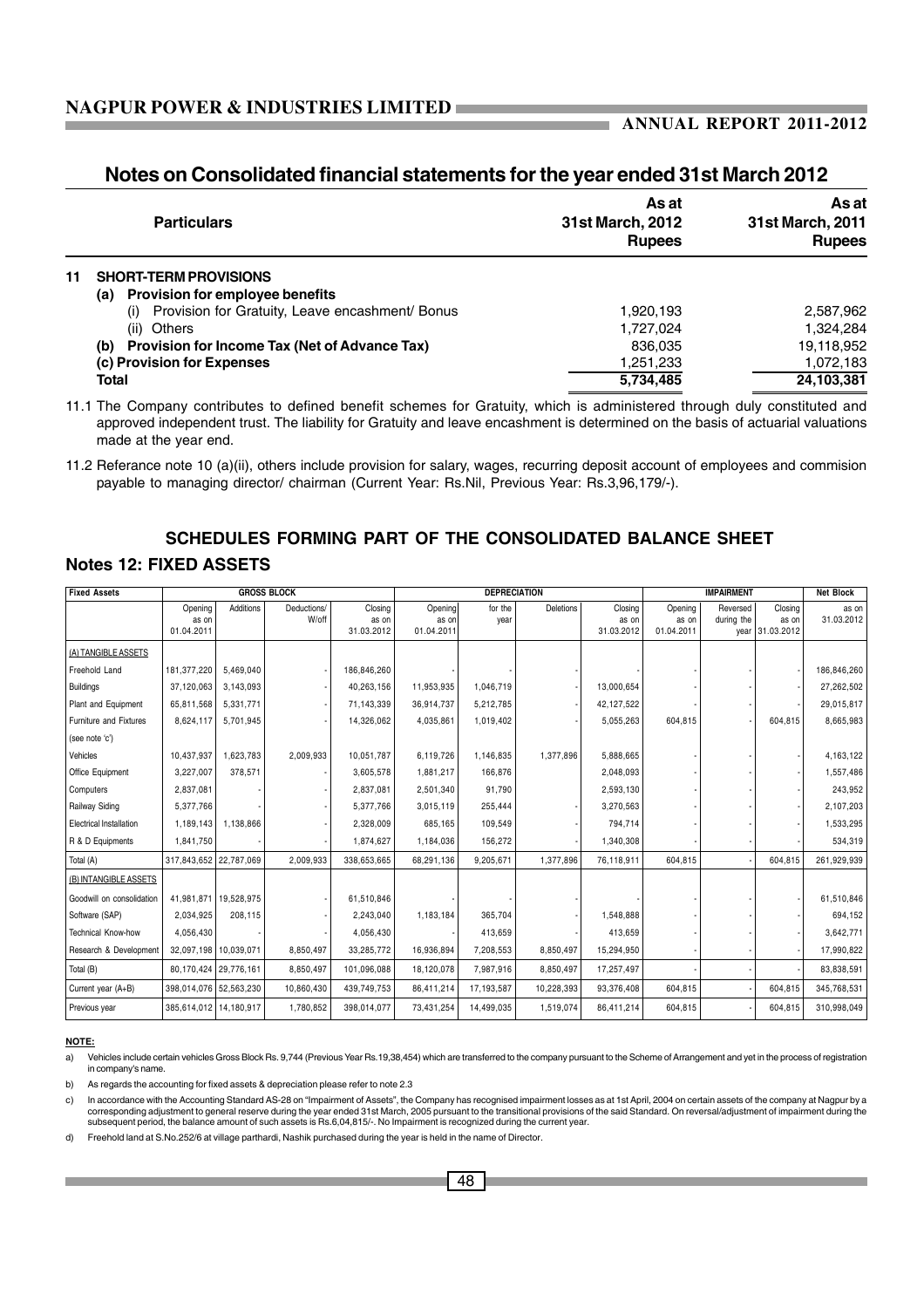### **ANNUAL REPORT 2011-2012**

|    | <b>Particulars</b>                                                              | As at<br>31st March, 2012<br><b>Rupees</b> | As at<br>31st March, 2011<br><b>Rupees</b> |
|----|---------------------------------------------------------------------------------|--------------------------------------------|--------------------------------------------|
| 13 | <b>NON-CURRENT INVESTMENTS</b>                                                  |                                            |                                            |
|    | (At Cost Less permanent diminution in value (if any))                           |                                            |                                            |
|    | <b>INVESTMENTS IN EQUITY INSTRUMENTS</b><br>A)                                  |                                            |                                            |
|    | <b>AT COST - OTHERS</b>                                                         |                                            |                                            |
|    | Quoted<br>(i)                                                                   |                                            |                                            |
|    | In Fully Paid-up Equity Shares                                                  |                                            |                                            |
|    | <b>ABB Limited</b>                                                              | 105,773                                    | 105,773                                    |
|    | [200 Equity Shares (Previous Year: 200) of Rs. 2 each]                          |                                            |                                            |
|    | <b>ACC Limited</b>                                                              | 505,458                                    | 505,458                                    |
|    | [700 Equity Shares (Previous Year: 700) of Rs. 10 each]                         |                                            |                                            |
|    | Aditya Birla Nuvo Lim                                                           | 1,010,198                                  | 1,010,198                                  |
|    | [1300 Equity Shares (Previous Year: 1300) of Rs. 10 each]                       |                                            |                                            |
|    | Axis Bank Ltd.                                                                  | 537,199                                    | 537,199                                    |
|    | [1300 Equity Shares (Previous Year : 1300) of Rs. 10 each]                      |                                            |                                            |
|    | <b>Bank of Baroda</b>                                                           | 465,781                                    | 465,781                                    |
|    | [500 Equity Shares (Previous Year :500) of Rs. 10 each]                         |                                            |                                            |
|    | <b>Bharti Airtel Ltd.</b>                                                       | 230,765                                    | 230,765                                    |
|    | [700 Equity Shares (Previous Year: 700) of Rs. 5 each]                          |                                            |                                            |
|    | <b>Biocon Limited</b>                                                           | 758,503                                    | 758,503                                    |
|    | [2500 Equity Shares (Previous Year: 2500) of Rs.5 each]                         |                                            |                                            |
|    | <b>Coal India Limited</b>                                                       | 110,250                                    | 110,250                                    |
|    | [450 Equity Shares (Previous Year : 450) of Rs.10 each]                         |                                            |                                            |
|    | <b>Crompton Greaves Ltd.</b>                                                    | 1,116,612                                  | 841,615                                    |
|    | [5375 Equity Shares (Previous Year: 3875) of Rs. 2 each]<br>Globus Sipirit Ltd. | 2,500,000                                  | 2,500,000                                  |
|    | [25000 Equity Shares (Previous Year: 25000) of Rs. 10 each]                     |                                            |                                            |
|    | <b>Grasim Industries Ltd.</b>                                                   | 206,121                                    | 206,121                                    |
|    | [200 Equity Shares (Previous Year : 200) of Rs. 10 each]                        |                                            |                                            |
|    | <b>HDFC Ltd.</b>                                                                | 640,576                                    | 640,576                                    |
|    | [2000 Equity Shares(Previous Year : 2000) of Rs.2 each]                         |                                            |                                            |
|    | <b>HDFC Bank Ltd.</b>                                                           | 280,152                                    | 280,152                                    |
|    | [1500 Equity Shares (Previous Year: 300 of Rs. 10 each) of Rs. 2 each]          |                                            |                                            |
|    | <b>Hindalco Industries</b>                                                      | 266,200                                    | 266,200                                    |
|    | [5500 Equity Shares (Previous Year: 5500) of Re. 1 each]                        |                                            |                                            |
|    | <b>Hindustan Const</b>                                                          | 485,412                                    | 485,412                                    |
|    | [7000 Equity Shares (Previous Year: 7000) of Rs. 1 each]                        |                                            |                                            |
|    | Indian Hotel Co. Ltd.                                                           | 1,258,919                                  | 1,258,919                                  |
|    | [21940 Equity Shares (Previous Year: 21940) of Re. 1 each]                      |                                            |                                            |
|    | <b>ITC Limited</b>                                                              | 644,435                                    | 644,435                                    |
|    | [5000 Equity Shares (Previous Year: 5000) of Re. 1 each]                        |                                            |                                            |
|    | Josts Engg.                                                                     | 14,704                                     | 14,704                                     |
|    | [50 Equity Shares (Previous Year: 50) of Rs. 10 each]                           |                                            |                                            |
|    | Kotak Mahindra Bank Ltd.                                                        | 697,928                                    | 697,928                                    |
|    | [3600 Equity Shares(PreviousYear : 3600) of Rs.5 each]                          |                                            |                                            |

### **Notes on Consolidated financial statements for the year ended 31st March 2012**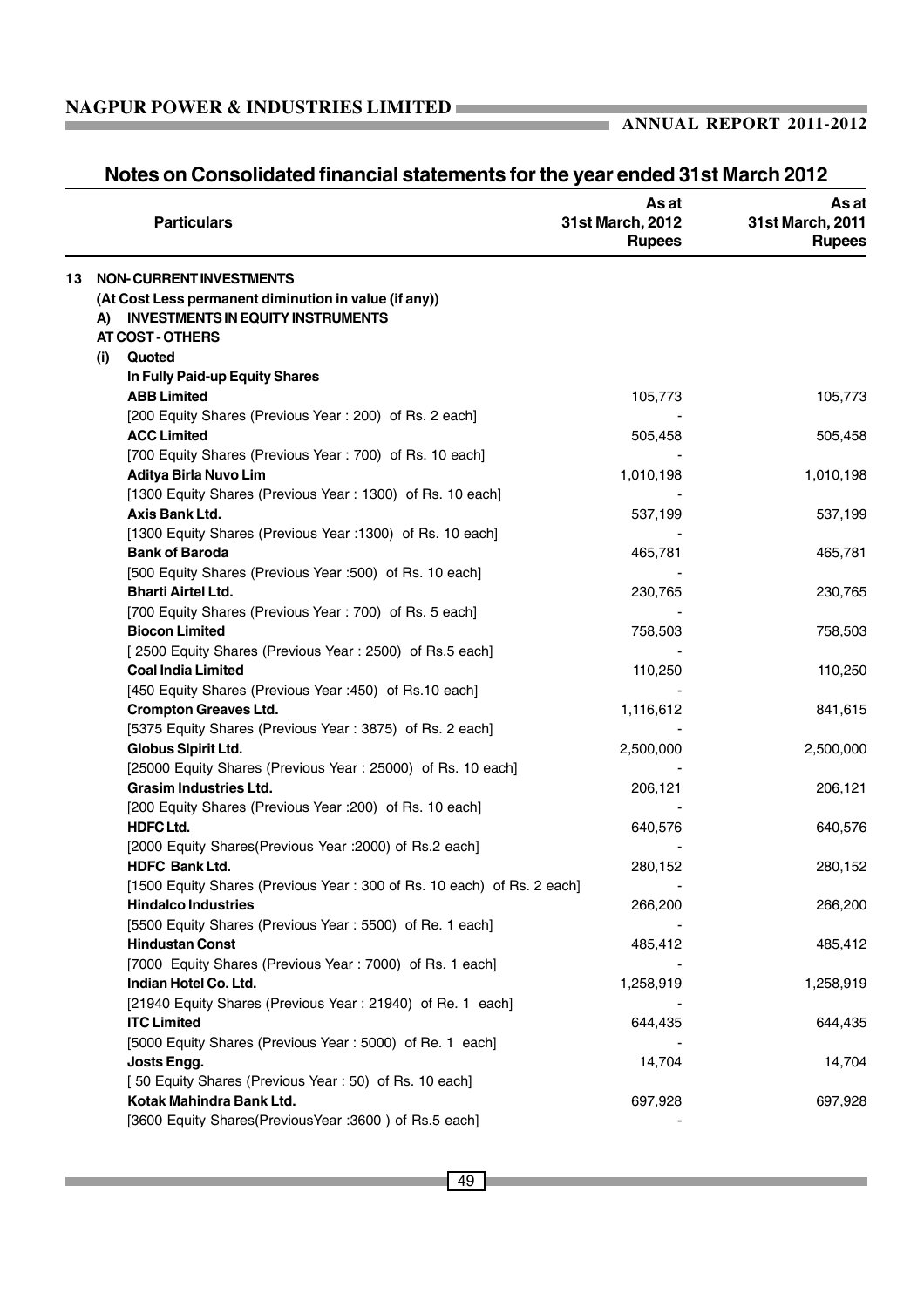### **ANNUAL REPORT 2011-2012**

# **Notes on Consolidated financial statements for the year ended 31st March 2012**

| <b>Particulars</b>                                                       | As at<br>31st March, 2012<br><b>Rupees</b> | As at<br>31st March, 2011<br><b>Rupees</b> |
|--------------------------------------------------------------------------|--------------------------------------------|--------------------------------------------|
| Larsen & Toubro Ltd.                                                     | 2,177,445                                  | 2,177,445                                  |
| [1800 Equity Shares (Previous Year: 1800) of Rs. 2 each]                 |                                            |                                            |
| Mahindra & Mahindra Ltd.                                                 | 1,634,782                                  | 1,158,118                                  |
| [6300 Equity Shares (Previous Year: 5600) of Rs. 5 each]                 |                                            |                                            |
| Mahindra & Mahindra Financial Services Ltd.                              | 471,562                                    | 46,600                                     |
| [833 Equity Shares (Previous Year: 233) of Rs. 10 each]                  |                                            |                                            |
| Mahindra Lifespace Developers Ltd.                                       | 188,471                                    |                                            |
| [600 Equity Shares (Previous Year: Nil) of Rs.10 each]                   |                                            |                                            |
| <b>Marico Limited</b>                                                    | 193,447                                    | 193,447                                    |
| [3500 Equity Shares (Previous Year: 3500) of Re. 1 each]                 |                                            |                                            |
| <b>MOIL Limited</b>                                                      | 7,125                                      | 7,125                                      |
| [19 Equity Shares (Previous Year: 19) of Rs. 10 each]                    |                                            |                                            |
| <b>NTPC Limited</b>                                                      | 300,045                                    | 300,045                                    |
| [1700 Equity Shares (Previous Year: 1700) of Rs. 10 each]                |                                            |                                            |
| Petronet LNG Ltd.                                                        | 281,512                                    | 281,512                                    |
| [7000 Equity Shares (Previous Year: 7000) of Rs. 10 each]                |                                            |                                            |
| <b>Pidilite Industries Ltd.</b>                                          | 191,884                                    | 191,884                                    |
| [4000 Equity Shares (Previous Year: 4000) of Re. 1 each]                 |                                            |                                            |
| Power Grid Corp. Ltd.                                                    | 1,064,200                                  | 907,675                                    |
| [11273 Equity Shares (Previous Year: 9773) of Rs. 10 each]               |                                            |                                            |
| <b>Reliance Communications Ltd.</b>                                      | 307,543                                    | 307,543                                    |
| [850 Equity Shares (Previous Year: 850) of Rs. 5 each]                   |                                            |                                            |
| Reliance Ind. Ltd.                                                       | 1,259,977                                  | 1,259,977                                  |
| [1600 Equity Shares (Previous Year: 1600) of Rs. 10 each]                |                                            |                                            |
| Sandur Mang.                                                             | 203,160                                    | 203,160                                    |
| [275 Equity Shares (Previous Year: 275) of Rs. 10 each]                  |                                            |                                            |
| <b>Satyam Computer</b>                                                   | 497,046                                    | 497,046                                    |
| [7200 Equity Shares (Previous Year: 7200) of Rs. 2 each]                 |                                            |                                            |
| <b>State Bank of India</b>                                               | 2,317,517                                  | 2,317,517                                  |
| [1500 Equity Shares (Previous Year: 1500) of Rs. 10 each]                |                                            |                                            |
| <b>Tata Chemicals Ltd.</b>                                               | 1,233,650                                  | 1,233,650                                  |
| [4250 Equity Shares (Previous Year: 4250) of Rs. 10 each]                |                                            |                                            |
| Tata Consultancy Service Ltd.                                            | 697,480                                    | 697,480                                    |
| [2200 Equity Shares (Previous Year: 2200) of Re. 1 each]                 |                                            |                                            |
| <b>Tata Motors Limited</b>                                               | 1,299,957                                  | 1,299,957                                  |
| [16500 Equity Shares (Previous Year: 3300 of Rs. 10 each) of Rs. 2 each] |                                            |                                            |
| Tata Power Co. Ltd.                                                      | 169,076                                    | 169,076                                    |
| [2000 Equity Shares (Previous Year: 200 of Rs. 10 each) of Rs. 1each]    |                                            |                                            |
| Tata Steel Ltd.                                                          | 1,079,153                                  | 1,079,153                                  |
| [3750 Equity Shares (Previous Year: 3750) of Rs. 10 each]                |                                            |                                            |
| <b>Tornt Power</b>                                                       | 930,878                                    | 930,878                                    |
| [3000 Equity Shares (Previous Year: 3000) of Rs. 10 each]                |                                            |                                            |
| <b>Unitech</b>                                                           | 327,045                                    | 327,045                                    |
| [4800 Equity Shares (Previous Year: 4800) of Rs. 2 each]                 |                                            |                                            |
| United Phosphorous Ltd.                                                  | 415,780                                    | 415,780                                    |
| [3500 Equity Shares (Previous Year: 3500) of Rs. 2 each]                 |                                            |                                            |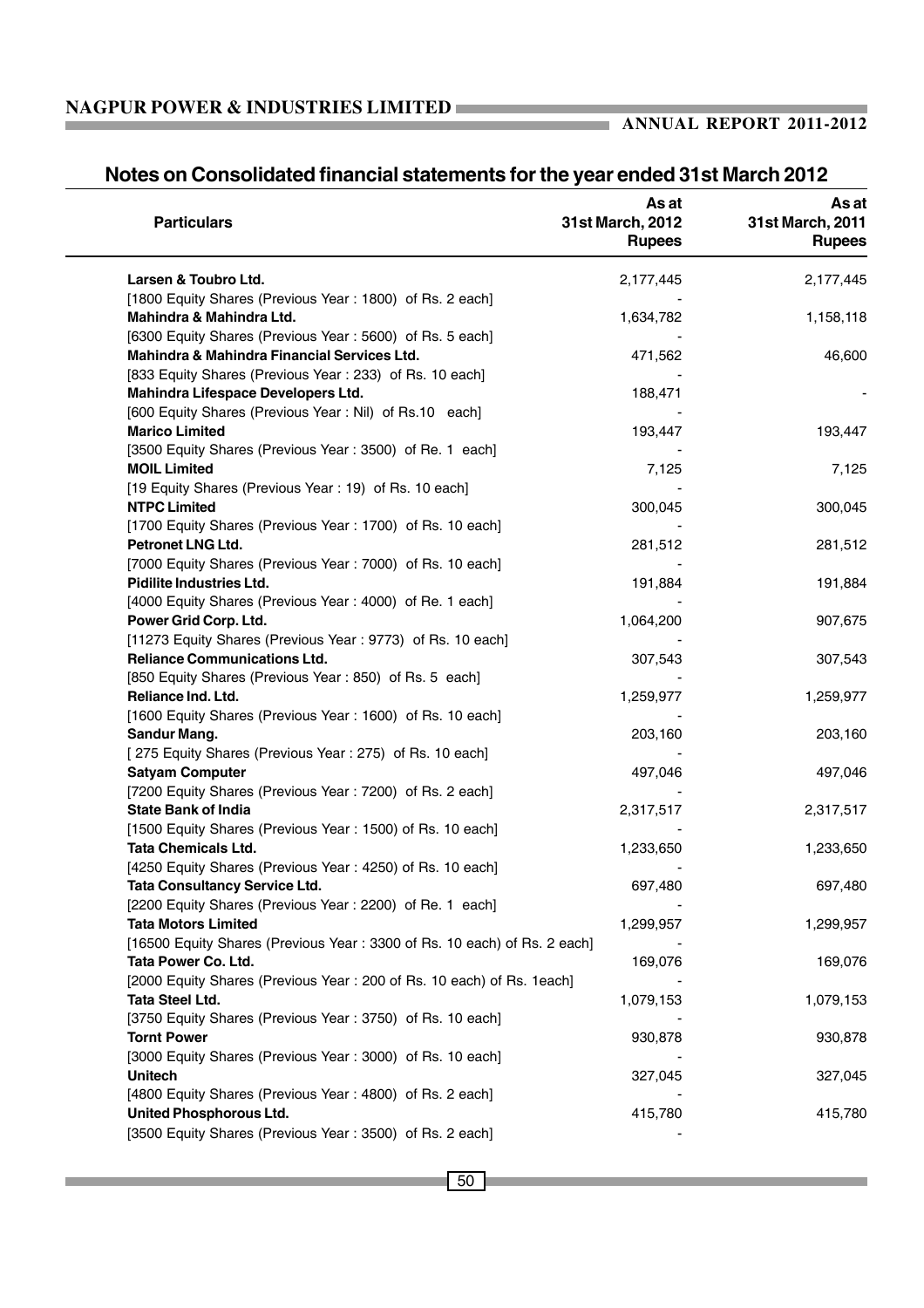### **ANNUAL REPORT 2011-2012**

ı.

## **Notes on Consolidated financial statements for the year ended 31st March 2012**

|    | <b>Particulars</b>                                                                   | As at<br>31st March, 2012<br><b>Rupees</b> | As at<br>31st March, 2011<br><b>Rupees</b> |
|----|--------------------------------------------------------------------------------------|--------------------------------------------|--------------------------------------------|
|    | Yes Bank Ltd.                                                                        | 1,284,470                                  | 1,284,470                                  |
|    | [4500 Equity Shares (Previous Year: 4500) of Rs. 10 each]<br><b>Ultratech Cement</b> |                                            |                                            |
|    | [114 Equity Shares (Previous Year: 114) of Rs. 10 each]                              |                                            |                                            |
|    | Sub Total (i)                                                                        | 30,368,190                                 | 28,846,571                                 |
|    | <b>Unquoted</b><br>(ii)                                                              |                                            |                                            |
|    | In Shares of Jhulelal Nagari Sahakari Patsantha                                      | 150,000                                    | 150,000                                    |
|    | 6000 Shares of Rs 25/- each ( Previous year :6000)                                   |                                            |                                            |
|    | Less: Provision for Diminution Value of Investment                                   | (150,000)                                  |                                            |
|    | Sub Total (ii)                                                                       |                                            | 150,000                                    |
|    | Total (A) (i+ii)                                                                     | 30,368,190                                 | 28,996,571                                 |
| B) | <b>INVESTMENTS IN GOVERNMENT OR TRUST SECURITIES</b>                                 |                                            |                                            |
|    | <b>Unquoted</b>                                                                      |                                            |                                            |
|    | <b>National Saving Certificates</b>                                                  |                                            | 2,700                                      |
|    | (Lodged With Sales Tax Authorities)                                                  |                                            |                                            |
|    | Total (B)                                                                            |                                            | 2,700                                      |
|    | Total (A+B)                                                                          | 30,368,190                                 | 28,999,271                                 |
|    | Aggregate amount of quoted investents                                                | 30,368,190                                 | 28,846,571                                 |
|    | Market value of quoted investents                                                    | 46,781,948                                 | 49,545,574                                 |
|    | Aggregate amount of unquoted investments                                             |                                            | 152,700                                    |
|    | Aggregate provision for diminution in value of investments                           | 150,000                                    |                                            |
| 14 | <b>LONG TERM LOANS AND ADVANCES</b>                                                  |                                            |                                            |
|    | (a) Capital Advance                                                                  |                                            |                                            |
|    | Unsecured, considered good                                                           | 24,460                                     | 150,000                                    |
|    | (b) Security Deposit                                                                 |                                            |                                            |
|    | (i) Unsecured, considered good                                                       | 5,680,934                                  | 5,116,475                                  |
|    | (ii) Unsecured, considered doubtful (Net of Provision)                               | 184,441                                    |                                            |
|    | (c) Loan & advances to related party                                                 |                                            |                                            |
|    | Unsecured, considered good ( Loan to Director)                                       | 600.000                                    | 1,400,000                                  |
|    | <b>Others Loans &amp; Advances</b><br>(d)                                            |                                            |                                            |
|    | Unsecured, considered good                                                           |                                            |                                            |
|    | (i) Income Tax/FBT Advances (Net of Provision)                                       | 149,107                                    | 259,176                                    |
|    | (ii) Vat/CST Credit Receivable                                                       | 126,308                                    | 126,308                                    |
|    | (iii) MAT Credit Entitlement                                                         | 160,000                                    |                                            |
|    | <b>Total</b>                                                                         | 6,925,250                                  | 7,051,959                                  |
|    |                                                                                      |                                            |                                            |

14.1 Provision for doubtful deposit: Current Year: Rs. 91,430/-(Previous Year:Rs. Nil)

14.2 The balances of Security Deposits are subject to confirmation.

14.3 In the opinion of the board loans and advances have a value on realisation in the ordinary course of business at least equal to the sums stated.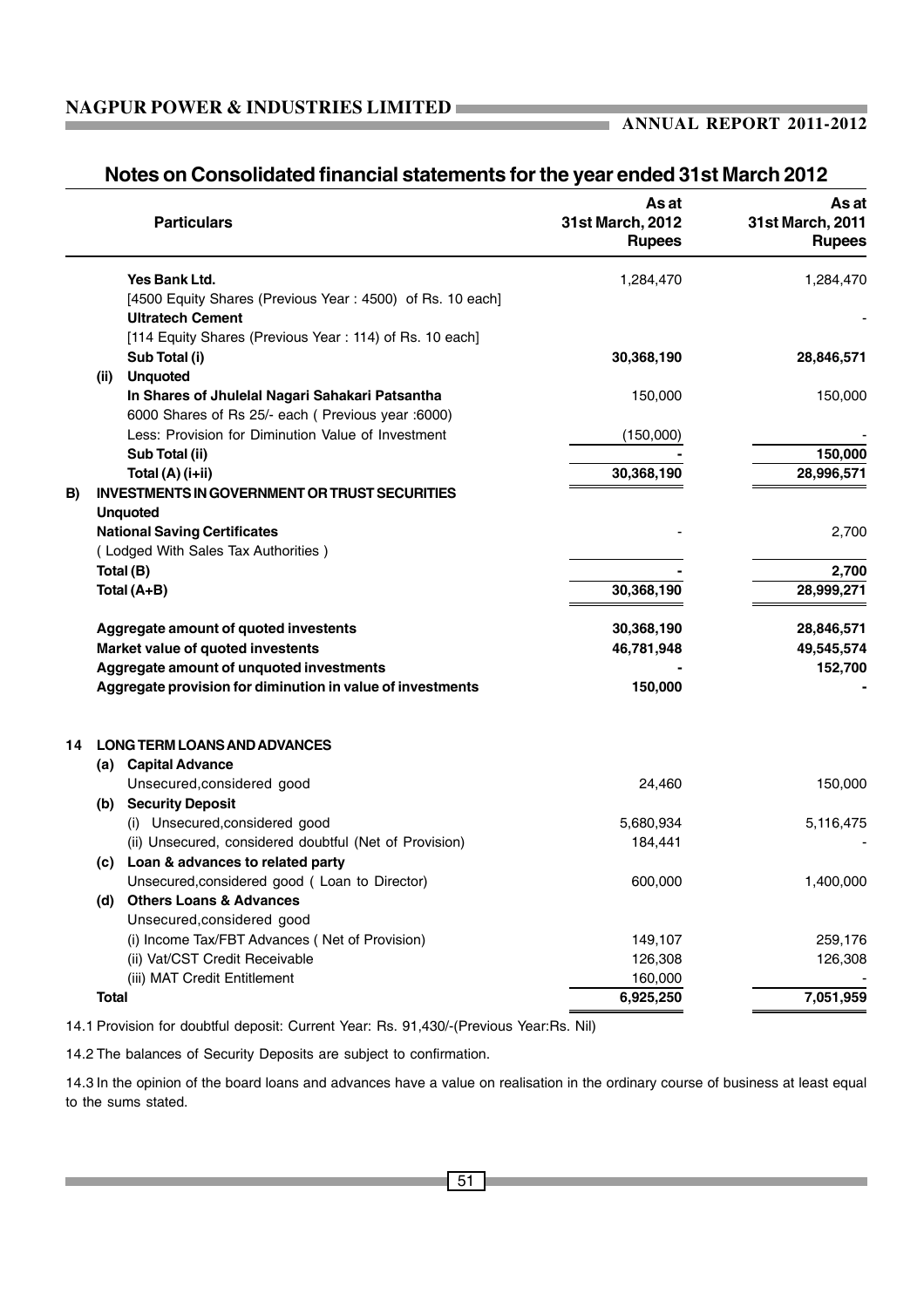| <b>Particulars</b>                                       | As at<br>31st March, 2012<br><b>Rupees</b> | As at<br>31st March, 2011<br><b>Rupees</b> |
|----------------------------------------------------------|--------------------------------------------|--------------------------------------------|
| 15<br><b>CURRENT INVESTMENTS</b>                         |                                            |                                            |
| (At Lower of Cost or Market Value)                       |                                            |                                            |
| (A) INVESTMENTS IN EQUITY INSTRUMENTS                    |                                            |                                            |
| Quoted                                                   |                                            |                                            |
| In Fully Paid-up Equity Shares                           |                                            |                                            |
| AIA Engineering Ltd.                                     |                                            | 199,835                                    |
| (Previous Year : 491 equity shares of Rs. 2 each)        |                                            |                                            |
| <b>Astral Poly Technik Ltd.</b>                          | 510,250                                    |                                            |
| [2839 Equity Shares (Previous Year: Nil) of Rs. 5 each]  |                                            |                                            |
| <b>Balkrishna Industries Ltd.</b>                        | 795,779                                    | 516,574                                    |
| [5234 Equity Shares (Previous Year: 3829) of Rs. 2 each] |                                            |                                            |
| <b>Blue Star Limited</b>                                 |                                            | 110,945                                    |
| (Previous Year : 276 equity shares of Rs. 2 each)        |                                            |                                            |
| Dhanuka Agritech Ld.                                     | 454,832                                    | 243,593                                    |
| [4596 Equity Shares (Previous Year: 3207) of Rs. 2 each] |                                            |                                            |
| <b>Exide Industries</b>                                  |                                            | 100,033                                    |
| (Previous Year : 644 equity shares of Rs. 1 each)        |                                            |                                            |
| <b>Greenply Industries Ltd.</b>                          | 989,756                                    | 826,530                                    |
| [5220 Equity Shares (Previous Year: 4389) of Rs. 5 each] |                                            |                                            |
| Hindustan Media Ventures Ltd.                            | 534,412                                    |                                            |
| [4149 Equity Shares (Previous Year: Nil) of Rs. 10 each] |                                            |                                            |
| <b>ICRA Limited</b>                                      |                                            | 203,730                                    |
| (Previous Year : 165 equity shares of Rs. 10 each)       |                                            |                                            |
| India Bulls Infast. & Power Ltd.                         | 27,420                                     |                                            |
| [5495 Equity Shares (Previous Year :Nil) of Rs. 10 each] |                                            |                                            |
| India Bulls Real Estate Ltd.                             | 243,973                                    | 352,631                                    |
| [1863 Equity Shares (Previous Year: 2271) of Rs. 2 each] |                                            |                                            |
| Jagran Prakashan Ltd.                                    | 365,503                                    | 427,803                                    |
| [3282 Equity Shares (Previous Year: 3505) of Rs. 2 each] |                                            |                                            |
| Lumax Auto Tech Ltd.                                     | 296,483                                    |                                            |
| [1974 Equity Shares (Previous Year: Nil) of Rs. 10 each] |                                            |                                            |
| Monnet Ispat & Energy Ltd.                               |                                            | 551,268                                    |
| (Previous Year: 1249 equity shares of Rs. 10 each)       |                                            |                                            |
| <b>Phonix Mills Ltd.</b>                                 |                                            | 259,465                                    |
| (Previous Year: 1147 equity shares of Rs. 2 each)        |                                            |                                            |
| Redington India Ltd.                                     | 506,488                                    | 482,542                                    |
| [6342 Equity Shares (Previous Year: 6043) of Rs. 2 each] |                                            |                                            |
| Setco Automotive Ltd.                                    | 520,812                                    |                                            |
| [3385 Equity Shares (Previous Year: Nil) of Rs. 2 each]  |                                            |                                            |
| Shriram Trans Fin. Co. Ltd.                              | 182,213                                    | 99,940                                     |
| [364 Equity Shares (Previous Year: 127) of Rs. 10 each]  |                                            |                                            |
| Supreme Industries Ltd.                                  | 492,545                                    |                                            |
| [2496 Equity Shares (Previous Year: Nil) of Rs. 2 each]  |                                            |                                            |
| Voltamp Transformer Ltd.                                 |                                            | 253,401                                    |
| (Previous Year: 351 equity shares of Rs. 10 each)        |                                            |                                            |
| Total (A)                                                | 5,920,467                                  | 4,628,291                                  |

### **Notes on Consolidated financial statements for the year ended 31st March 2012**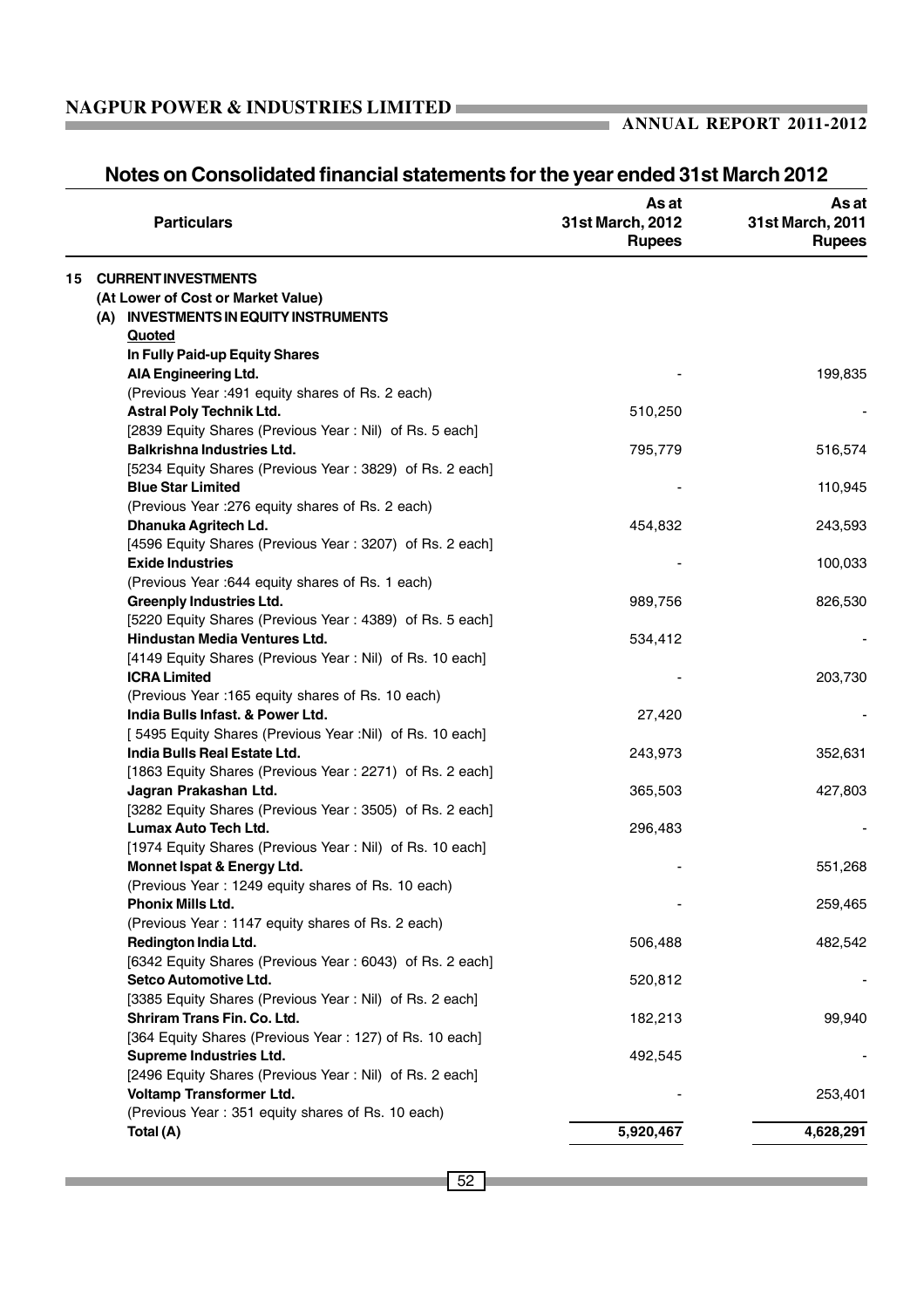$\overline{\phantom{0}}$ 

### **ANNUAL REPORT 2011-2012**

# **Notes on Consolidated financial statements for the year ended 31st March 2012**

| <b>Particulars</b>                                                                                                                        | As at<br>31st March, 2012<br><b>Rupees</b> | As at<br>31st March, 2011<br><b>Rupees</b> |
|-------------------------------------------------------------------------------------------------------------------------------------------|--------------------------------------------|--------------------------------------------|
| (B) INVESTMENTS IN MUTUAL FUNDS INSTRUMENTS                                                                                               |                                            |                                            |
| <b>Unquoted</b>                                                                                                                           |                                            |                                            |
| In units of SBI Mutual Fund                                                                                                               | 187,799,718                                | 251,143,768                                |
| Units of SBI Premier Liquid Fund-Institutional Growth                                                                                     |                                            |                                            |
| [(Switch out due to face Value change From SBI Magnum Institutional                                                                       |                                            |                                            |
| Income Fund Saving Growth ) 1,44,603.94 Units of Rs. 100/- each<br>(Previous Year: 1,94,60,056.79 of Rs. 10/- each) 52,95,688.52 Units of |                                            |                                            |
| Rs. 10 each redeemed during the year]                                                                                                     |                                            |                                            |
| In Units of SBI SHF Ultra Short Term Fund                                                                                                 |                                            | 52,500,000                                 |
| [Current year :Nil (Previous year: 44,68,299.971 Units)                                                                                   |                                            |                                            |
| 44,68,299.971 Units redeemed during the year]                                                                                             |                                            |                                            |
| In Units of HDFC Mututal Fund                                                                                                             | 1,758,105                                  | 2,670,540                                  |
| Units of HDFC Cash Mgmt. Treasury Advantage-                                                                                              |                                            |                                            |
| Wholesale Plan Growth                                                                                                                     |                                            |                                            |
| [78,127.20 Units (Previous Year: 1,31,847.27)]                                                                                            |                                            |                                            |
| 1,24,632.93 Units redeemed during the year]                                                                                               |                                            |                                            |
| In Units of ICICI Prud. Banking Psu Debt                                                                                                  | 2,417,360                                  | 2,417,360                                  |
| <b>Fund Premium Plus Growth</b>                                                                                                           |                                            |                                            |
| [2,32,288.78 Units (Previous Year : 2,32,288.78]                                                                                          |                                            |                                            |
| <b>ICICI Prud. FMP Series 62-1 Year Plan C Cummulative</b>                                                                                | 10,000,000                                 |                                            |
| [10,00,000 Units (Previous Year: Nil)                                                                                                     |                                            |                                            |
| <b>ICICI Prudential Institutional Income Plan Growth</b>                                                                                  | 10,000,000                                 |                                            |
| [2,82,934.26 Units (Previous Year: Nil)                                                                                                   |                                            |                                            |
| Axis Constant Maturity 10 Year Fund - Growth Plan                                                                                         | 10,000,000                                 |                                            |
| [9,94,203.79 Units (Previous Year: Nil)                                                                                                   |                                            |                                            |
| <b>BNP Paribas Bond Fund - Inst. Growth</b>                                                                                               | 10,000,000                                 |                                            |
| [9,03,505.60 Units (Previous Year: Nil)                                                                                                   |                                            |                                            |
| Kotak Bond (Short Term) - Growth                                                                                                          | 5,000,000                                  |                                            |
| [2,61,506.28 Units (Previous Year: Nil)                                                                                                   |                                            |                                            |
| Kotak Bond (Regular) - Growth                                                                                                             | 10,000,000                                 |                                            |
| [3,29,914.32 Units (Previous Year: Nil)                                                                                                   |                                            |                                            |
| Kotak FMP Series 76 - Growth                                                                                                              | 10,000,000                                 |                                            |
| [10,00,000 Units (Previous Year: Nil)                                                                                                     |                                            |                                            |
| <b>Canara Robeco - Income Growth Fund</b>                                                                                                 | 10,000,000                                 |                                            |
| [4,69,969.63 Units (Previous Year: Nil)                                                                                                   |                                            |                                            |
| Templeton India Short Term Income Retail Plan - Growth                                                                                    | 5,000,000                                  |                                            |
| [2,468.55 Units (Previous Year: Nil)                                                                                                      |                                            |                                            |
| Templeton India Income Opportunities Fund - Growth<br>[4,38,865.97 Units (Previous Year: Nil)                                             | 5,000,000                                  |                                            |
| Templeton India Income Builder Account-Plan B - Growth                                                                                    | 5,000,000                                  |                                            |
| [1,48,220.61 Units (Previous Year: Nil)                                                                                                   |                                            |                                            |
| Total (B)                                                                                                                                 | 281,975,183                                | 308,731,668                                |
|                                                                                                                                           |                                            |                                            |
| Total (A+B)                                                                                                                               | 287,895,650                                | 313,359,959                                |
| 12.1<br>Aggregate amount of quoted investents                                                                                             | 5,920,467                                  | 4,628,291                                  |
| 12.2<br>Market value of quoted investents                                                                                                 | 6,671,857                                  | 4,527,273                                  |
| Aggregate amount of unquoted investments<br>12.3                                                                                          | 281,975,183                                | 308,731,668                                |
| Aggregate provision for diminution in value of investments<br>12.4                                                                        |                                            |                                            |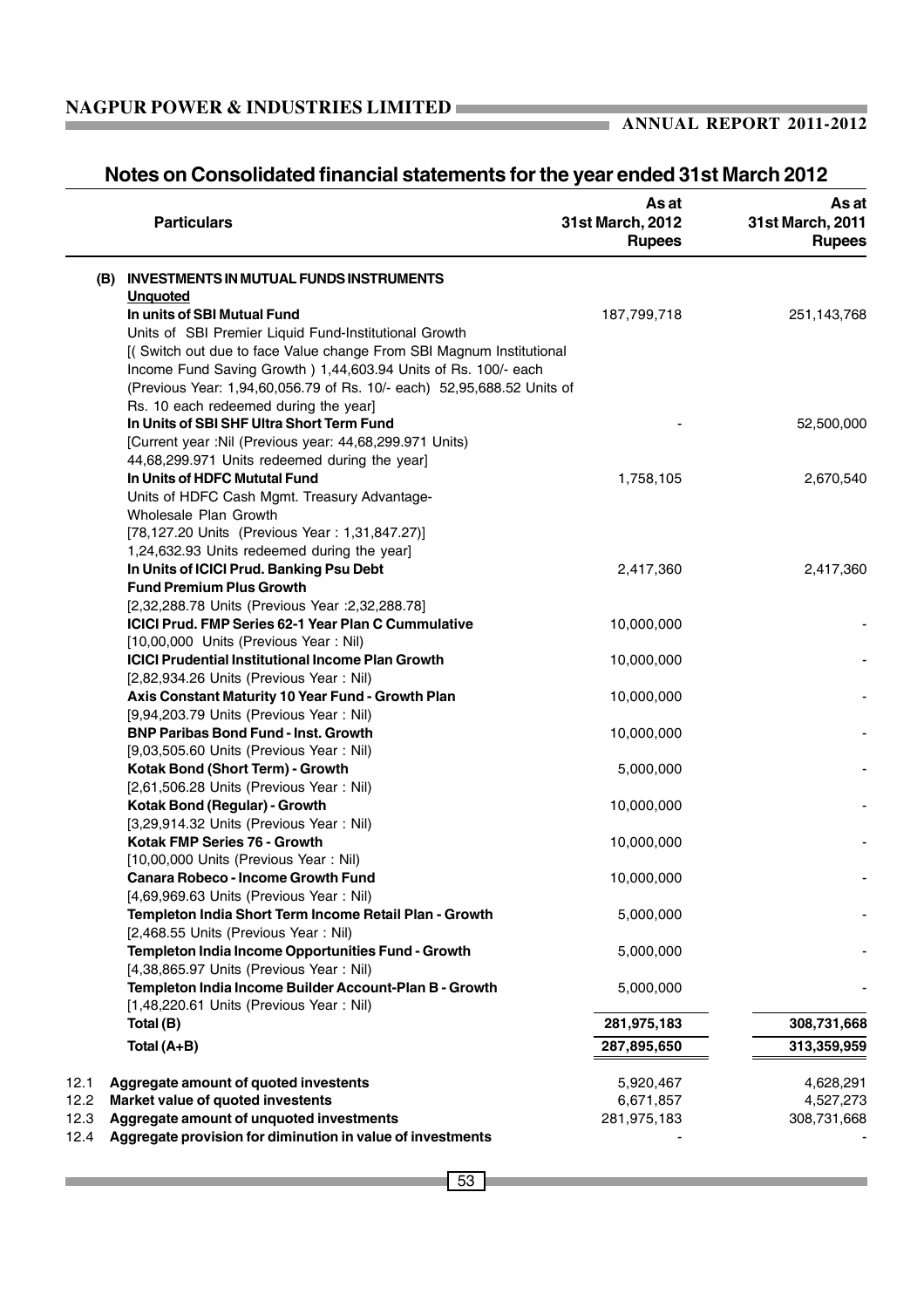### **Notes on Consolidated financial statements for the year ended 31st March 2012**

|    | <b>Particulars</b>                             | As at<br><b>31st March, 2012</b><br><b>Rupees</b> | As at<br>31st March, 2011<br><b>Rupees</b> |
|----|------------------------------------------------|---------------------------------------------------|--------------------------------------------|
| 16 | <b>INVENTORIES</b>                             |                                                   |                                            |
|    | (As taken, valued and certified by management) |                                                   |                                            |
|    | <b>Raw Materials</b><br>(a)                    | 18,284,762                                        | 16,508,803                                 |
|    | Work-in-Progress<br>(b)                        | 6,159,147                                         | 4,249,596                                  |
|    | Finished goods<br>(c)                          | 10,302,435                                        | 11,738,313                                 |
|    | Stock in Trade<br>(d)                          | 8,971,384                                         | 8,992,265                                  |
|    | Stores and spares<br>(e)                       | 1,522,103                                         | 1,393,296                                  |
|    | By Products / Waste Products<br>(f)            | 645,865                                           | 706,372                                    |
|    | <b>Total</b>                                   | 45,885,696                                        | 43,588,645                                 |

*16.1 Company's Ferro Alloys unit generated waste during the process of manufacture, which has accumulated over the years in and around the main plant. The waste is reusable for extracting metal content therein. Company has set up a Metal Recovery Plant for the purpose. During the year, company has accounted for stock of unextracted metal contents valuing Rs 2,250,000 (Previous Year Rs. 21,600,000/-) out of this accumulated waste based on the finding & valuation report of the Consultant Metallurgist obtained during the year. The technical consultants have advised the Company that the balance of this accumulated waste in terms of its quality, metal content and realizable value cannot be yet reasonably ascertained. Company has therefore not been in a position to account for stock of such balance accumulated waste.*

| 19.1 | * Net of Advances considered doubtful Rs. 5,63,000<br>(Previous Year Rs. 5,63,000)                            |            |            |
|------|---------------------------------------------------------------------------------------------------------------|------------|------------|
|      | <b>Total</b>                                                                                                  | 13,361,698 | 10,206,290 |
|      | (iii) Advance recoverable in cash or in kind or for value to be received<br>(Unsecured, considered doubtful)* | 2,345,402  | 1,416,993  |
|      | (ii) Others advances                                                                                          | 7,901,812  | 5,326,853  |
|      | (i) Advance payment of tax/taxes                                                                              | 2,189,484  | 2,658,550  |
|      | (Unsecured, considered good)                                                                                  |            |            |
|      | (b)                                                                                                           |            |            |
|      | (Unsecured, considered good)<br><b>Others</b>                                                                 |            |            |
|      | (a) Loans and advances to related parties                                                                     | 925,000    | 803,894    |
| 19   | SHORT-TERM LOANS AND ADVANCES                                                                                 |            |            |
|      | <b>Total</b>                                                                                                  | 18,816,750 | 32,781,697 |
|      | (iv) Term Deposits (More than 12 Months Maturity)                                                             |            | 372,849    |
|      | (iii) Term Deposits (More than 3 Months but less than 12 months Maturity)                                     | 614,312    | 385,000    |
|      | (ii) Term Deposits (Less than 3 Months Maturity)                                                              | 210.000    | 544,000    |
|      | facilities to subsidiary co.                                                                                  |            |            |
|      | Margin Money against Bank Guarantee and letter of credit                                                      |            |            |
|      | (i) Term Deposit (Less than 12 months maturity)                                                               | 5,218,015  | 5,218,015  |
|      | Security against demand loan for working capital to holding co.                                               |            |            |
|      | Balances with banks to the extent held as security or margin money<br>(b)                                     |            |            |
|      | Bank Deposits (Less than 3 Months Maturity)                                                                   | 10,000,000 | 20,000,000 |
|      | (iii) Others                                                                                                  |            |            |
|      | (ii) Cash on hand                                                                                             | 483,885    | 307,092    |
|      | (a) Cash and cash equivalenmts<br>(i) Balances with Banks                                                     | 2,290,538  | 5,954,741  |
| 18   | <b>CASH AND BANK BALANCES</b>                                                                                 |            |            |
|      | <b>Total</b>                                                                                                  | 39,159,345 | 37,161,991 |
|      | <b>Other Debts</b>                                                                                            | 31,452,146 | 32,860,886 |
|      | Debts outstanding for a period exceedind six months                                                           | 7,707,199  | 4,301,105  |
|      | Unsecured, considered good                                                                                    |            |            |
| 17   | <b>TRADE RECEIVABLE</b>                                                                                       |            |            |

19.2 The balances of Loans & Advances are subject to confirmation.

19.3 In the opinion of the board the Loans and Advances have a value on realisation in the ordinary course of business at least equal to the sums stated.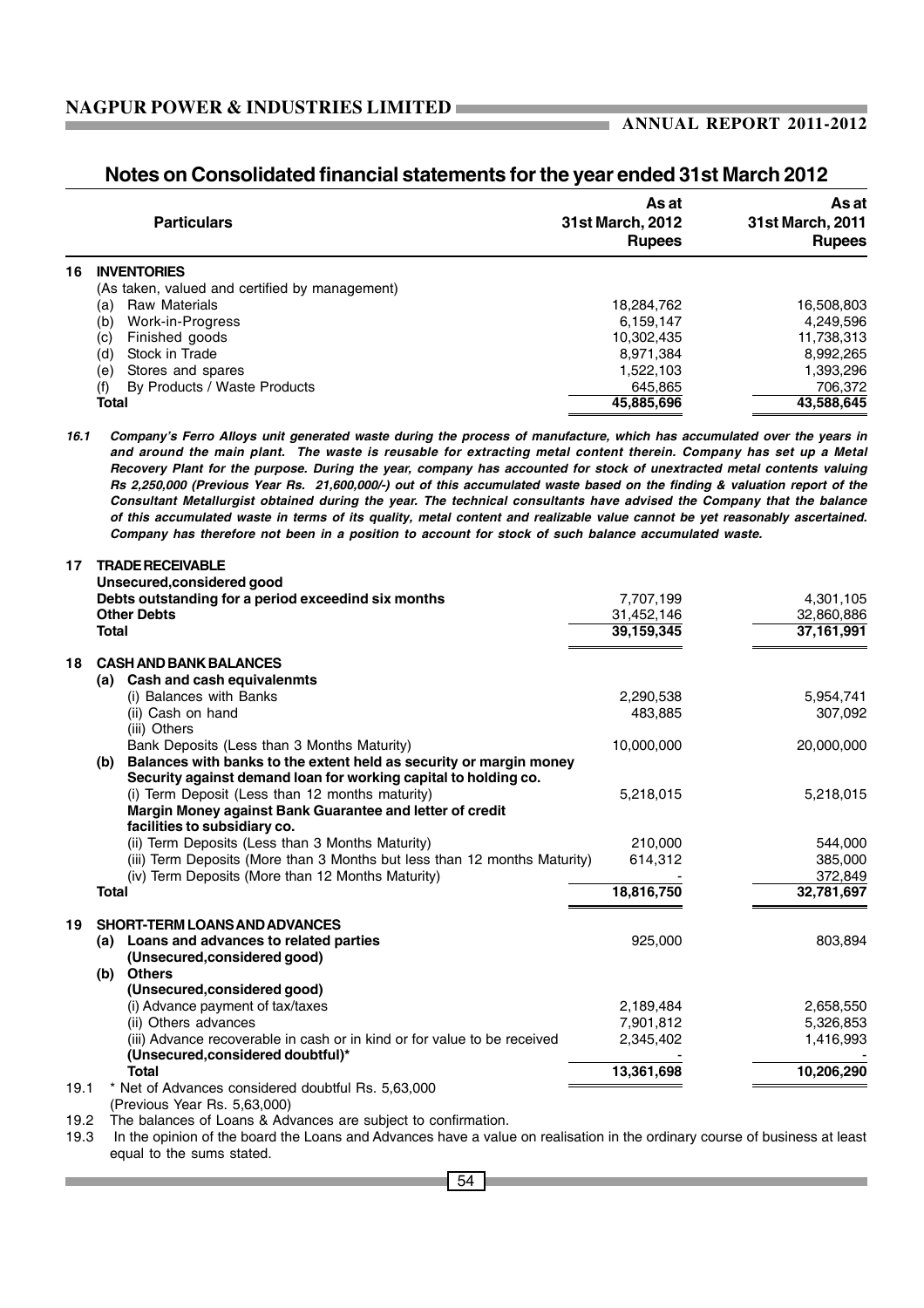### **ANNUAL REPORT 2011-2012**

|    | <b>Particulars</b>                                     | For the year ended<br>31st March, 2012<br><b>Rupees</b> | For the year ended<br>31st March, 2011<br><b>Rupees</b> |
|----|--------------------------------------------------------|---------------------------------------------------------|---------------------------------------------------------|
| 20 | <b>REVENUE FROM OPERATIONS</b>                         |                                                         |                                                         |
|    | Sale of products                                       | 196,308,482                                             | 266,487,317                                             |
|    | Sale of Services                                       | 2,365,351                                               | 1,828,247                                               |
|    | Less : Excise duty                                     | (13,633,711)                                            | (18, 721, 047)                                          |
|    | Less: Service Tax                                      | (224, 772)                                              | (170, 726)                                              |
|    | <b>Total</b>                                           | 184,815,350                                             | 249,423,791                                             |
| 21 | <b>OTHER INCOME</b>                                    |                                                         |                                                         |
|    | Interest income                                        | 1,469,193                                               | 496,000                                                 |
|    | Dividend Income                                        | 1,184,131                                               | 797,694                                                 |
|    | Net gain / loss on sale of investments                 | 25,492,080                                              | 3,168,714                                               |
|    | Other non-operating income                             | 743,667                                                 | 1,816,614                                               |
|    | <b>Total</b>                                           | 28,889,071                                              | 6,279,022                                               |
| 22 | <b>COST OF MATERIALS CONSUMED</b>                      |                                                         |                                                         |
|    | Manufacturing                                          |                                                         |                                                         |
|    | Indigeneous                                            | 25,566,781                                              | 38,334,676                                              |
|    | Imported                                               | 6,296,694                                               | 5,668,204                                               |
|    | <b>Total</b>                                           | 31,863,475                                              | 44,002,880                                              |
| 23 | <b>Purchases of Stock-in-Trade</b>                     |                                                         |                                                         |
|    | <b>Trading Goods</b>                                   |                                                         |                                                         |
|    | Indigeneous                                            | 6,922,766                                               | 5,989,471                                               |
|    | Imported                                               | 18,619,505                                              | 27,079,102                                              |
|    | <b>Total</b>                                           | 25,542,271                                              | 33,068,573                                              |
| 24 | CHANGES IN INVENTORIES OF FINISHED GOODS,              |                                                         |                                                         |
|    | <b>WORK-IN-PROGRESS AND STOCK-IN-TRADE</b>             |                                                         |                                                         |
|    | <b>Opening stocks:</b><br>(a)                          |                                                         |                                                         |
|    | <b>Finished Goods</b>                                  | 11,738,313                                              | 8,975,215                                               |
|    | Work in process                                        | 4,249,596                                               | 2,513,420                                               |
|    | Stock-in-Trade                                         | 8,992,265                                               | 5,440,359                                               |
|    | By Product/WastProduct                                 | 706,372                                                 | 744,669                                                 |
|    | Total (a)                                              | 25,686,546                                              | 17,673,663                                              |
|    | Stock ascertained and accounted during the year<br>(b) | 2,250,000                                               | 21,600,000                                              |
|    | <b>Closing stocks:</b><br>(c)                          |                                                         |                                                         |
|    | <b>Finished Goods</b>                                  | 10,302,434                                              | 11,738,313                                              |
|    | Work in process                                        | 6,159,147                                               | 4,249,596                                               |
|    | Stock-in-Trade                                         | 8,971,384                                               | 8,992,265                                               |
|    | By Product/WastProduct                                 | 645,865                                                 | 706,372                                                 |
|    | Total (b+c)<br>(d)                                     | 28,328,830                                              | 47,286,546                                              |
|    | Total (a)-(d)<br>(e)                                   | (2,642,284)                                             | (29, 612, 883)                                          |

## **Notes on Consolidated financial statements for the year ended 31st March 2012**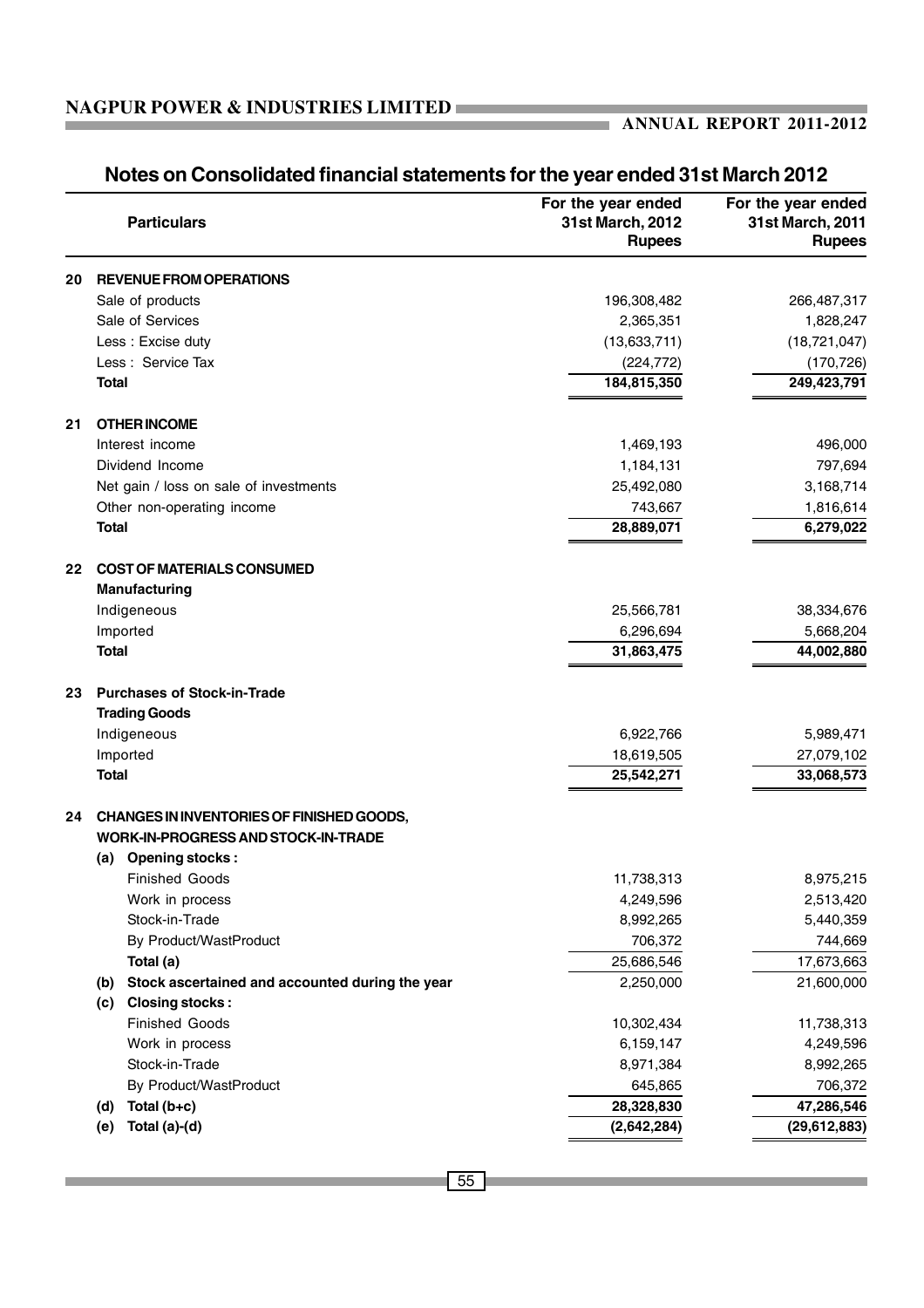|    | <b>Particulars</b>                               | For the year ended<br>31st March, 2012<br><b>Rupees</b> | For the year ended<br>31st March, 2011<br><b>Rupees</b> |
|----|--------------------------------------------------|---------------------------------------------------------|---------------------------------------------------------|
| 25 | <b>EMPLOYEE BENEFITS EXPENSE</b>                 |                                                         |                                                         |
|    | Salaries and Wages<br>(a)                        | 56,316,444                                              | 49,843,126                                              |
|    | Contribution to Provident and other funds<br>(b) | 4,953,879                                               | 5,991,173                                               |
|    | <b>Staff Welfare Expenses</b><br>(C)             | 803.484                                                 | 677,829                                                 |
|    | <b>Total</b>                                     | 62,073,807                                              | 56,512,128                                              |

### **Notes on Consolidated financial statements for the year ended 31st March 2012**

25.1 \*This includes directors remuneration. The members have approved the appointment of Mr. Gautam Khandelwal, Executive Director for a period of 5 years w.e.f. July 1, 2009 at AGM held on September 25, 2009. In terms thereof, where in any financial year the company has no profits or its profits are inadequate, the company will pay remuneration within the limits specified in Section 309 read with Schedule XIII of the Companies Act, 1956.

The company has incurred losses during the current year. In terms of Section II of part II of Schedule XIII, considering the effective capital of the company and other criteria mentioned therein, the maximum remuneration payable to directors is Rs.2,50,000/- p.m. i.e. Rs.30 lacs p.a. subject to approval of the members of the company. The board of directors have approved and paid sums aggregating to Rs.26,61,204/- to Mr. Gautam Khandelwal, Executive Director subject to obtaining the consent of the members in terms of Section II of part II of Schedule XIII of the Companies Act, 1956.

| <b>FINANCIAL COST</b><br>26                |                          |            |
|--------------------------------------------|--------------------------|------------|
| Interest Expenses                          | 8,306,115                | 6,931,403  |
| Bank Charges & Commission                  | 628,696                  | 829,969    |
| Total                                      | 8,934,811                | 7,761,372  |
| <b>OTHER EXPENSE</b><br>27                 |                          |            |
| Power and Fuel                             | 3,445,295                | 3,333,633  |
| Rent                                       | 1,570,298                | 1,406,310  |
| Repais to buildings                        | 1,534,769                | 1,596,647  |
| Repairs to Machinery                       | 598,466                  | 866,294    |
| Repairs to Others                          | 1,692,332                | 2,401,376  |
| Insurance                                  | 333,550                  | 412,272    |
| Rates and taxes, excluding taxes on income | 2,228,350                | 2,786,986  |
| Light and Water                            | 461,273                  | 513,335    |
| Fright and Handling                        | 12,310,509               | 10,058,141 |
| Conveyance                                 | 1,833,336                | 1,850,738  |
| <b>Travelling Expenses</b>                 | 10,216,872               | 8,965,996  |
| [Includes Director's Rs.39,80,820]         | $\overline{\phantom{0}}$ |            |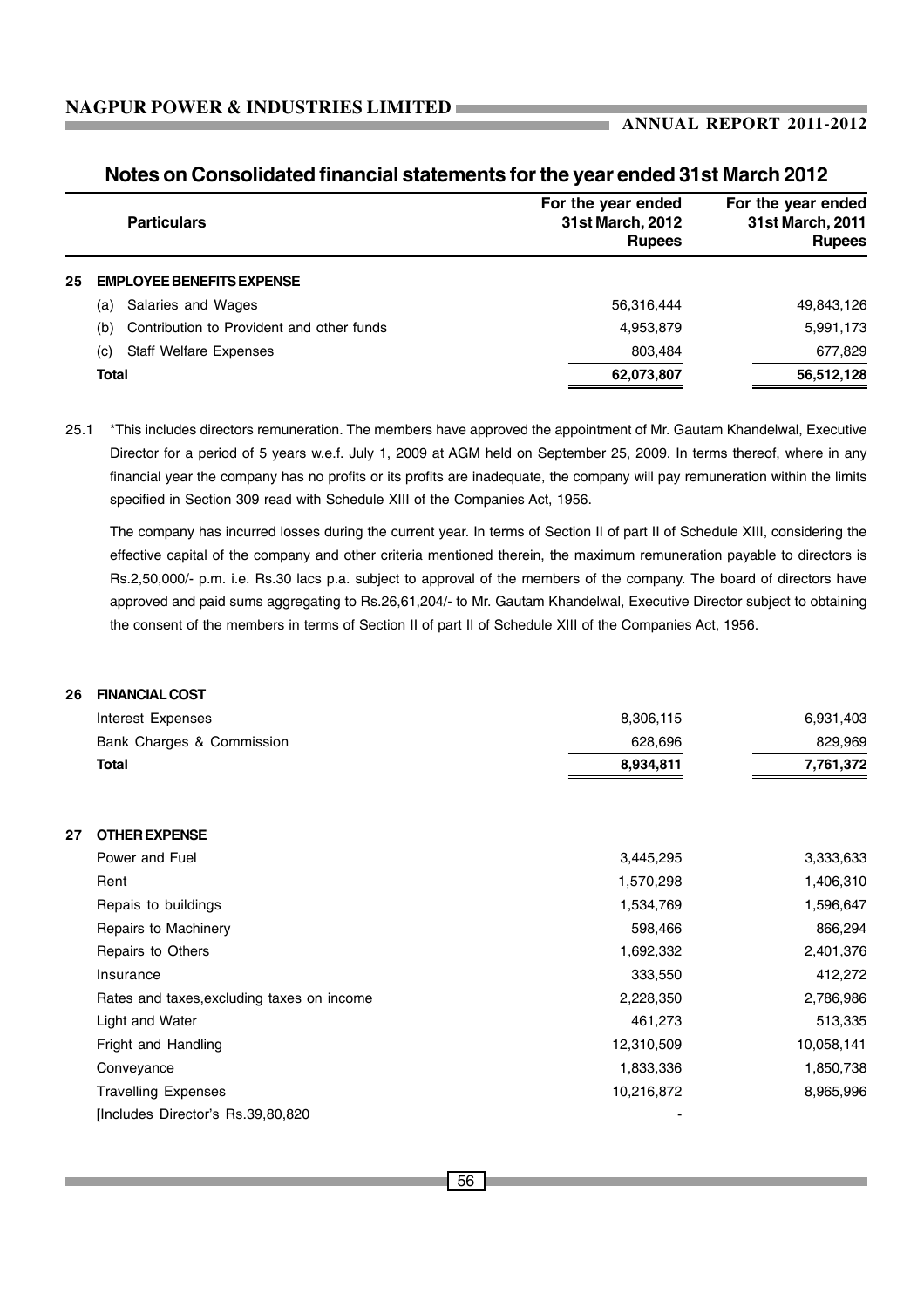### **ANNUAL REPORT 2011-2012**

| <b>Particulars</b>                           | For the year ended<br>31st March, 2012<br><b>Rupees</b> | For the year ended<br>31st March, 2011<br><b>Rupees</b> |
|----------------------------------------------|---------------------------------------------------------|---------------------------------------------------------|
| (previous year Rs.28,00,276)]                |                                                         |                                                         |
| Payments to the auditor                      | 392,336                                                 | 309,594                                                 |
| Postage Telegram & Telephone                 | 2,436,899                                               | 2,468,991                                               |
| <b>Printing &amp; Stationery</b>             | 982,074                                                 | 789,687                                                 |
| Legal & Consulatancy Charges                 | 5,384,620                                               | 3,797,902                                               |
| <b>Security Expenses</b>                     | 1,271,788                                               | 1,319,074                                               |
| Service charges                              | 764,192                                                 | 694,848                                                 |
| Donation                                     | 501                                                     | 2,000,000                                               |
| Upkeep of Heavy Vehicles                     | 441,328                                                 | 932,543                                                 |
| Excise Duty paid / Increase/(Decrease) on FG | (180, 523)                                              | 933,997                                                 |
| Consumption of Stores and Spare Parts        | 458,243                                                 | 205,429                                                 |
| <b>Testing Fees</b>                          | 874,283                                                 | 750,835                                                 |
| Conference /Seminar Exp                      | 639,772                                                 | 1,176,476                                               |
| Commission on Sales                          | 8,335,407                                               | 4,622,890                                               |
| Advertisement and Publicity                  | 3,486,354                                               | 1,884,666                                               |
| Sales Promotion                              | 1,385,145                                               | 2,016,175                                               |
| Liquidated Damages                           | 1,097,753                                               | 85,595                                                  |
| Sundry Dr. Written -off (Net)                | 356,344                                                 | 44,075                                                  |
| <b>Recuritment Expenses</b>                  | 984,891                                                 | 985,955                                                 |
| Upkeep of Motor Car                          | 1,813,819                                               | 2,038,999                                               |
| Service charges of Surface Vehicles          | 223,360                                                 |                                                         |
| Provision for Doubtful Debts                 | 91,430                                                  | 563,000                                                 |
| Loss on sale of Fixed Assets                 | 315,962                                                 |                                                         |
| <b>Entertainment Expenses</b>                | 403,377                                                 | 219,630                                                 |
| <b>Plantation Expenses</b>                   | 348,672                                                 | 863,454                                                 |
| Miscellaneous Expenditures                   | 1,906,973                                               | 1,920,457                                               |
| <b>TOTAL</b>                                 | 70,440,049                                              | 64,816,000                                              |

### **Notes on Consolidated financial statements for the year ended 31st March 2012**

27.1 \*Pursuant to the provisions of section 314(1) of the Companies Act, 1956, the appointment of Mr. Arnold Allen, Director of the Company to hold an office or a place of profit as Financial and Corporate Advisor w.e.f April 3, 2008 for the sum of Rs. 33,250 p.m. was approved by the members at the annual general meeting held on September 25, 2008.

During the year the Board of Directors have approved and paid sums aggregating to Rs.5,06,645/- i.e. in excess of the sum of Rs.3,99,000/- for the year approved by the members, subject to obtaining the consent of the members for this additional sum.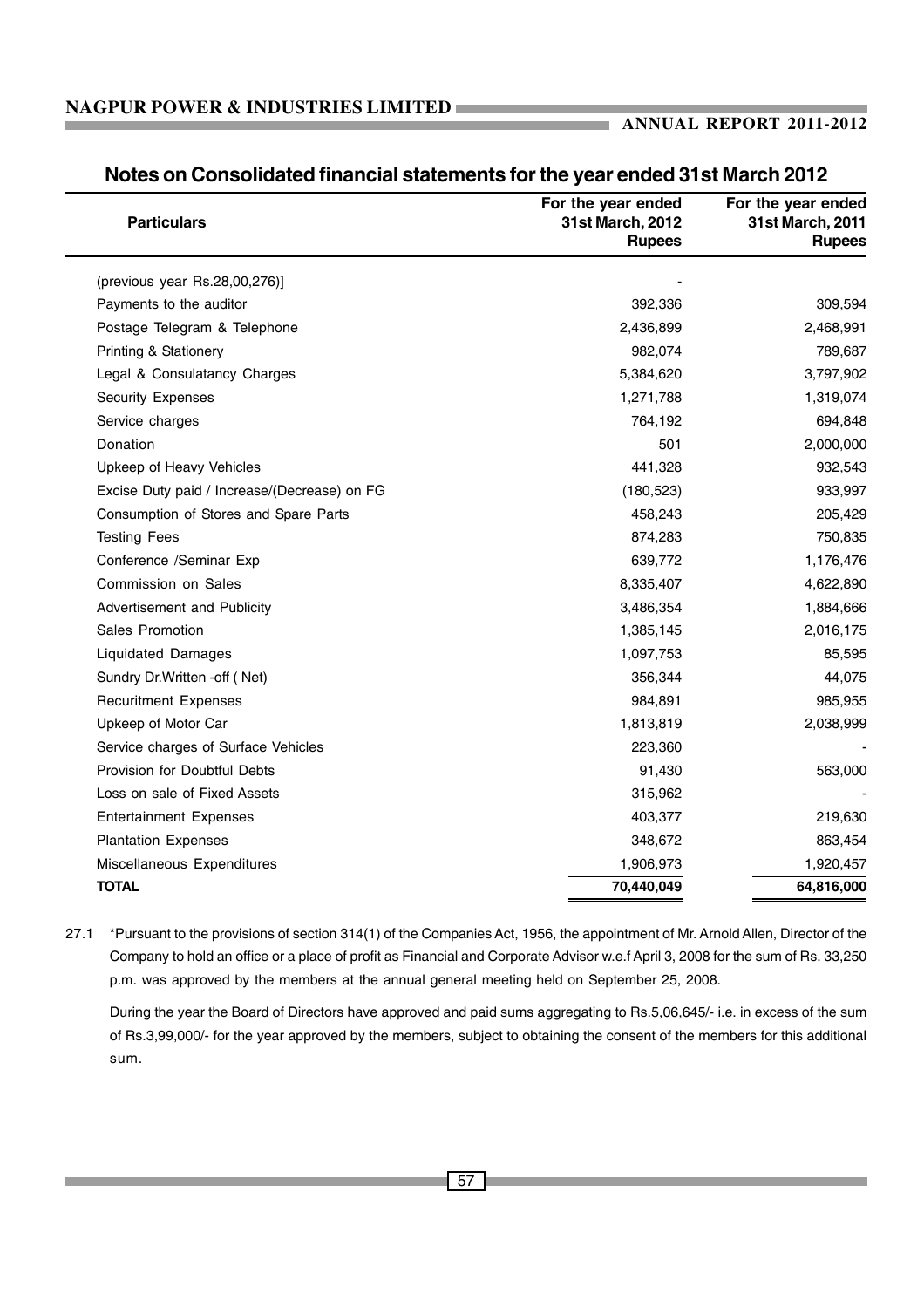÷

#### **Additional Information**

### **28 CONTINGENT LIABILITIES AND COMMITMENTS:**

**(to the extent not provided for)**

|       |    | <b>Particulars</b>                                                                                                                                                                               | As at 31-03-2012<br><b>Rupees</b> | As at 31-03-2011<br><b>Rupees</b> |
|-------|----|--------------------------------------------------------------------------------------------------------------------------------------------------------------------------------------------------|-----------------------------------|-----------------------------------|
| (i)   | a) | <b>Contingent Liabilities</b><br>Claims made against the Company not<br>acknowledged as debt:<br>- Sales Tax Demand not provided for pending<br>outcome of appeal (Documents related to claim of |                                   |                                   |
|       |    | Rs. 51,500 are currently not available with the company)<br>- Excise Duty Demand not provided for                                                                                                | 2,01,73,539                       | 2,01,73,539                       |
|       |    | pending outcome of appeal<br>Customs duty Demand not provided for                                                                                                                                | 26,57,798                         | 26,57,798                         |
|       |    | pending outcome of appeal<br>Other Matters (Documents related to claim of                                                                                                                        | 1,17,42,500                       | 58,18,808                         |
|       |    | Rs.1,51,943 are currently not available with the company)                                                                                                                                        | 1,10,02,385                       | 63,69,783                         |
|       | b) | <b>Guarantees</b><br><b>Bank Guarantees</b>                                                                                                                                                      |                                   |                                   |
|       | C) | Other money for which the company is contingently I liable                                                                                                                                       |                                   |                                   |
| (iii) |    | <b>Commitments</b><br><b>Total Contingent Liabilities and Commitments</b>                                                                                                                        | 4,55,76,222                       | 3,50,19,928                       |

#### Note:

Future cash outflow on (a) to (d) above is determinable only on the completion of negotiations/on receipt of judgments/ decisions pending with respective firms/authorities.

**29** The declaration filed under the Urban Land (Ceiling and Regulation) Act, 1976 in respect of the Company's holdings in excess of the ceiling prescribed under the said Act and the application for exemption filed under Section 20 of the Act, to retain these lands are under consideration of the concerned authorities.

#### **30 Segment Reporting :**

- a) As per Accounting Standard -17 on Segment Reporting issued by the Institute of Chartered Accountants of India, the Company has reported segments information on consolidated basis including business conducted through its subsidiaries.
- b) The reportable segments are :

Manufacture of "High/ Medium/ Low Carbon Ferro Manganese and Silico Manganese Slag." and Manufacture of "Electronics & Electrical Products, Energy Meters & others."

#### **c) Primary Segment Information :**

| <b>Particulars</b>                                                          | 31 <sup>st</sup> Mar, 2012 | For the year ended<br>31 <sup>st</sup> Mar, 2011 |
|-----------------------------------------------------------------------------|----------------------------|--------------------------------------------------|
|                                                                             | Rs.                        | Rs.                                              |
| <b>Segment Revenue:</b>                                                     |                            |                                                  |
| Sale of Products                                                            |                            |                                                  |
| High/ Medium/ Low Carbon Ferro Manganese and<br>$\blacksquare$              |                            |                                                  |
| Silico Manganese Slag                                                       | 201,95,683                 | 12,00,66,593                                     |
| Electronics & Electrical Products, Energy Meters & others<br>$\blacksquare$ | 17,61,12,799               | 14,64,20,724                                     |
| Sale of Services                                                            | 23,65,351                  | 18,28,247                                        |
| Gross Revenue                                                               | 19,86,73,833               | 26.83.15.564                                     |
| Less: Inter Segment Revenue                                                 |                            |                                                  |
| <b>Total Revenue</b>                                                        | 19,86,73,833               | 26,83,15,564                                     |
|                                                                             |                            |                                                  |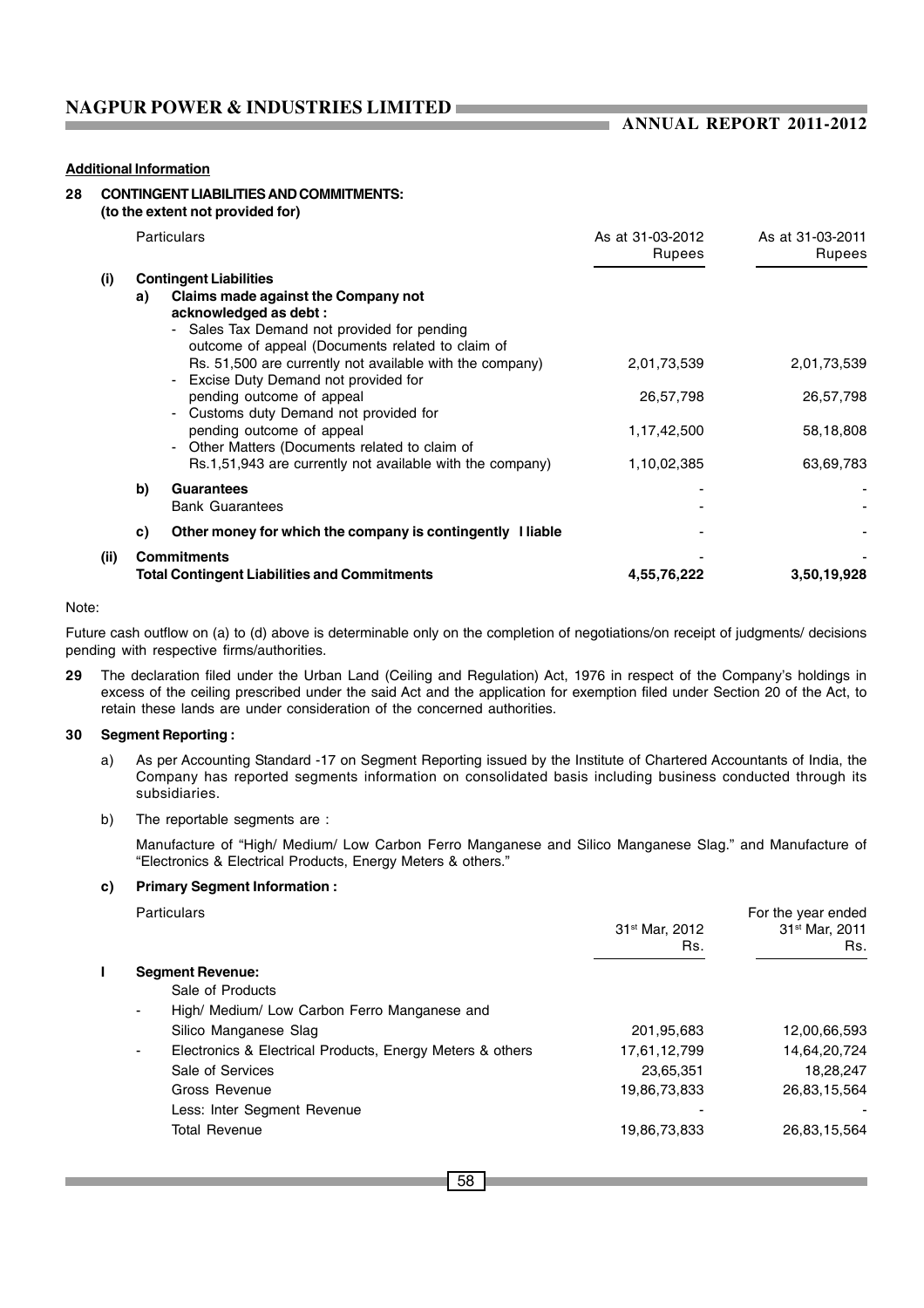| Ш            | Segment Results before Interest & Tax :                   |              |                 |
|--------------|-----------------------------------------------------------|--------------|-----------------|
|              | Profit/(Loss) before Interest & Tax from each segment     |              |                 |
|              | High/ Medium/ Low Carbon Ferro Manganese and              |              |                 |
|              | Silico Manganese Slag                                     | (8,83,816)   | 6,82,84,838     |
|              | Electronics & Electrical Products, Energy Meters & others | 10,117,331   | 41,32,241       |
|              | Total Profit before Interest & Tax                        | 92,33,515    | 7,24,17,079     |
|              | Less: Interest                                            | 89,34,811    | 77,61,372       |
|              | Add: Exceptional items                                    |              |                 |
|              | Less: Prior period item                                   |              |                 |
|              | Profit before Tax                                         | 298,704      | 6,46,55,707     |
| $\mathbf{m}$ | <b>Other Information</b>                                  |              |                 |
|              | <b>Segment Assets</b>                                     |              |                 |
|              | High/ Medium/ Low Carbon Ferro Manganese and              |              |                 |
|              | Silico Manganese Slag                                     | 62,83,36,276 | 648305781.42    |
|              | Electronics & Electrical Products, Energy Meters & others | 17,32,26,568 | 15,94,57,288    |
|              | <b>Total</b>                                              | 80,15,62,844 | 80,77,63,069.42 |
|              | <b>Segment Liability</b>                                  |              |                 |
|              | High/ Medium/ Low Carbon Ferro Manganese and              |              |                 |
|              | Silico Manganese Slag                                     | 1,20,30,881  | 29,306,347      |
|              | Electronics & Electrical Products, Energy Meters & others | 8,66,57,142  | 7,97,80,977     |
|              | <b>Total</b>                                              | 9,86,88,023  | 10,90,87,324    |
|              | <b>Capital Expenditure</b>                                |              |                 |
|              | High/ Medium/ Low Carbon Ferro Manganese and              |              |                 |
|              | Silico Manganese Slag                                     | 37,750       | 1,01,474        |
|              | Electronics & Electrical Products, Energy Meters & others | 3,30,29,383  | 1,40,79,443     |
|              | <b>Total</b>                                              | 3,30,67,133  | 1,41,80,918     |
|              | <b>Depreciation</b>                                       |              |                 |
|              | High/ Medium/ Low Carbon Ferro Manganese and              |              |                 |
|              | Silico Manganese Slag                                     | 29,83,804    | 30,82,792       |
|              | Electronics & Electrical Products, Energy Meters & others | 1,42,09,784  | 1,14,16,242     |
|              | <b>Total</b>                                              | 1,71,93,588  | 1,44,99,033     |

31 Related Party disclosures as required under Accounting Standard -18 issued by the Institute of Chartered Accountants of India and applicable to the holding company are given below:

### (I) Name and Nature of Relationship of the Related Parties where Control Exists:

| Name of the Related Party                                                                                                                                                                                                                                                                   | Nature of Relationship                                                                                                                                                         |
|---------------------------------------------------------------------------------------------------------------------------------------------------------------------------------------------------------------------------------------------------------------------------------------------|--------------------------------------------------------------------------------------------------------------------------------------------------------------------------------|
| Magnachem Pharmaceuticals Private Ltd.<br>a)<br>up to 13 <sup>th</sup> May, 2011, since dissolved)<br>Informed Technologies India Limited<br>b)<br>Zeppelin Investments Private Ltd.<br>C)<br>Khandelwal Remedies Private Ltd.<br>d)<br>Meteor Metals & Ores Ltd.<br>e)<br>Khandelwals Ltd. | Enterprise that directly, or indirectly through one<br>or more intermediaries, control, or are controlled<br>by, or are under common control with, the reporting<br>enterprise |

(II) Name of the Related Parties having transaction with the Company during the year and the details of transactions carried out with them:

1 Enterprises owned or significantly influenced by any management personnel or their relatives

a) Informed Technologies India Limited Rs.17,58,745/Rs.17,58,745

Advance Received/Advance Repaid (Rs.5,81,918/Rs.5,81,918)

**ANNUAL REPORT 2011-2012**

**State State**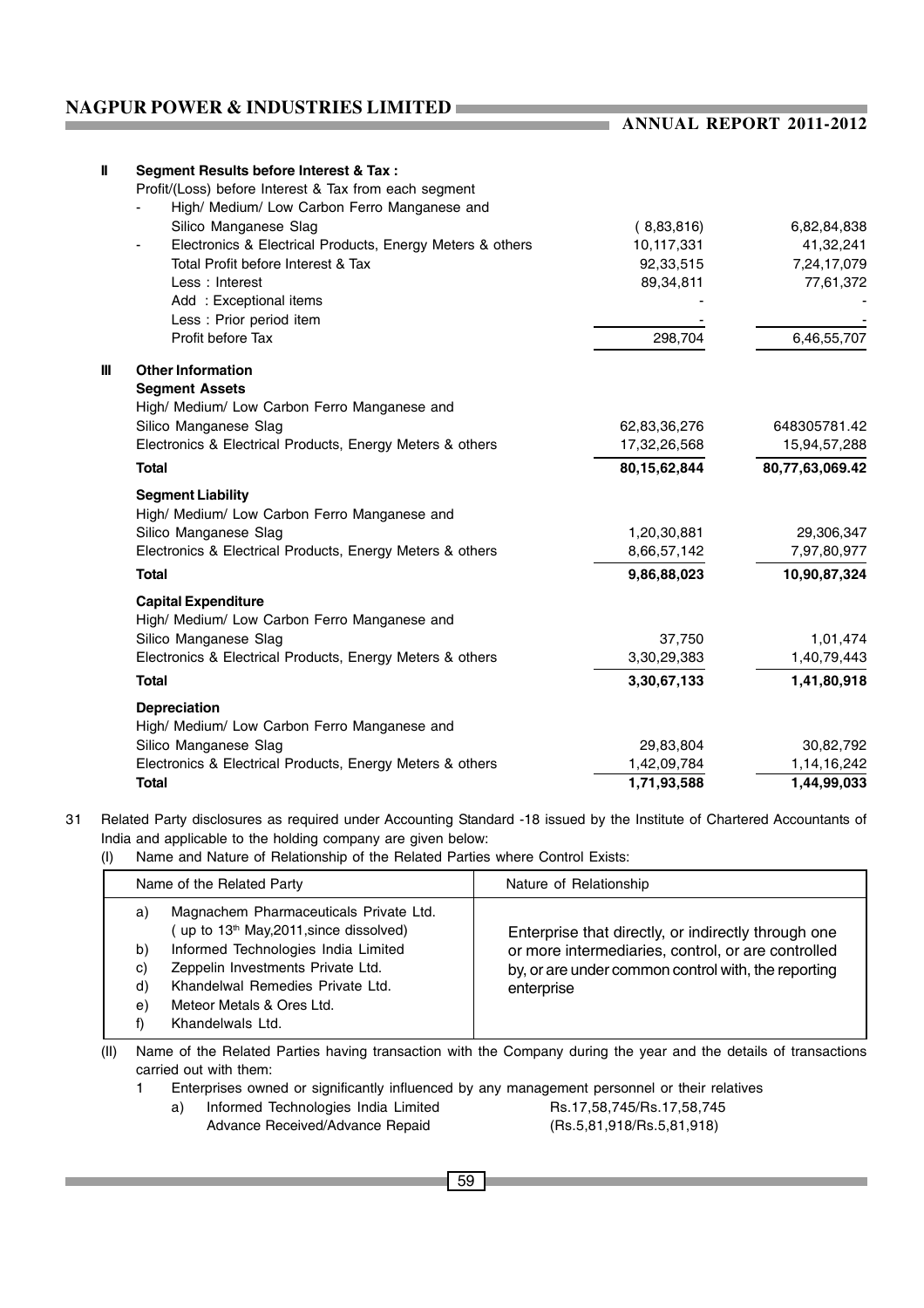a.

| 2 |    | Key Management Personnel                  | Remuneration (in Rupees) |  |  |
|---|----|-------------------------------------------|--------------------------|--|--|
|   | a) | Mr. Gautam P. Khandelwal                  | Rs.26,61,204/-           |  |  |
|   | b) | Mr. S. B. Kanbargi                        | Rs. 6,96,504/-           |  |  |
|   | C) | Mr. S.M. Hede (1.4.2011 to 31.07.2011)    | Rs.8,53,600/-            |  |  |
|   | d) | Mr. Ripul Gouri (1.08.2011 to 31.12.2011) | Rs.5,89,964/-            |  |  |
|   | e) | Mr Arnold Allen- Professional fees        | Rs.5,06,645/-            |  |  |
|   | f) | Mrs. H.H.Motwane                          | Rs.16,16,705/-           |  |  |
|   | g) | Mr. P.H.Motwane                           | Rs. 4,98,384/-           |  |  |
|   | h) | Mr A.S. Parundekar                        | Rs. 29,48,059/-          |  |  |
|   |    |                                           |                          |  |  |

#### (III) **Balances Outstanding as at 31st March, 2012**

| <b>Particulars</b>                           | Maximum<br>outstanding<br><b>Balance</b> | Receivables         | Payables<br>(Rs.)          |  |  |
|----------------------------------------------|------------------------------------------|---------------------|----------------------------|--|--|
|                                              | (Rs.)                                    | (Rs.)               |                            |  |  |
| Related parties where control exists         |                                          |                     |                            |  |  |
| Informed Technologies India Limited<br>a)    | 6,68,113<br>(93,510)                     | <b>NIL</b><br>(NIL) | <b>NIL</b><br>(NIL)        |  |  |
| <b>Key Management Personnel</b>              |                                          |                     |                            |  |  |
| Mr. Gautam Khandelwal<br>a)                  | 7.85.484<br>(7,84,914)                   | 1,25,000<br>(3,894) | <b>NIL</b><br>(NIL)        |  |  |
| b)<br>Mrs. Hardevi H. Motwane                | 11,12,000<br>(11, 12, 000)               | <b>NIL</b><br>(NIL) | 11,12,000<br>(11, 12, 000) |  |  |
| <b>Relatives of Key Management Personnel</b> | *See Note                                |                     |                            |  |  |

*Figures in brackets are related to previous year*

\* The company does not have an exhaustive list of business or professions in which relatives of directors of the company have substantial interest. As such, payments made to any such persons, if any have not been identified. This management representation has been relied upon by the Auditors.

- (IV) No amounts have been written off/provided for or written back during the year in respect of debts due from or to related parties.
- **32** Earnings Per Share:

|                                     |       | For the year ended<br>31 <sup>st</sup> Mar. 2012 |
|-------------------------------------|-------|--------------------------------------------------|
| Profit (Loss) for the year (Rs.)    | (A)   | (18, 35, 504)                                    |
| Number of Equity Shares Outstanding | (B)   | 130.95.507                                       |
| Earnings per share of Rs 10 each    | (A/B) | (0.14)                                           |

**33** The figures pertaining to Subsidiary have been reclassified wherever necessary to bring them in line with the Parent Company's Financial statement.

| Signature to the Notes 1 to 33 which form an integral part of the accounts<br>For and on behalf of the Board<br>For M.V.Ghelani & Co. |                            |           |                   |  |  |  |  |
|---------------------------------------------------------------------------------------------------------------------------------------|----------------------------|-----------|-------------------|--|--|--|--|
| <b>Chartered Accountants</b>                                                                                                          |                            |           |                   |  |  |  |  |
| Firm Registration No. 119077W                                                                                                         |                            |           |                   |  |  |  |  |
|                                                                                                                                       |                            |           |                   |  |  |  |  |
| M.V.Ghelani                                                                                                                           | <b>Gautam P.Khandelwal</b> | M.S.Adige | Nidhi Salampuria  |  |  |  |  |
| Proprietor                                                                                                                            | Chairman                   | Director  | Company Secretary |  |  |  |  |
| Mumbai: 28th May, 2012                                                                                                                | Mumbai: 28th May, 2012     |           |                   |  |  |  |  |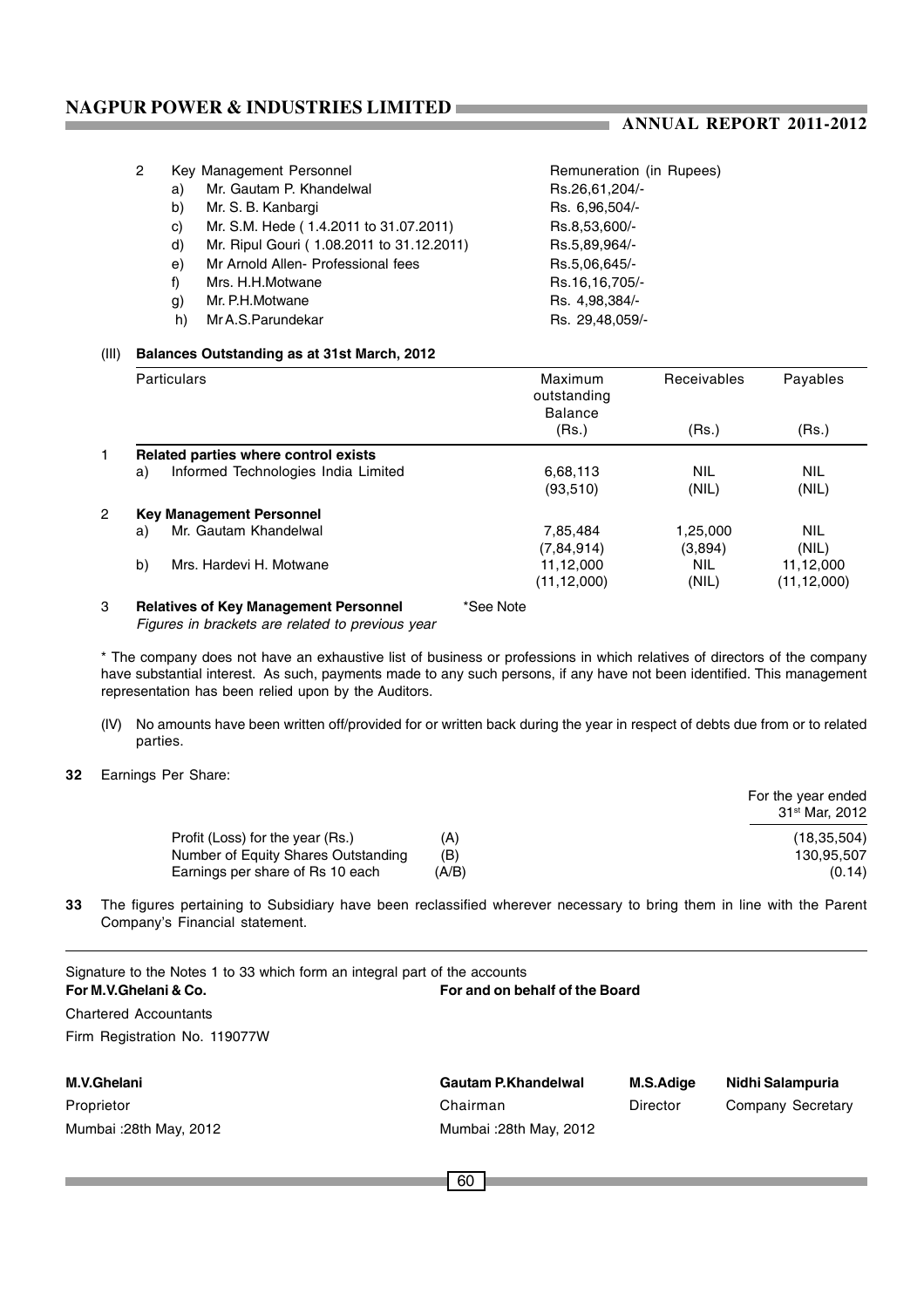#### **ANNUAL REPORT 2011-2012** ı.

### **CONSOLIDATED CASH FLOW STATEMENT FOR THE YEAR ENDED 31st MARCH 2012**

|                | For The Year Ended<br>On 31st March 2012                                  |                                                                       | For The Year Ended                                                                                                                                                                                                   |  |
|----------------|---------------------------------------------------------------------------|-----------------------------------------------------------------------|----------------------------------------------------------------------------------------------------------------------------------------------------------------------------------------------------------------------|--|
|                |                                                                           |                                                                       |                                                                                                                                                                                                                      |  |
|                |                                                                           |                                                                       | On 31st March 2011                                                                                                                                                                                                   |  |
|                |                                                                           |                                                                       |                                                                                                                                                                                                                      |  |
|                |                                                                           |                                                                       |                                                                                                                                                                                                                      |  |
|                |                                                                           |                                                                       |                                                                                                                                                                                                                      |  |
|                |                                                                           |                                                                       |                                                                                                                                                                                                                      |  |
|                |                                                                           |                                                                       |                                                                                                                                                                                                                      |  |
| 8,934,811      |                                                                           | 6,931,404                                                             |                                                                                                                                                                                                                      |  |
| 152,700        |                                                                           |                                                                       |                                                                                                                                                                                                                      |  |
| (25, 492, 080) |                                                                           | (3,099,042)                                                           |                                                                                                                                                                                                                      |  |
| (1, 184, 131)  |                                                                           | (797, 694)                                                            |                                                                                                                                                                                                                      |  |
| (1,469,193)    |                                                                           | (496,000)                                                             |                                                                                                                                                                                                                      |  |
| (1,548,343)    |                                                                           | 16,980,736                                                            |                                                                                                                                                                                                                      |  |
| (1, 249, 638)  |                                                                           | 81,636,442                                                            |                                                                                                                                                                                                                      |  |
|                |                                                                           |                                                                       |                                                                                                                                                                                                                      |  |
| (2,297,051)    |                                                                           | (15,022,789)                                                          |                                                                                                                                                                                                                      |  |
| (1,997,354)    |                                                                           | 1,407,309                                                             |                                                                                                                                                                                                                      |  |
| (6,356,449)    |                                                                           | 38,414,679                                                            |                                                                                                                                                                                                                      |  |
| 3,438,785      |                                                                           | (33,548,058)                                                          |                                                                                                                                                                                                                      |  |
| (8,461,707)    |                                                                           | 72,887,584                                                            |                                                                                                                                                                                                                      |  |
| (8,461,707)    |                                                                           | 72,887,584                                                            |                                                                                                                                                                                                                      |  |
|                |                                                                           |                                                                       |                                                                                                                                                                                                                      |  |
| (19,200,000)   |                                                                           | (42,500,000)                                                          |                                                                                                                                                                                                                      |  |
|                | (27,661,707)                                                              |                                                                       | 30,387,584                                                                                                                                                                                                           |  |
|                |                                                                           |                                                                       |                                                                                                                                                                                                                      |  |
| (33,067,132)   |                                                                           | (14, 180, 918)                                                        |                                                                                                                                                                                                                      |  |
| 316,075        |                                                                           | 318,744                                                               |                                                                                                                                                                                                                      |  |
| 49,434,770     |                                                                           | (3,457,581)                                                           |                                                                                                                                                                                                                      |  |
| 1,184,131      |                                                                           | 797,694                                                               |                                                                                                                                                                                                                      |  |
|                |                                                                           | 496,000                                                               |                                                                                                                                                                                                                      |  |
|                |                                                                           |                                                                       | (16,026,060)                                                                                                                                                                                                         |  |
|                |                                                                           |                                                                       |                                                                                                                                                                                                                      |  |
|                |                                                                           |                                                                       |                                                                                                                                                                                                                      |  |
|                |                                                                           |                                                                       |                                                                                                                                                                                                                      |  |
|                |                                                                           |                                                                       | 4,953,014                                                                                                                                                                                                            |  |
|                |                                                                           |                                                                       | 19,314,537                                                                                                                                                                                                           |  |
|                |                                                                           |                                                                       | 13,467,160                                                                                                                                                                                                           |  |
|                |                                                                           |                                                                       | 32,781,697                                                                                                                                                                                                           |  |
|                | 298,705<br>17,193,588<br>315,962<br>1,469,193<br>3,294,533<br>(8,934,811) | 19,337,037<br>(5,640,278)<br>(13,964,948)<br>32,781,697<br>18,816,750 | 64,655,707<br>14,499,034<br>(56,966)<br>11,884,418<br>(6,931,404)<br>Previous year figures have been regrouped / reclassified / rearranged wherever necessary to make them comparable with the current year figures. |  |

**As per our report of even date attached**

Chartered Accountants Firm Regn. No. 119077W

For and on behalf of the Board

**M.V.Ghelani Gautam P. Khandelwal M.S.Adige** Proprietor Chairman Director Mumbai :28th May, 2012 **Nidhi Salampuria -** Company Secretary Mumbai : 28th May, 2012

#### **Statement pursuant to Section 212 of the Companies Act,1956.**

| Name of the Subsidiary Company                             | Financial year<br>ending of the<br>Subsidiary | Number of<br>Shares held | <b>Extent of</b><br>holding | For Financial Year of the Subsidiary                                                                                                                                                          |                                                                                                                                                    |  |
|------------------------------------------------------------|-----------------------------------------------|--------------------------|-----------------------------|-----------------------------------------------------------------------------------------------------------------------------------------------------------------------------------------------|----------------------------------------------------------------------------------------------------------------------------------------------------|--|
|                                                            |                                               |                          |                             | Profit/(Losses) so far it concerns<br>the members of the Holding<br>Company and not dealt within the<br>books of Account of the Holding<br>Company (Except to the extent dealt<br>with col.6) | Profit/(Losses) so far it concerns the<br>members of the Holding Company<br>and dealt within the books of<br><b>Account of the Holding Company</b> |  |
| (1)                                                        | (2)                                           | (3)                      | (4)                         | (5)                                                                                                                                                                                           | (6)                                                                                                                                                |  |
| <b>I</b> THE MOTWANE MANUFACTURING I<br>I COMPANY PVT. LTD | 3/31/2012                                     | 118758                   | 56.28%                      | 858.537                                                                                                                                                                                       | Nil                                                                                                                                                |  |

**For and on behalf of the Board**

**Gautam P. Khandelwal** - **Chairman**

Mumbai :28th May, 2012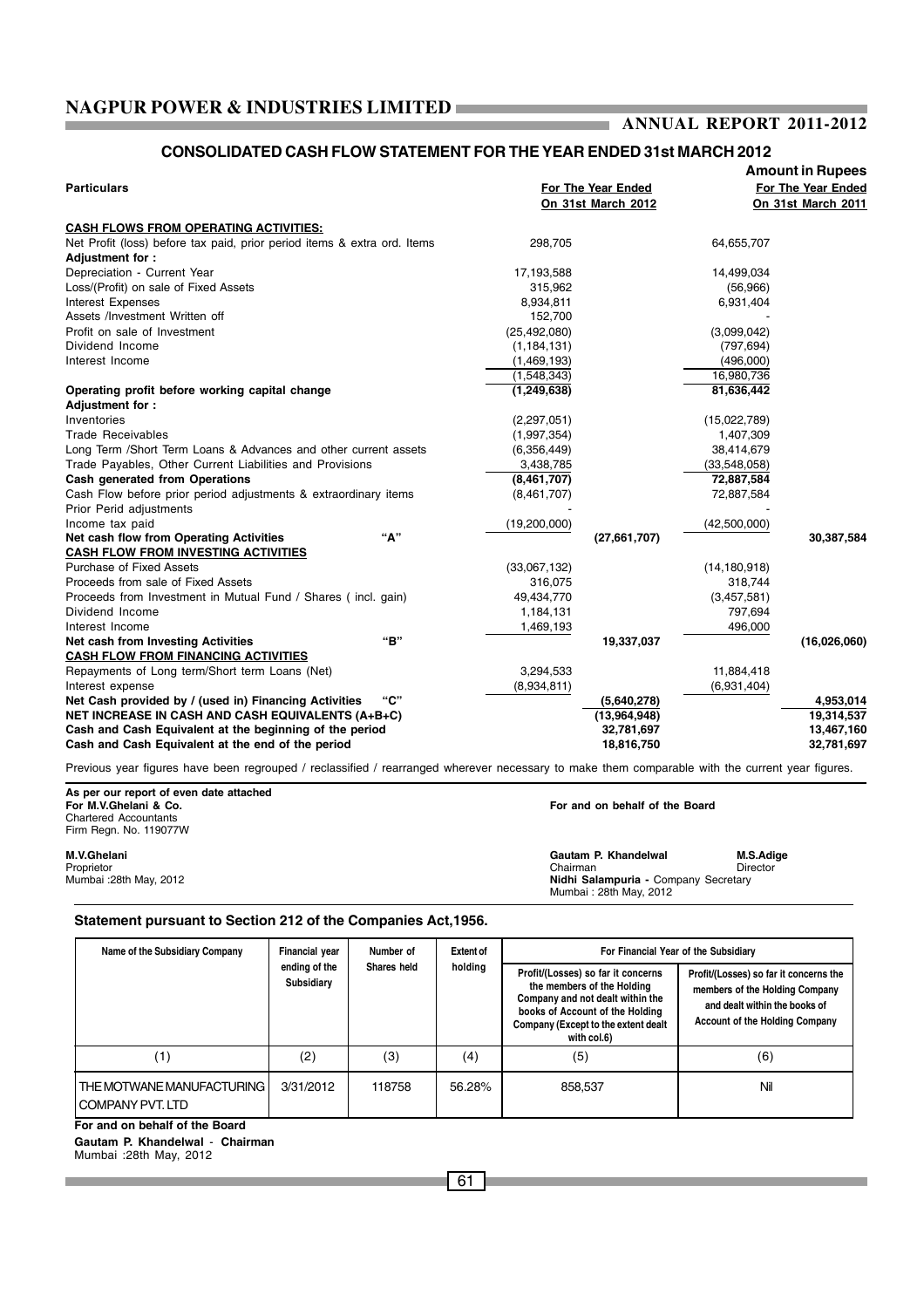Registered Office : 'Nirmal', 20<sup>th</sup> Floor, Nariman Point, Mumbai - 400021

### **ATTENDANCE SLIP**

(PLEASE PRESENT THIS SLIP AT THE ENTRANCE)

Regd. Folio No.:  $*DP ID:$ 

No. of Shares Held:  $*$ Client ID :

**PROXY FORM**

NAME & ADDRESS OF THE MEMBER / PROXY

I hereby record my presence at the Sixteenth Annual General Meeting of the Company to be held at the Orchid & Tulip, MVIRDC World Trade Centre, Centre One, 1st Floor, Cuffe Parade, Mumbai- 400005, on Thursday, August 30, 2012 at 10:00 AM (I.S.T)

> ……………………………………… (Signature of the Member/ Proxy) (To be signed at the time of handing over this slip at the Hall and not in advance)

# **NAGPUR POWER & INDUSTRIES LIMITED**

**Registered Office : 'Nirmal', 20th Floor, Nariman Point, Mumbai – 400 021**

| I IIVAI I VIIII                                                                                                                                         |             |                                      |
|---------------------------------------------------------------------------------------------------------------------------------------------------------|-------------|--------------------------------------|
| Regd. Folio No.:                                                                                                                                        | $*$ DP ID:  |                                      |
| No. of Shares Held:                                                                                                                                     | *Client ID: |                                      |
| l/Weisser and the state of the state of the state of the state of the state of the state of the state of the s                                          |             | of                                   |
| being a Member/Members of Nagpur Power & Industries Limited hereby appoint                                                                              |             |                                      |
|                                                                                                                                                         |             |                                      |
|                                                                                                                                                         |             |                                      |
| and on my/our behalf at the Sixteenth Annual General Meeting of the Company to be held at Orchid & Tulip, MVIRDC World                                  |             |                                      |
| Trade Centre, Centre One, 1st Floor, Cuffe Parade, Mumbai-400005, on Thursday, August 30, 2012 at 10.00 A.M. (I.S.T)<br>and at any adjournment thereof. |             |                                      |
| As Witness my/our hand(s) this ________ day of _________________________________                                                                        | 2012        | Affix<br>Re. 1/-<br>Revenue<br>Stamp |
|                                                                                                                                                         |             |                                      |

Signed by the said

### **NOTES :**

- 1. A member entitled to attended vote is entitled to appoint a proxy to attend and vote instead of himself.
- 2. A proxy need not be a member.
- 3. This form inorder to be effective must be duly stamped, completed and signed must be deposited at the Registered Office of the Company, not later than 48 hours before the commencement of the meeting.

\* Applicable for investors holding shares in Electric (Demat) Form.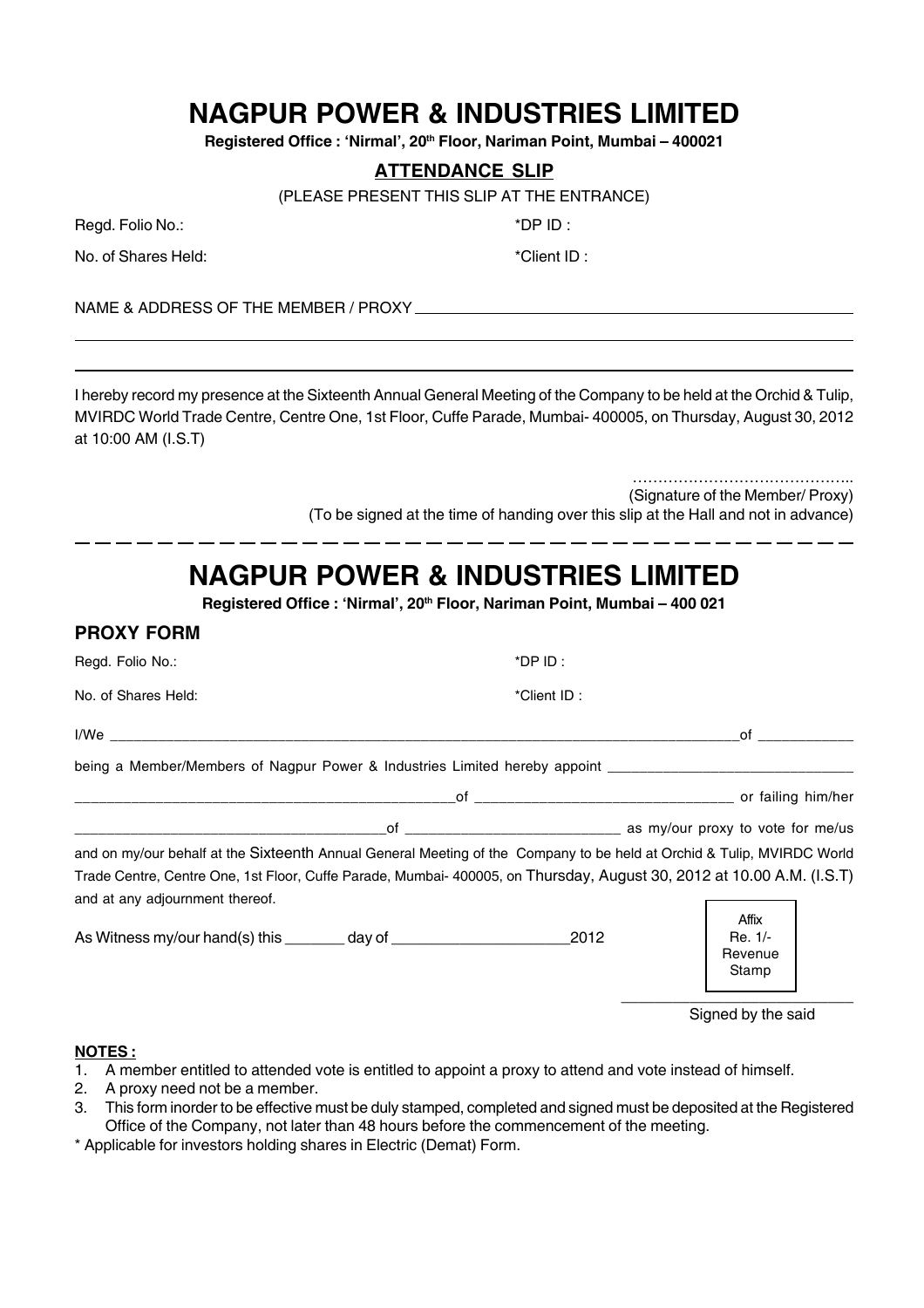**Book - Post**

**To**

If undelivered please return to :

## **NAGPUR POWER & INDUSTRIES LIMITED**

NIRMAL, 20TH FLOOR, NARIMAN POINT, MUMBAI - 400 021.

*DAS PRINTING : 4002 6615/16*